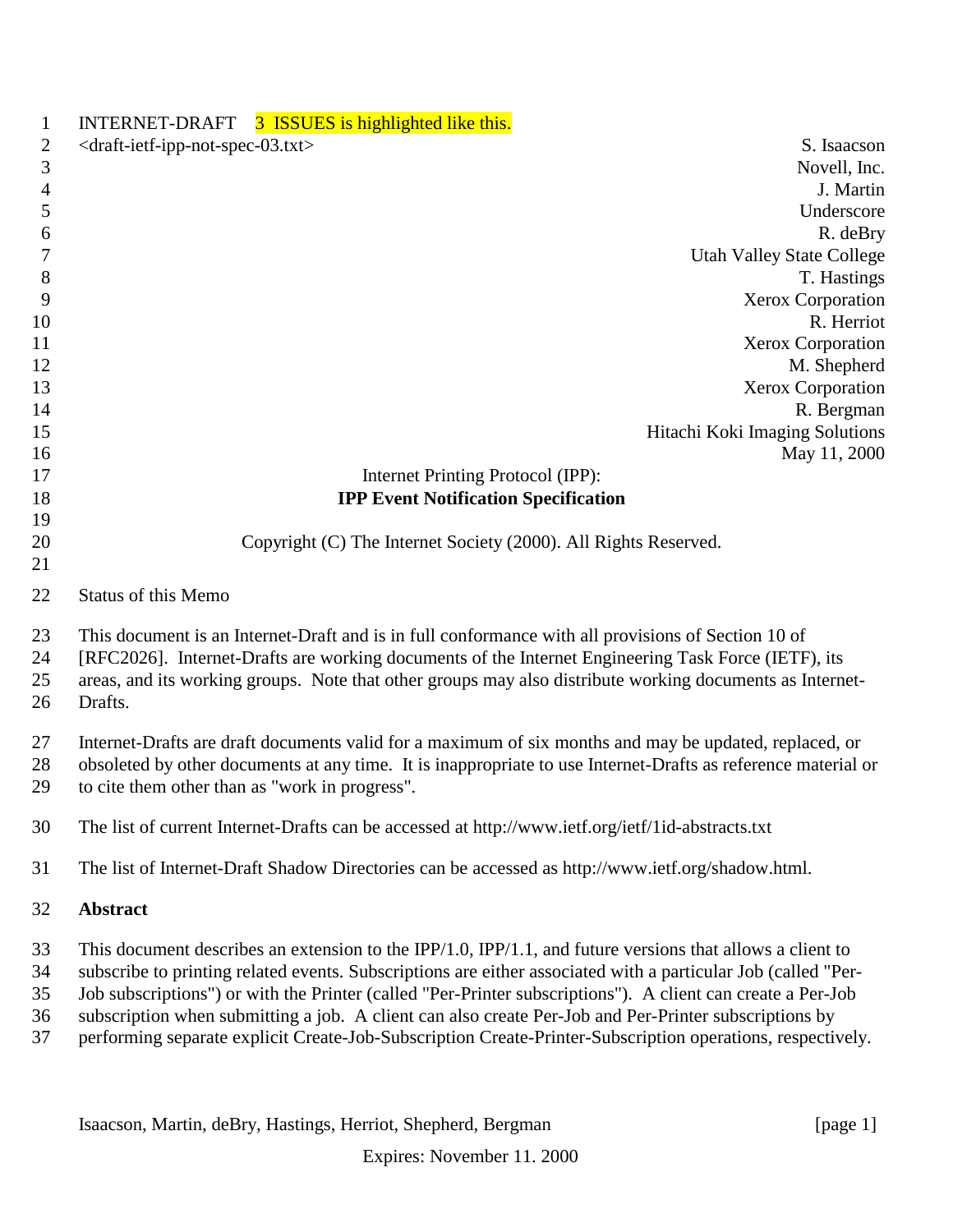- Subscriptions are modeled as Subscription objects. Four other operations are defined for Subscription
- objects: Get-Attributes, Get-Subscriptions, Renew-Subscription, and Cancel-Subscription.
- A subscription request and the Subscription object include for example: the names of Job and/or Printer
- events and the Notification Recipient URLWhen the event occurs, a notification is generated and delivered using the information in the subscription.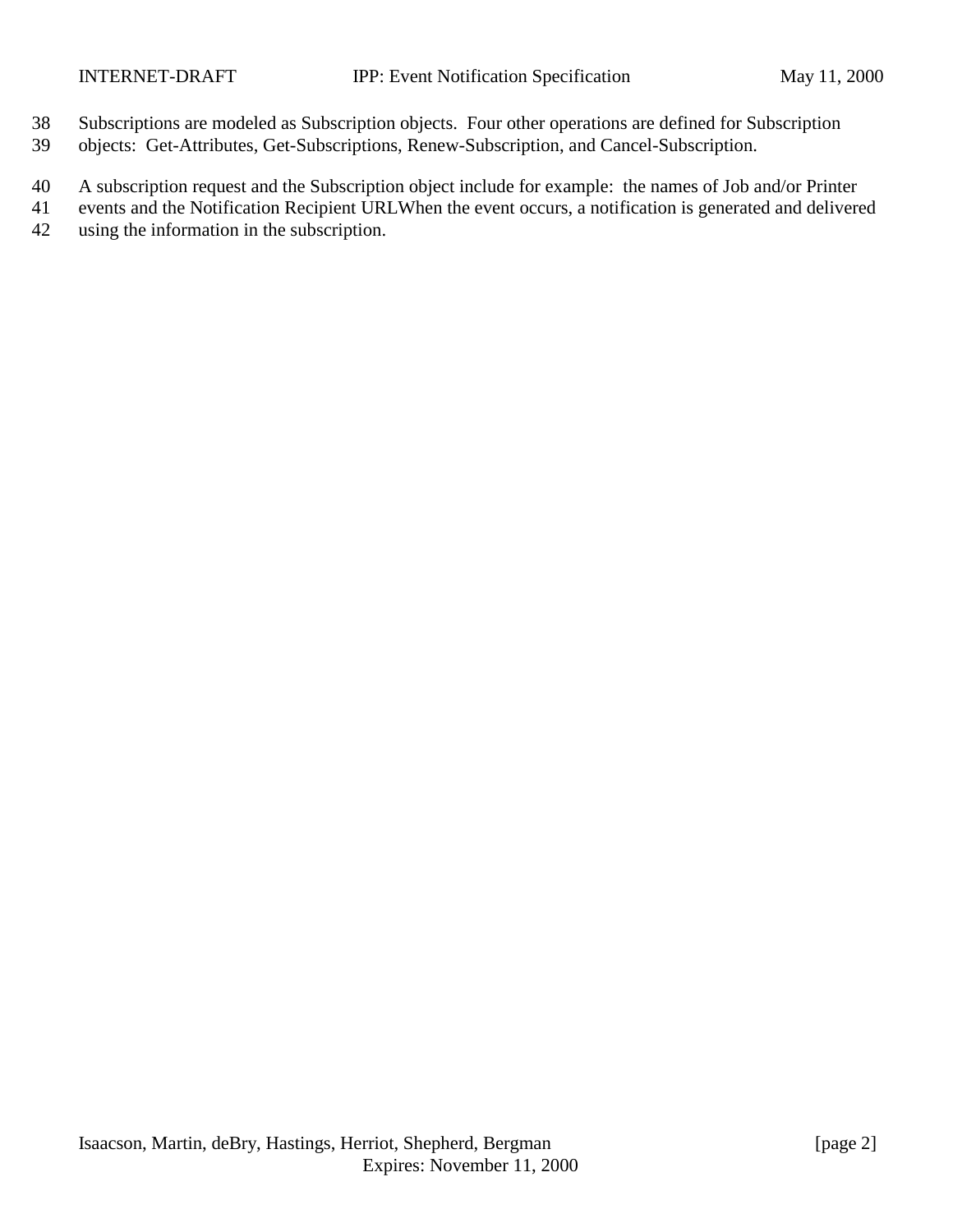- The full set of IPP documents includes:
- Design Goals for an Internet Printing Protocol [RFC2567]
- Rationale for the Structure and Model and Protocol for the Internet Printing Protocol [RFC2568]
- Internet Printing Protocol/1.1: Model and Semantics [IPP-MOD]
- Internet Printing Protocol/1.1: Encoding and Transport [IPP-PRO]
- Internet Printing Protocol/1.1: Implementer's Guide [IPP-IIG]
- Mapping between LPD and IPP Protocols [RFC2569]

The "Design Goals for an Internet Printing Protocol" document takes a broad look at distributed printing

- functionality, and it enumerates real-life scenarios that help to clarify the features that need to be included
- in a printing protocol for the Internet. It identifies requirements for three types of users: end users,
- operators, and administrators. It calls out a subset of end user requirements that are satisfied in IPP/1.0.
- Operator and administrator requirements are out of scope for version 1.0. A few OPTIONAL operator
- operations have been added to IPP/1.1.
- The "Rationale for the Structure and Model and Protocol for the Internet Printing Protocol" document
- describes IPP from a high level view, defines a roadmap for the various documents that form the suite of
- IPP specifications, and gives background and rationale for the IETF working group's major decisions.
- The "Internet Printing Protocol/1.1: Model and Semantics", describes a simplified model with abstract
- objects, their attributes, and their operations that are independent of encoding and transport. It introduces a
- Printer and a Job object. The Job object optionally supports multiple documents per Job. It also addresses
- security, internationalization, and directory issues.
- The "Internet Printing Protocol/1.1: Encoding and Transport" document is a formal mapping of the abstract operations and attributes defined in the model document onto HTTP/1.1. It defines the encoding rules for a new Internet MIME media type called "application/ipp". This document also defines the rules for
- transporting over HTTP a message body whose Content-Type is "application/ipp". This document defines a
- new scheme named 'ipp' for identifying IPP printers and jobs. Finally, this document defines
- interoperability rules for supporting IPP/1.0 clients.
- The "Internet Printing Protocol/1.1: Implementer's Guide" document gives insight and advice to
- implementers of IPP clients and IPP objects. It is intended to help them understand IPP/1.0 and some of the
- considerations that may assist them in the design of their client and/or IPP object implementations. For
- example, a typical order of processing requests is given, including error checking. Motivation for some of
- the specification decisions is also included.
- The "Mapping between LPD and IPP Protocols" document gives some advice to implementers of gateways
- between IPP and LPD (Line Printer Daemon) implementations.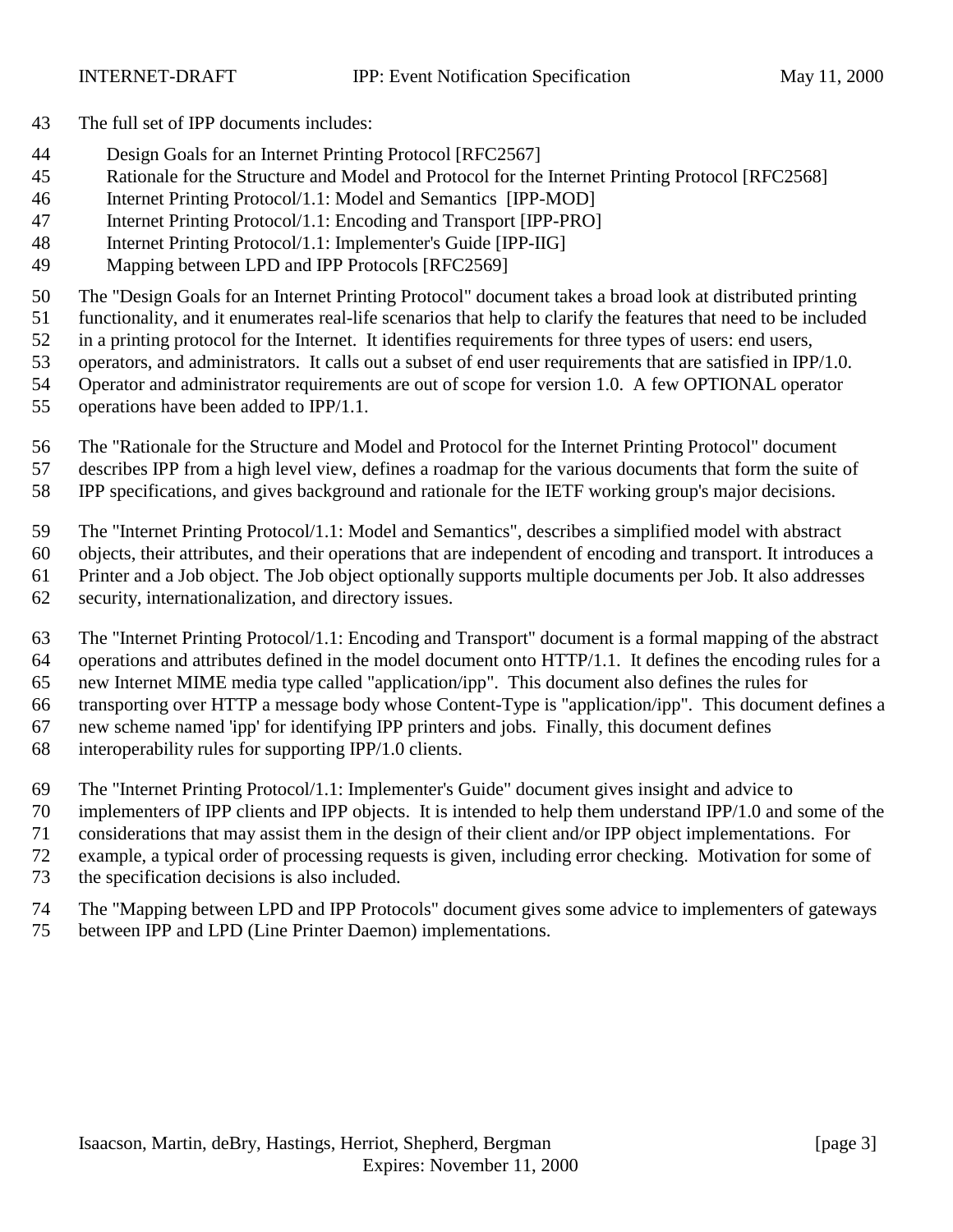| 76  |                |                                                                                                            |  |
|-----|----------------|------------------------------------------------------------------------------------------------------------|--|
| 77  |                | <b>Table of Contents</b>                                                                                   |  |
| 78  | 1              |                                                                                                            |  |
| 79  |                |                                                                                                            |  |
| 80  | 2              |                                                                                                            |  |
| 81  |                |                                                                                                            |  |
| 82  |                |                                                                                                            |  |
| 83  |                | 2.3 Relationship between the Printer object and the Notification Delivery Service 13                       |  |
| 84  |                | 2.3.1                                                                                                      |  |
| 85  |                | 2.3.2                                                                                                      |  |
|     |                |                                                                                                            |  |
| 86  | 3              |                                                                                                            |  |
| 87  |                |                                                                                                            |  |
| 88  |                |                                                                                                            |  |
| 89  | $\overline{4}$ |                                                                                                            |  |
| 90  |                |                                                                                                            |  |
| 91  |                | 4.1.1                                                                                                      |  |
| 92  |                | 4.1.2                                                                                                      |  |
| 93  | 5              |                                                                                                            |  |
| 94  |                |                                                                                                            |  |
| 95  |                |                                                                                                            |  |
| 96  |                |                                                                                                            |  |
| 97  |                |                                                                                                            |  |
| 98  |                |                                                                                                            |  |
| 99  |                |                                                                                                            |  |
| 100 |                |                                                                                                            |  |
| 101 |                |                                                                                                            |  |
| 102 |                |                                                                                                            |  |
| 103 |                | A value of 0 indicates that no Event Notifications have been sent for this subscription. The first<br>5.10 |  |
| 104 |                | "notify-sequence-id" sent for a subscription MUST be 1. Each Notification Recipient receives its own       |  |
| 105 |                | monotonically increasing series of "notify-sequence-id"s, i.e., no gaps, in order to be able to detect a   |  |
| 106 |                |                                                                                                            |  |
| 107 |                | 5.11                                                                                                       |  |
| 108 |                | 5.12                                                                                                       |  |
| 109 |                | 5.13                                                                                                       |  |
| 110 |                | 5.14                                                                                                       |  |
| 111 |                | 5.15                                                                                                       |  |
| 112 | 6              |                                                                                                            |  |
| 113 |                |                                                                                                            |  |
| 114 |                |                                                                                                            |  |
|     |                |                                                                                                            |  |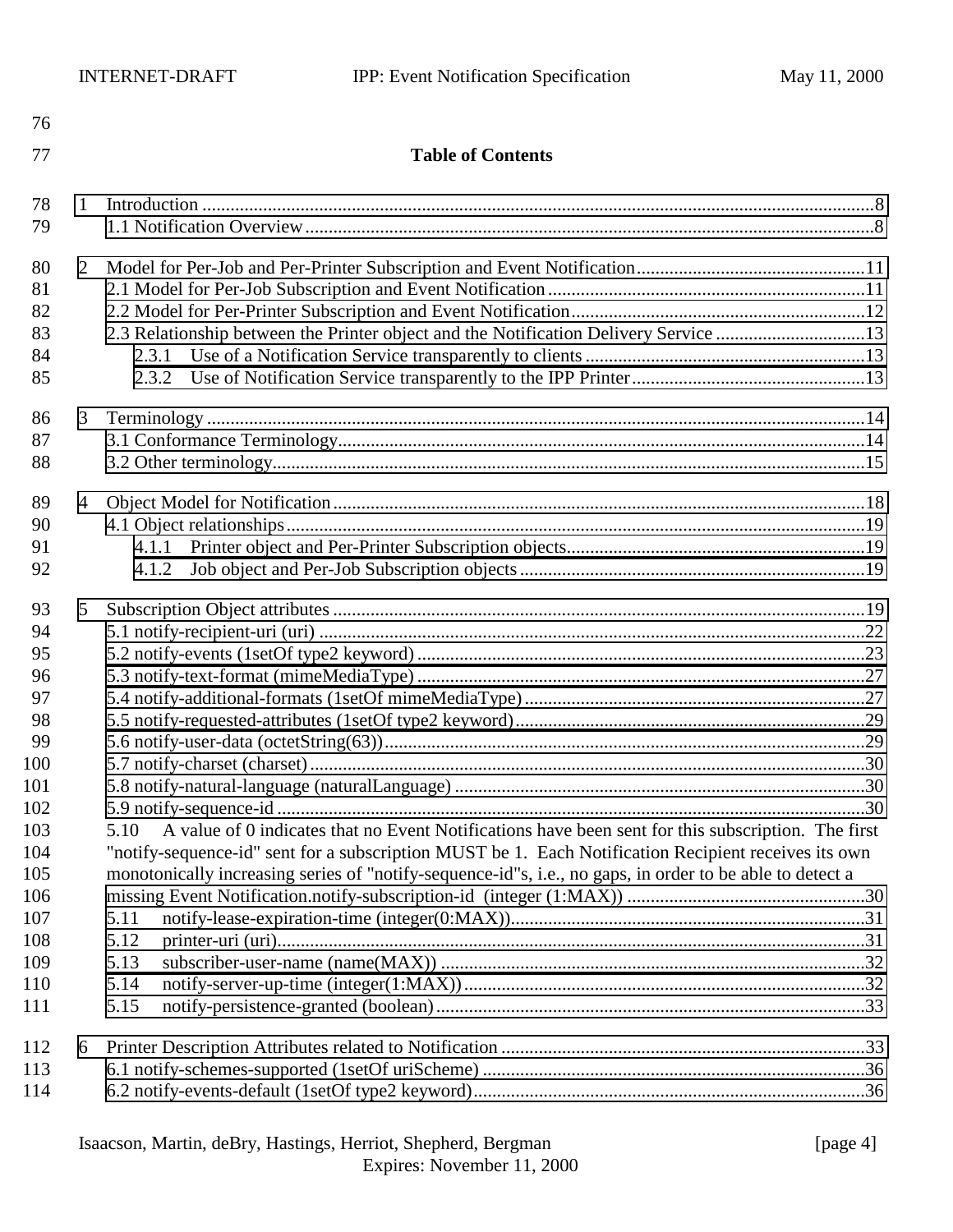| 115        |   |                                                                                         |  |  |  |  |  |
|------------|---|-----------------------------------------------------------------------------------------|--|--|--|--|--|
| 116        |   |                                                                                         |  |  |  |  |  |
| 117        |   |                                                                                         |  |  |  |  |  |
| 118        |   |                                                                                         |  |  |  |  |  |
| 119        |   |                                                                                         |  |  |  |  |  |
| 120        |   |                                                                                         |  |  |  |  |  |
| 121        |   |                                                                                         |  |  |  |  |  |
| 122        |   | 6.10                                                                                    |  |  |  |  |  |
| 123        |   | 6.11                                                                                    |  |  |  |  |  |
| 124        |   | 6.12                                                                                    |  |  |  |  |  |
| 125        |   | 6.13                                                                                    |  |  |  |  |  |
| 126        |   | 6.14                                                                                    |  |  |  |  |  |
| 127        |   | 6.15                                                                                    |  |  |  |  |  |
|            |   |                                                                                         |  |  |  |  |  |
| 128<br>129 | 7 |                                                                                         |  |  |  |  |  |
| 130        |   | 7.1.1                                                                                   |  |  |  |  |  |
| 131        |   | 7.1.2                                                                                   |  |  |  |  |  |
| 132        |   | 7.1.3                                                                                   |  |  |  |  |  |
| 133        |   |                                                                                         |  |  |  |  |  |
| 134        |   | 7.2.1                                                                                   |  |  |  |  |  |
| 135        |   | Additional Information in Event Notification Content for Job events only 44<br>7.2.2    |  |  |  |  |  |
| 136        |   | Additional Information in Event Notification Content for Printer events only45<br>7.2.3 |  |  |  |  |  |
|            |   |                                                                                         |  |  |  |  |  |
| 137        | 8 |                                                                                         |  |  |  |  |  |
| 138        |   |                                                                                         |  |  |  |  |  |
| 139        |   |                                                                                         |  |  |  |  |  |
| 140        | 9 |                                                                                         |  |  |  |  |  |
| 141        |   |                                                                                         |  |  |  |  |  |
| 142        |   | Job Creation Operations (Create-Job, Print-Job, Print-URI) and Validate-Job 46<br>9.1.1 |  |  |  |  |  |
| 143        |   | 9.1.2                                                                                   |  |  |  |  |  |
| 144        |   |                                                                                         |  |  |  |  |  |
| 145        |   | 9.2.1                                                                                   |  |  |  |  |  |
| 146        |   |                                                                                         |  |  |  |  |  |
| 147        |   | 9.3.1                                                                                   |  |  |  |  |  |
| 148        |   | 9.3.2                                                                                   |  |  |  |  |  |
| 149        |   | 9.3.3                                                                                   |  |  |  |  |  |
| 150        |   | 9.3.4                                                                                   |  |  |  |  |  |
| 151        |   |                                                                                         |  |  |  |  |  |
| 152        |   |                                                                                         |  |  |  |  |  |
| 153        |   |                                                                                         |  |  |  |  |  |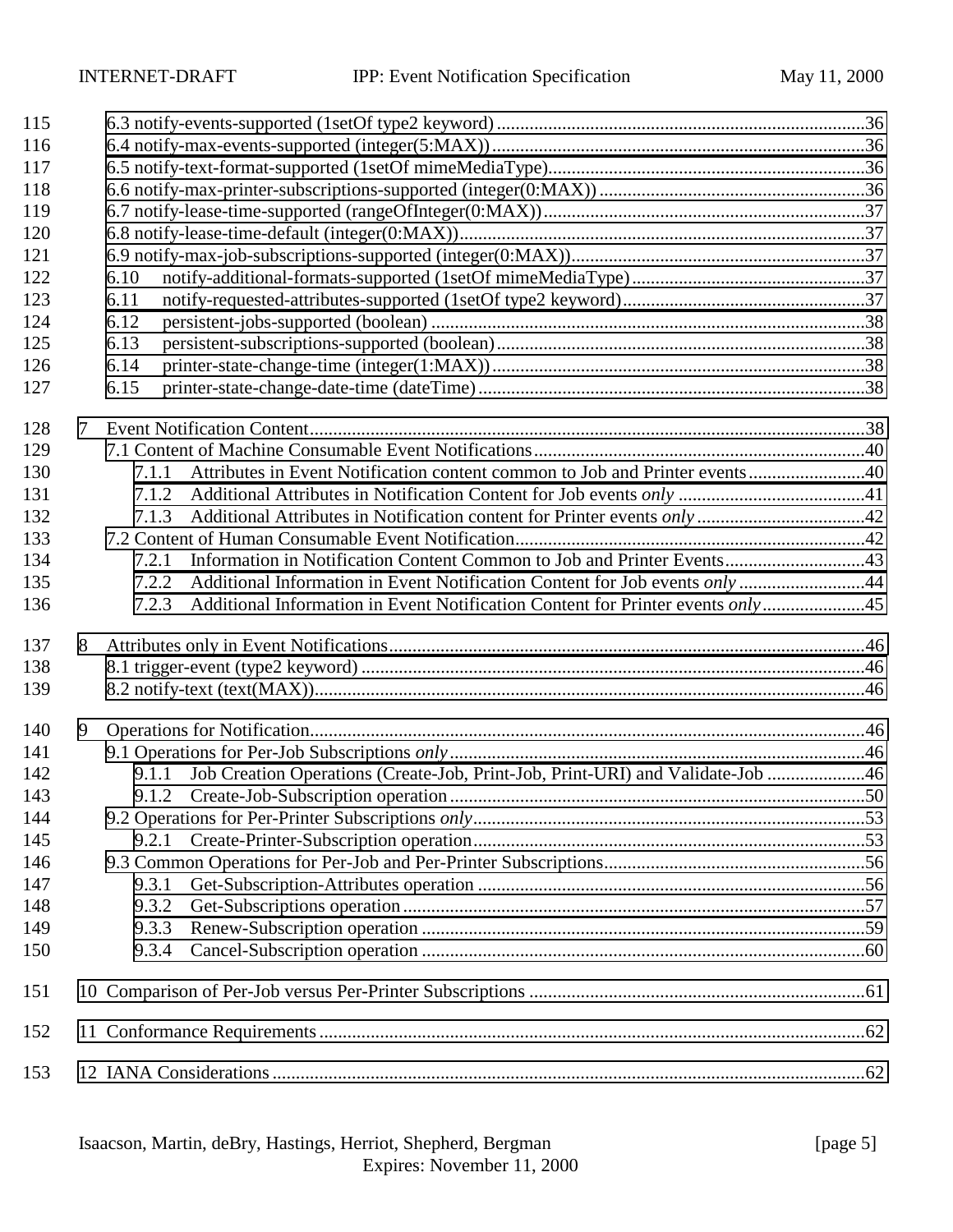| 154                                                                                            |                                                                                                                                                                                                                                                                                                                                                                                                                     |  |
|------------------------------------------------------------------------------------------------|---------------------------------------------------------------------------------------------------------------------------------------------------------------------------------------------------------------------------------------------------------------------------------------------------------------------------------------------------------------------------------------------------------------------|--|
| 155                                                                                            |                                                                                                                                                                                                                                                                                                                                                                                                                     |  |
| 156<br>157<br>158<br>159<br>160                                                                | 15.1<br>15.2<br>15.3<br>15.4                                                                                                                                                                                                                                                                                                                                                                                        |  |
| 161                                                                                            |                                                                                                                                                                                                                                                                                                                                                                                                                     |  |
| 162                                                                                            |                                                                                                                                                                                                                                                                                                                                                                                                                     |  |
| 163                                                                                            |                                                                                                                                                                                                                                                                                                                                                                                                                     |  |
| 164                                                                                            |                                                                                                                                                                                                                                                                                                                                                                                                                     |  |
| 165<br>166<br>167<br>168<br>169                                                                | 18.1<br>18.2<br>Changes to the October 14, 1999 version to create the February 2, 2000 version 77<br>18.3<br>18.4                                                                                                                                                                                                                                                                                                   |  |
| 170<br>171                                                                                     |                                                                                                                                                                                                                                                                                                                                                                                                                     |  |
| 172<br>173<br>174<br>175<br>176<br>177<br>178<br>179<br>180<br>181<br>182<br>183<br>184<br>185 | <b>Tables</b><br>Table 6 – REQUIRED non-READ-ONLY Printer Description attributes associated with Notification 34<br>Table 7 - Conditionally REQUIRED non-READ-ONLY Printer Description attributes associated with<br>Table 8 - OPTIONAL non-READ-ONLY Printer Description attributes associated with Notification 35<br>Table 9 - OPTIONAL READ-ONLY Printer Description attributes associated with Notification 35 |  |
| 186<br>187<br>188                                                                              | Table 14 – Additional Required Attributes in Job Event Notification Content for 'job-progress' or 'job-                                                                                                                                                                                                                                                                                                             |  |
|                                                                                                |                                                                                                                                                                                                                                                                                                                                                                                                                     |  |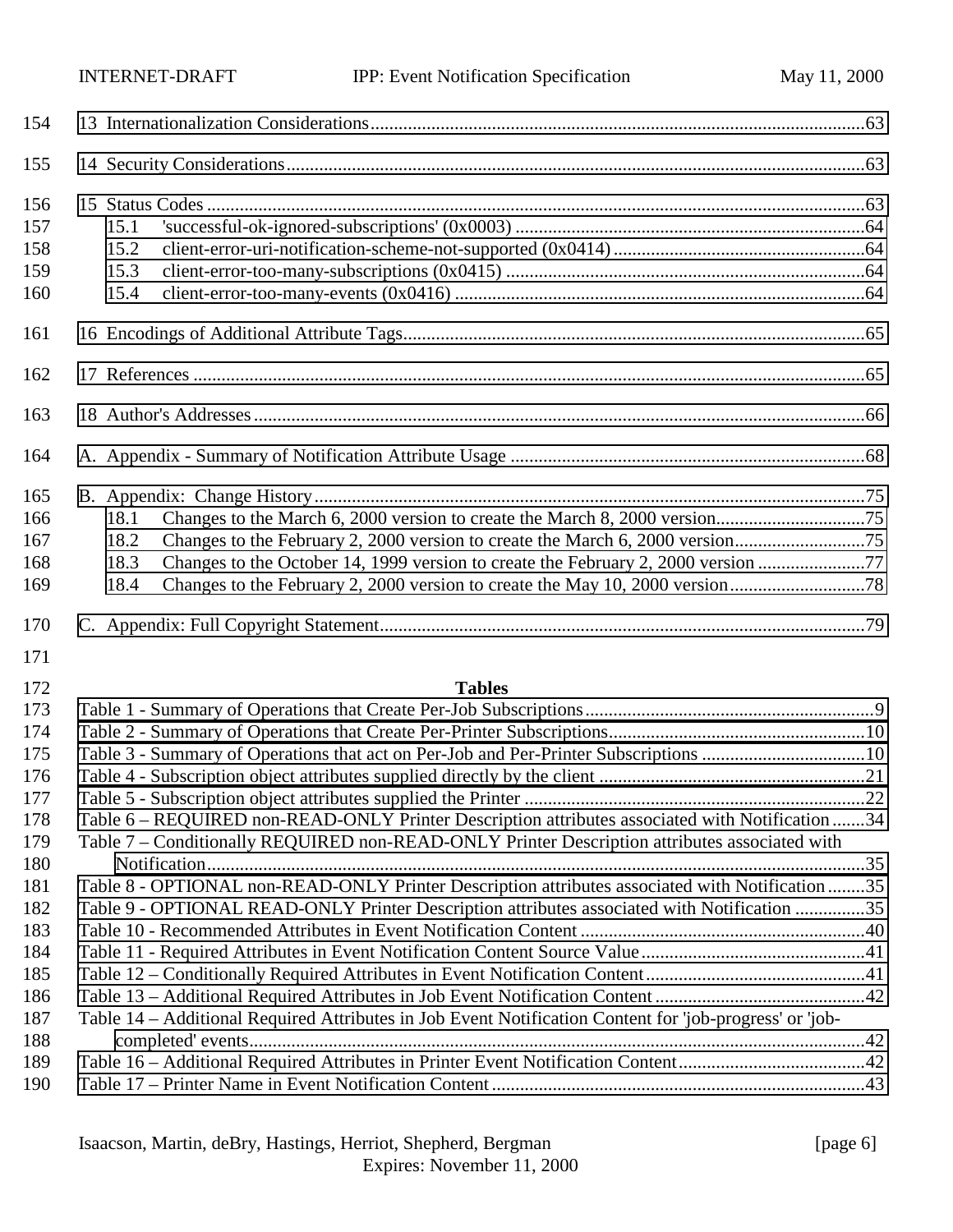| 191 |                |  |
|-----|----------------|--|
| 192 |                |  |
| 193 |                |  |
| 194 |                |  |
| 195 |                |  |
| 196 |                |  |
| 197 |                |  |
| 198 |                |  |
| 199 | <b>Figures</b> |  |
| 200 |                |  |
| 201 |                |  |
| 202 |                |  |
| 203 |                |  |
| 204 |                |  |
| 205 |                |  |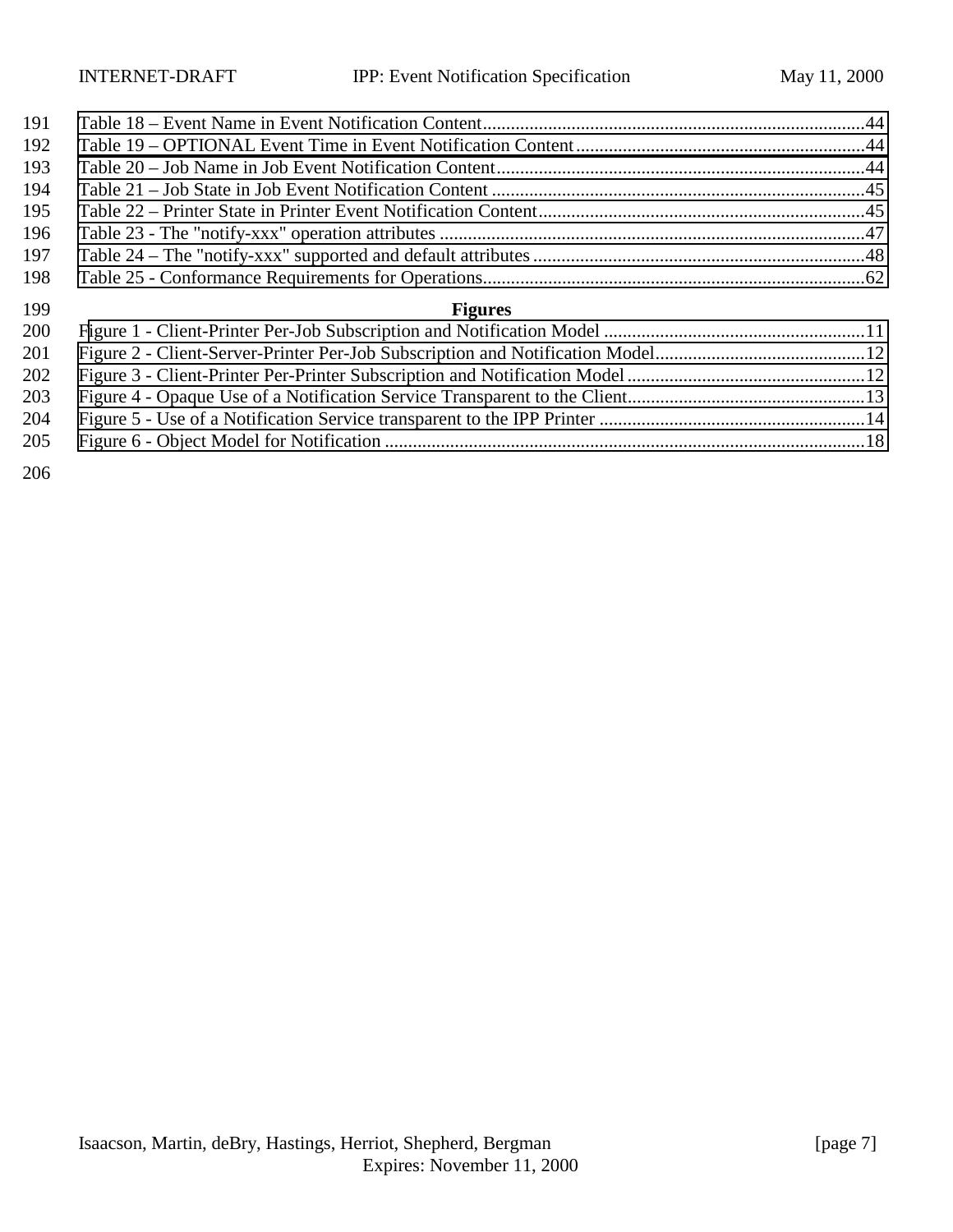<span id="page-7-0"></span>

## **1 Introduction**

This IPP notification specification is an extension to IPP/1.0 [RFC2568, RFC2569] and IPP/1.1 [ipp-mod,

- ipp-pro]. This document in combination with the following documents is intended to meet the notification requirements described in [ipp-not-req]:
- Internet Printing Protocol/1.0 & 1.1: "Job Progress Attributes" [ipp-prog] Internet Printing Protocol/1.0 & 1.1: "Notification Change History" [ipp-not-hist]
- 
- 
- Refer to the Table of Contents for the layout of this document.

## **1.1 Notification Overview**

 A client can establish an Event Notification subscription so that when one of the specified events occurs, an asynchronous Event Notification is sent to a specified Notification Recipient.

 A client MAY create a subscription associated with a particular job (called a Per-Job Subscription) when submitting a job or performing the Create-Job-Subscription operation. A client MAY create a subscription associated with the Printer as a whole (called Per-Printer Subscription) by performing the Create-Printer-Subscriptions operation.

- A Per-Job or Per-Printer subscription request includes, for example:
- 1. the names of Job and/or Printer events that are of interest to the Notification Recipient
- 226 2. the delivery method and address (URL) to use to deliver the Event Notification to one Notification Recipient
- 3. the format of the Human Consumable text portion of the Event Notification
- 4. some opaque data that the subscriber wants to be sent to the Notification Recipient in the Event Notification, perhaps to identify either the subscriber or the ultimate recipient
- 5. the charset to use in the Event Notification
- 6. the natural language to use in the Human Consumable Event Notification and in name or text attributes in the Machine Consumable Event Notification
- 7. the requested lease time in seconds for the subscription
- 8. whether or not the subscription is requested to be persistent across power cycles.
- When a client performs a Job Creation operation (Print-Job, Print-URI, and Create-Job), a client can create
- a single Subscription object for receiving Event Notifications by using the "notify-xxx" operation attributes.
- The "notify-xxx" operation attributes may be submitted to the Validate-Job in order to be validated. The
- "notify-xxx" attributes are copied to a newly created Subscription to populate the corresponding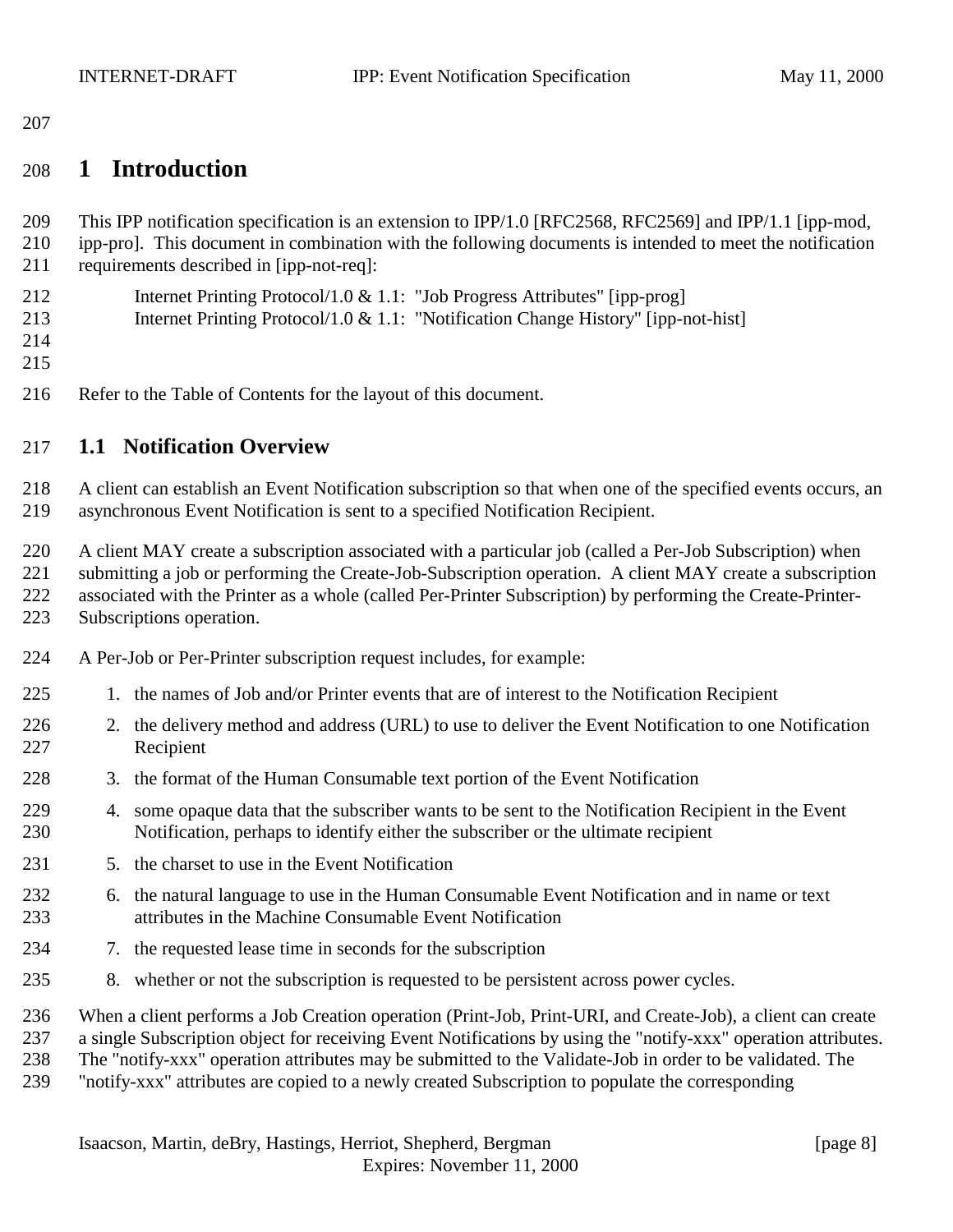<span id="page-8-0"></span>

Subscription Description attributes. If a client wants more than one Per-Job subscription, it MUST use the

Create-Job-Subscription operation if the Printer supports it. To avoid race conditions, a client SHOULD

 perform the Create-Job-Subscription between a Create-Job operation and the first Send-Document or Send-URI operation.

 When a client performs the Create-Job-Subscription operation, the operation creates a Subscription object and associates it with a job that already exists. When a client performs the Create-Printer-Subscription operation, the operation creates a Subscription object and associates with the Printer as a whole instead of a particular job. Both of these operations return a notify-subscription-id (analogous to a job-id for a Job object). The Printer copies the operation attributes of these two operations to the Subscription object as Subscription Description attributes. The Subscription object attributes may be queried using the Get- Subscription-Attributes and Get-Subscriptions operations. The subscriber requests a lease time for each Per-Printer subscription which MAY be infinite. The Printer grants a lease time according to its configured policy. A client MUST renew the Subscription before the granted lease time expires using the Renew-Subscription operation.

 Table 1 summarizes the Per-Job Subscription operations[.Table 2](#page-9-0) summarizes the Per-Job Subscription operations. [Table 3](#page-9-0) summarizes the operations that work with both Per-Job and Per-Printer Subscriptions.

- Each table contains the following columns:
- a) Operation: the name of the operation
- b) ID: the assigned operation-id (see [ipp-mod] section 4.4.15). The value of 'mod' means that the operation-id is assigned in [ipp-mod].
- c) Brief Description: information about the operation
- 
- 

#### **Table 1 - Summary of Operations that Create Per-Job Subscriptions**

| Operation:                          | ID     | <b>Brief Description</b>                                                              |
|-------------------------------------|--------|---------------------------------------------------------------------------------------|
| Print-Job, Print-URI,<br>Create-Job | mod    | Create at most one Per-Job Subscriptions as part of the Job<br>Creation operation     |
| Validate-Job                        | mod    | Check that the Job Creation operation would be accepted<br>including the Subscription |
| Create-Job-Subscription             | 0x0017 | Create a Per-Job Subscription                                                         |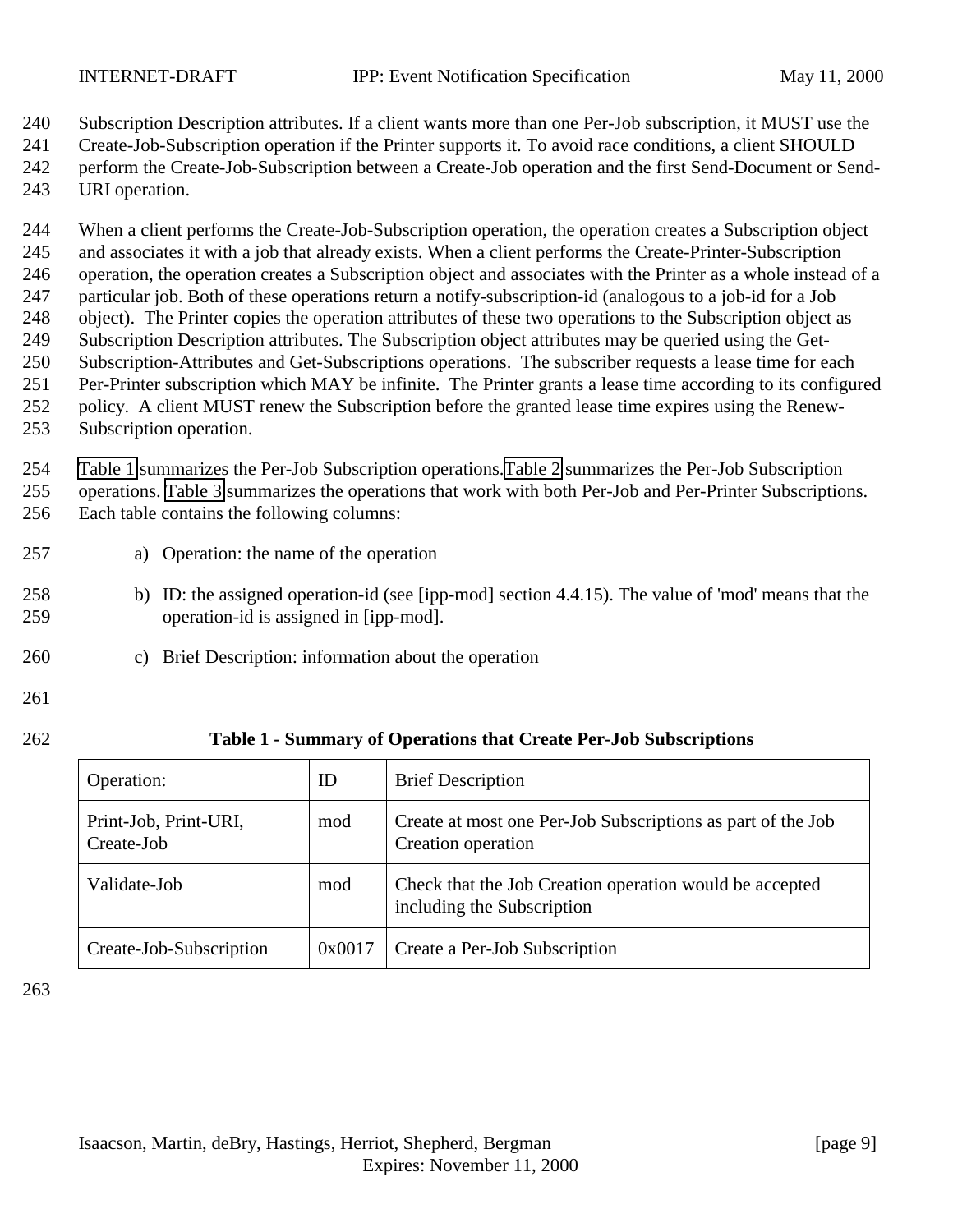#### <span id="page-9-0"></span>264 **Table 2 - Summary of Operations that Create Per-Printer Subscriptions**

| <b>Operation:</b> | <b>Brief Description</b>                                                                     |
|-------------------|----------------------------------------------------------------------------------------------|
|                   | $\vert$ Create-Printer-Subscription $\vert$ 0x0016 $\vert$ Create a Per-Printer Subscription |

#### 265 **Table 3 - Summary of Operations that act on Per-Job and Per-Printer Subscriptions**

| Operation:                  | ID     | <b>Brief Description</b>                                                             |
|-----------------------------|--------|--------------------------------------------------------------------------------------|
| Get-Subscription-Attributes | 0x0018 | Get specified Subscription attributes of the specified<br>Subscription object        |
| Get-Subscriptions           | 0x0019 | Get the specified Subscription attributes from all specified<br>Subscription objects |
| Renew-Subscription          | 0x001A | Renew the Subscription lease                                                         |
| Cancel-Subscription         | 0x001B | Cancel the Subscription                                                              |

#### 266

#### 267

268 The following is an example of how a Printer could implement Event Notifications. When an event occurs, 269 the Printer searches the all of its Subscription objects for any interest in the event. For each Subscription 270 object found, the Printer

- 271 a) increments the Subscription object's "notify-sequence-id" (integer (0:MAX)) attribute, and
- 272 b) generates an Event Notification, and
- 273 c) either
- 274 i) delivers the Event Notification using the delivery method and target address identified in the 275 Subscription object's "notify-recipient-uri" attribute if the delivery method is a "push" 276 delivery method, or
- 277 ii) saves Event Notification for an event-lease time if the delivery method is a "pull", i.e. the 278 client is expected to fetch the Event Notifications.
- 279 The "notify-sequence-id" sequence number permits a Notification Recipient to detect duplicate Event
- 280 Notifications due either to duplicate subscriptions or retries and to detect dropped Event Notifications.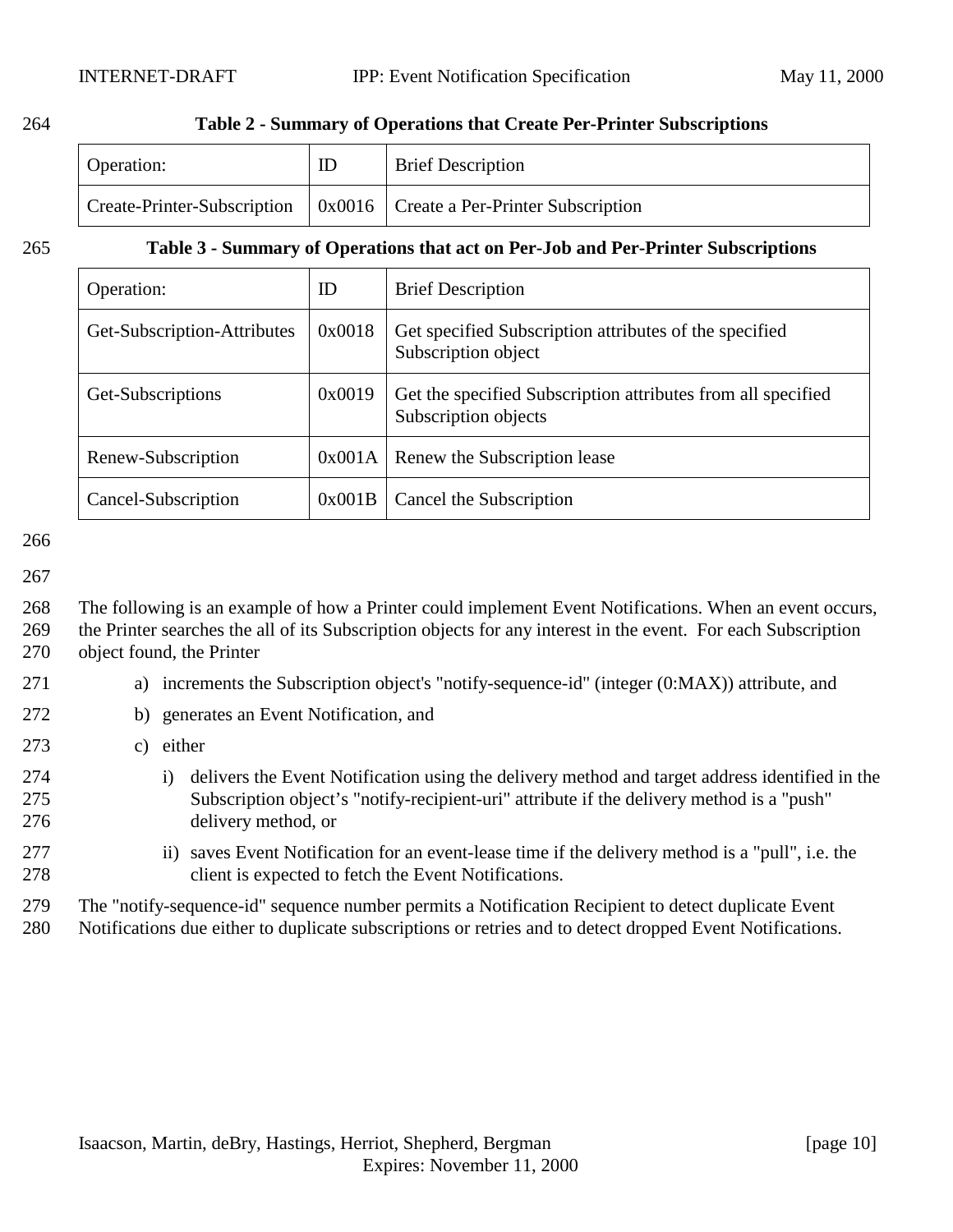## <span id="page-10-0"></span>**2 Model for Per-Job and Per-Printer Subscription and Event Notification**

#### **2.1 Model for Per-Job Subscription and Event Notification**

 Per-Job subscriptions are created by a client (desktop or server acting as a client) as part of creation of the job in an IPP Printer (printing device or server). At most one subscription may be submitted with a job. Additional subscriptions may be associated with the job using the Create-Job-Subscription operation. The IPP Printer object delivers an Event Notification to the Notification Recipient supplied by the Client in each subscription. A Notification Recipient can be the Job submitter or a third party.

Figure 1 shows the Per-Job subscription notification model for a simple Client - Printer relationship.

289<br>290 embedded printer: output device or server desktop or server +---------------+ +--------+ | ########### | | client |---IPP job submission------># Printer # | 295 +--------+ Per-Job subscription | # Object #<br>296 +-----------+ 296 +-----------+ | #####|##### |Notification| +-------|-------+ |Recipient |<-----IPP Notifications---------+ +------------+ (Job and/or Printer events)

#### **Figure 1 - Client-Printer Per-Job Subscription and Notification Model**

 [Figure 2](#page-11-0) shows a (spooling or non-spooling) Server that implements two Printer objects (1 and 2) that represent two devices. The devices A and B in turn each implement an IPP Printer object (3 and 4, respectively). The Server implementation has three choices for how to support Per-Job subscriptions to the client (and itself):

- 1. forward the Per-Job subscriptions to the down stream IPP Printer and let it perform the Event Notification directly to the Notification Recipients supplied by the Client (Notifications(C)) and use Per-Printer Subscriptions for the Server's own purposes.
- 2. save the client-supplied Per-Job subscription on the Job object in the server and substitute its own Per-Job subscription with the Server as the Notification Recipient (Notifications(B)). Then the Server relays Event Notifications to the client-supplied Notification Recipients (Notifications(A)).
- 3. A combination of 1 and 2 in which the Server adds its own Per-Job subscriptions to those supplied by the client. Thus the IPP Job that goes to Printer object 4 has a combination of subscription information from both the Client and the Server. This latter approach is sometimes called "piggy-backing" because the Server is adding its Per-Job subscription information to that supplied by the client. Piggy-backing is especially useful, if device B also accepts (IPP or non- IPP) requests from other servers. Then when all the jobs from Server S have been completed by device B, there will be no more Job events sent to Server S. (Server S could still maintain a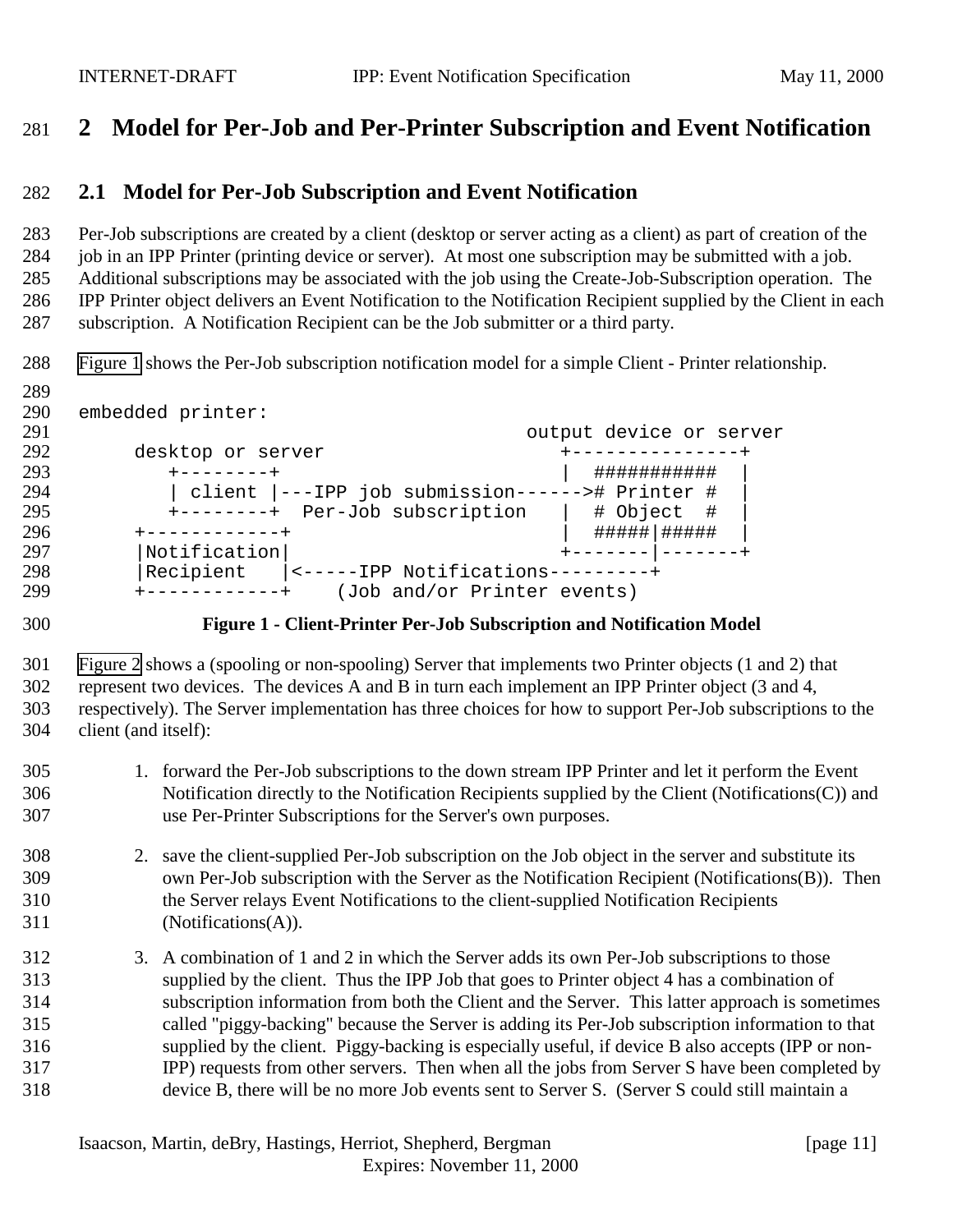<span id="page-11-0"></span> long term Per-Printer subscription with Printer D to that Server S can have Printer B's state track (shadow) that of Printer D or Server S could poll Printer D when queried about Printer B). device A server S +------------+ +------------+ | ###########| +--------+ IPP Job | ###########| IPP Job | # Printer #| | client |--submission---># Printer #|---submission-----># Object 3#| +--------+ Per-Job | # Object 1#| Per-Job | ###########| subscription | ############ subscription +------------+ | | device B +--------+ IPP Job | ###########| +------------+ | client |--submission---># Printer #| IPP Job | ###########| +--------+ Per-Job | # Object 2#|---submission-----># Printer #| subscription | ###|#######| Per-Job | # Object 4#| +----|---^---+ subscription | ####|#|####| +--------+ | | +-----|-|----+ |Notific-|<-Notifications(A)-+ +--- Notifications(B)-------+ |  $|ation Re|<--------Notifications(C)---------+$  |cipient | +--------+

**Figure 2 - Client-Server-Printer Per-Job Subscription and Notification Model**

#### **2.2 Model for Per-Printer Subscription and Event Notification**

 Per-Printer subscriptions are created by a client (an end user, an operator, or a server acting as a client) using a Create-Printer-Subscription operation that is independent of Job Submission. The Printer object (printing device or server) creates a Subscription object to hold the attributes supplied by the subscriber. The client creates separate Per-Printer subscriptions if more than one Notification Recipient is desired. The Printer delivers Event Notifications to the Notification Recipient specified by each Per-Printer subscription. A Notification Recipient may be the subscriber or a third party. Figure 3 shows the Per-Printer subscription notification model for the Client - Printer relationship where the client may be an end user, an operator, or a server acting as a client.

| 351 | desktop or server                                        |  | server or printing device |  |
|-----|----------------------------------------------------------|--|---------------------------|--|
| 352 |                                                          |  | ---------------+          |  |
| 353 | --------+                                                |  | ###########               |  |
| 354 | client  ---Create-Printer-Subscription------># Printer # |  |                           |  |
| 355 | (Per-Printer subscription)<br>$+ - - - - - - - +$        |  | # Object #                |  |
| 356 |                                                          |  | #####   #####             |  |
| 357 | +-----------+                                            |  |                           |  |
| 358 | Notification <---------IPP Notifications------------+    |  |                           |  |
| 359 | Recipient<br>(Job and/or Printer events)                 |  |                           |  |
| 360 |                                                          |  |                           |  |
|     |                                                          |  |                           |  |



**Figure 3 - Client-Printer Per-Printer Subscription and Notification Model**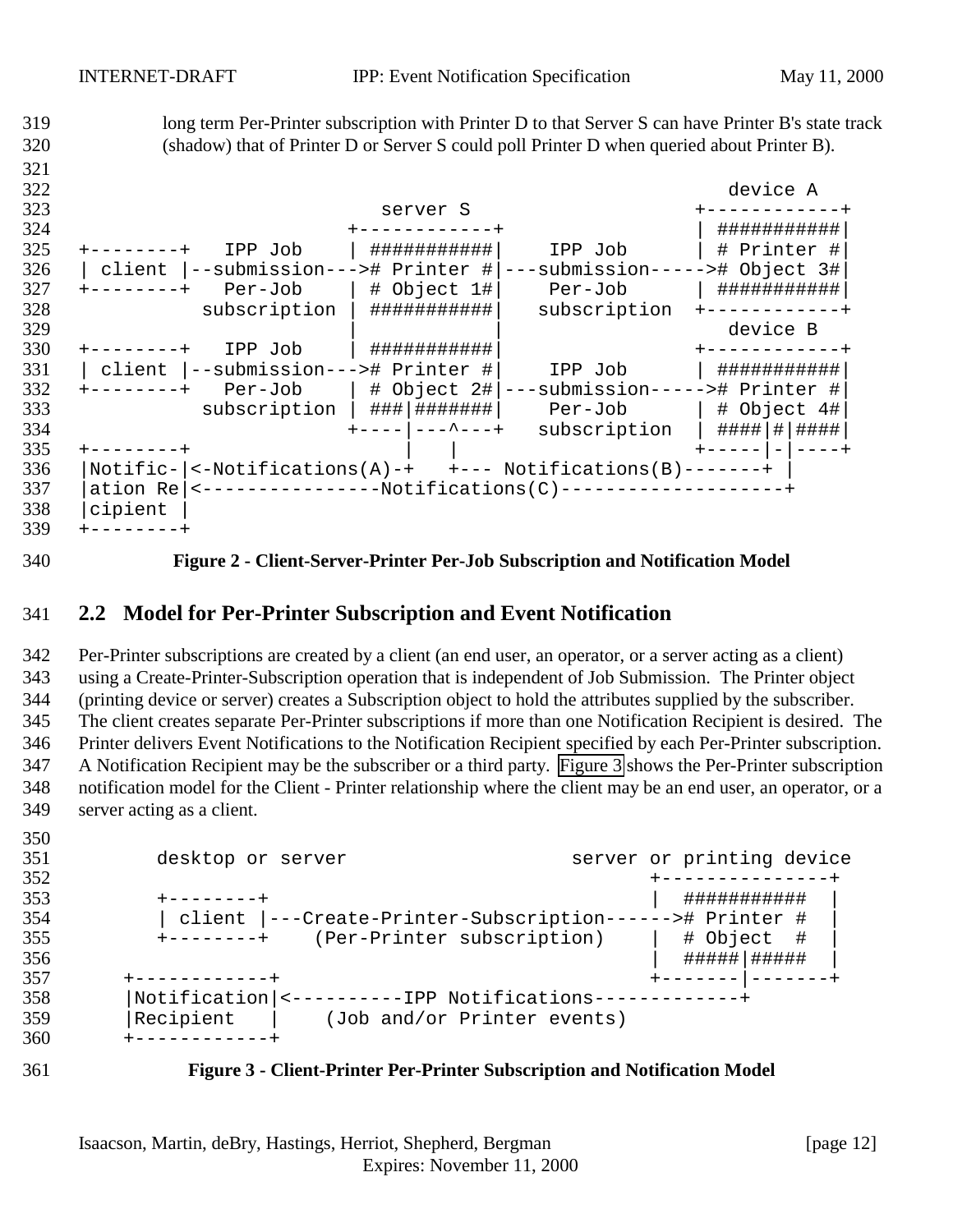## <span id="page-12-0"></span>**2.3 Relationship between the Printer object and the Notification Delivery Service**

 The IPP Notification model does not mandate that the IPP Printer object implement the full semantics of subscription, report generation, and multiple delivery methods itself. This section describes two methods of using third party notification services. The first is transparent to the client and the second is transparent to the IPP Printer.

#### **2.3.1 Use of a Notification Service transparently to clients**

 An implementation may be configured to use some other notification service to either (1) delivery the Event Notifications to the Notification Recipient(s) specified in the IPP Subscription or (2) keep the Subscriptions, accept events, possibly format the Event Notification in the natural language of the Notification Recipient when a Human Consumable text format is used, and deliver the Event Notifications to the Notification Recipient(s) indicated in the IPP Subscription. Figure 4 shows this partitioning.

373<br>374 output device or server desktop or server +---------------+ +--------+ | ########### | | client |---IPP subscription--------># Printer # | +--------+ | # Object # | | #####|##### | +-------|-------+ | Subscriptions 382 \*\*\*\*\*\*\*\*<sup>|</sup> OR Events  $383 + - - - - - - - - - - +$  |Notification| \* +------v--------+ |Recipient |<--IPP Notifications-----| Notification | +------------+ \* | Service | \* +---------------+ \* \* \*\*\* = Implementation configuration opaque boundary

**Figure 4 - Opaque Use of a Notification Service Transparent to the Client**

 In any case, the interface between the IPP Printer and the other notification service is outside the scope of this document and is intended to be transparent to the client and this specification.

#### **2.3.2 Use of Notification Service transparently to the IPP Printer**

 Another way that a Notification Service can be used is if the Notification Recipient indicated in the IPP Subscription is a notification service (transparent to the IPP Printer), which in turn forwards the Event Notification to the Ultimate Notification Recipient using additional parameters in the IPP Subscription (URI parameters or subscriber user data). In such cases, the Ultimate Notification Recipient has also subscribed directly with the other notification service (by means outside this document). As far as the IPP Printer is concerned, the IPP Subscription indicated that the IPP Printer is to delivery Event Notifications to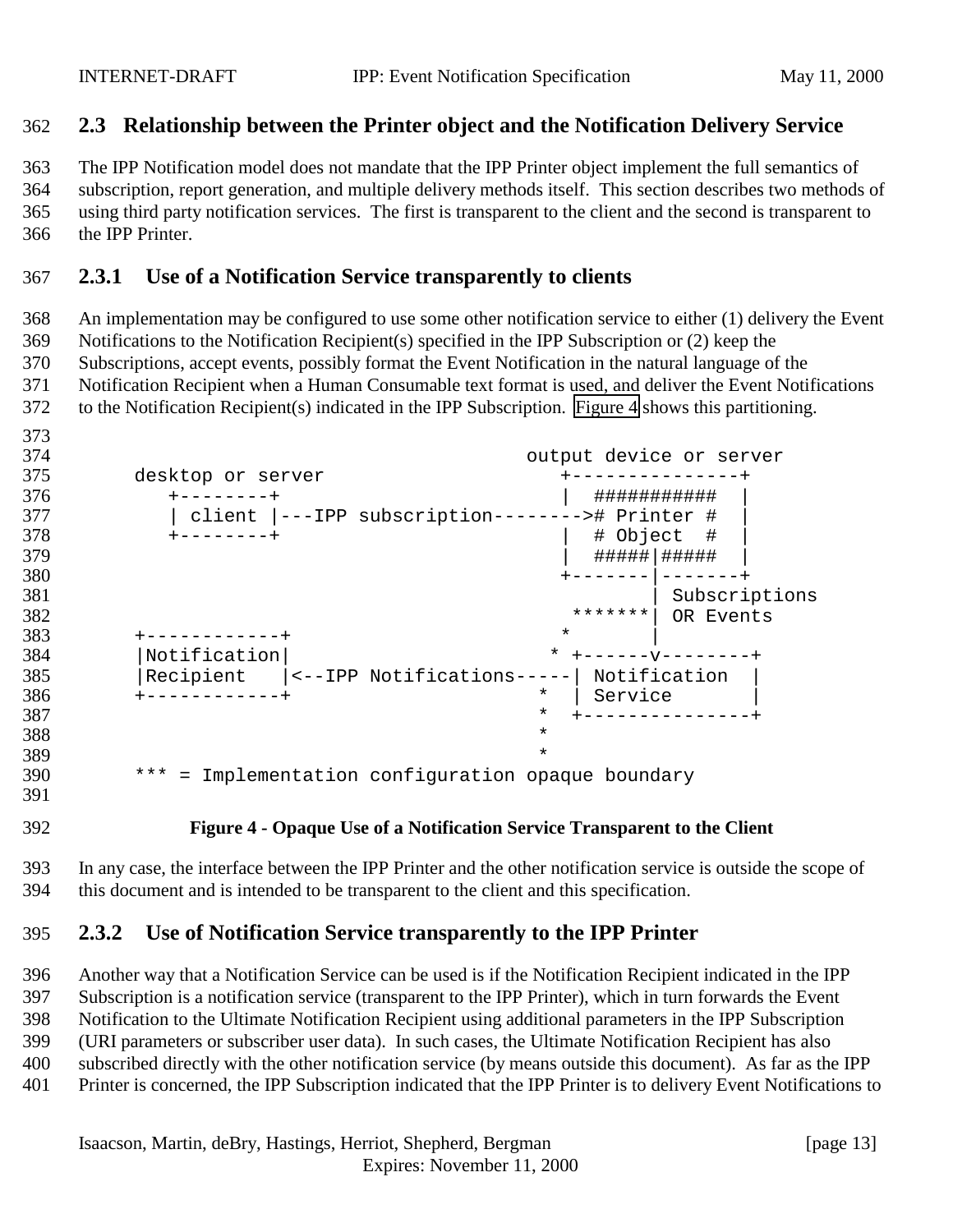<span id="page-13-0"></span>

the Notification Recipient (Notification Service) using the specified notification delivery method. The

method that the Notification Recipient uses for delivering the Event Notification to the Ultimate

Notification Recipient is beyond the scope of this document and is transparent to the IPP Printer. However,

 the client does have to know how to pass additional information to the Notification Recipient in the IPP Subscription using either extra parameters in the URI or subscriber user data. Examples of this latter approach are paging, immediate messaging services, and NOS vendors infrastructure. Figure 5 shows this approach.

- 410 desktop or server server server or printing device +---------------+ +--------+ | ########### | | client |----------IPP Subscriptions---------># Printer # | +--------+ | # Object # |  $\begin{array}{|c|c|c|c|c|}\hline & & \# \text{#}\text{#}\text{#}\text{#}\text{#}\text{#} \text{#} \text{ } \text{#}}\hline \end{array}$  +------------+ +------------+ +-------|-------+ |Ultimate | |Notification|<---IPP Notifications-----+ |Notification|<----|Recipient | |Recipient | +------------+ +------------+ (Notification Service)
- 

**Figure 5 - Use of a Notification Service transparent to the IPP Printer**

## **3 Terminology**

This section defines terminology used throughout this document.

## **3.1 Conformance Terminology**

 Capitalized terms, such as **MUST, MUST NOT, REQUIRED, SHOULD, SHOULD NOT, MAY, NEED NOT,** and **OPTIONAL**, have special meaning relating to conformance to this specification. These terms are defined in [ipp-mod section 13.1 on conformance terminology, most of which is taken from RFC 2119 [RFC2119].

- **REQUIRED**  an adjective used to indicate that a conforming IPP Printer implementation MUST support the indicated operation, object, attribute, attribute value, status code, or out-of-band value in requests and responses. See [ipp-mod] "Appendix A - Terminology for a definition of "support". *Since support of this entire notification specification is OPTIONAL for conformance to IPP/1.0 or IPP/1.1, the use of the term REQUIRED in this document means "REQUIRED if this OPTIONAL notification specification is implemented".*
- **RECOMMENDED**  an adjective used to indicate that a conforming IPP Printer implementation is recommended to support the indicated operation, object, attribute, attribute value, status code, or out-of-band value in requests and responses. *Since support of this entire notification specification is OPTIONAL for conformance to IPP/1.0 or IPP/1.1, the use of the term REQUIRED in this*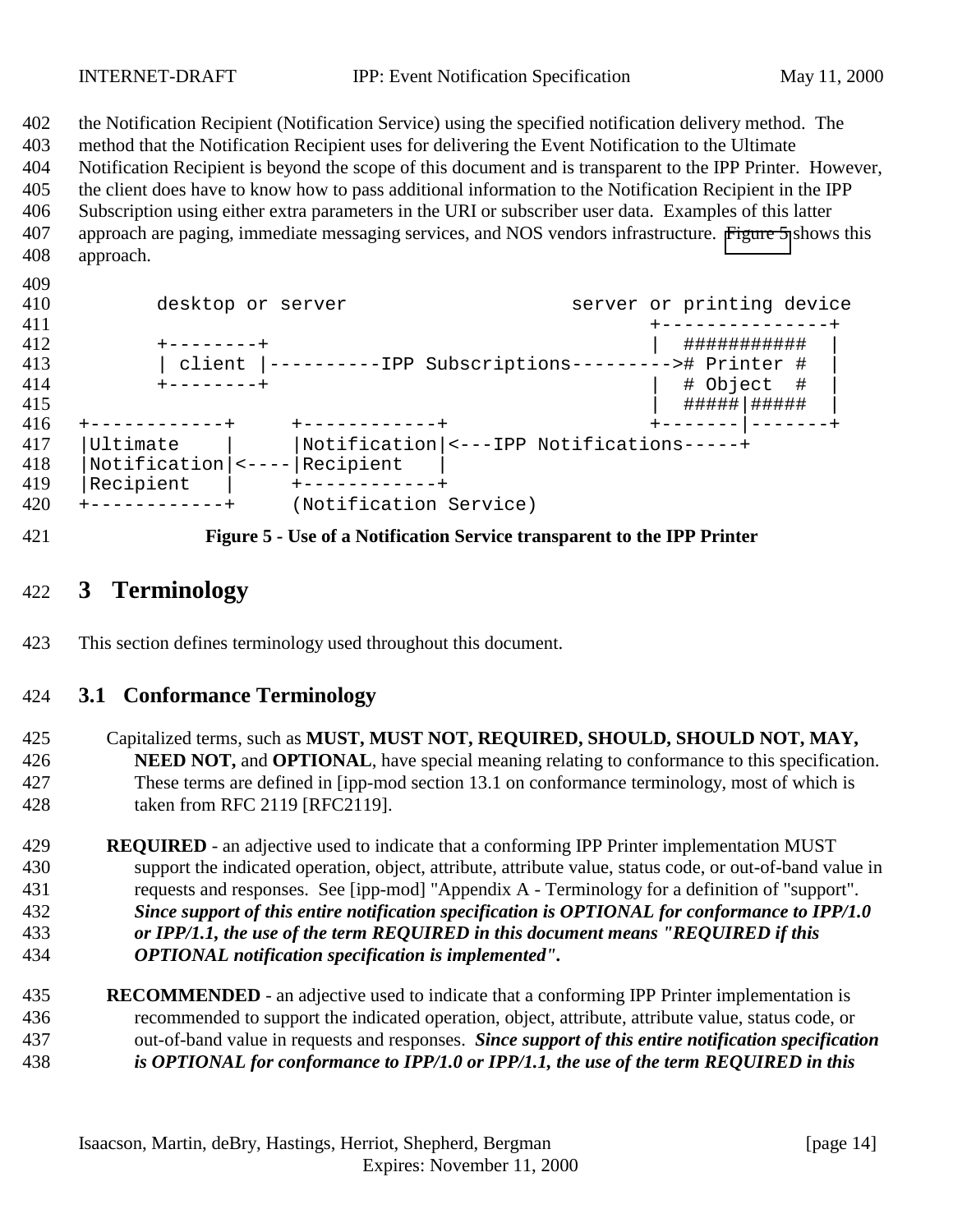#### <span id="page-14-0"></span> *document means "RECOMMENDED if this OPTIONAL notification specification is implemented".*

- **OPTIONAL**  an adjective used to indicate that a conforming IPP Printer implementation MAY, but is NOT REQUIRED to, support the indicated operation, object, attribute, attribute value, status code, or out-of-band value in requests and responses.
- **READ-ONLY** an adjective used in an attribute definition to indicate that an IPP Printer MUST NOT allow the attribute's value to be modified with the Set-Job-Attributes or Set-Printer-Attributes operations (see [ipp-set]).

#### **3.2 Other terminology**

- **Job Submitting End User** A human end user who submits a print job to an IPP Printer. This person may or may not be within the same security domain as the Printer. This person may or may not be geographically near the printer.
- **Administrator**  A human user who established policy for and configures the print system.
- **Operator** A human user who carries out the policy established by the Administrator and controls the day to day running of the print system.
- **Job Submitting Application** An application (for example, a batch application), acting on behalf of a Job Submitting End User, which submits a print job to an IPP Printer. The application may or may not be within the same security domain as the Printer. This application may or may not be geographically near the printer.
- **Security Domain** The set of network components which can communicate without going through a proxy or firewall. A security domain may be geographically very large, for example - anyplace within IBM.COM.
- **IPP Client (or client)** The software component (desktop or server) that sends an IPP operation request to an IPP Printer object (server or printing device) and accepts the resulting operation response from the IPP Printer object.
- **Job Recipient** A human who is the ultimate consumer of the print job. In many cases this will be the same person as the Job Submitting End User, but need not be. Example: If I use IPP to print a document on a printer in a business partner's office, I am the Job Submitting End User, while the person I intend the document for in my business partner's office is the Job Recipient. Since one of the goals of IPP is to be able to print near the Job Recipient of the printed output, we would normally expect that person to be in the same security domain as, and geographically near, the Printer. However, this may not always be the case. For example, I submit a print job across the Internet to a Kinko's print shop. I am both the Submitting End User and the Job Recipient, but I am neither near nor in the same security domain as the Printer.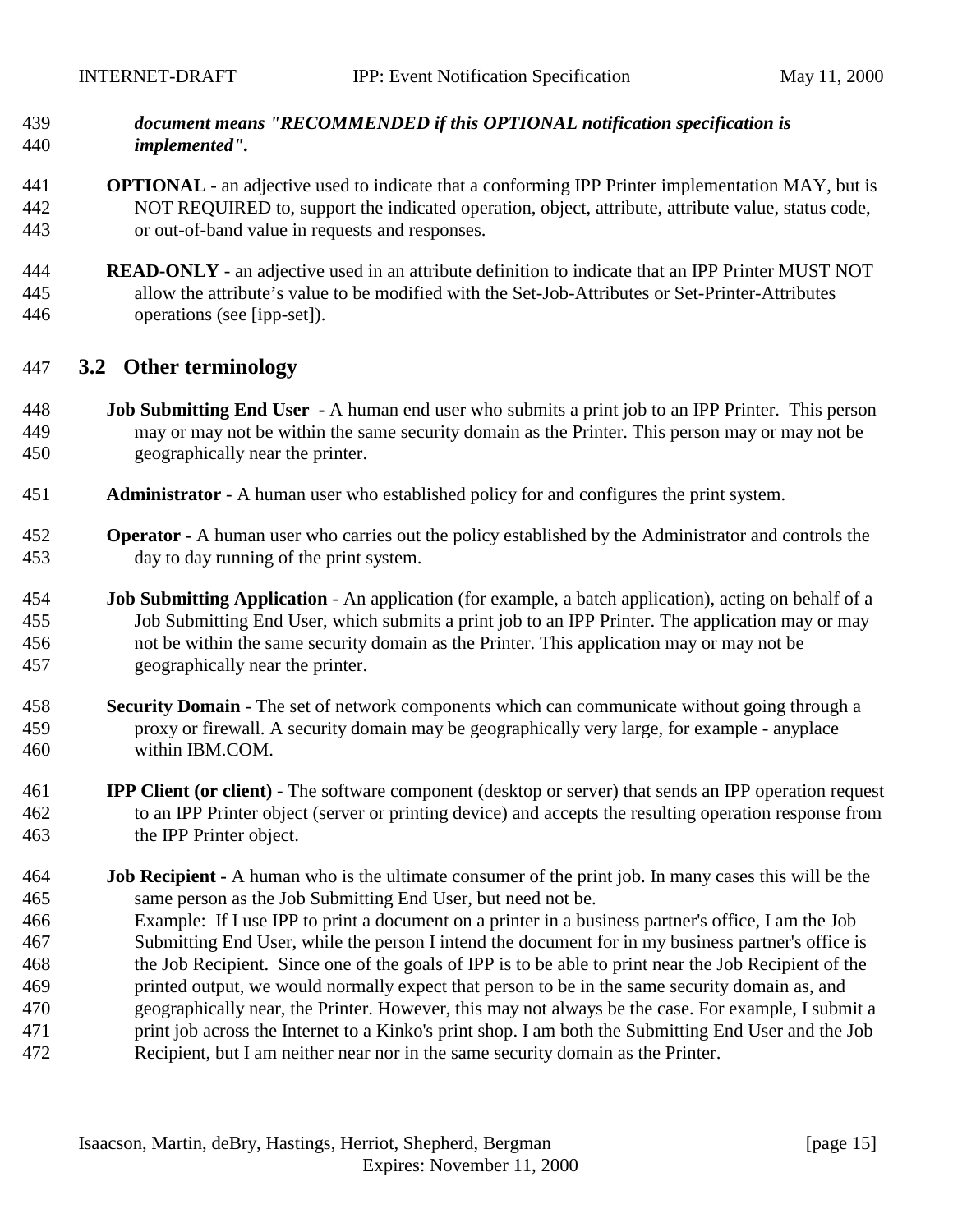| 473 | Job Recipient Proxy - A human acting on behalf of the Job Recipient. In particular, the Job Recipient           |
|-----|-----------------------------------------------------------------------------------------------------------------|
| 474 | Proxy physically picks up the printed document from the Printer, if the Job Recipient cannot                    |
| 475 | perform that function. The Proxy is by definition geographically near and in the same security                  |
| 476 | domain as the printer.                                                                                          |
| 477 | Example: I submit a print job from home to be printed on a printer at work. I'd like my secretary to            |
| 478 | pick up the print job and put it on my desk. In this case, I am acting as both Job Submitting End               |
| 479 | User and Job Recipient. My secretary is acting as a Job Recipient Proxy                                         |
| 480 | Notification Subscriber (or Subscriber) - A client that requests the IPP Printer to send Event                  |
| 481 | Notifications to one or more Notification Recipients. A Notification Subscriber may be:                         |
| 482 | 1. a Job Submitting End User or Job Submitting Application (desktop or server) that is submitting               |
| 483 | a job or                                                                                                        |
| 484 | 2. an End User, an Operator, or an Administrator that is not submitting a job.                                  |
| 485 | <b>Subscription</b> - A request by a Notification Subscriber to the IPP Printer to send Event Notifications to  |
| 486 | a specified Notification Recipient when the event occur. A Subscription is represented as a set of              |
| 487 | attributes that indicate the "what, where, who, and how" for Event Notifications. Event                         |
| 488 | Notifications are generated for certain events (what) and delivered using various delivery methods              |
| 489 | (how) to certain addresses (where and who).                                                                     |
| 490 | <b>Per-Job Subscription</b> - A Subscription object that is associated with a single Job. A client creates such |
| 491 | a Subscription object as part of a create-job operation (Print-Job, Print-URI, Create-Job), a Validate-         |
| 492 | Job operation, or an explicit Create-Job-Subscription operation with a Job object as the target.                |
| 493 | Per-Printer Subscription - A Subscription object that is associated with the Printer as a whole. A a            |
| 494 | client creates such a Subscription object using an explicit Create-Printer-Subscription operation with          |
| 495 | a Printer object as the target.                                                                                 |
| 496 | Notification Source - The entity that sends Event Notifications. It MAY be the IPP Printer itself or the        |
| 497 | IPP Printer MAY be configured to use a Notification Service to deliver Event Notifications                      |
| 498 | transparently to the subscribing clients (see Figure 4).                                                        |
| 499 | Notification Recipient - The entity identified as a recipient within a subscription that receives IPP           |
| 500 | Event Notifications about Job and/or Printer events (see Figure 4 and Figure 5). A Notification                 |
| 501 | Recipient may be a: Job Submitting End User, Job Submitting Application (desktop or server), Job                |
| 502 | Recipient, Job Recipient Proxy, a Notification Service, an Operator, or Administrator, etc., and their          |
| 503 | representative or log file or usage statistics gathering application or other active or passive entities.       |
| 504 | A Java Listener is an example of a Notification Recipient.                                                      |
| 505 | Ultimate Notification Recipient - The entity to which the Notification Recipient (stores and) forwards          |
| 506 | an IPP Event Notification when the Notification Recipient is a Notification Service (see Figure 5).             |
| 507 | <b>Event</b> - An event is some occurrence (either expected or unexpected) within the printing system of a      |
| 508 | change of state, condition, or configuration of a Job or Printer object. A property of an event is that         |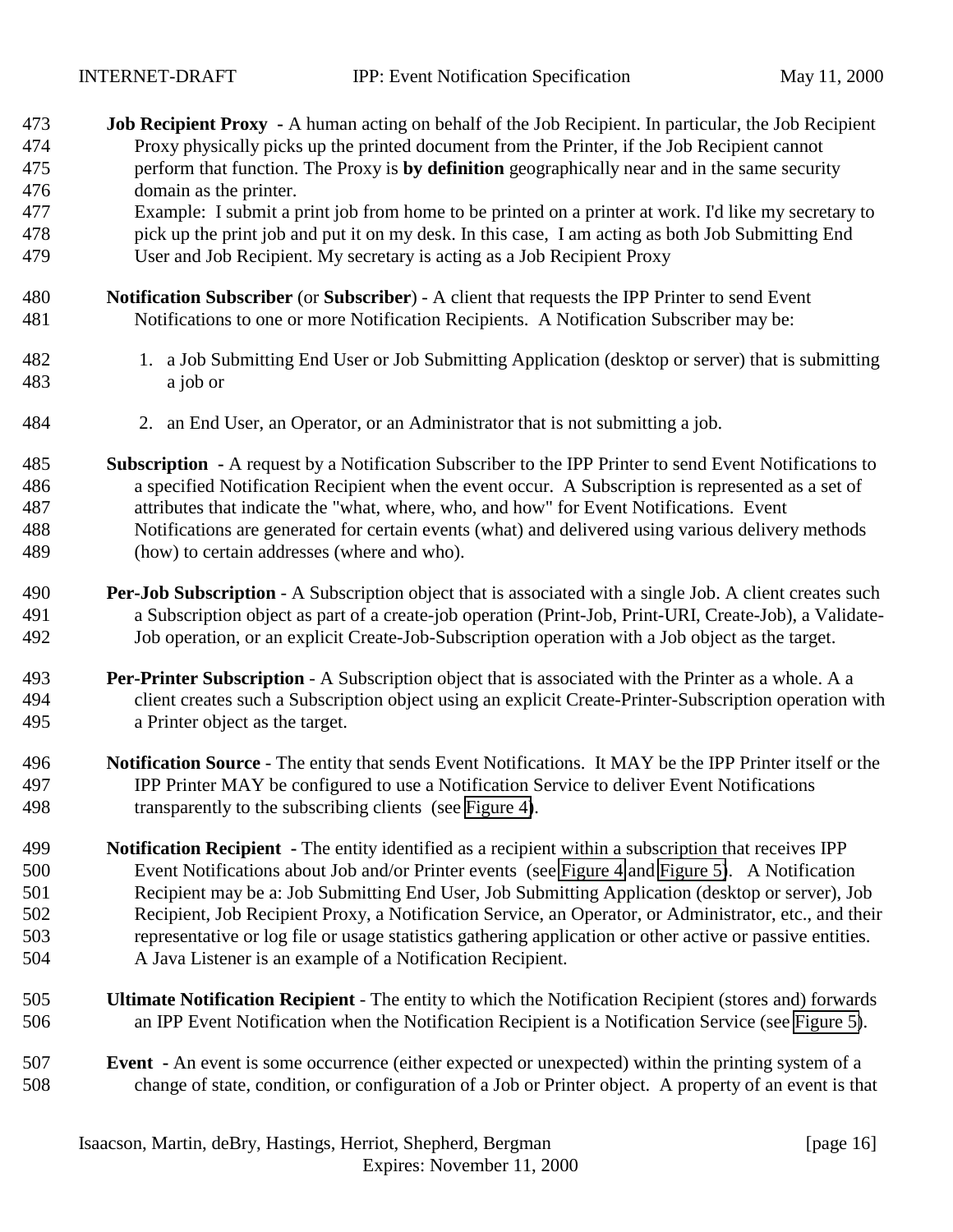it only occurs at one instant in time and does not span the time the physical event takes place. For instance, jam-occurred and jam-cleared are two distinct events. The jam-occurred event is reported only when the jam initially occurs and only if there is one or more event subscriptions outstanding for that event.

- Events can be classified along two dimensions:
- Either as Job Events or Printer Events, and
- Either as Errors, Warnings, or Reports
- A Job event is some interesting state change in the Job object, and a Printer event is some interesting change in the Printer object.
- A report event is purely informational, such as 'job-completed' or 'accepting-jobs'. A warning is not serious and processing continues. An error is serious and either the job is aborted or the printer stops. These are typical uses of the terms report, warning, and error, although the actual usage is implementation dependent.
- An event occurs for a job or printer whether any entity has subscribed to be notified for that event or not. An Event Notification is only generated depending on the set of subscriptions outstanding.
- **Event Notification** When an event occurs, an Event Notification is generated that fully describes the event (what the event was, where it occurred, when it occurred, etc.). Event Notifications are delivered to each Notification Recipient that has a subscription that includes the event, if any. The Event Notification is delivered to the address of the Notification Recipient using the notification delivery method defined in the subscription. However, an Event Notification is sent ONLY if there is a corresponding subscription. Note: sometimes "Event Notification" is shortened to "Notification".
- **Notification Delivery Method (**or **Delivery Method** for short**)**  Event Notifications are delivered using a method, such as email, TCP/IP, etc.
- **Immediate Event Notification** Event Notifications that are delivered using a delivery method which is not store-and-forward (e.g. TCP connection, UDP datagram). This can be on the order of several minutes subject to network latency.
- **Store and Forward Event Notification** An Event Notification which are not necessarily delivered to Notification Recipients immediately, but is queued for delivery by some intermediate network application, for later retrieval. Email and Instant Messaging services are examples of a store and forward notification delivery method.
- **Human Consumable Event Notification** Event Notifications that are intended to be consumed by human End Users only. They are simple text that has been localized for the Notification Recipient as specified in the subscription. Programs are not intended to parse Human Consumable Event Notification, since it is localized and the content depends on implementation. There is no standardized format.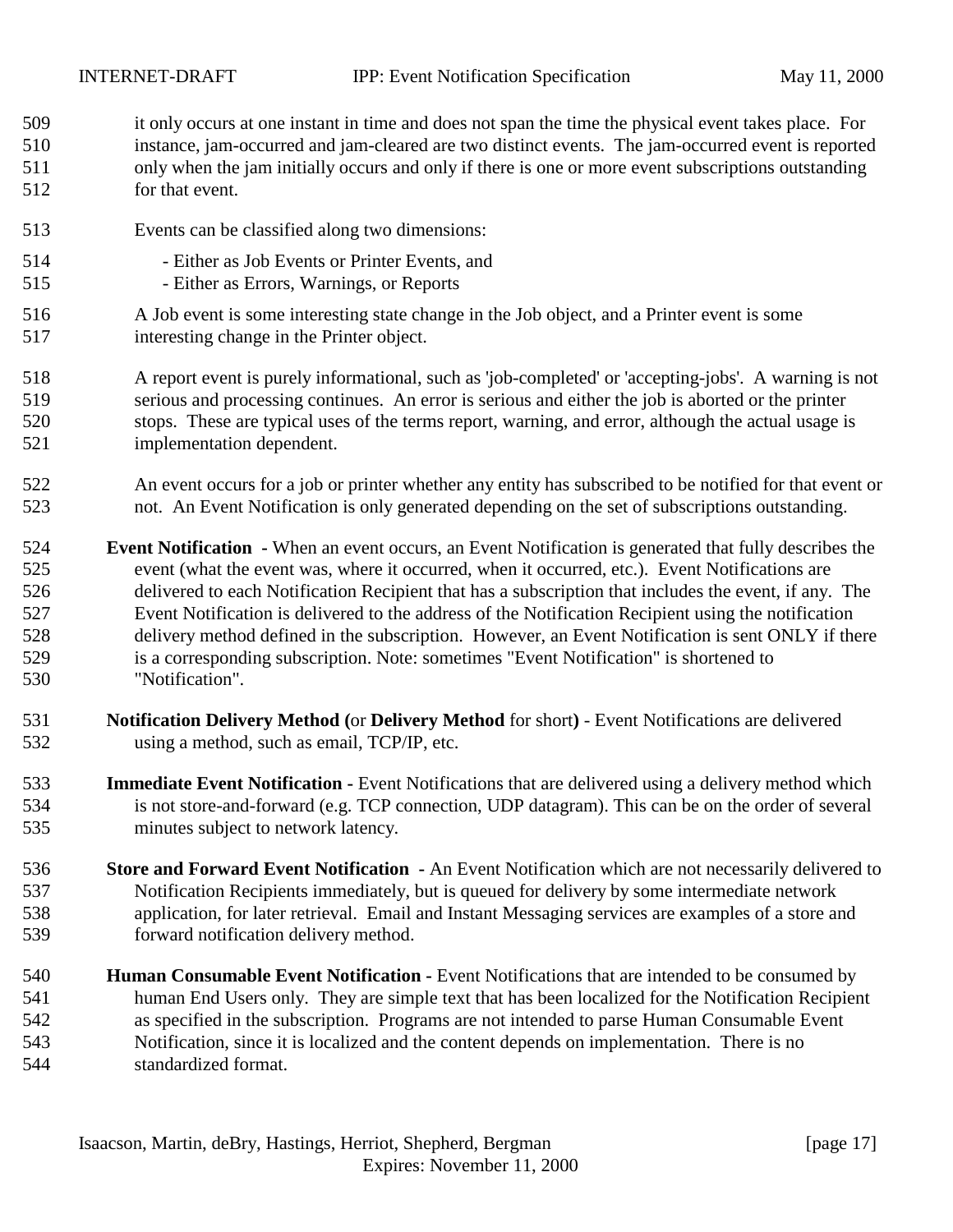- <span id="page-17-0"></span> **Machine Consumable Event Notification -** Event Notifications that are intended for consumption by a program only**.** They use the encoding of an IPP response. The Notification Recipient must localize the contents, if displaying it to a human.
- **Subscription Creation operation**  One of the operations that creates a Subscription object: Job Creation operations (Create-Job, Print-Job, and Print-URI), Create-Job-Subscription, and Create-Printer-Subscription.

## **4 Object Model for Notification**

 This section describes the notification object model that adds a REQUIRED Subscription object which together with the Job and Printer object provide the complete notification semantics.

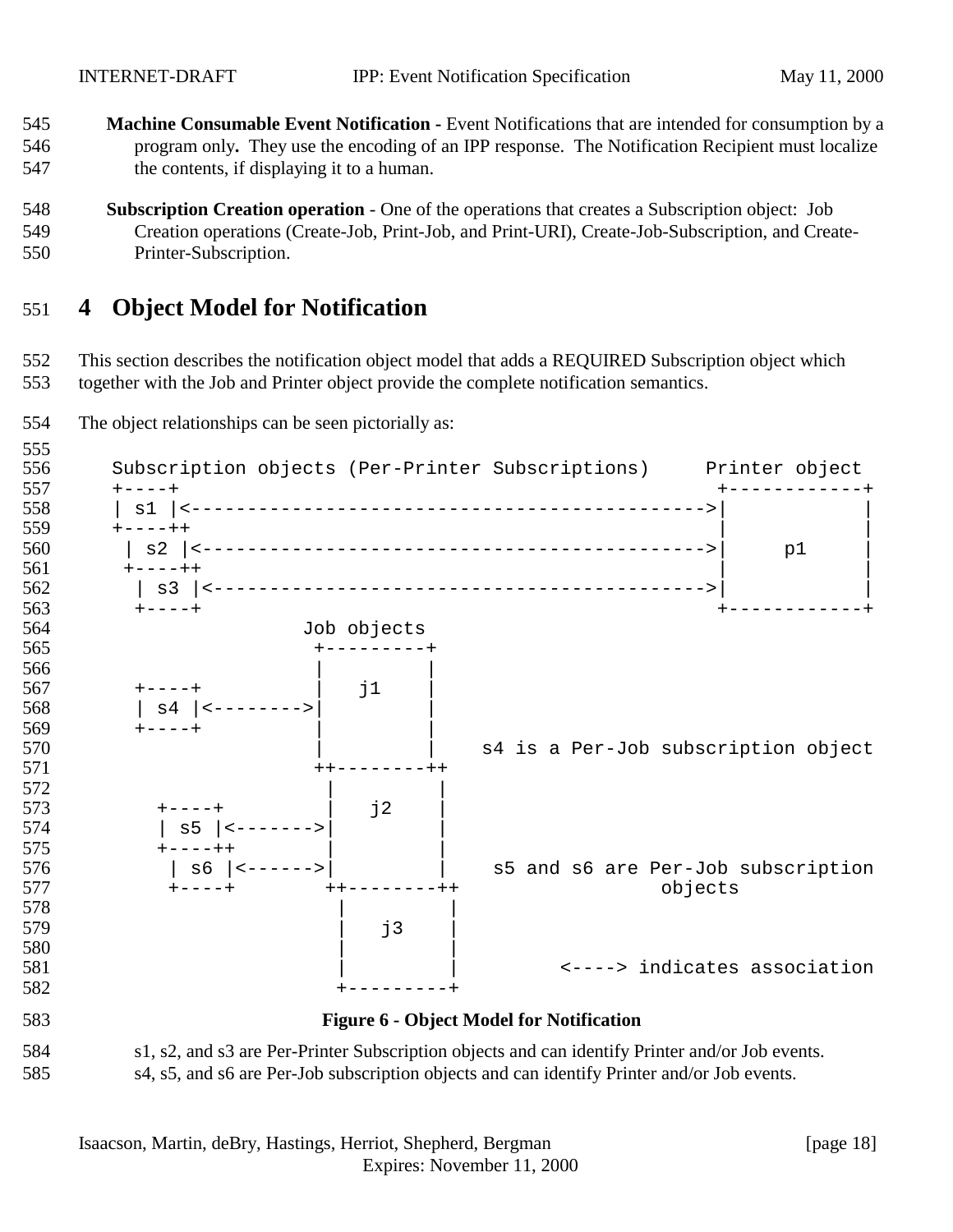#### <span id="page-18-0"></span>**4.1 Object relationships**

- This sub-section defines the object relationships between the Printer, Job, and Subscription objects.
- Whether Per-Printer Subscription objects are actually contained in a Printer object or are just bi-
- directionally associated with them in some way is IMPLEMENTATION DEPENDENT and is transparent
- to the client. Similarly, whether Per-Job Subscription objects are actually contained in a Job object or are
- 591 just bi-directionally associated with them in some way is IMPLEMENTATION DEPENDENT and is
- transparent to the client. The object relationships are defined as follows:

## **4.1.1 Printer object and Per-Printer Subscription objects**

- 1. The Printer object contains (is associated with) zero or more Per-Printer Subscription objects (p1 contains s1-s3 Per-Printer Subscription objects).
- 2. A Per-Printer Subscription object (s1-s3) cannot be contained in (or associated with) more than one Printer object (p1).
- 3. Each Per-Printer Subscription object (s1, s2, and s3) is contained in (or is associated with) one Printer object (p1) and each represents one Per-Printer subscription.
- 4. Each Per-Printer Subscription object identifies one or more Job and/or Printer events. Such Job events are for *all* jobs on the Printer. Such Printer events are for *any* Printer event, no matter which job is processing and when no jobs are processing.

## **4.1.2 Job object and Per-Job Subscription objects**

- 1. A Job object (j1, j2, j3) contains (is associated with) zero or more Per-Job subscription objects (s4- s6). Job j1 is associated with Per-Job subscription object s4, Job j2 is associated with Per-Job subscription objects s5 and s6, and Job j3 is not associated with any Per-Job subscription object.
- 2. A Per-Job Subscription object cannot be contained in (or associated with) more than one Job object.
- 3. Each Per-Job Subscription object is contained in (or associated with) one Job object and each represents one Per-Job Subscription.
- 4. Each Per-Job Subscription object identifies one or more Job and/or Printer events. Such Job events are only for *this* job (different than "per-Printer" Subscriptions). Such Printer events are for *any* Printer event, no matter which job and when no jobs are processing (same as for "per-Printer" Subscriptions).

# **5 Subscription Object attributes**

- ISSUE Should we consolidate this section and several others into a single Subscription Template section
- (like the Job Template section in the IPP/1.1 model document [ipp-mod]. Much information is replicated
- 617 four times, here and in each of the three operations.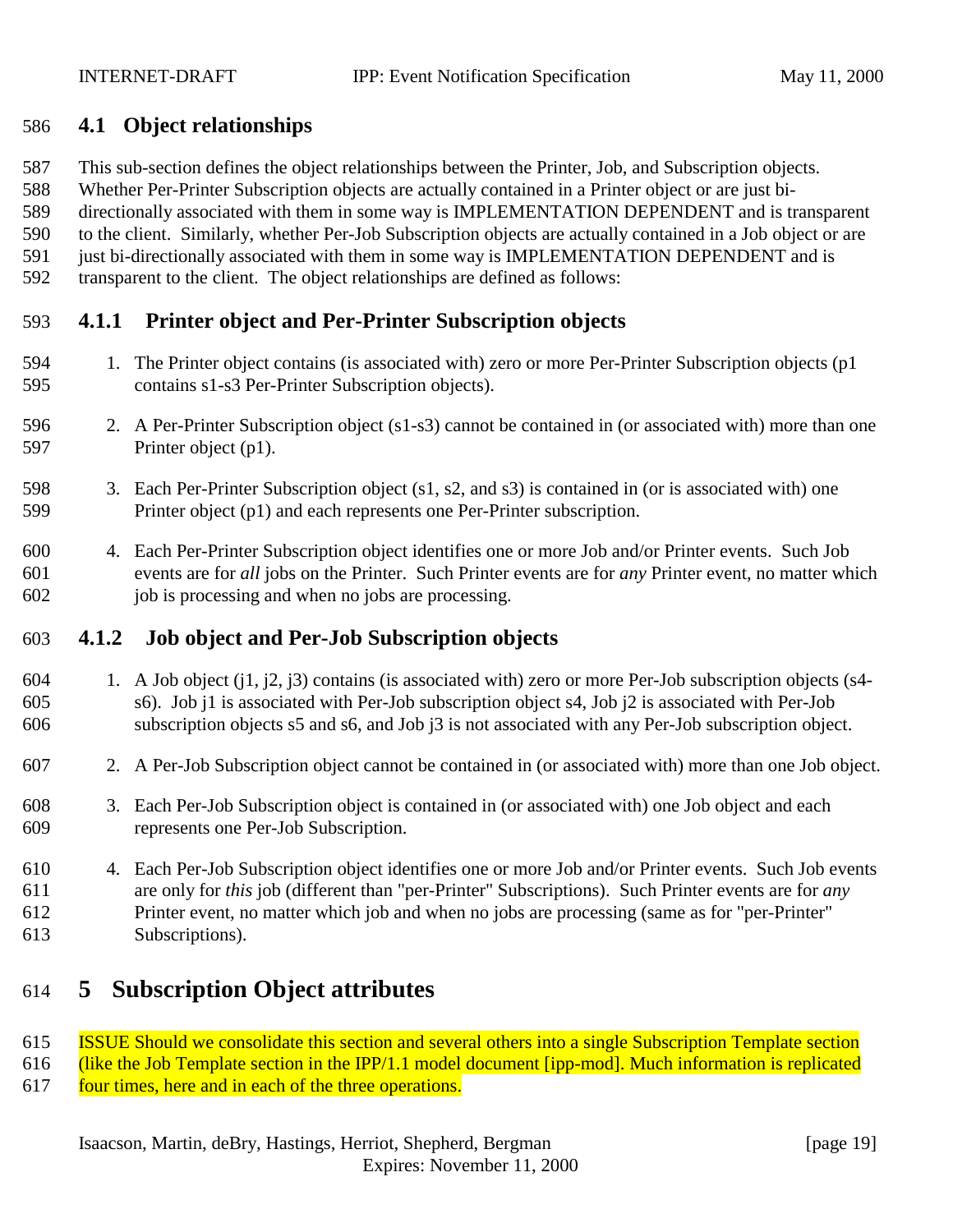| 618 | <b>ISSUE:</b> To further similify, the document should we have the Job Creation operations use a Subscription      |  |  |  |  |  |  |
|-----|--------------------------------------------------------------------------------------------------------------------|--|--|--|--|--|--|
| 619 | group like the Create-Job-Subscriptoin and Create-Printer-Subscription operations. This would reduce text          |  |  |  |  |  |  |
| 620 | and reduce code because of the added commonality.                                                                  |  |  |  |  |  |  |
|     |                                                                                                                    |  |  |  |  |  |  |
| 621 | Table 4 lists the Subscription object attributes defined in this section and the related Printer Description       |  |  |  |  |  |  |
| 622 | attributes defined in section 6, if any. The definitions of the object attributes are specified in this section so |  |  |  |  |  |  |
| 623 | that they can be referred to from the subsequent definitions of the operations that set them. None of the          |  |  |  |  |  |  |
| 624 | Subscription object attributes can be modified after a Subscription object is created because this                 |  |  |  |  |  |  |
| 625 | specification does not define a Set-Subscription-Attributes operation. The attributes, that are inherently un-     |  |  |  |  |  |  |
| 626 | modifiable even if there were a Set-Subscription-Attributes operation are marked as READ-ONLY. They                |  |  |  |  |  |  |
| 627 | can be set only by specific operations that create or perform operations on Subscription objects (see section      |  |  |  |  |  |  |
| 628 | 8).                                                                                                                |  |  |  |  |  |  |
| 629 | If a Printer supports an attribute, the Printer MUST                                                               |  |  |  |  |  |  |
| 630 | a) accept the attribute in a Subscription creation operation (Job-Creation, Create-Job-Subscription                |  |  |  |  |  |  |
| 631 | and Create-Printer-Subscription), and                                                                              |  |  |  |  |  |  |
| 632 | b) store the attribute on the created Subscription object, and                                                     |  |  |  |  |  |  |
| 633 | c) return the attribute in the Get-Subscription-Attributes operations.                                             |  |  |  |  |  |  |
| 634 | Table 4 below contains the following columns:                                                                      |  |  |  |  |  |  |
| 635 | Subscription object attributes: the name of a Subscription object attribute.<br>a)                                 |  |  |  |  |  |  |
| 636 | b) Client MUST supply: the value is 'yes' if the client MUST supply the Subscription attribute in an               |  |  |  |  |  |  |
| 637 | operation that creates a Subscription object. The value is 'no' if the client MAY supply the                       |  |  |  |  |  |  |
| 638 | Subscription attribute in an operation that creates a Subscription object. If a client MAY supply                  |  |  |  |  |  |  |
| 639 | the Subscription attribute, the default value is specified in the section describing the attribute.                |  |  |  |  |  |  |
| 640 | c) Printer MUST support: the value is 'yes' if the Printer MUST support the Subscription attribute                 |  |  |  |  |  |  |
| 641 | (as defined above) and 'no' if the Printer MAY support the Subscription.                                           |  |  |  |  |  |  |
| 642 | d) Related Printer Description attribute(s): this columns lists the related attributes, such as the                |  |  |  |  |  |  |
| 643 | "xxx-supported" and "xxx-default" attributes. The value 'n/a' means that the attribute has no                      |  |  |  |  |  |  |
| 644 | related attributes.                                                                                                |  |  |  |  |  |  |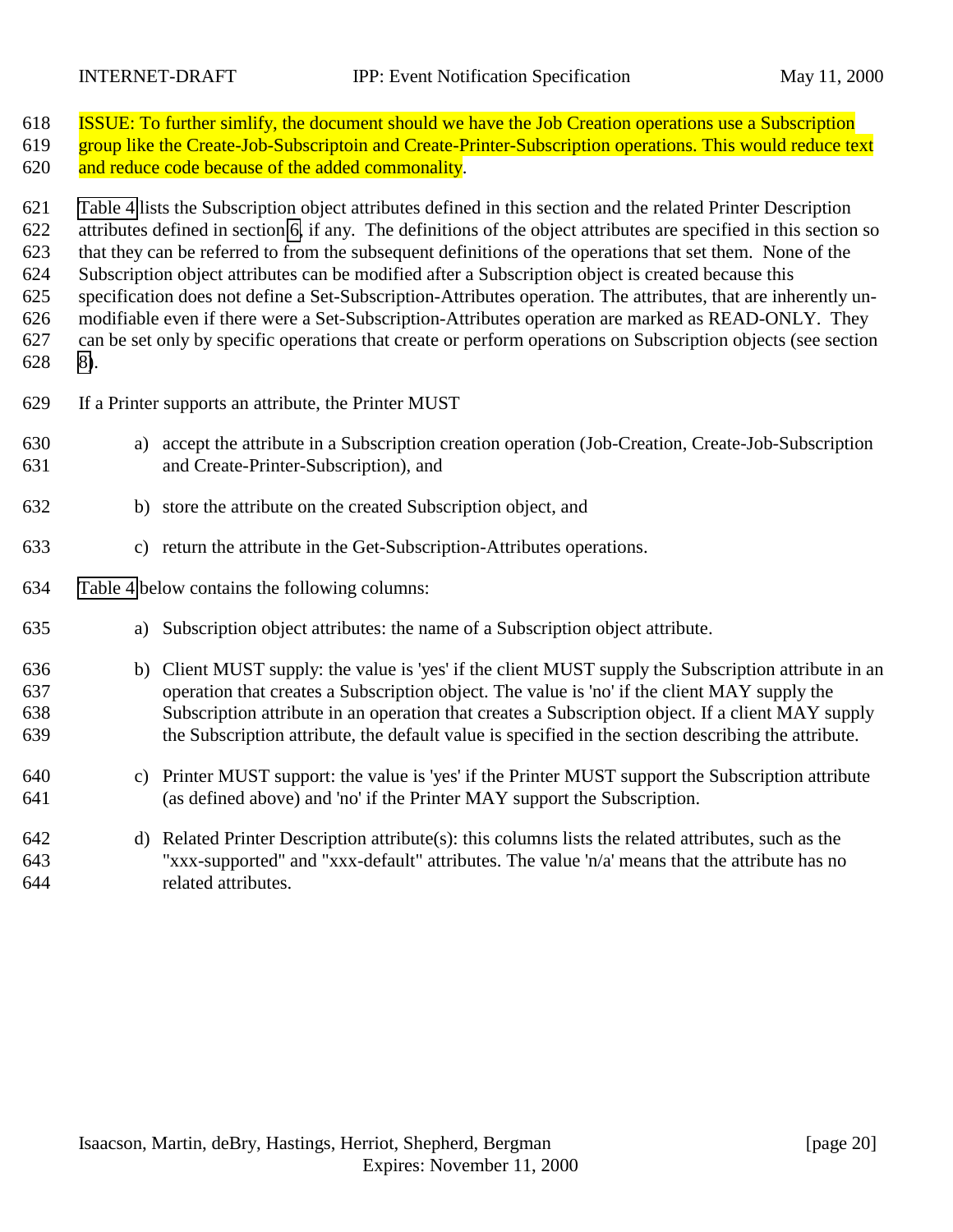<span id="page-20-0"></span>

| Subscription object attributes                      | Client<br><b>MUST</b><br>supply | Printer<br><b>MUST</b><br>support | Related Printer Description attribute(s)                                                                                                                |
|-----------------------------------------------------|---------------------------------|-----------------------------------|---------------------------------------------------------------------------------------------------------------------------------------------------------|
| notify-recipient-uri (uri)                          | yes                             | yes                               | notify-schemes-supported<br>(1setOf uriScheme)                                                                                                          |
| notify-events (1setOf type2 keyword)                | no                              | yes                               | notify-events-default<br>(1setOf type2 keyword)<br>notify-events-supported<br>(1setOf type2 keyword)<br>notify-max-events-supported<br>(integer(5:MAX)) |
| notify-text-format (mimeMediaType)                  | no                              | yes                               | notify-text-format-supported<br>(1setOf mimeMediaType)                                                                                                  |
| notify-additional-formats<br>(1setOf mimeMediaType) | no                              | no                                | notify-additional-formats-supported<br>(1setOf mimeMediaType)                                                                                           |
| notify-requested-attributes                         | no                              | no                                | notify-requested-attributes-supported<br>(1 setOf type2 keyword)                                                                                        |
| notify-user-data (octetString(63))                  | no                              | yes                               | n/a                                                                                                                                                     |
| notify-charset (charset)                            | no                              | yes                               | charset-supported (1setOf charset)                                                                                                                      |
| notify-natural-languages<br>(naturalLanguage)       | no                              | yes                               | generated-natural-language-supported<br>(1setOf naturalLanguage)                                                                                        |

646

- 647 [Table 5](#page-21-0) contains the same columns as table two except for the second column ('Client MUST supply')
- 648 which is omitted because a client MUST NOT supply any of the attributes in the table. The Printer supplies 649 them all from a source defined for the attribute.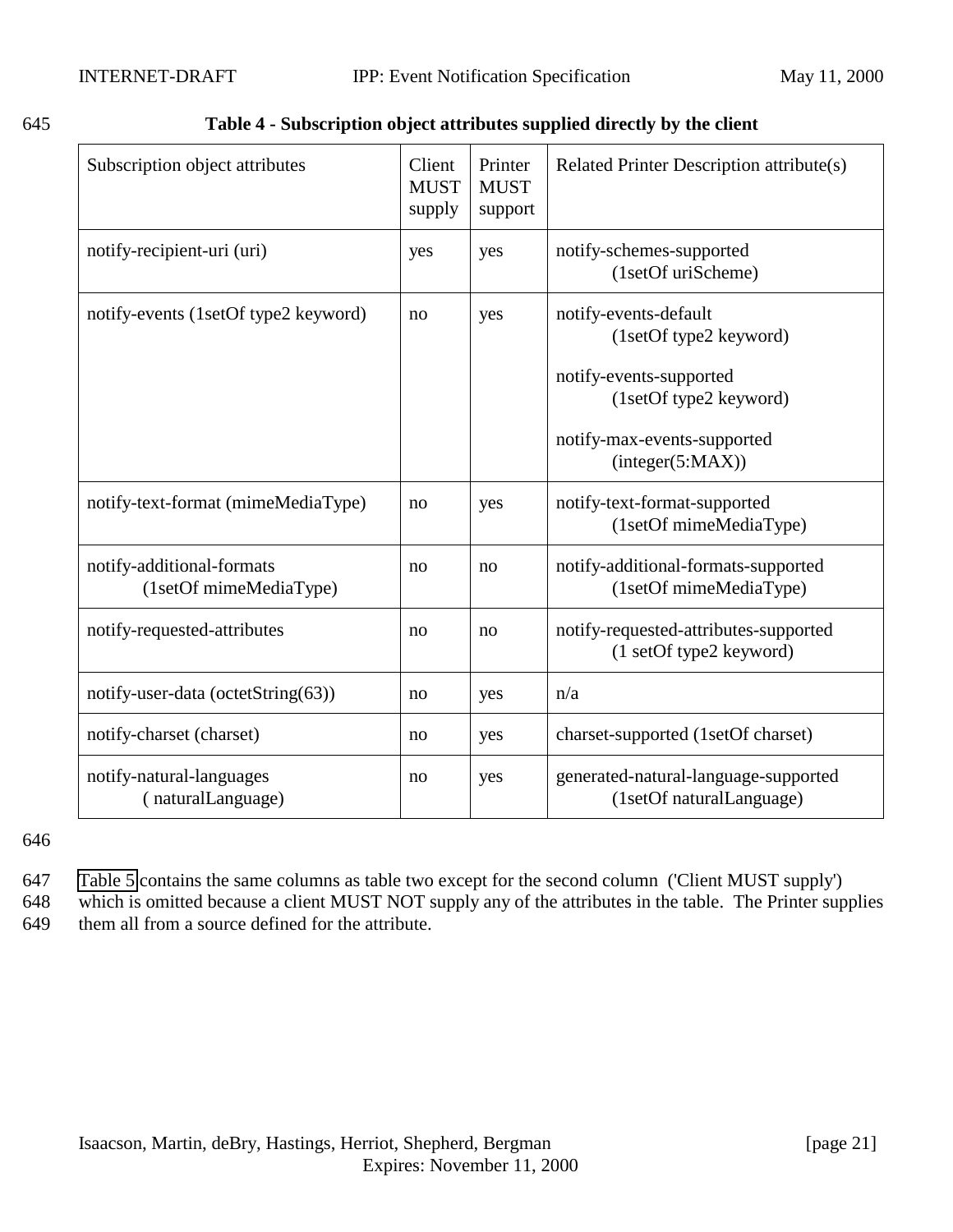#### <span id="page-21-0"></span>650 **Table 5 - Subscription object attributes supplied the Printer**

#### 651

| Subscription object attributes:                  | Printer<br><b>MUST</b><br>support | Related Printer Description attribute(s)                                                             |
|--------------------------------------------------|-----------------------------------|------------------------------------------------------------------------------------------------------|
| notify-sequence-id(integer( $0:MAX$ ))           | yes                               | n/a                                                                                                  |
| notify-subscription-id (integer(1:MAX))          | yes                               | n/a                                                                                                  |
| notify-lease-expiration-time<br>interger(0:MAX)) | yes                               | notify-lease-time-default (integer(0:MAX))<br>notify-lease-time-supported<br>(rangeOfInteger(0:MAX)) |
| printer-uri (uri)                                | yes                               | printer-uri-supported                                                                                |
| subscriber-user-name (name(MAX))                 | yes                               | n/a                                                                                                  |
| notify-server-up-time (integer(1: $MAX$ ))       | yes                               | $printer-up-time (integer(1:MAX))$                                                                   |
| notify-persistence-granted (boolean)             | yes                               | persistent-subscriptions-supported (boolean)                                                         |

 Note: The Subscription object does not contain the "job-id" Subscription Description attribute. The Get- Subscriptions operation has the "job-id" as an input operation attribute, so the "job-id" isn't returned in the response. If an implementation needs such a link between Subscription objects and Job objects, then it keeps such a link as in internal attribute. The intent is that whether Per-Job Subscription objects are actually contained in a Job object or are just associated with them in some way is IMPLEMENTATION DEPENDENT and is transparent to the client.

#### 658 **5.1 notify-recipient-uri (uri)**

 This Subscription object attribute describes both where (the address of the Notification Recipient) and how (the delivery method) notifications are to be delivered to the Notification Recipient when any of the events specified in the "notify-events" attribute occur. A Printer MUST support this attribute and a client MUST supply this attribute as an operation attribute when it creates a Subscription object with the Create Job, Create-Job-Subscription or Create-Printer-Subscription operation.

664 There are potentially many different notification delivery methods for IPP notifications, standardized as 665 well as proprietary. This document does not define any of these delivery mechanisms; they will each be 666 described in separate supplementary documents.

667 Each of the notification delivery method documents must provide at least the following information: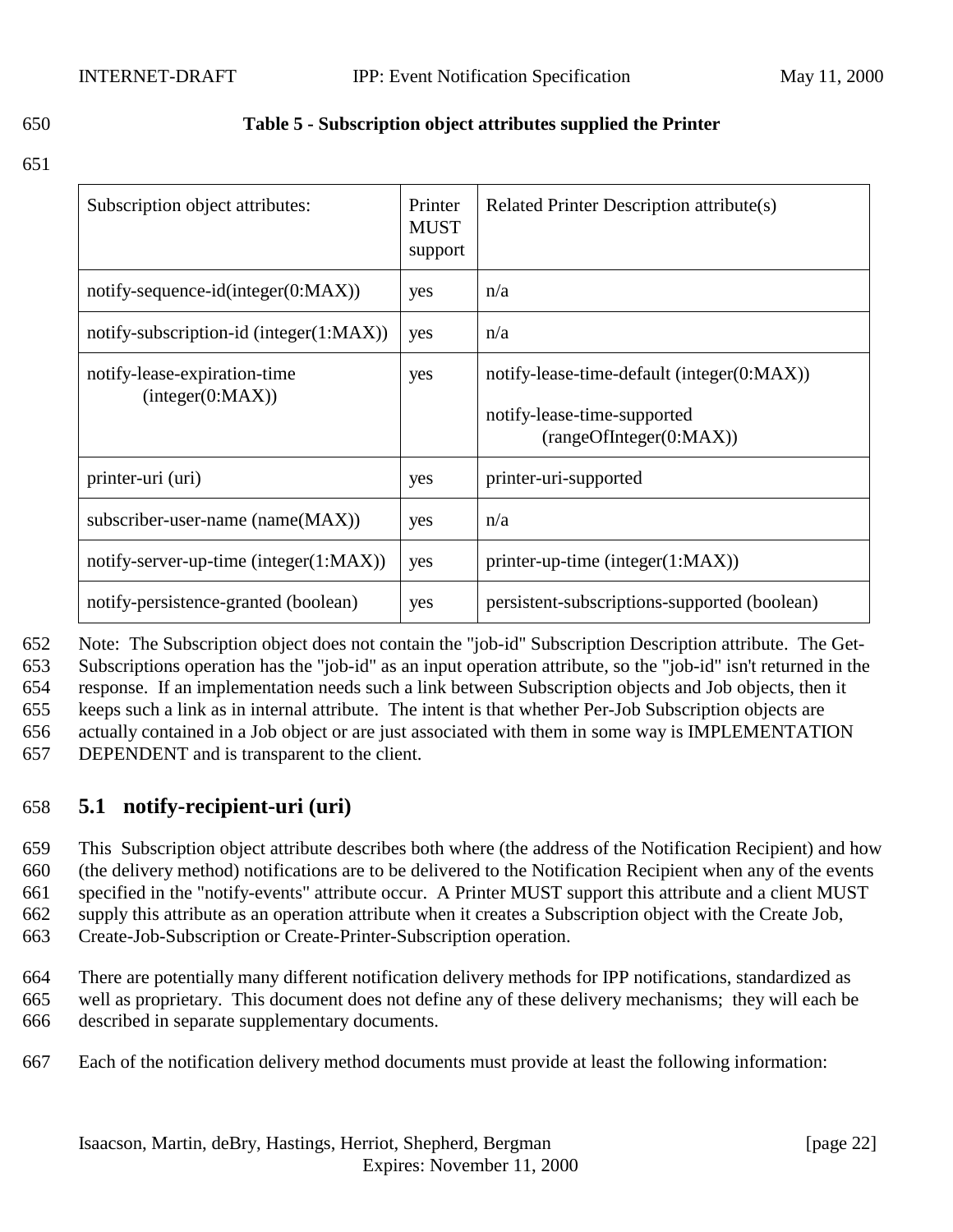<span id="page-22-0"></span>

- 1) The URI scheme used.
- 2) The default delivery format, and additional delivery formats if any. If the delivery method supports additional delivery formats, the Printer MUST support the "notify-additional-formats" for them to be accessible to clients
- 3) Whether the Event Notification Content is intended to Machine Consumable or Human Consumable.
- 4) If the attribute "notify-text" is supported for the Machine Consumable conent.
- 5) Any content length restrictions imposed by the delivery protocol.
- 6) The latency of the delivery protocol used.
- 7) The reliability of the transport and delivery protocol used.
- 8) The security aspects of the transport and delivery protocol used, e.g. how it is handled in firewalls.
- 9) How the delivery protocol is initiated, e.g. does it have to be initiated by the receiving user (pull), or is it initiated by the notification service (push).
- Although this specification does not define any notification delivery schemes, the following sorts of notification delivery schemes are expected:
- The Notification Recipient uses server directed polling to pull Event Notifications
- The Notification Source sends Event Notifications to the Notification Recipient using http as the transport.
- The Notification Source sends an email message.
- This list of notification delivery schemes will be added to as needed using the registration procedures
- defined in [ipp-mod]. See the section on IANA Considerations in this specification for more details.

## **5.2 notify-events (1setOf type2 keyword)**

 This Subscription object attribute identifies the job and/or printer events that are to be delivered to the Notification Recipient as Event Notifications as defined in section [7.](#page-37-0) A Printer MUST support this attribute and a client MAY supply this attribute as an operation attribute when it creates a Subscription object with the Create Job, Create-Job-Subscription or Create-Printer-Subscription operation. If the client does not supply this attribute in one of the aforementioned operations, the Printer object MUST populate this attribute with its "notify-events-default" attribute value (see section [6.2\)](#page-35-0).

 There are both job events and printer events. Each job and printer event is assigned a keyword to use in this attribute and in the Event Notification. Job and printer events have the following semantics depending on whether the subscription is a Per-Job or a Per-Printer subscription: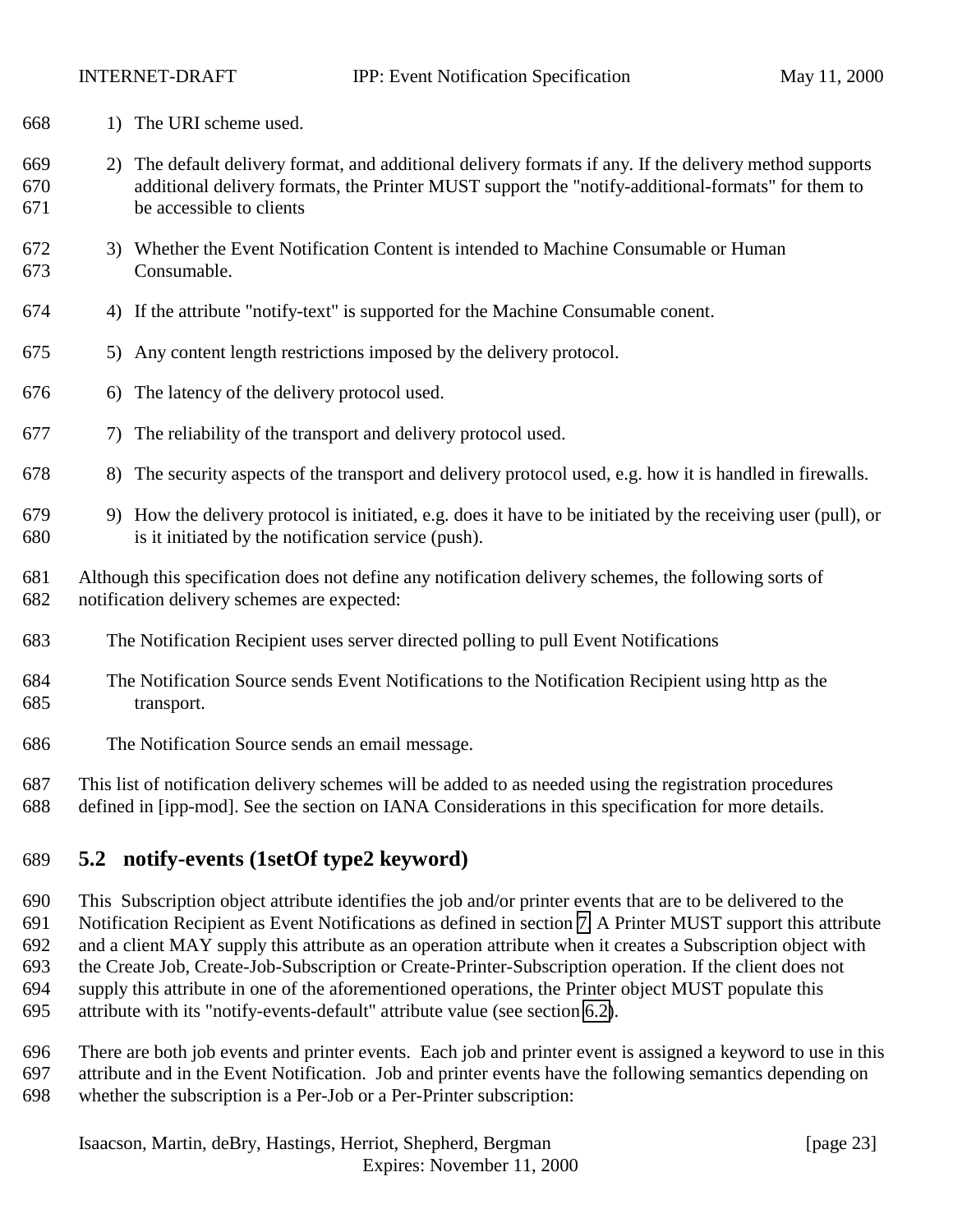|                                 | <b>INTERNET-DRAFT</b>                      | <b>IPP:</b> Event Notification Specification                                                                                                                                                                                                                                                                                                                                                                   | May 11, 2000 |
|---------------------------------|--------------------------------------------|----------------------------------------------------------------------------------------------------------------------------------------------------------------------------------------------------------------------------------------------------------------------------------------------------------------------------------------------------------------------------------------------------------------|--------------|
| 699<br>700<br>701<br>702<br>703 |                                            | Job events: The semantics for job events depends on whether the subscription is a Per-Job<br>Subscription or a Per-Printer Subscription. For Per-Job Subscriptions, the Printer MUST<br>generate Event Notifications only for the job events of the job with which the Subscription is<br>associated. For Per-Printer Subscriptions, the Printer MUST generate Event Notifications                             |              |
|                                 |                                            | for the job events for any job submitted to the Printer.                                                                                                                                                                                                                                                                                                                                                       |              |
| 704                             |                                            | For example, consider the event when there are 10 'pending' jobs, one 'processing' job, and                                                                                                                                                                                                                                                                                                                    |              |
| 705                             |                                            | 30 'completed' jobs and the 'processing' job completes. The Printer MUST generate a 'job-                                                                                                                                                                                                                                                                                                                      |              |
| 706                             |                                            | completed' job Event Notification if the job is associated with a Per-Job Subscription that                                                                                                                                                                                                                                                                                                                    |              |
| 707                             |                                            | contained the 'job-completed' event in this attribute of it the Printer is associated with a Per-                                                                                                                                                                                                                                                                                                              |              |
| 708                             |                                            | Printer Subscription that contained the 'job-completed' event in this attribute. The Printer                                                                                                                                                                                                                                                                                                                   |              |
| 709<br>710                      |                                            | MUST NOT generate Event Notifications for any other jobs whose Per-Job Subscriptions<br>contain the 'job-completed' event in this attribute.                                                                                                                                                                                                                                                                   |              |
| 711                             |                                            |                                                                                                                                                                                                                                                                                                                                                                                                                |              |
| 712                             |                                            | Printer events: The semantics for printer events does not depend on whether the subscription is a<br>Per-Job or a Per-Printer Subscription. For both Per-Job Subscriptions and Per-Printer                                                                                                                                                                                                                     |              |
| 713                             |                                            | Subscriptions, the Printer MUST generate Event Notifications for printer events, no matter                                                                                                                                                                                                                                                                                                                     |              |
| 714                             |                                            | what job is processing, including when no jobs are processing.                                                                                                                                                                                                                                                                                                                                                 |              |
| 715                             |                                            | For example, consider the event when there are 10 'pending' jobs, one 'processing' job, and                                                                                                                                                                                                                                                                                                                    |              |
| 716                             |                                            | 30 'completed' jobs and the Printer enters the 'stopped' state. The Printer MUST generate a                                                                                                                                                                                                                                                                                                                    |              |
| 717                             |                                            | 'printer-state-changed' printer Event Notification for each of the 11 'pending' and 'processing'                                                                                                                                                                                                                                                                                                               |              |
| 718                             |                                            | jobs whose Per-Job Subscriptions contain the 'printer-state-changed' event in this attribute.                                                                                                                                                                                                                                                                                                                  |              |
| 719                             |                                            | The Printer MUST NOT generate Event Notifications for any of the 'completed' jobs' whose                                                                                                                                                                                                                                                                                                                       |              |
| 720                             |                                            | Per-Job Subscriptions contain the 'printer-state-changed' event in this attribute.                                                                                                                                                                                                                                                                                                                             |              |
| 721<br>722<br>723               | this attribute.                            | The events are defined to be disjoint. For example, the 'job-state-changed' event does not include the 'job-<br>created' and 'job-completed' events. In order to get all three events, the client supplies all three keywords in                                                                                                                                                                               |              |
| 724<br>725                      | "OPTIONAL".                                | A Printer MUST support the events indicated as "REQUIRED" and MAY support of the events indicated as                                                                                                                                                                                                                                                                                                           |              |
| 726<br>727                      | only:                                      | The standard event keyword value for the "notify-events-default" and "notify-events-default" attributes                                                                                                                                                                                                                                                                                                        |              |
| 728<br>729                      |                                            | 'none': REQUIRED - no notifications of any events (an IPP object can use this value to indicate that it<br>is configured not to support Event Notification; a client would not subscribe to this event).                                                                                                                                                                                                       |              |
| 730                             | The standard job event keyword values are: |                                                                                                                                                                                                                                                                                                                                                                                                                |              |
| 731<br>732<br>733<br>734        |                                            | 'job-created': REQUIRED - the Printer object has accepted a Job Creation operation (Print-Job, Print-<br>URI, or Create-Job) and the job's "time-at-creation" attribute value is set (see [ipp-mod] section<br>4.3.14.1). The Printer puts the job in the 'pending', 'pending-held' or 'processing' states.<br>Note: This event is separate from the 'job-state-changed' event so that it can be subscribed to |              |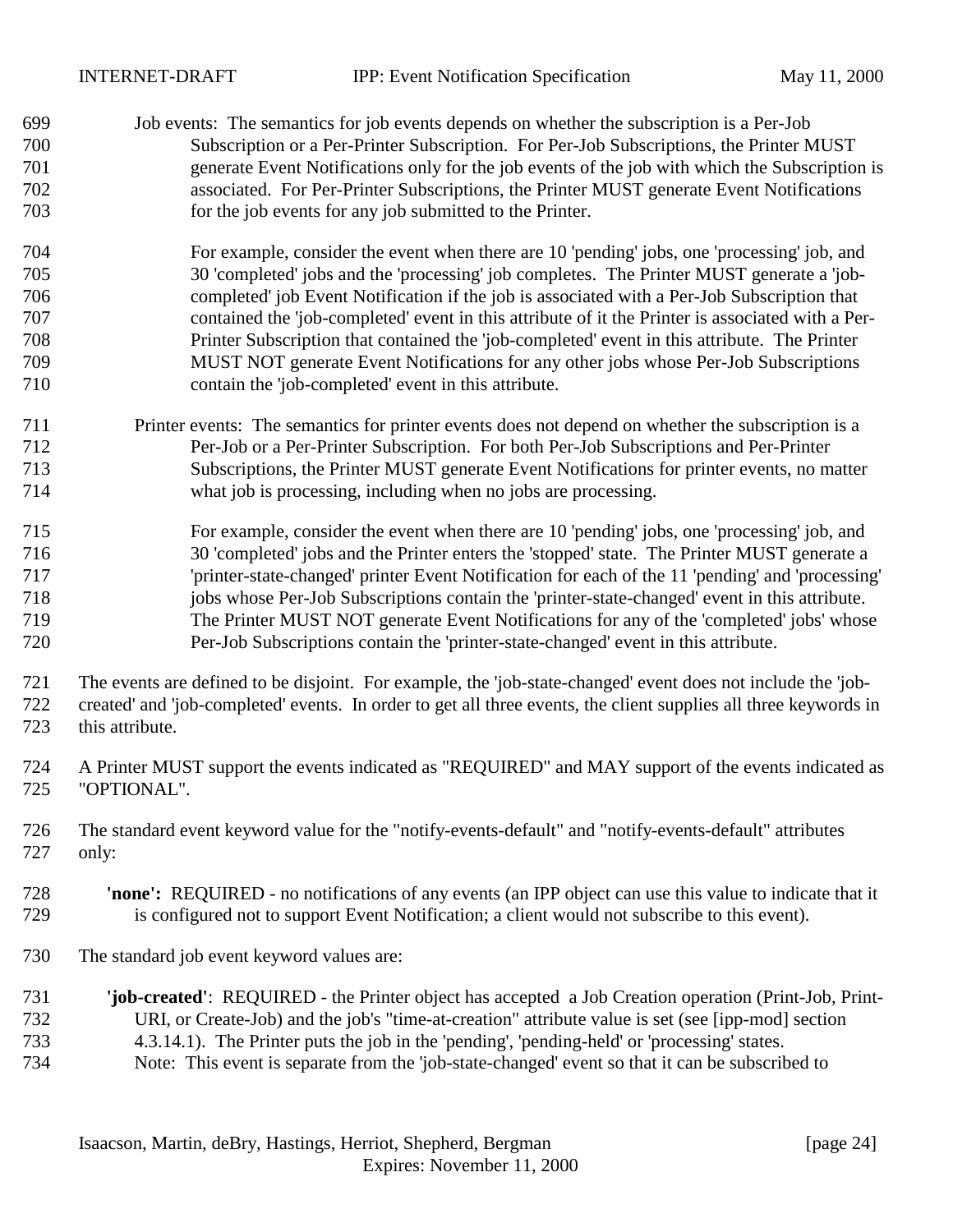- without having to get every job state change event for a Notification Recipient that is only interested in when the job is first created.
- **'job-completed'**: REQUIRED the job has reached one of the completed states, i.e., the value of the job's "job-state" attribute has changed to: 'completed', 'aborted', or 'canceled'. The Job's "time-at- completed" and "date-time-at-completed" (if supported) attributes are set (see [ipp-mod] section 4.3.14).
- Note: This event is separate from 'job-state-changed' so that it can be subscribed to without having to get every job state change event for a Notification Recipient that is only interested in when the 743 job is completed.
- **'job-state-changed'**: REQUIRED the job has changed from any state to any other state and/or a value has been added or removed from the job's "job-state-reasons" attribute, except when the job is created or when the job moves to any of the "completed" job states ('completed', 'aborted', or 'canceled').

 This event also indicates that one or more values have been added to or removed from the Job's "job-state-reasons" attribute, such as 'job-queued' or 'job-printing', whether or not the job's state has changed. If job state reasons are added when the job is created, only the 'job-created' event is generated, in order to keep the events disjoint. If job state reasons are added or removed when the job is completed, only the 'job-completed' event is generated, in order to keep the events disjoint.

- A client that wants to subscribe to all job state changes, including creation and completion, includes the 'job-created', 'job-state-changed', and 'job-completed' in the notification subscription. When a 757 job is finally removed from the Job History (see [ipp-mod] 4.3.7.1) no event is generated, i.e., neither a 'job-state-changed' event nor a 'job-purged' event is generated.
- **'job-config-changed':** OPTIONAL when the configuration of a job has changed, i.e., the value of the "job-message-from-operator" or any of the "configuration" Job attributes have changed. A "configuration" Job attribute is an attribute that 1) can change value because of some human interaction either direct or indirect, and that 2) is not covered by one of the other events in this section. Examples of "configuration" Job attributes are any of the job template attributes and the "job-name" attribute Often, such a change is the result of the user or the operator performing a Set- Job-Attributes operation (see [ipp-set]) on the Job object. The client performs a Get-Job-Attributes to find out the new values of the changed attributes. This event is useful for GUI clients and drivers to update the job information to the user.**'job-purged'**: OPTIONAL - when a 'not-completed' job (i.e., not 'completed', 'canceled', or 'aborted') was purged from the printer using the Purge-Jobs operation. No event, including this event, is generated when a job is aged out of the Job History or moved out explicitly with the Purge-Jobs operation.
- '**job-progress**' a sheet or copy has completed. See separate [ipp-prog] spec.
- The standard Printer event keywords values are:
- **'printer-restarted'**: OPTIONAL when the printer is powered up or the Restart-Printer operation is performed (see [ipp-mod]).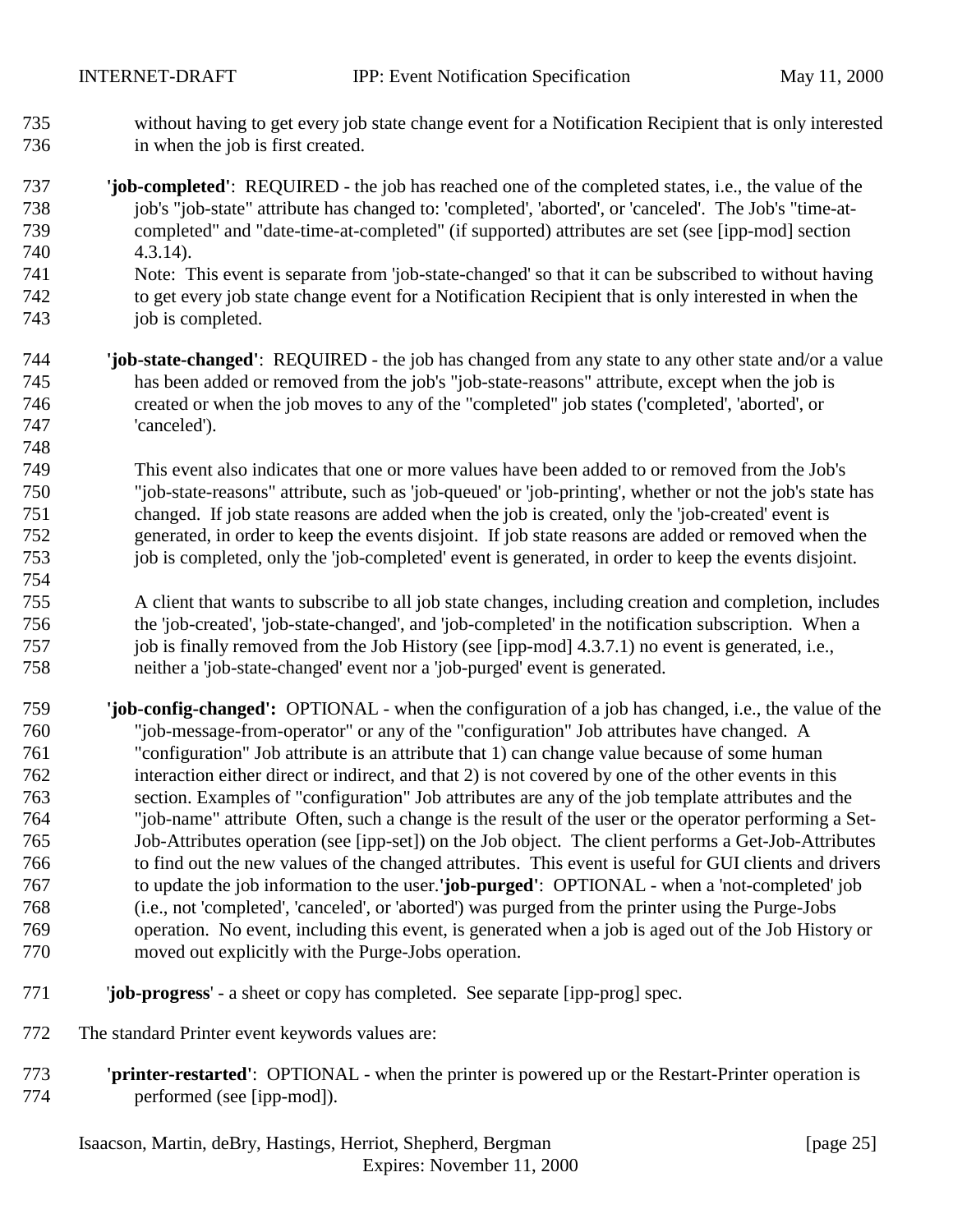- Note: This event is separate from the 'printer-state-changed' event so that it can be subscribed to without having to get every printer state change event, for a Notification Recipient that is only interested in when the Printer first comes up.
- **'printer-shutdown'**: OPTIONAL when the device is being powered down or the Shutdown-Printer operation has been performed (see [ipp-set2]).
- Note: This event is separate from 'printer-state-changed' so that it can be subscribed to without having to get every Printer state change event, for a Notification Recipient that is only interested in
- when the Printer is powered down or shutdown.
- **'printer-state-changed'**: REQUIRED the Printer changed state, i.e., the value of the Printer's "printer-state", "printer-state-reasons" (whether "printer-state" changed or not), and/or "printer-is- accepting-jobs" attributes changed, except when the Printer starts up or is shutdown. If printer state reasons are added when the Printer is started up, only the 'printer-restarted' event is generated, in order to keep the events disjoint. If printer state reasons are added or removed when the printer is powered-down or shutdown, only the 'printer-shutdown' event is generated, in order to keep the events disjoint.
- A client that wants to subscribe to all printer state changes, including restart and power- down/shutdown, includes the 'printer-restarted', 'printer-state-changed', and 'printer-shutdown' in the notification subscription. If a Printer does not support 'printer-restarted' or 'printer-shutdown', these attributes do not become accessible via this attribute.
- **ISSUE:** is above fix correct?

- **'printer-media-changed'**:OPTIONAL when the media loaded on a printer has been changed, i.e., the "media-ready" attribute has changed. This event includes both an actual media change and filling an empty input tray with the same or different media. The client must check the "media- ready" Printer attribute (see [ipp-mod] section 4.2.11) separately to find out what new media was loaded or filled.
- **'printer-config-changed'**:OPTIONAL when the configuration of a Printer has changed, i.e., the value of the "printer-message-from-operator" or any "configuration" Printer attribute has changed, A "configuration" Printer attribute is an attribute which can change value because of some human interaction either direct or indirect, and which is not covered by one of the other events in this section. Examples of "configuration" Printer attributes are any of the job template attributes, such as "xxx-supported" and "xxx-default",. The "media-ready" attribute is an example of an attribute covered by another event: **'printer-media-changed'**. Often, such a change is the result of the user or the operator performing a Set-Printer-Attributes operation (see [ipp-set]) on the Printer object The client has to perform a Get-Printer-Attributes to find out the new values of these changed attributes. This event is useful for GUI clients and drivers to update the available printer capabilities to the user.**ISSUE:** if printer-media-changed is not supported, does printer-config-812 changed support it? Same question for attributes below.
- **'printer-queue-changed'**: OPTIONAL the order of jobs in the Printer's queue has changed, so that an application that is monitoring the queue can perform a Get-Jobs operation to determine the new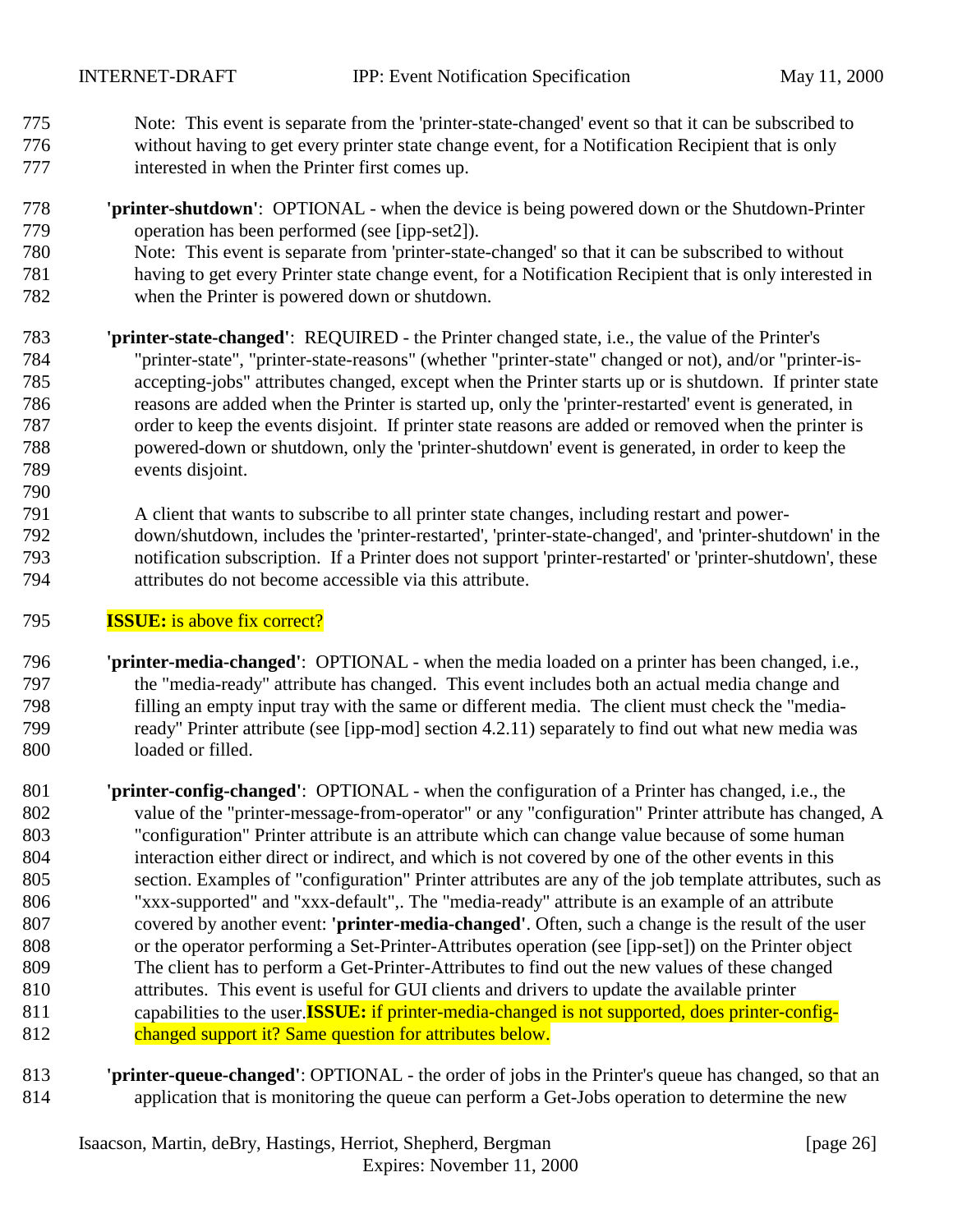<span id="page-26-0"></span> order. This event does not include when a job enters the queue (the 'job-created' event covers that) and does not include when a job leaves the queue (the 'job-completed' event covers that).

 **'printer-no-longer-full'**: OPTIONAL - when the Printer can now accept a Print-Job, Print-URI, Create-Job, Send-Document, or Send-URI request. This event is used when there is more than one 819 client feeding a printer/server (fan-in), and the Printer may still be printing but has acquired more buffer space to accept jobs. This event only occurs when the Printer did not have room to accept 821 jobs previously and rejected a Print-Job, Print-URI, Create-Job, Send-Document, or Send-URI operation.

 **'printer-almost-idle'**:OPTIONAL - when the Printer needs another Job in order to stay busy. This event is used when a spooler is feeding more than one printer/server (fan-out), and the spooler holds 825 jobs until a Printer requests them, rather than committing jobs to IPP Printers before it is necessary. This event MAY be used by a Printer implementation to request a new job from any subscribers sufficiently ahead of time so that the device does not run out of work between jobs.

## **5.3 notify-text-format (mimeMediaType)**

This Subscription object attribute indicates the MIME Media type of the value of the "notify-text" attribute

- (see section [8.2\)](#page-45-0) to be sent in the Event Notifications. Support of the "notify-text" attribute is REQUIRED
- 831 for some delivery methods and not for others. See the documents for each delivery methods for details.
- A Printer MUST support this attribute and a client MAY supply this attribute as an operation attribute when it creates a Subscription object with the Create Job, Create-Job-Subscription or Create-Printer-Subscription operation.
- If the Subscriber does not supply this attribute when requesting the subscription, the Printer object populates this Subscription object attribute with 'text/plain'.
- The value of this attribute MUST be a subtype of 'text', and it MUST be a value in the MIME registry. The charset for these formats is specified by the "notify-charset" attribute. If the value of this attribute contains a 'charset' parameter, it is ignored. The attribute "notify-charset" specifies the charsetExamples are:
- 'text/plain': plain text .
- 'text/html': HTML data [RFC1866].
- 'text/xml': XML data [RFC2376].
- 'text/vnd.wap.wml': wml data. See IANA registry [IANA]
- 'text/richtext': rich text data [RFC2046]

#### **5.4 notify-additional-formats (1setOf mimeMediaType)**

- This Subscription object attribute indicates the MIME Media types of additional Machine Consumable
- contents to be sent in the Event Notifications for those delivery methods that make use of this attribute. This attribute is intended for delivery methods that can send multiple formats.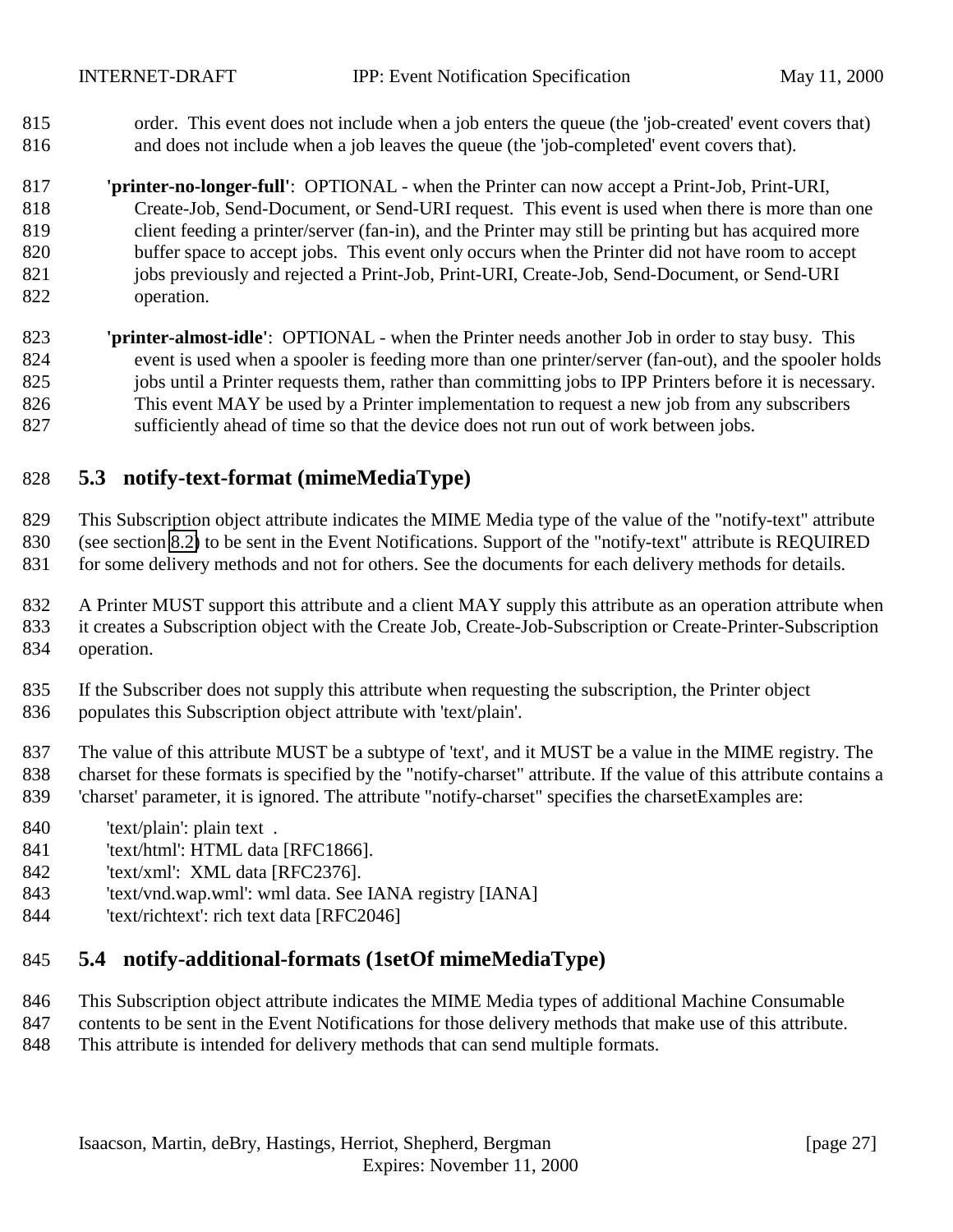For example, an email delivery method might support "notify-text-formats" of 'text/plain' only. If the user specifies the "notify-text-format" attribute and not this attribute, the Event Notification content consists of an email message that is just plain text. If a Subscriber specifies values of 'text/html' and 'image/tiff' for this attribute, the Event Notification content consists of a multipart/mixed value with 3 parts, one that is 'text/plain' (the one specified by the "notify-text-format" attribute), another that is 'text/html' and a third

that is 'image/tiff'.

 A Printer MAY support this attribute and a client MAY supply this attribute as an operation attribute when it creates a Subscription object with the Create Job, Create-Job-Subscription or Create-Printer-Subscription operation.

- If a Printer is generating an Event Notification for a delivery method whose definition
- a) does not mention this attribute, the Printer MUST use the single format specified in the delivery method's definition whether this attribute is present or not in the Subscription object.
- b) does mention this attribute and this attribute is
- i) supported by the Printer and present on the Subscription object, the Printer MUST generate an Event Notification in the single default format (specified by the delivery method's definition) plus the formats requested in this attribute
- ii) not supported by the Printer or not present on the Subscription object, the Printer MUST generate an Event Notification in the single default format that is specified in the delivery method's definition.

 If the Subscriber does not supply this attribute when creating the subscription, the Printer does not put this attribute on the Subscription object, and the Printer behaves as described in items a) or b)ii) above.

 If a particular value appears more than once in the union of this attributes and the "notify-text-format" attribute, the Printer MUST send the requested format at least once, but it MAY send the requested format more than once. For example, if the value of "notify-text-format" is 'text/html' and the values of this attribute are 'text/html' and 'image/tiff', a client could get two 'text/html' values or one.

- The value of this attributes MAY be any value in the MIME registry that the Printer supports except
- 'text/plain' (because it is the default value of "notify-text-format"). If the value of this attribute contains a
- 'charset' parameter, it is ignored. The attribute "notify-charset" specifies the charset.
- Examples are:
- 'text/html': Human Consumable HTML data [RFC1866].
- 'text/xml': Human Consumable XML data [RFC2376].
- 'text/vnd.wap.wml': wml data. See IANA registry [IANA]
- 'text/richtext': Human Consumable rich text data [RFC2046]
- 'application/ipp': Machine Consumable IPP request as in [ipp-pro].
- 'application/postscript': Human Consumable PostScript [RFC2046]
- 'image/tiff': Human Consumable image data [RFC2302]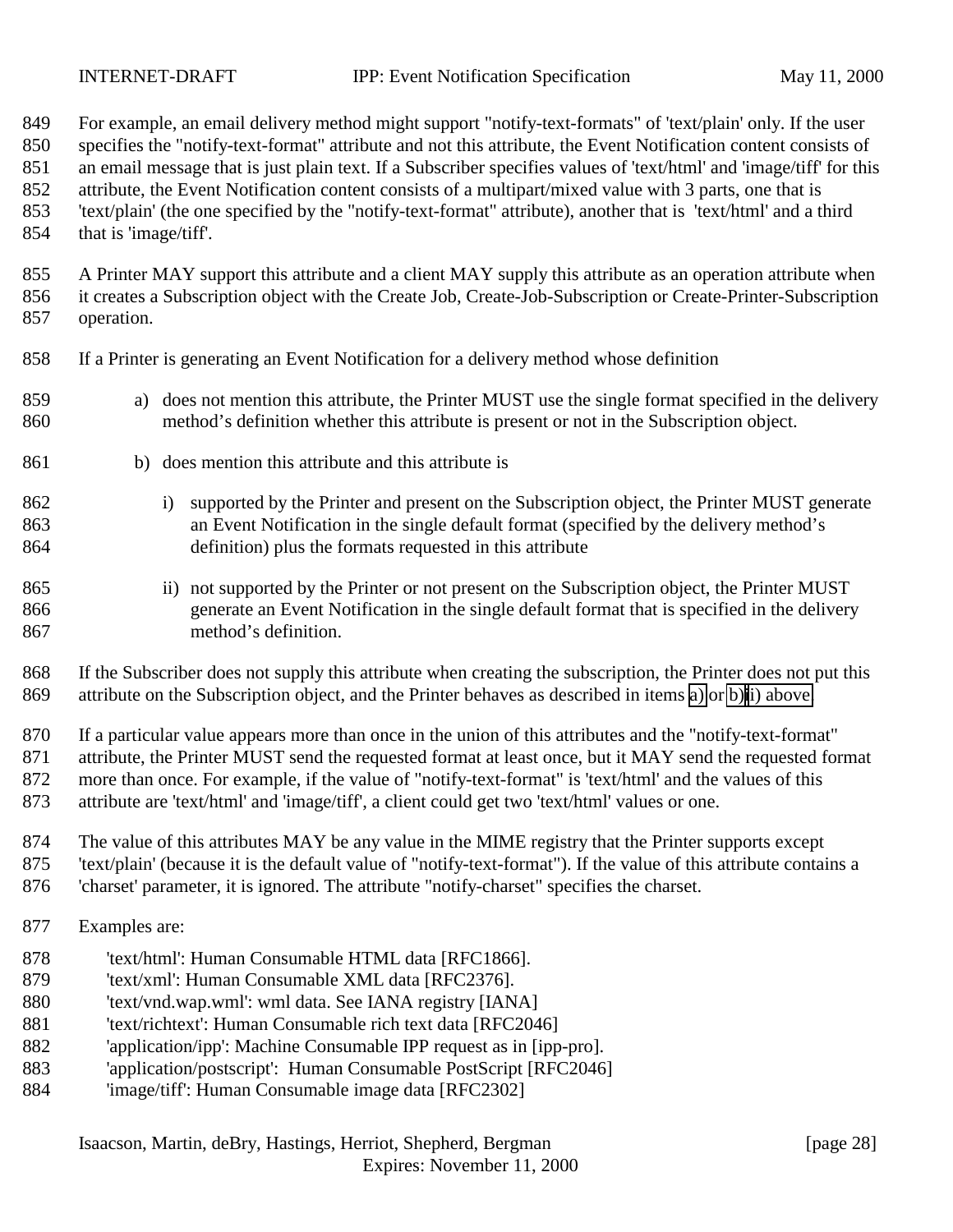- <span id="page-28-0"></span> 'multipart/mixed': Machine Consumable data [RFC2046]. In this context, this value acts as a wild card and requests all formats supported by Printer for the delivery method.
- 

## **5.5 notify-requested-attributes (1setOf type2 keyword)**

- This Subscription object attributes holds the set of additional attributes for the Printer to include in each Machine Consumable Event Notification.
- A Printer MAY support this attribute and a client MAY supply this attribute as an operation attribute when it creates a Subscription object with the Create Job, Create-Job-Subscription or Create-Printer-Subscription operation.
- A Printer MUST include the attributes specified in section [7.1](#page-39-0) in each Event Notification whether it supports this attribute or not.
- If a Printer supports this attribute and a Subscription object contains this attribute and the delivery method generates a Machine Consumable Event Notification, the Printer MUST include in each Event Notification:
- a) the attributes specified in section [7.1](#page-39-0) and
- 899 b) each attribute contained in this attribute and contained in the "notify-requested-attributes- supported" attribute. That is, if an attribute is contained in this attribute but not in the "notify-requested-attributes-supported" attribute, it is an unsupported value.
- If the delivery method generates a Human Consumable Event Notification, this attribute is ignored and the Printer generates the information specified in section [7.2.](#page-41-0)
- If a Printer does not support this attribute or a client does not supply this attribute, then a Printer MUST include in each Event Notification the attributes specified in section section [7.1](#page-39-0) and the Printer NEED NOT supply any additional attributes.

#### **5.6 notify-user-data (octetString(63))**

- This Subscription object attribute holds opaque information being sent from the Subscriber to the
- Notification Recipient, such as the identity of the Subscriber or a path or index to some Subscriber
- information. Or it MAY contain a key that the Notification Recipient needs in order to process the Event
- Notification. They key might be the ultimate recipient to which the Notification Recipient forward Event
- Notifications.An Instant Messaging Service is an example of such a general application where the "notify-
- user-data" might be the user's id and the "notify-recipient-uri" is the URL of the messaging service.
- A Printer MAY support this attribute and a client MAY supply this attribute as an operation attribute when
- it creates a Subscription object with the Create Job, Create-Job-Subscription or Create-Printer-Subscription
- operation. If the client does not supply this attribute, the Printer does not add it to the Subscription object. If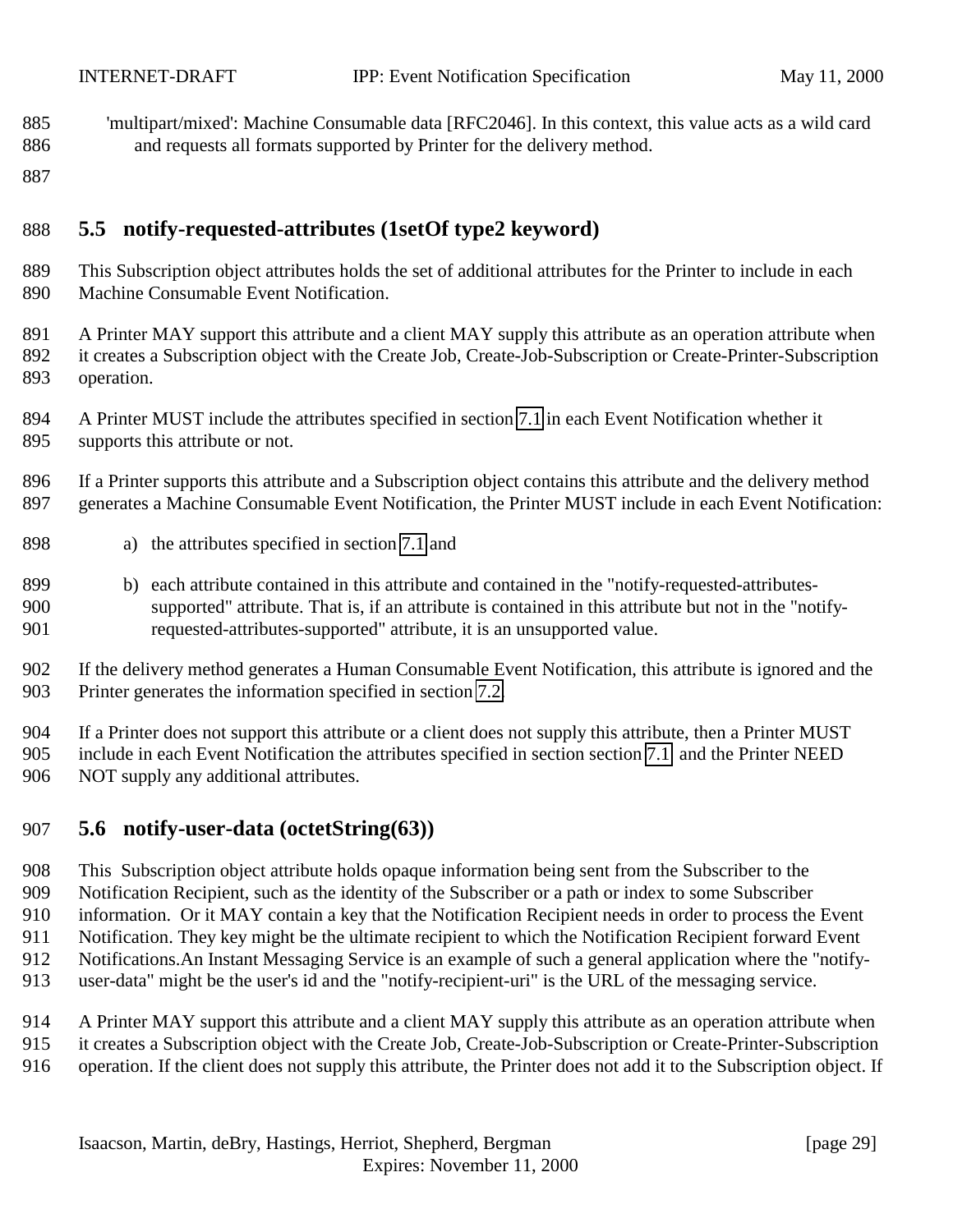- <span id="page-29-0"></span>a delivery method requires this attribute and the Subscription object does not have it, the delivery method
- uses an octet-string of length 0.
- 

#### **5.7 notify-charset (charset)**

 This Subscription object attribute specifies the charset to be used in the Event Notification content sent to the Notification Recipient, whether the Event Notification content is Machine Consumable or Human Consumable..

 A Printer MUST support this attribute and a client MAY supply this attribute as an operation attribute when it creates a Subscription object with the Create Job, Create-Job-Subscription or Create-Printer-Subscription

926 operation. If the client does not supply this attribute, the Printer MUST copy the value of the "attributes-

charset" operation attribute to this attribute on the Subscription object.

## **5.8 notify-natural-language (naturalLanguage)**

This Subscription object attribute specifies the natural language for the IPP object to use in any human

readable text in the Event Notification content that is sent to the Notification Recipient, whether the Event

Notification content is Machine Consumable or Human Consumable.

932 A Printer MUST support this attribute and a client MAY supply this attribute as an operation attribute when

it creates a Subscription object with the Create Job, Create-Job-Subscription or Create-Printer-Subscription

934 operation. If the client does not supply this attribute, the Printer MUST copy the value of the "attributes-

natural-language" operation attribute to this attribute on the Subscription object.

#### **5.9 notify-sequence-id**

 This READ-ONLY Subscription object attribute holds the most recent "notify-sequence-id" sequence number delivered in an Event Notification content to the Notification Recipient.

A Printer MUST support this attribute and a client MUST NOT supply this attribute as an operation

attribute when it creates a Subscription object with the Create Job, Create-Job-Subscription or Create-

Printer-Subscription operation.

## **5.10 A value of 0 indicates that no Event Notifications have been sent for this**

- **subscription. The first "notify-sequence-id" sent for a subscription MUST be 1.**
- **Each Notification Recipient receives its own monotonically increasing series of**
- **"notify-sequence-id"s, i.e., no gaps, in order to be able to detect a missing Event**
- **Notification.notify-subscription-id (integer (1:MAX))**
- This READ-ONLY Subscription object attribute uniquely identifies this Subscription object instance on 948 this Printer object or this Job object.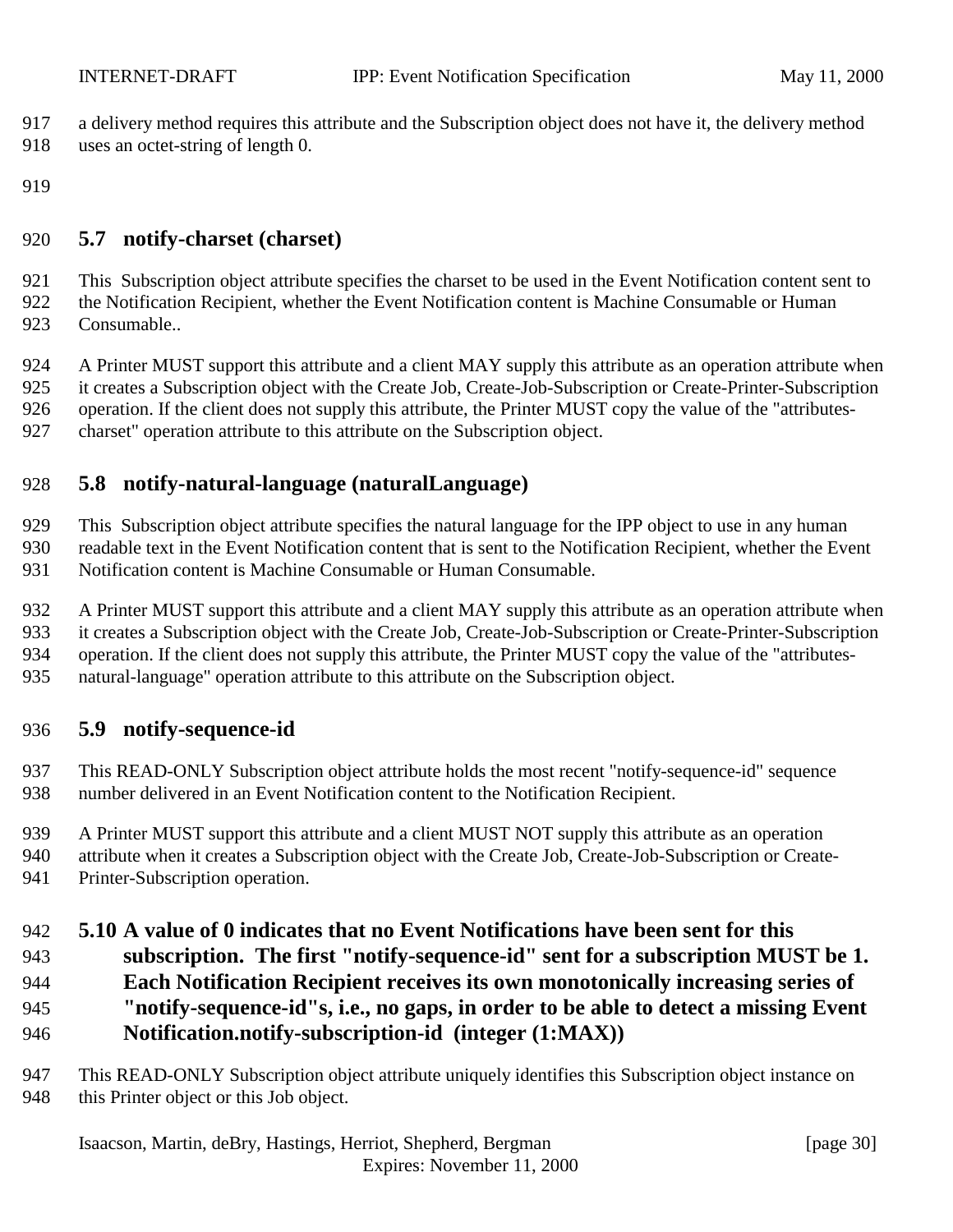<span id="page-30-0"></span>

A Printer MUST support this attribute and a client MUST NOT supply this attribute as an operation

attribute when it creates a Subscription object with the Create Job, Create-Job-Subscription or Create-

Printer-Subscription operation.

 The Printer object, on acceptance of a Create-Job-Subscription or Create-Printer-Subscription request, generates an ID that identifies the new Subscription object on that Printer or Job. The Printer returns the value of the "notify-subscription-id" attribute as part of the response to a Create-Job-Subscription or Create- Printer-Subscription request. The 0 value is not included to allow for compatibility with "job-id" and with SNMP index values, which also cannot be 0.It is RECOMMENDED that Per-Printer Subscription objects be persistent. Then the Subscription objects including the notify-subscription-id remains unique across power-cycles. Even if an implementation does not make Per-Printer subscription objects persist, the implementation SHOULD make every attempt not to re-use subscription ids that subscribers might still think are valid. In other words, the Printer SHOULD at least keep the next notify-subscription-id to be assigned in non-volatile memory. Note: it is assumed that Per-Job subscriptions are persistent if Jobs are persistent, in order to be consistent with the persistency of Job objects. The [ipp-mod] RECOMMENDS that Job objects be persistent.

## **5.11 notify-lease-expiration-time (integer(0:MAX))**

 This READ-ONLY Subscription object attribute specifies the time in the future when the subscription lease will expire, i.e., the "printer-up-time" value at which the lease will expire.

 A Printer MUST support this attribute and a client MUST NOT supply this attribute as an operation attribute when it creates a Subscription object with the Create Job, Create-Job-Subscription or Create-

Printer-Subscription operation.

When the Printer object creates a Per-Printer Subscription object, it populates this attribute with the

appropriate value. When the indicated time arrives, the Printer MUST delete the Per-Printer Subscription

object. Per-Job Subscription objects always return a value of 0 since Per-Job Subscriptions don't have a

lease, but exist for the life-time of the Job instead.A client is able to extend a lease of a Per-Printer

subscription using the Renew-Subscription operation (see section [9.3.3\)](#page-58-0). A value of 0 indicates an infinite

- 975 time, if such a policy is supported as indicated in the "notify-lease-time-supported" (integer(0:MAX))
- Printer Description attribute (see section [6.7\)](#page-36-0) and the subscriber is authorized to request an infinite lease. A
- Per-Job subscription cannot be renewed.
- Note: In order to compute the number of seconds remaining in a Per-Printer Subscription lease, a client can subtract the "notify-server-up-time" Subscription object attribute (see section [5.14\)](#page-31-0) from the "notify-lease-expiration-time" Subscription object attribute.

## **5.12 printer-uri (uri)**

 This READ-ONLY Subscription object attribute identifies the Printer object that created this Subscription object.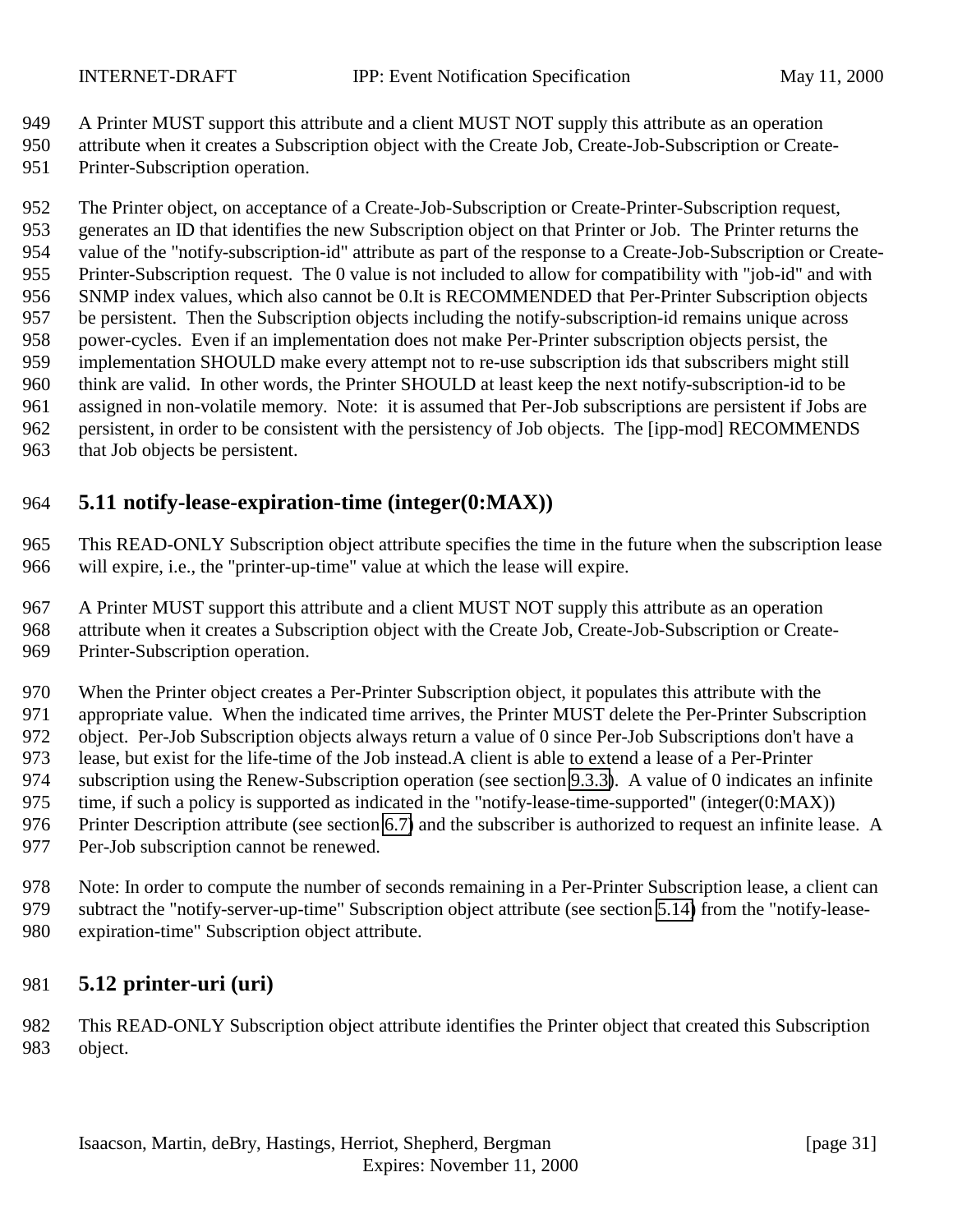<span id="page-31-0"></span>

A Printer MUST support this attribute and a client MUST NOT supply this attribute as an operation

- attribute when it creates a Subscription object with the Create Job, Create-Job-Subscription or Create-
- Printer-Subscription operation.
- When a Printer object creates a Subscription object, it populates this attribute with the Printer object URI that was used in the create request. This attribute permits a client to identify the Printer object URI that was used to create this Subscription object, i.e., what security scheme was used.

#### **5.13 subscriber-user-name (name(MAX))**

- This READ-ONLY Subscription object attribute contains the name of the user that created the Subscription object.
- A Printer MUST support this attribute and a client MUST NOT supply this attribute as an operation
- attribute when it creates a Subscription object with the Create Job, Create-Job-Subscription or Create-Printer-Subscription operation.
- The Printer object sets this attribute to the most authenticated printable name that it can obtain from the authentication service over which the IPP operation was received. This attribute is intended to help a human user determine for which Per-Printer Subscriptions they are the Subscriber. Only if such is not available, does the Printer object use the value supplied by the client in the "requesting-user-name" operation attribute of the create operation (see [IPP-MOD] Sections 4.4.2, 4.4.3, and 8). For Per-Job subscriptions created as part of the Job creation operation, the value of the "subscriber-user-name" is the same as the "job-originating-user-name" Job attribute (see [ipp-mod] section 4.3.6).The value of the "subscriber-user-name" is implementation dependent when a server accepts a request and forwards it to a downstream IPP Printer (see [Figure 2](#page-11-0) and the [ipp-iig]).
- Note: The Printer object needs to keep an internal originating user id of some form, typically as a credential of a principal, with the Subscription object. Since such an internal attribute is implementation-dependent and not of interest to clients, it is not specified as a Subscription Description attribute. This originating user id is used for authorization checks (if any) on all subsequent operations.

## **5.14 notify-server-up-time (integer(1:MAX))**

- This READ-ONLY Subscription object attribute indicates the amount of time (in seconds) that the Printer or Notification Delivery Service implementation has been up and running.
- A Printer MUST support this attribute and a client MUST NOT supply this attribute as an operation attribute when it creates a Subscription object with the Create Job, Create-Job-Subscription or Create-Printer-Subscription operation.
- This attribute is an alias for the Printer's "printer-up-time" attribute" (see [ipp-mod] section 4.4.29) if the
- Printer is keeping the Subscription objects or is the up time for the Notification Delivery Service if the
- Printer has delegated the responsibility for keeping Subscription objects to a notification delivery service, in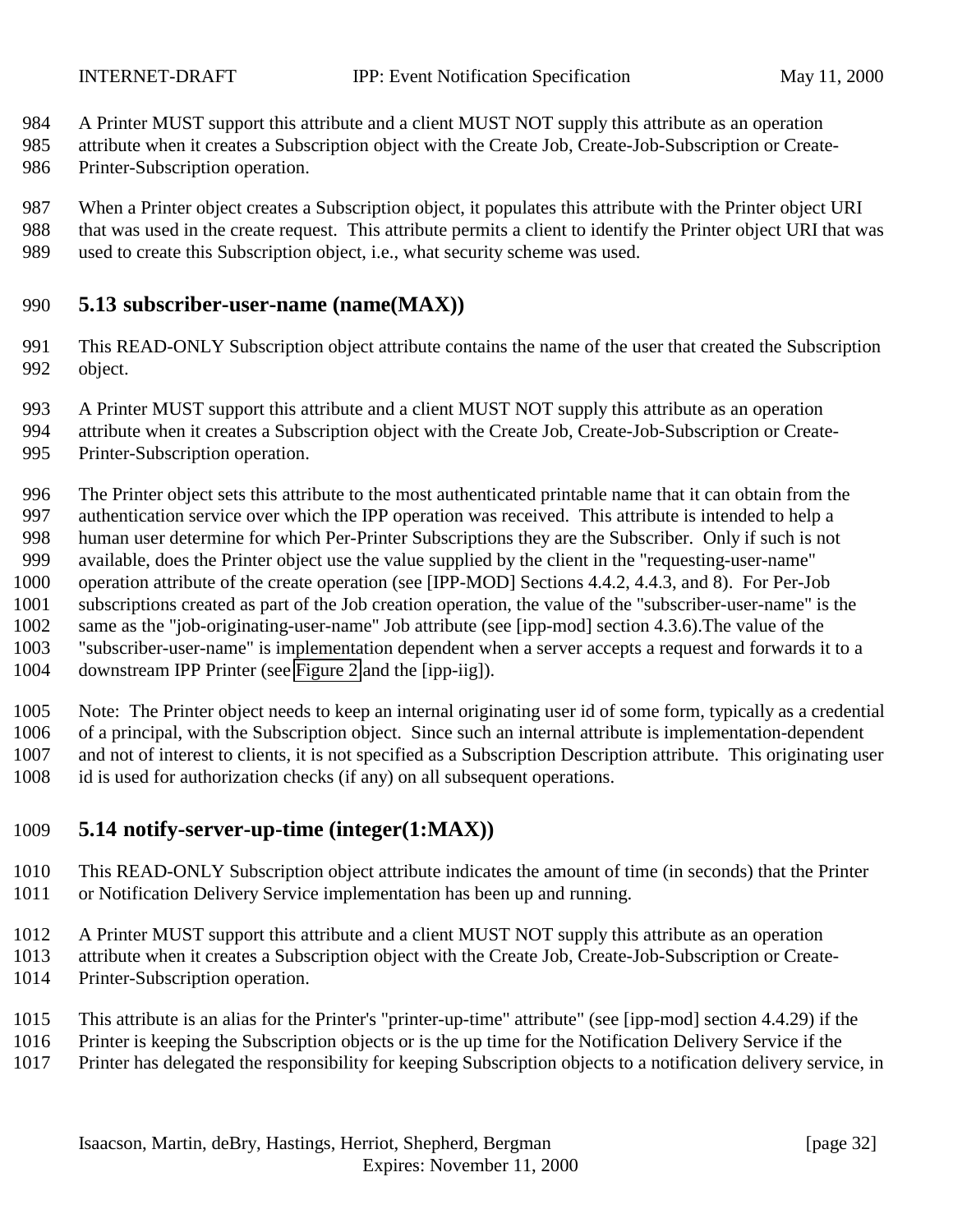<span id="page-32-0"></span> an analogous way that the Job's "job-printer-up-time" is an alias for "printer-up-time" Printer attribute (see [ipp-mod] section 4.3.13.4).

Note: The purpose of this attribute is so that a client can request this attribute in a Get-Subscription-

Attributes or Get-Subscriptions request and use the value returned in combination with the "notify-lease-

expiration-time" (see section [5.11\)](#page-30-0) in order to display the wall clock time equivalent to the user. The

difference between this attribute and the 'integer' value of the "notify-lease-expiration-time" attribute is the

number of seconds in the future that the subscription will expire. A client can compute the wall-clock time

at which the subscription will expire by adding this difference to the client's wall-clock time.

#### **5.15 notify-persistence-granted (boolean)**

 This READ-ONLY Subscription object attribute indicates whether or not the Per-Job or Per-Printer Subscription is persistent, i.e., saved across power cycles in an implementation-define manner.

A Printer MUST support this attribute and a client MUST NOT supply this attribute as an operation

attribute when it creates a Subscription object with the Create Job, Create-Job-Subscription or Create-

Printer-Subscription operation.

## **6 Printer Description Attributes related to Notification**

#### **This section defines the Printer Description attributes that are related to Notification. Table 6 – REQUIRED non-READ-ONLY Printer Description attributes associated with Notification**

| Printer object attributes:                                  |                                            |
|-------------------------------------------------------------|--------------------------------------------|
| notify-schemes-supported (1setOf uriScheme)                 |                                            |
| notify-events-default (1setOf type2 keyword)                |                                            |
| notify-events-supported (1setOf type2 keyword)              |                                            |
| notify-max-events-supported (integer(5:MAX))                |                                            |
| notify-text-format-supported (1setOf mimeMediaType)         |                                            |
| notify-max-printer-subscriptions-supported (integer(0:MAX)) |                                            |
| notify-lease-time-supported (rangeOfInteger(0:MAX))         |                                            |
|                                                             | notify-lease-time-default (integer(0:MAX)) |

Table 6 lists the Printer Description attributes that a Printer MUST conditionally support and that are not

READ-ONLY. A Printer MUST support the listed attribute if it supports the Create-Job-Subscriptions

operation.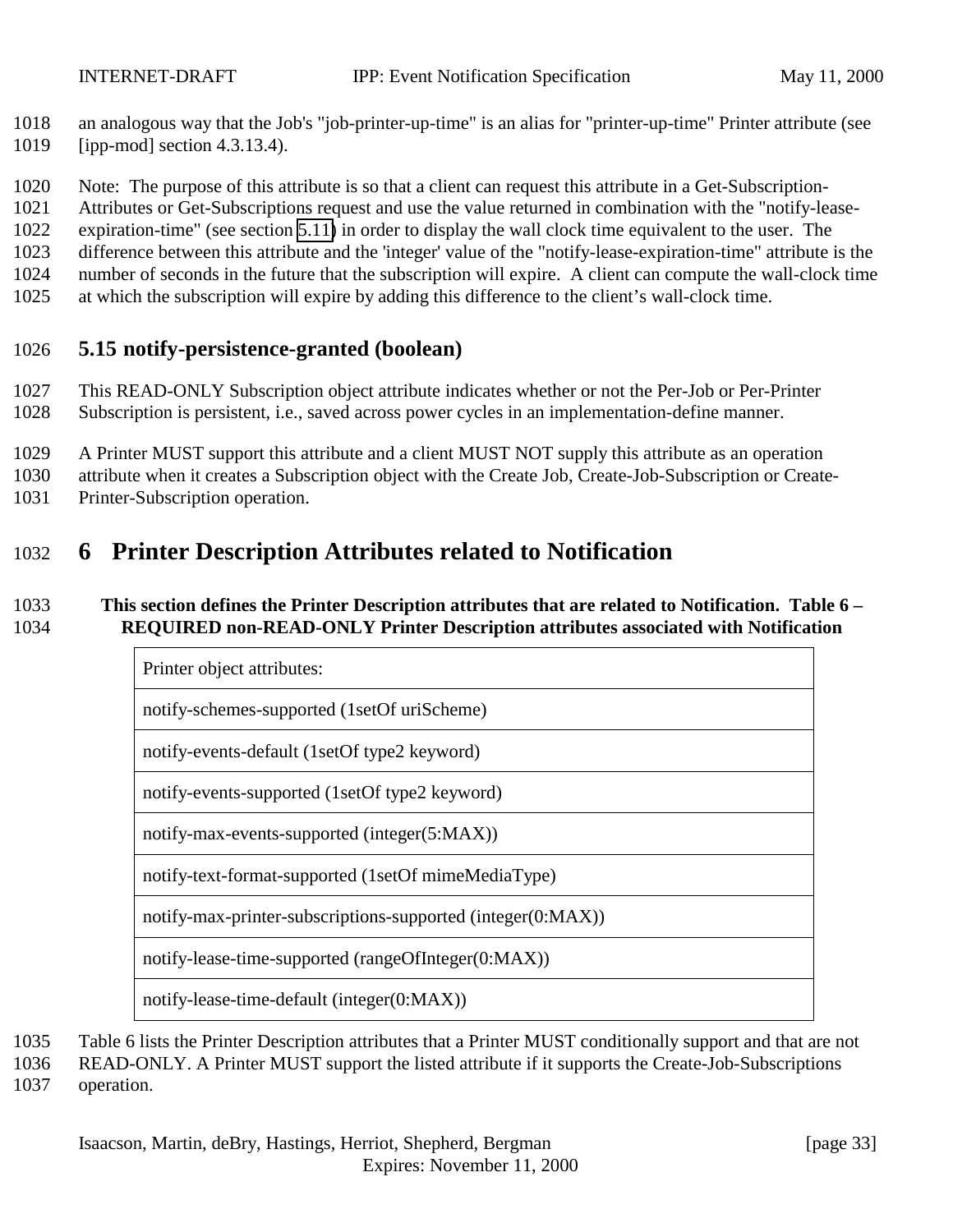#### <span id="page-33-0"></span>1038 **[Table 7 – Conditionally REQUIRED non-READ-ONLY Printer Description attributes associated](#page-34-0)** 1039 **[with Notification](#page-34-0)**

[Printer object attributes:](#page-34-0)

[notify-max-job-subscriptions-supported \(integer\(0:MAX\)\)](#page-34-0)

1040

1041 [Table 8 lists the Printer Description attributes that a Printer MAY support and that are not READ-ONLY.](#page-34-0)

#### 1042 **[Table 8 - OPTIONAL non-READ-ONLY Printer Description attributes associated with Notification](#page-34-0)**

[Printer object attributes:](#page-34-0) [notify-additional-formats-supported \(1setOf mimeMediaType\)](#page-34-0) [notify-requested-attributes-supported \(1setOf type2 keyword\)](#page-34-0) [persistent-jobs-supported \(boolean\)](#page-34-0) [persistent-subscriptions-supported \(boolean\)](#page-34-0)

1043 [Table 8 lists the Printer Description attributes that a Printer MAY support and that are READ-ONLY.](#page-34-0)

1044 [Table 9](#page-34-0) lists the Printer Description attributes and indicates the Printer support required for conformance 1045 and whether or not the attribute is READ-ONLY:

1046 Table 6 lists the Printer Description attributes that a Printer MUST support and that are not READ-ONLY.

#### 1047 **Table 6 – REQUIRED non-READ-ONLY Printer Description attributes associated with Notification**

| Printer object attributes:                                  |  |
|-------------------------------------------------------------|--|
| notify-schemes-supported (1setOf uriScheme)                 |  |
| notify-events-default (1setOf type2 keyword)                |  |
| notify-events-supported (1set Of type 2 keyword)            |  |
| notify-max-events-supported (integer(5:MAX))                |  |
| notify-text-format-supported (1setOf mimeMediaType)         |  |
| notify-max-printer-subscriptions-supported (integer(0:MAX)) |  |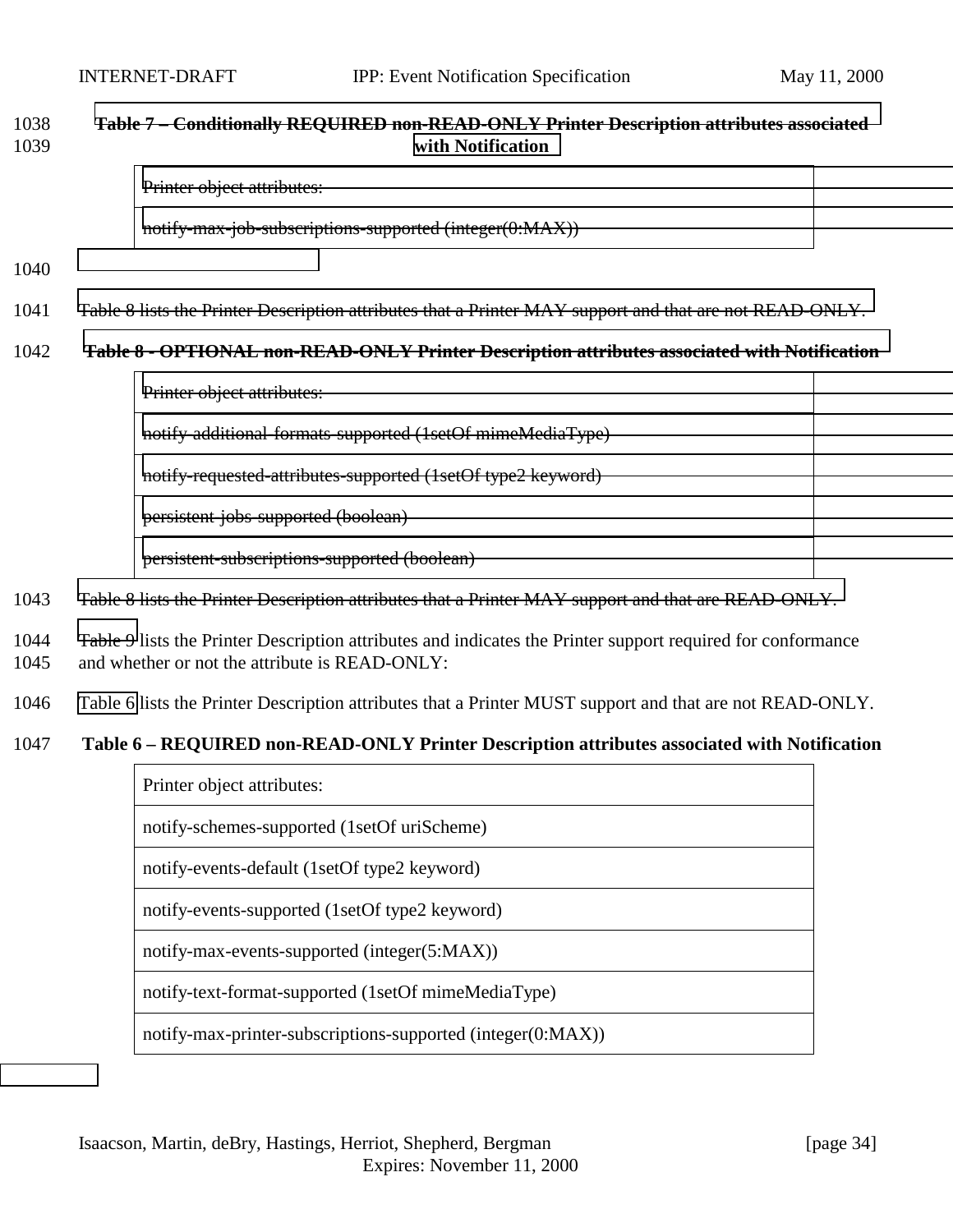<span id="page-34-0"></span>Printer object attributes:

notify-lease-time-supported (rangeOfInteger(0:MAX))

notify-lease-time-default (integer(0:MAX))

1048 [Table 6](#page-33-0) lists the Printer Description attributes that a Printer MUST conditionally support and that are not 1049 READ-ONLY. A Printer MUST support the listed attribute if it supports the Create-Job-Subscriptions 1050 operation.

#### 1051 **Table 7 – Conditionally REQUIRED non-READ-ONLY Printer Description attributes associated** 1052 **with Notification**

Printer object attributes:

notify-max-job-subscriptions-supported (integer(0:MAX))

1053

1054 Table 8 lists the Printer Description attributes that a Printer MAY support and that are not READ-ONLY.

#### 1055 **Table 8 - OPTIONAL non-READ-ONLY Printer Description attributes associated with Notification**

Printer object attributes:

notify-additional-formats-supported (1setOf mimeMediaType)

notify-requested-attributes-supported (1setOf type2 keyword)

persistent-jobs-supported (boolean)

persistent-subscriptions-supported (boolean)

1056 Table 8 lists the Printer Description attributes that a Printer MAY support and that are READ-ONLY.

#### 1057 **Table 9 - OPTIONAL READ-ONLY Printer Description attributes associated with Notification**

Printer object attributes:

printer-state-change-time (integer(1:MAX))

printer-state-change-date-time (dateTime)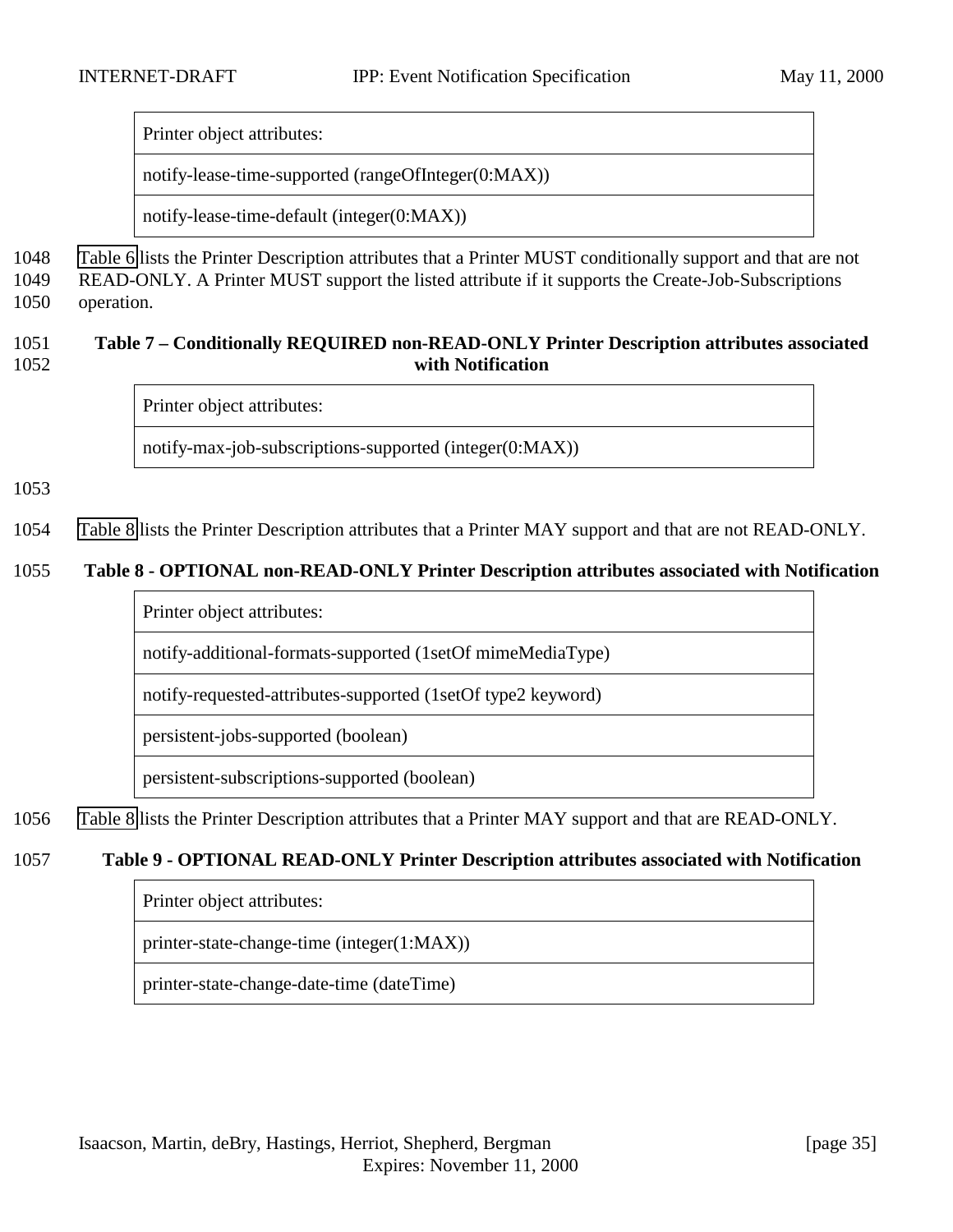#### <span id="page-35-0"></span>**6.1 notify-schemes-supported (1setOf uriScheme)**

 This REQUIRED Printer attribute describes the notification delivery methods supported by this Printer object. Standard values are defined in Section [5.1.](#page-21-0)

 The usual way for a client to determine whether an IPP Printer supports a feature is to query the Printer's "operations-supported" attribute. If a client wants to determine if a Printer supports the "notify-xxx" operation attributes, it could check for the value of Create-Printer-Subscription in the "operations- supported" attribute, but the RECOMMENDED way is for the client to check for the existence of this attribute.

## **6.2 notify-events-default (1setOf type2 keyword)**

This REQUIRED Printer attribute identifies the event values if the client does not supply the "notify-

events" operation attribute in a Subscription Creation operation. Any value in this attribute MUST also

appear in the "notify-events-supported" attribute, i.e., be a supported event.

#### **6.3 notify-events-supported (1setOf type2 keyword)**

This REQUIRED Printer attribute identifies the events supported by this Printer object for both Per-Job and

Per-Printer subscriptions, which MUST be the same. Standard values are defined in Section [5.2.](#page-22-0)

## **6.4 notify-max-events-supported (integer(5:MAX))**

 This REQUIRED Printer attribute specifies the maximum number of events that are supported in a single Per-Job or Per-Printer subscription, which must be the same. A Printer MUST support at least 5 events per subscription, so that clients can depend on at least 5 events in a single subscription. If the number of events supplied by a client in a subscription exceeds the value of this attribute, the Printer MUST reject the request and returns the 'client-error-too-many-events (see section [15.4\)](#page-63-0). If notification is not supported, this attribute MUST NOT be supported.

## **6.5 notify-text-format-supported (1setOf mimeMediaType)**

- This REQUIRED Printer attribute identifies the MIME media types supported for the value of the "notify-text-format" attribute. See section [5.3](#page-26-0) for details and some example values.
- If a delivery method supports the "notify-text" attribute or a Human Consumable form, then it must support all values of this attribute.

## **6.6 notify-max-printer-subscriptions-supported (integer(0:MAX))**

#### This REQUIRED Printer attribute specifies the maximum number of Per-Printer subscriptions that are

supported by multiple Create-Printer-Subscription requests, i.e., the maximum number of un-expired Per-

Printer Subscription objects that the Printer supports at a time. A value of 0 indicates no effective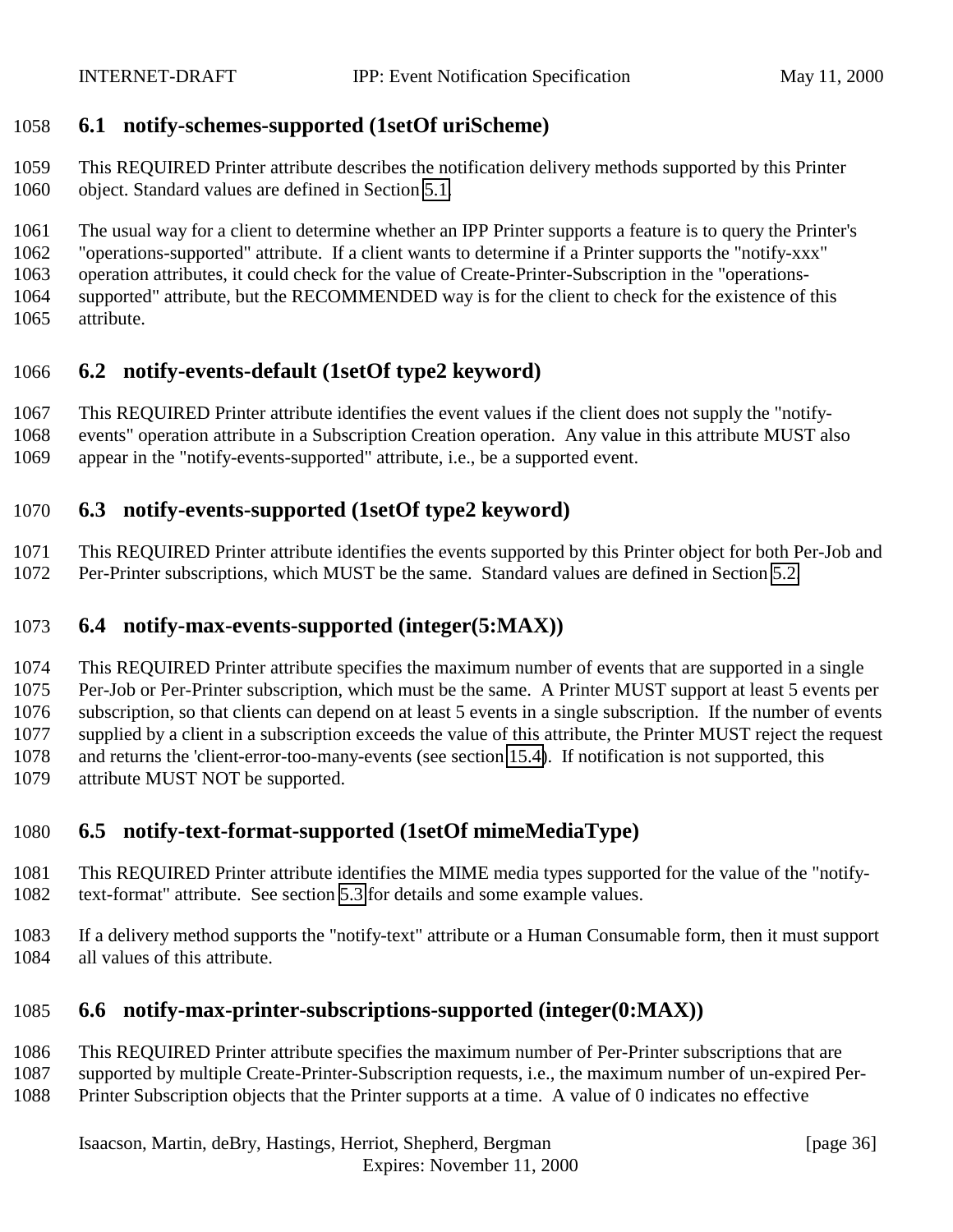<span id="page-36-0"></span>maximum. A Printer MUST support at least 1 Per-Printer subscription. If the number of Per-Printer

subscriptions exceeds the value of this attribute or would exceed some implementation-defined total

number of Per-Printer Subscriptions for the Printer (if any), the Printer rejects the Create-Printer-

Subscription request and returns the 'client-error-too-many-subscriptions' (see section [15.3\)](#page-63-0).

## **6.7 notify-lease-time-supported (rangeOfInteger(0:MAX))**

 This REQUIRED Printer attribute specifies the range of values in seconds that are supported for the "notify-lease-time-requested" operation attribute in a Create-Printer-Subscription or Renew-Subscription request for a Per-Printer subscription. When the lease time expires for a Per-Printer Subscription without renewing, the Printer MUST delete the Subscription object. If the client requests a value outside this range, the Printer MUST grant a value that is in this range (see section [5.11\)](#page-30-0). A value of 0 indicates an infinite lease, i.e., one that does not expire.

## **6.8 notify-lease-time-default (integer(0:MAX))**

This REQUIRED Printer attribute specifies the value of the lease time that the Printer object has been

configured to assume if the client does not supply a "notify-lease-time-requested" operation attribute in the

Create-Printer-Subscription or Renew-Subscription requests.

## **6.9 notify-max-job-subscriptions-supported (integer(0:MAX))**

 If a Printer supports the OPTIONAL Create-Job-Subscriptions operation, it MUST support this attribute, and a Printer does not support the Create-Job-Subscriptions operation, it MUST NOT support this attribute.

This Printer attribute specifies the maximum number of Per-Job subscriptions that are supported for a job,

i.e., the maximum number of subsequent Create-Job-Subscription operation requests in combination for a

job. A value of 0 indicates no effective maximum. A Printer MUST support at least 1 Per-Job

subscription. If a Create-Job-Subscription request would exceed this number, the Printer rejects the request

and returns the 'client-error-too-many-subscriptions' (see section [15.3\)](#page-63-0).

## **6.10 notify-additional-formats-supported (1setOf mimeMediaType)**

- This OPTIONAL Printer attribute identifies the MIME media types supported for the value of the "notify-
- additional-formats" attribute. See section [5.4](#page-26-0) for details and some example values. If a Printer supports the "notify-additional-formats" attribute, it MUST support this attribute.
- If a Printer does not support this attribute, then it also does not support the "notify-additional-formats"
- attribute and the Printer it MUST behave as described in section [5.4.](#page-26-0)

## **6.11 notify-requested-attributes-supported (1setOf type2 keyword)**

- This OPTIONAL Printer attribute specifies the attribute names that can be values of the "notify-requested-
- attributes" in the Create-Job, Print-Job, Validate-Job, Create-Job-Subscription and Create-Printer-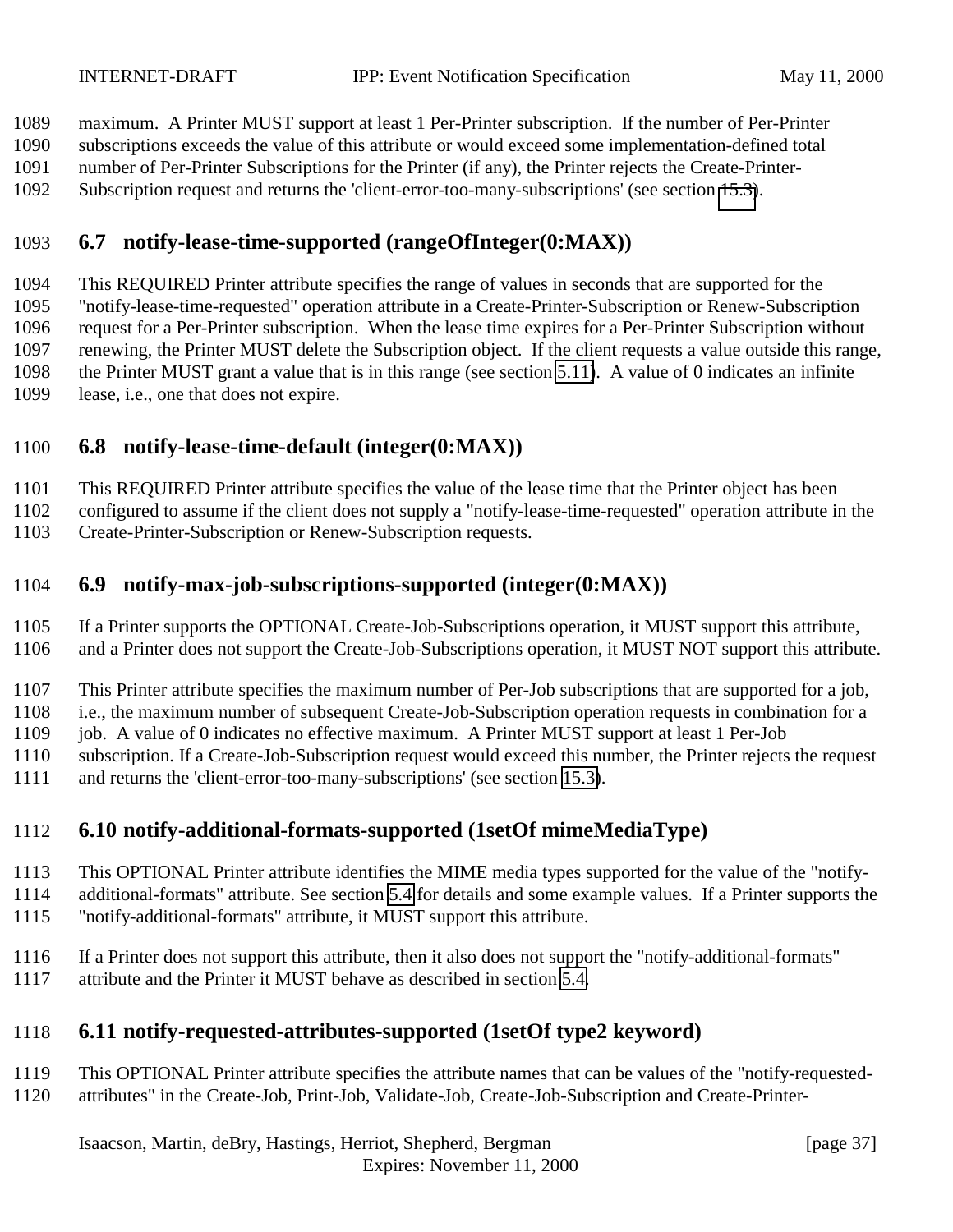- <span id="page-37-0"></span>Subscription operations. This attribute MAY contain any Printer attribute, Job attribute or Subscription
- attribute that the Printer supports in an Event Notification. It MUST NOT contain any of the attributes in
- Section [7.1](#page-39-0) that a Printer automatically puts in an Event Notification; it would be redundant.

## **6.12 persistent-jobs-supported (boolean)**

- This OPTIONAL Printer attribute indicates whether or not the Printer supports persistent Jobs, i.e., Jobs
- object that are preserved across power cycles. If Jobs are persistent, then Per-Job Subscriptions MUST also
- be persistent, since they are part of the Job object. It is RECOMMENDED that Jobs (and Per-Job
- Subscriptions) be persistent.

## **6.13 persistent-subscriptions-supported (boolean)**

- This OPTIONAL Printer attribute indicates whether or not the Printer supports persistent Per-Printer
- Subscriptions, i.e., Subscription objects that are preserved across power cycles. When this value is 'true' the
- implementation MAY support some that are persistent and some that are not. If the value is 'false' or the
- attribute is not supported, Per-Printer Subscriptions MUST NOT be persistent. It is RECOMMENDED
- that Per-Printer subscriptions be persistent.

## **6.14 printer-state-change-time (integer(1:MAX))**

- This OPTIONAL READ-ONLY Printer attribute records the time, i.e., copy of the Printer's "printer-up-
- time" attribute, that the Printer's "printer-state" attribute was last changed. On power-up, the Printer
- populates the "printer-state-change-time" from its "printer-up-time" attribute, so that it always has a value.

## **6.15 printer-state-change-date-time (dateTime)**

- This OPTIONAL READ-ONLY Printer attribute records the date and time, i.e., copy of the Printer's
- "printer-current-time" (dateTime) attribute (see [ipp-mod] section 4.4.30), that the Printer's "printer-state"
- attribute was last changed. On power-up, the Printer populates the "printer-state-change-date-time" from its
- "printer-current-time" attribute, so that it always has a value.

# **7 Event Notification Content**

- This section defines the Event Notification content that the Notification Source sends asynchronously when
- an event occurs to each Notification Recipient based on the subscription information stored with the subscription. The Event Notification MAY be sent by the IPP Printer or a third party Notification Service
- (see section [2.3\)](#page-12-0).
- When an event occurs, the Printer MUST create an Event Notification with the content that the delivery
- method specifies. The content contains the value of attributes specified by the delivery method. The Printer
- obtains the values immediately after the event occurs. For example, if the "printer-state" attribute changes
- from 'pending' to 'processing', the event 'printer-state-changed' occurs and the Printer puts various attributes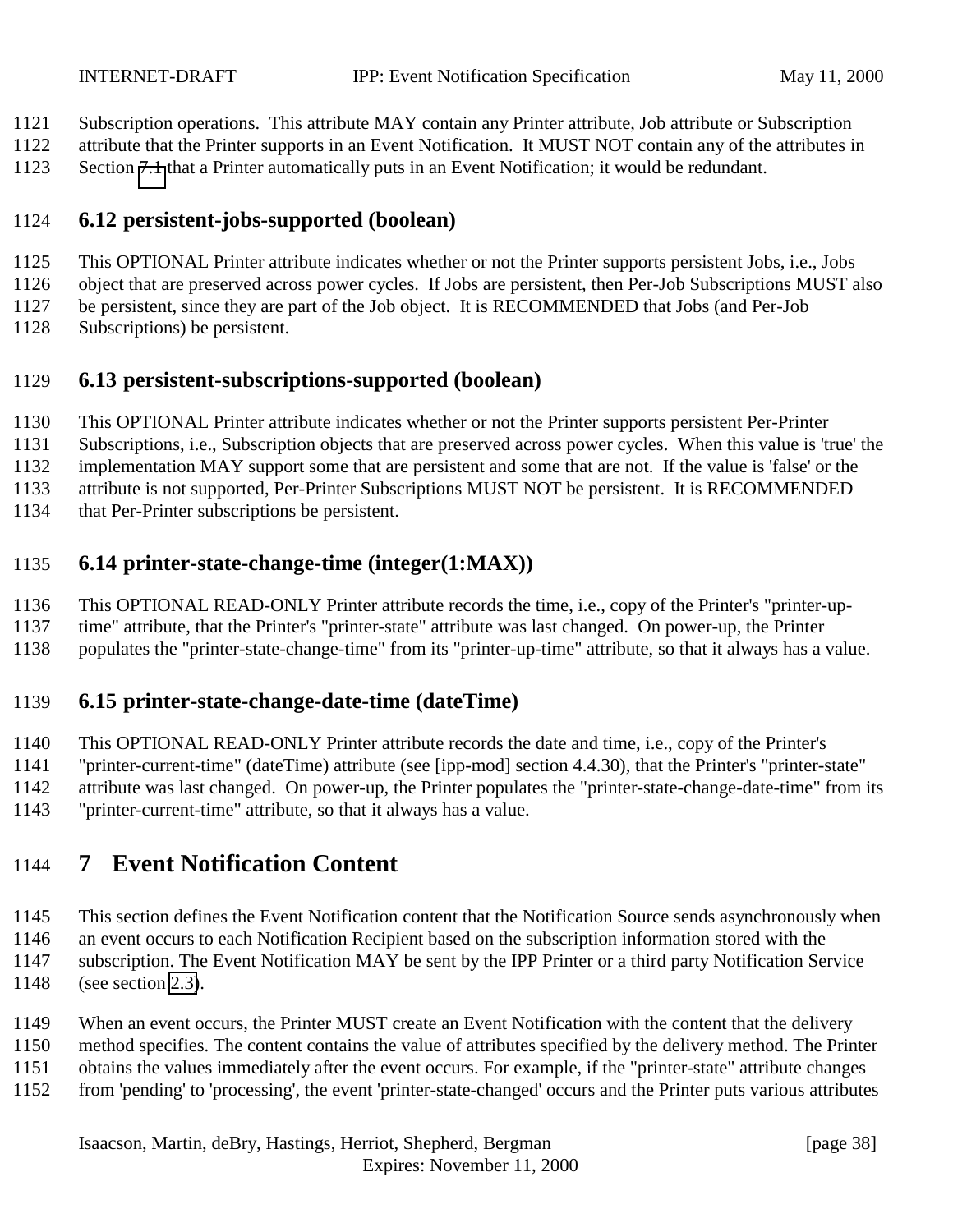- into the Event Notification, including "printer-up-time" and "printer-state" with the values that they have immediately after the event occurs, i.e. the value of "printer-state" is 'processing'.
- If two events occur simultaneously, or nearly so (e.g. "printer-up-time" has the same value for both), the
- Printer MUST create a separate Event Notification for each event. Depending on the delivery method, the
- Printer MAY combine several Event Notifications into a single compound Event Notification. In this case,
- each Event Notification MAY have the same value of "printer-up-time", but if these two nearly-
- simultaneously events represent two successive 'printer-state-changed' events one from 'idle' to 'processing'
- and another from 'processing' to 'stopped', the Printer SHOULD accurately report the "printer-state" of the
- first event as 'processing' and the second event as 'stopped'.
- In either case, even if a Subscription object is listening for more than one event, and several of those events occur in quick succession, each event MUST generate a separate Event Notification.
- After the Printer has created the Event Notification, the Printer delivers it. Depending on the delivery method, the Printer delivers the Event Notification via either a
- Push: The the IPP Printer sends the Event Notification shortly after an event occurs. For some delivery methods, the Notification Recipient either MUST send a response; for others it MUST 1168 NOT send a response.
- Pull: The IPP Printer saves Event Notifications for some event-lease time and expects the Notification Recipient to request events. The IPP Printer returns the events in a response to such a request.
- The next two sections describe the attributes to be included in the content of Event Notifications.
- Each delivery method is defined in a separate document (i.e. not in this document). Such a document specifies
- a) the form of the Event Notification content: namely Human Consumable or Machine Consumable (see sections [7.1](#page-39-0) and [7.2\)](#page-41-0).
- b) whether an several Event Notifications can be combined into a compound Event Notification.
- c) the attributes to include (for Machine Consumable see sections [7.1.1,](#page-39-0) [7.1.2](#page-40-0) and [7.1.3.](#page-41-0) for Human Consumable see sections [7.2.1,](#page-42-0) [7.2.2,](#page-43-0) and [7.2.3\)](#page-44-0).
- d) the encoding of the attributes (see the document for a particular delivery method).
- \.
- .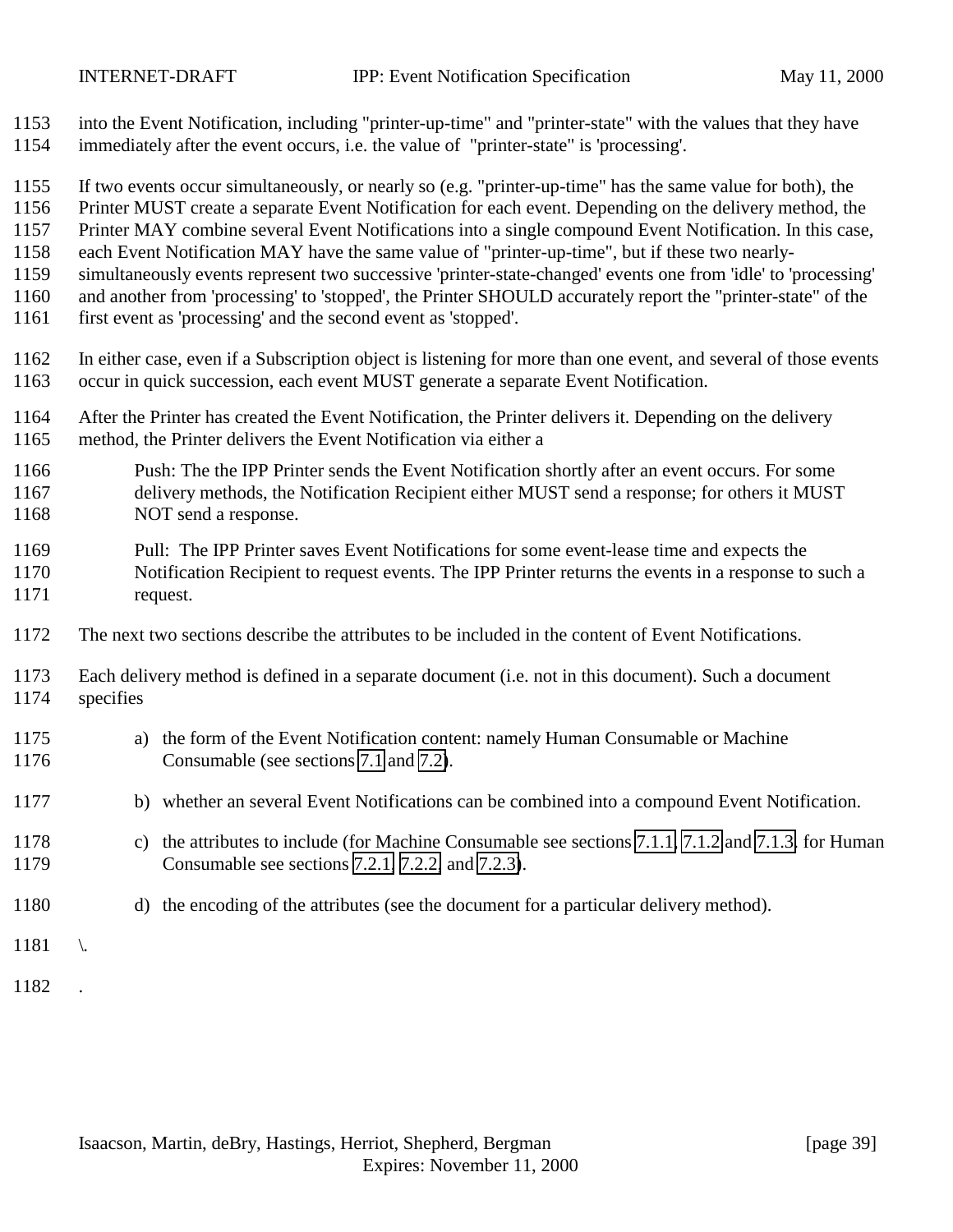## <span id="page-39-0"></span>**7.1 Content of Machine Consumable Event Notifications**

- This section defines the REQUIRED and RECOMMENDED attributes of all delivery methods that are
- intended to send a Machine Consumable Event Notification. A Printer NEED NOT include the
- RECOMMENDED attributes if they are incompatible with a particular delivery method. The definition of
- the delivery method can exclude it from Event Notifications.
- A client MAY request additional attributes via the "notify-requested-attributes" attribute with values in the
- "notify-requested-attributes-supported" attribute if a Printer supports both of these attributes. An
- implementation MAY extend the contents of the Machine Consumable Event Notification by adding
- additional attributes. Notification Recipients MUST be able to accept Event Notifications containing attributes they do not recognize. What a Notification Recipient does with an unrecognized attribute is
- implementation-dependent. Notification Recipients MAY attempt to display unrecognized attributes
- anyway or MAY ignore them.The next three sections define the attributes that are in:
- a) all Job and Printer Events Notifications
- b) Job Events Notifications only
- c) Printer Events Notifications only

## **7.1.1 Attributes in Event Notification content common to Job and Printer events**

- This section lists the attributes that a Print MUST and SHOULD include in both Job and Printer Event Notifications.
- The tables in this section and following sections contain the following columns:

## a) Source of Value: the name of the attribute that supplies the value for the Event Notification

- b) Object: the object from which the source value comes. If the object is "Event Notification", the Printer fabricates the value when it sends the Event Notification. See section [8](#page-45-0) for a description of such events.
- c) Reference: the section of this specification or the [ipp-mod] which explains the attribute. The latter section numbers are preceded by "mod"
- Table 10 lists the IPP attributes that a Printer SHOULD include in each Event Notification.
- 

#### **Table 10 - Recommended Attributes in Event Notification Content**

| Source Value                        | Object       | Reference |
|-------------------------------------|--------------|-----------|
| notify-sequence-id(integer (0:MAX)) | Subscription | 5.9       |
| notify-charset (charset)            | Subscription | 5.7       |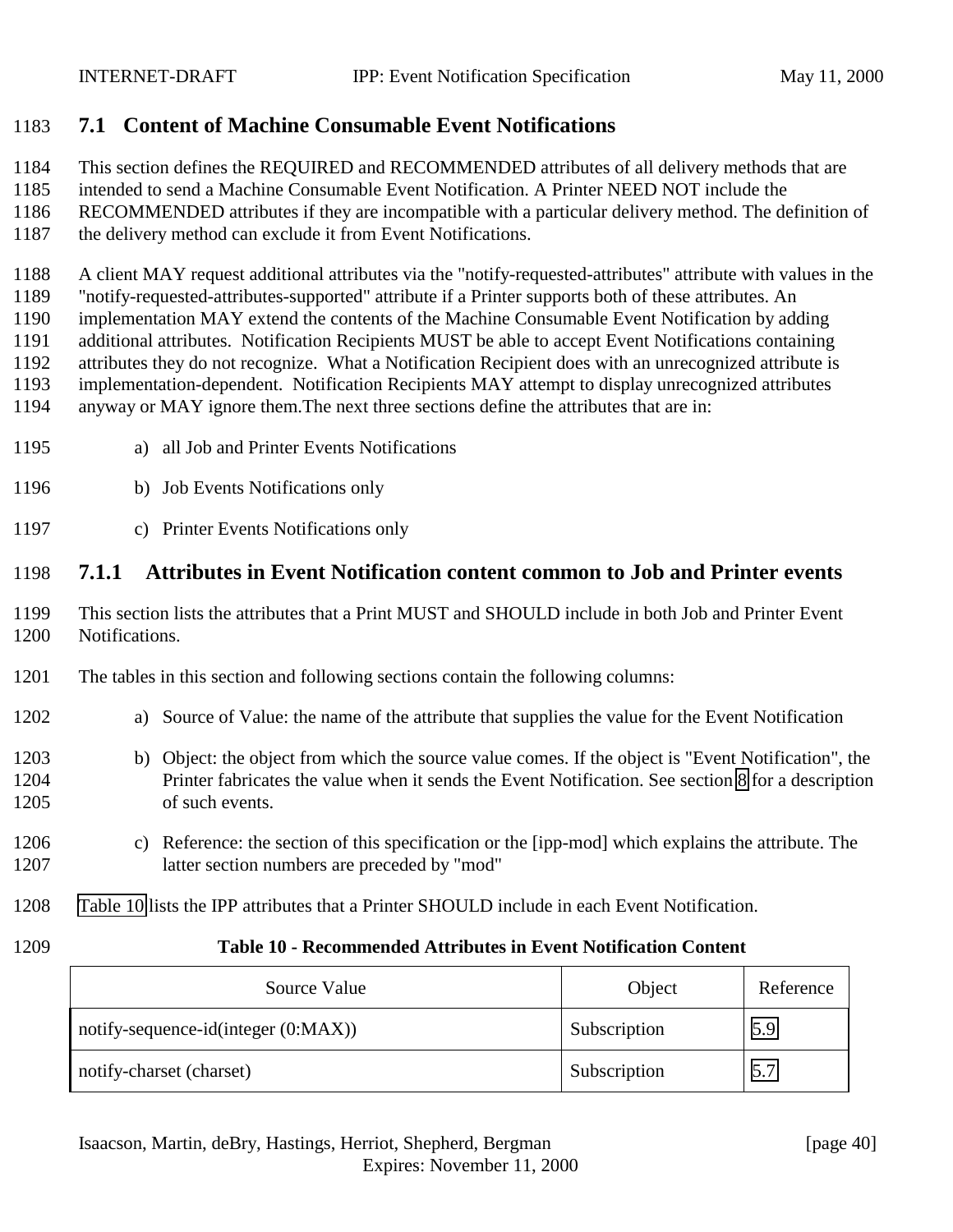<span id="page-40-0"></span>

| Source Value                       | Object                    | Reference |
|------------------------------------|---------------------------|-----------|
| notify-natural-language            | Subscription              | 5.8       |
| notify-text (text)                 | <b>Event Notification</b> | 8.2       |
| notify-text-format (mimeMediaType) | Subscription              | 5.3       |

1211 Table 11 lists the IPP attributes that a Printer MUST include in each Event Notification.

| Table 11 - Required Attributes in Event Notification Content<br>Source Value | Object                    | Reference                                          |
|------------------------------------------------------------------------------|---------------------------|----------------------------------------------------|
| printer-uri (uri)                                                            | Subscription              | 5.12                                               |
| trigger-event (type2 keyword)                                                | <b>Event Notification</b> | 8.1                                                |
| printer-up-time (integer(MIN:MAX))                                           | Printer                   | Error!<br><b>Reference</b><br>source not<br>found. |

1212 notify-subscription-idTable 12 lists the IPP attributes that a Printer MUST include in each Event

- 1213 Notification if it supports the attribute named in the "Source Value" column.
- 

#### 1214 **Table 12 – Conditionally Required Attributes in Event Notification Content**

| Source Value                    | Object  | Reference                                   |
|---------------------------------|---------|---------------------------------------------|
| printer-current-time (dateTime) | Printer | Error!<br>Reference<br>source not<br>found. |

1215

## 1216 **7.1.2 Additional Attributes in Notification Content for Job events** *only*

1217 This section lists the additional attributes that a Print MUST include in Job Event Notifications.

#### 1218 **[Error! Reference source not found.](#page-41-0) [Error! Reference source not found.](#page-41-0)**.

1219 [Table 13](#page-41-0) lists the additional attributes that a Printer MUST include in all Job Event Notification.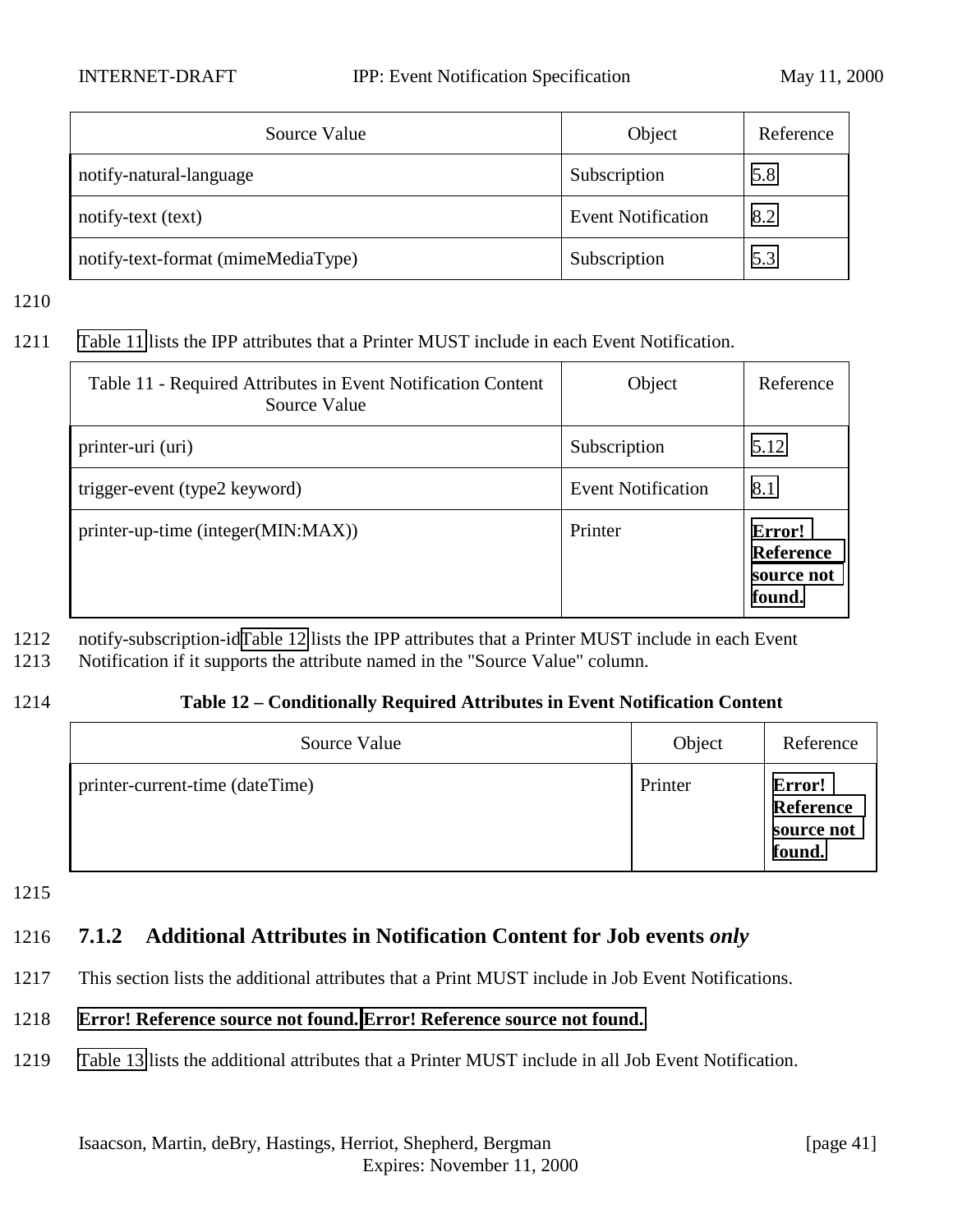| ×<br>۰, |  |
|---------|--|
|---------|--|

<span id="page-41-0"></span>

| 1220 | Table 13 – Additional Required Attributes in Job Event Notification Content |
|------|-----------------------------------------------------------------------------|
|      |                                                                             |

| Source Value                             | Object | Reference |
|------------------------------------------|--------|-----------|
| $job-id$ (integer $(1:MAX)$ )            | Job    | mod 4.3.2 |
| job-state (type1 enum)                   | Job    | mod 4.3.7 |
| job-state-reasons (1setOf type2 keyword) | Job    | mod 4.3.8 |

1222 Table 13 lists the additional attributes that a Printer MUST include in each Job Event Notification when the 1223 job event is a 'job-progress' or 'job-completed'. It MUST not include these attributes for other events.

#### 1224 **Table 14 – Additional Required Attributes in Job Event Notification Content for 'job-progress' or** 1225 **'job-completed' events**

| Source Value                               | Object | Reference    |
|--------------------------------------------|--------|--------------|
| job-impressions-completed (integer(0:MAX)) | Job    | mod 4.3.18.2 |

## 1226 **7.1.3 Additional Attributes in Notification content for Printer events** *only*

1227 This section lists the additional attributes that a Print MUST include in Printer Event Notifications.

1228

1229 Table 15 lists the additional attributes that a Printer MUST include in each Printer Event Notification.

## 1230 **Table 15 – Additional Required Attributes in Printer Event Notification Content**

| Source Value                                 | Object  | Reference  |
|----------------------------------------------|---------|------------|
| printer-state (type1 enum)                   | Printer | mod 4.4.11 |
| printer-state-reasons (1setOf type2 keyword) | Printer | mod 4.4.12 |
| printer-is-accepting-jobs (boolean)          | Printer | mod 4.4.23 |

## 1231 **7.2 Content of Human Consumable Event Notification**

1232 This section defines the RECOMMENDED and OPTIONAL attributes of all delivery methods that are

1233 intended to send a Human Consumable Event Notification or the "notify-text" attribute in a Machine

1234 Consumable Event Notification. If a RECOMMENDED attribute is incompatible with a particular delivery

1235 method, the definition of the delivery method NEED NOT include it in Event Notifications.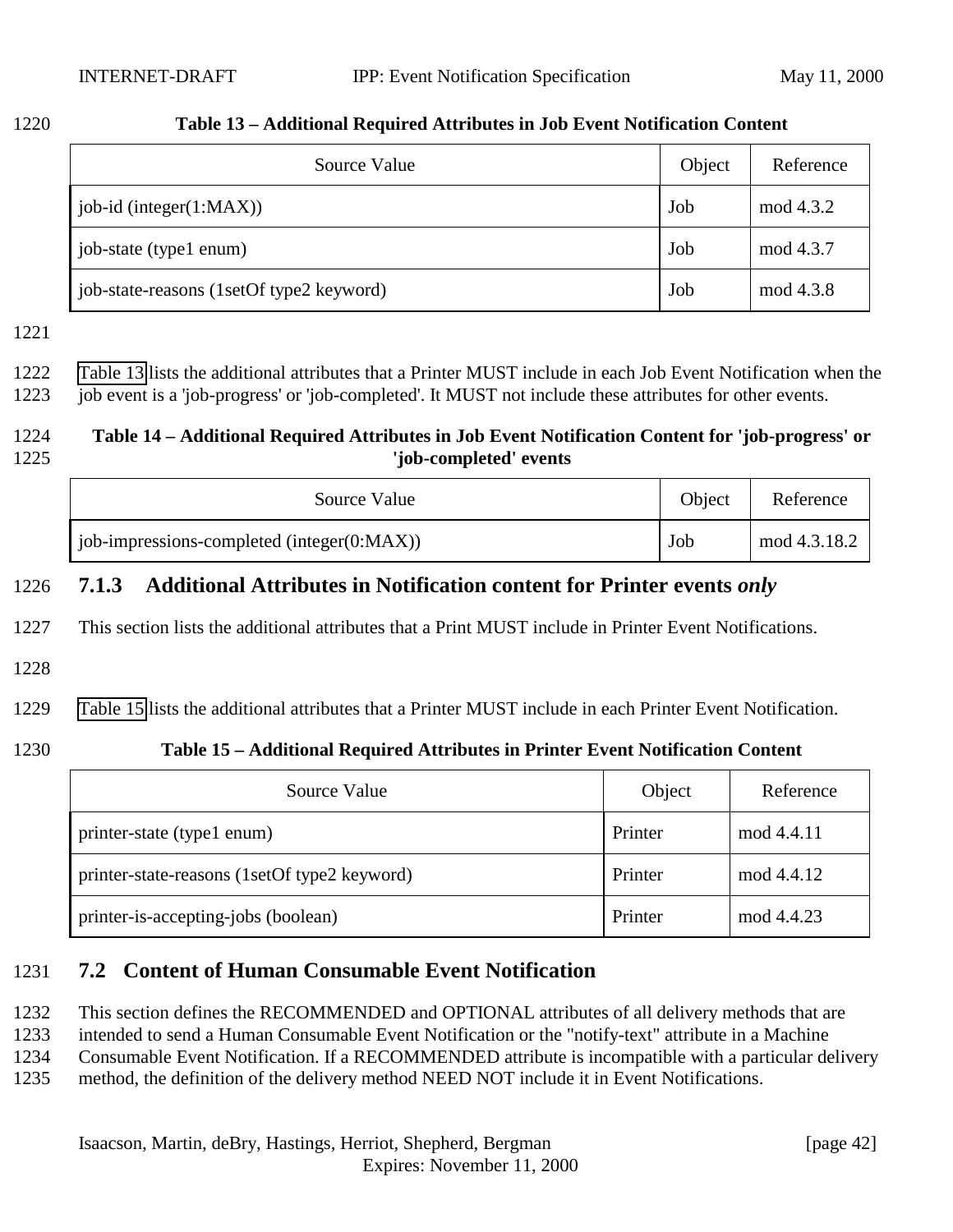<span id="page-42-0"></span> A client MUST NOT request additional attributes via the "notify-requested-attributes" attribute because this attribute works only for Machine Consumable Event Notifications..

- An implementation MAY extend the contents of a Human Consumable Event Notification by adding
- additional information. Notification Recipients MUST NOT expect to be able to parse the Human
- Consumable contents.
- The next three sections define the attributes that are in:
- a) all Job and Printer Events Notifications
- b) Job Events Notifications only
- c) Printer Events Notifications only

## **7.2.1 Information in Notification Content Common to Job and Printer Events**

- This section lists the information that a Printer SHOULD include in both Job and Printer Event Notifications.
- There is a separate table for each piece of information. Each row in the table represents a source value for the information and the values are listed in order of preference, with the first one being the preferred one. An implementation SHOULD use the source value from the earliest row in the table.. The tables in this section and following contain the following columns for each piece of information:
- a) Source of Value: the name of the attribute that supplies the value for the Event Notification
- b) Object: the object from the which the source value comes.
- c) Reference: the section of this specification or the [ipp-mod] which explains the attribute. The latter section numbers are preceded by "mod"
- An Event Notification SHOULD contain the following information:
- a) the Printer name
- b) the event and/or state information
- c) the job identity for a Job event
- Table 16 lists the source of the information for the Printer Name. The "printer-name" is more user friendly unless the Notification Receiver is in a place where the Printer name is not meaningful.
- 

#### **Table 16 – Printer Name in Event Notification Content**

| Source Value | Object | Reference |  |
|--------------|--------|-----------|--|
|--------------|--------|-----------|--|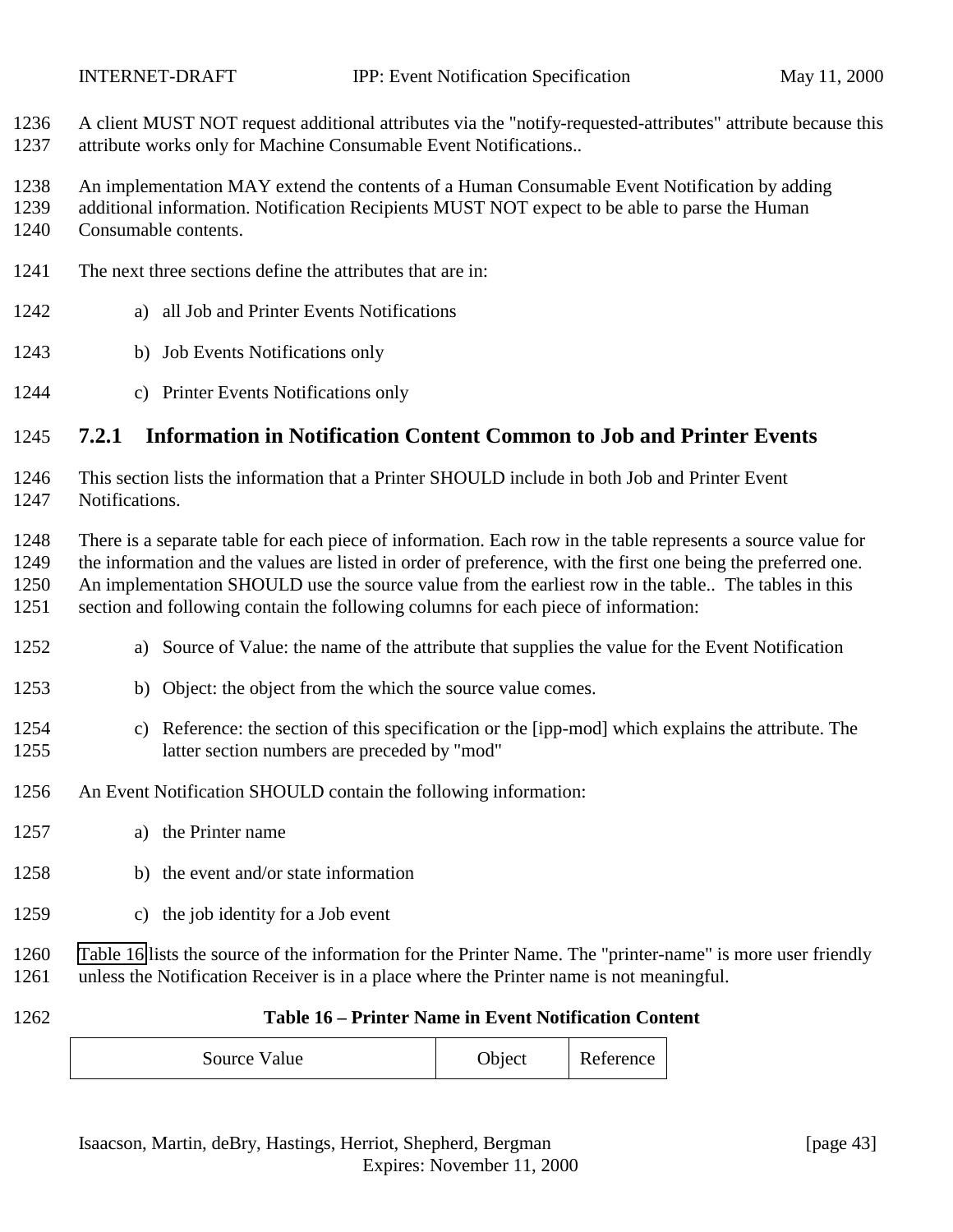<span id="page-43-0"></span>

| Source Value                 | Object       | Reference |
|------------------------------|--------------|-----------|
| printer-name (name $(127)$ ) | Printer      | Mod 4.4.4 |
| printer-uri (uri)            | Subscription | 5.12      |

1264 Table 17 lists the source of the information for the event name. A Printer MAY combine this information 1265 with state information described in sections 7.2.2 and [7.2.3.](#page-44-0)

#### 1266 **Table 17 – Event Name in Event Notification Content**

| Source Value                  | Object       | Reference |
|-------------------------------|--------------|-----------|
| trigger-event (type2 keyword) | Subscription |           |

1267

 Table 18 lists the source of the information for the time that the event occurred. If a Printer supports the"printer-current-time" attribute, a Printer MAY include this attribute. If a Printer does not support the"printer-current-time" attribute, it MUST NOT support this attribute because the "printer-up-time" is not an allowed option.

#### 1272 **Table 18 – OPTIONAL Event Time in Event Notification Content**

| Source Value                    | Object  | Reference                                             |
|---------------------------------|---------|-------------------------------------------------------|
| printer-current-time (dateTime) | Printer | Error!<br><b>Reference</b><br>source<br>not<br>found. |

1273

## 1274 **7.2.2 Additional Information in Event Notification Content for Job events** *only*

1275 This section lists the additional information that a Print SHOULD include in Job Event Notifications. The 1276 "job-name" is likely more meaningful to a user than "job-id".

- 1277 Table 19 lists the source of the information for the job name.
- 

#### 1278 **Table 19 – Job Name in Job Event Notification Content**

| Source Value | <b>Reference</b> |
|--------------|------------------|
|--------------|------------------|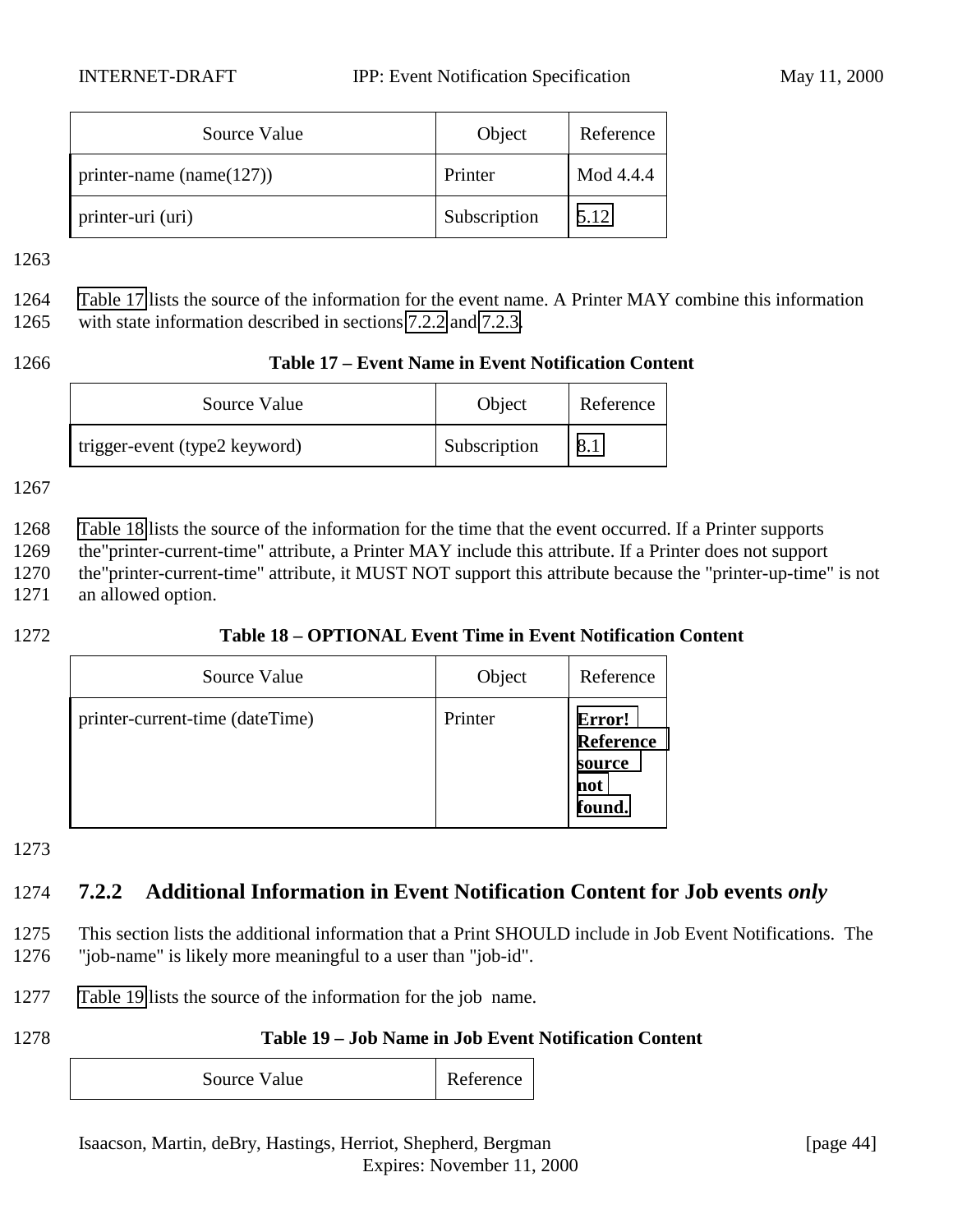<span id="page-44-0"></span>

| Source Value                  | Reference |
|-------------------------------|-----------|
| [ $job$ -name (name $(MAX)$ ) | mod 4.3.5 |
| job-id (integer $(1:MAX)$ )   | mod 4.3.2 |

 Table 20lists the source of the information for the job state. If a Printer supports the "job-state-message" and "job-detailed-state-message" attributes, it SHOULD use those attributes for the job state information, otherwise it should fabricate such information from the "job-state" and "job-state-reasons". For some events, a Printer MAY combine this information with event information.

#### 1284 **Table 20 – Job State in Job Event Notification Content**

| Source Value                                    | Object | Reference |
|-------------------------------------------------|--------|-----------|
| job-state-message (text(MAX))                   | Job    | mod 4.3.9 |
| job-detailed-status-messages (1setOf text(MAX)) | Job    | mod 4.3.8 |
| job-state (type1 enum)                          | Job    | mod 4.3.7 |
| job-state-reasons (1setOf type2 keyword)        | Job    | mod 4.3.8 |

#### 1285

## 1286 **7.2.3 Additional Information in Event Notification Content for Printer events** *only*

 Table 21 lists the source of the information for the printer state. If a Printer supports the "printer-state- message", it SHOULD use that attribute for the job state information, otherwise it should fabricate such information from the "printer-state" and "printer-state-reasons". For some events, a Printer MAY combine this information with event information.

| 1291 | Table 21 – Printer State in Printer Event Notification Content |
|------|----------------------------------------------------------------|
|------|----------------------------------------------------------------|

| Source Value                                 | Reference  |
|----------------------------------------------|------------|
| printer-state-message (text(MAX))            | mod 4.4.13 |
| printer-state (type1 enum)                   | mod 4.4.11 |
| printer-state-reasons (1setOf type2 keyword) | mod 4.4.12 |
| printer-is-accepting-jobs (boolean)          | mod 4.4.23 |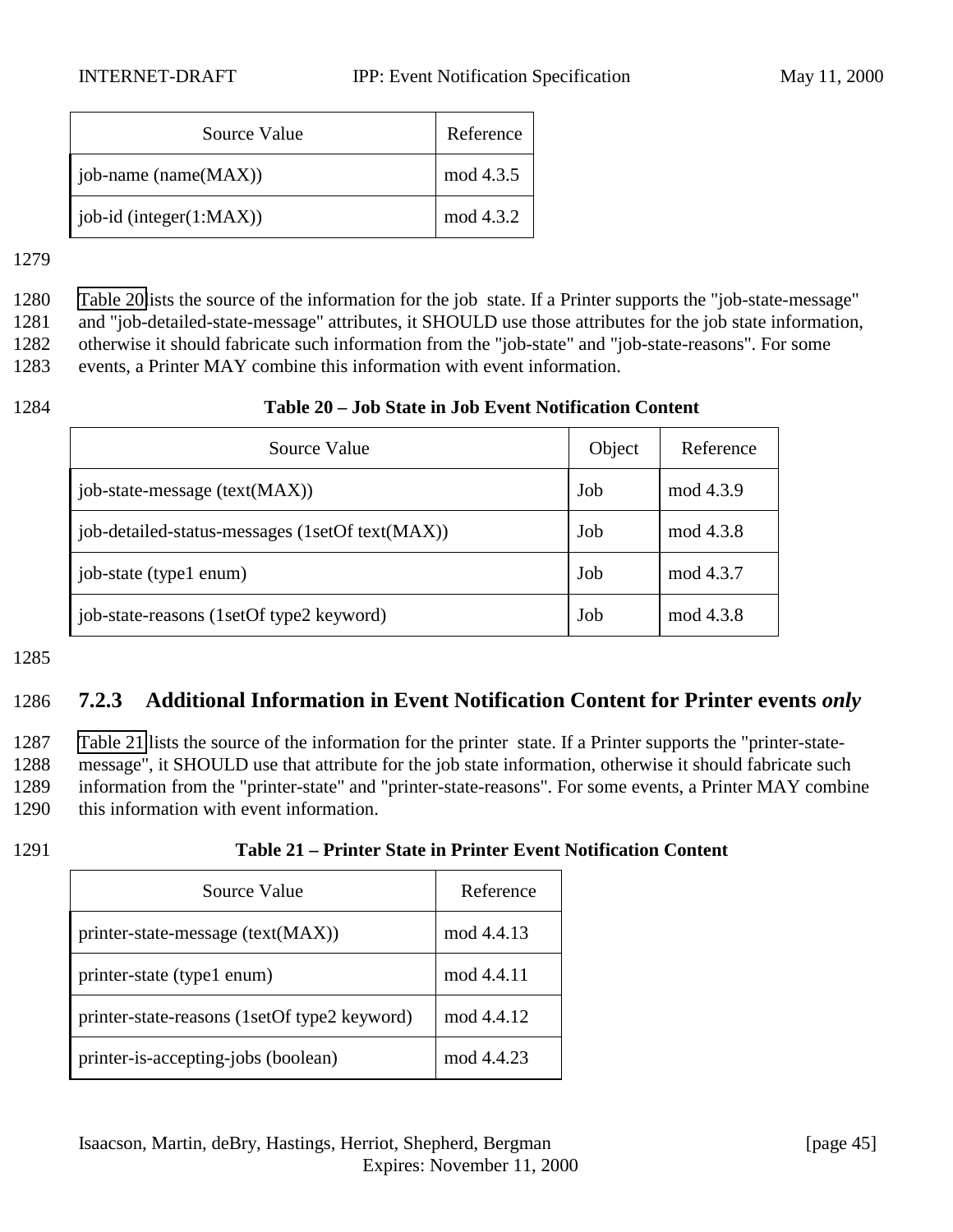# <span id="page-45-0"></span>**8 Attributes only in Event Notifications**

This section contains those attributes that exist only in Event Notifications.

## **8.1 trigger-event (type2 keyword)**

- This REQUIRED Event Notification Content attribute indicates the event that caused this Event Notification to be delivered.
- This attribute exists only in Event Notifications and its value is generated by the Notification Source.

## **8.2 notify-text (text(MAX))**

 This OPTIONAL Event Notification Content attribute contains the Human Consumable text message (see section [7.2\)](#page-41-0) that describes the event and is represented in the text format specified by the "notify-text- format" attribute. Whether or not this attribute is defined depends on the delivery method definition document. If this attribute is defined for use in delivery method that a Printer supports, then a Printer MUST support this attribute.

## **9 Operations for Notification**

 This section defines all of the operations for notification which are summarized in [Table 3](#page-9-0) in section [1.1,](#page-7-0) including the assignment of the operation-id.

## **9.1 Operations for Per-Job Subscriptions** *only*

This section defines the operation requests and responses that are related to Per-Job subscriptions and its

 Subscription object. Section [9.3](#page-55-0) defines the REQUIRED operation requests and responses associated with the REQUIRED Per-Printer subscription and its Subscription object.

## **9.1.1 Job Creation Operations (Create-Job, Print-Job, Print-URI) and Validate-Job**

- The usual method for a client to associate one subscription with a Job is to specify the subscription when the job is created. The client supplies several "notify-xxx" operation attributes as specified in [Table 22](#page-46-0) with any of the Job Creation operations (Create-Job, Print-Job, Print-URI), plus Validate-Job (which doesn't create a job or subscription). If the client does not supply the "notify-xxx" attributes in the create operation,
- there is no subscription made (either implicitly or explicitly).
- If a Printer does not support this notification specification, then it MUST ignore the "notify-xxx" operation
- attributes and return them in the response indicated as attributes that are not supported. See [ipp-mod] section 3.1.7 for details on returning Unsupported Attributes.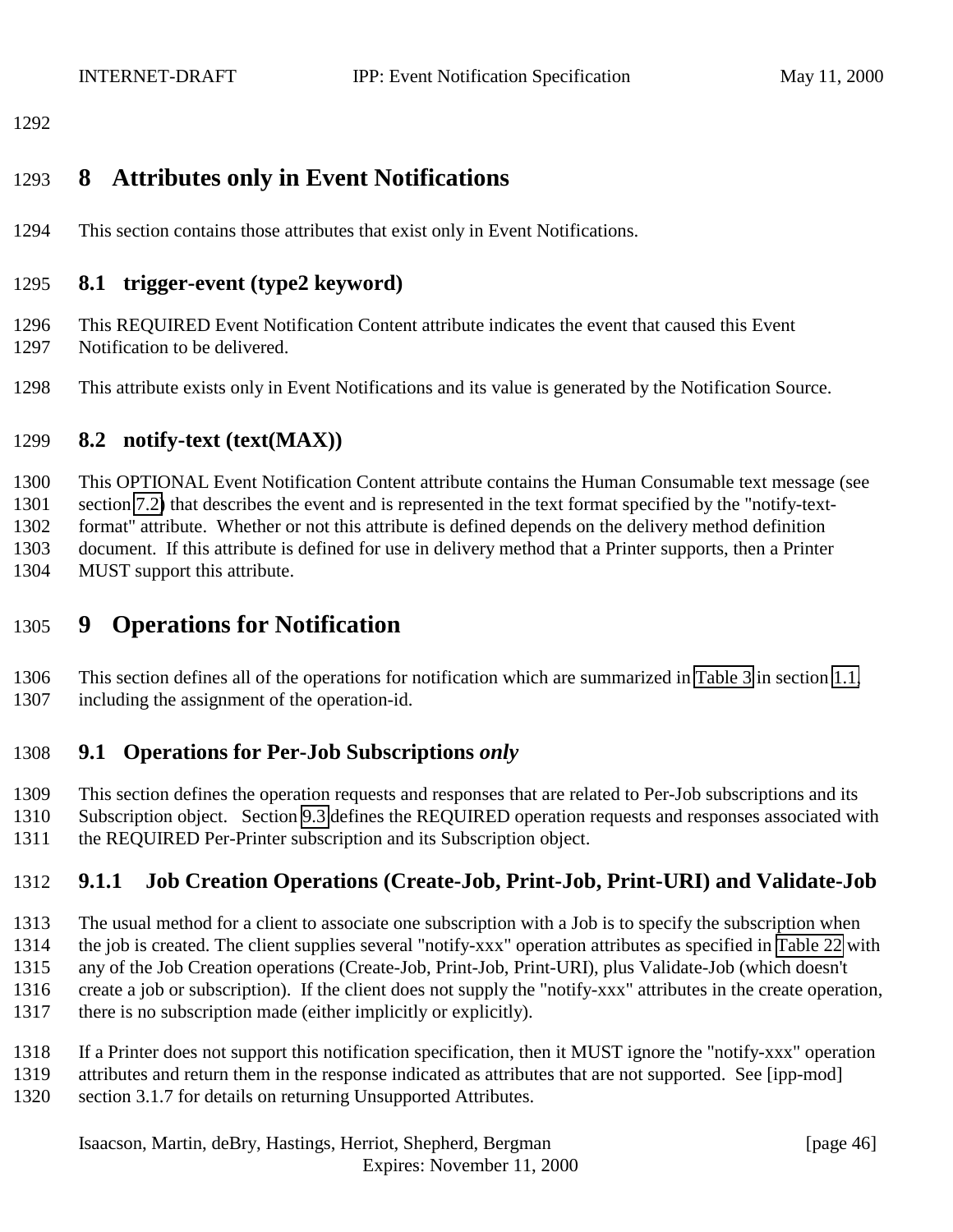<span id="page-46-0"></span>

| 1321 | The mechanism described in this section can create at most one Per-Job subscription. If a client wants to   |
|------|-------------------------------------------------------------------------------------------------------------|
| 1322 | create more than one Per-Job subscription (e.g. 3 of them), it MUST perform one or more Create-Job-         |
| 1323 | Subscription operations between a Create-Job operation and the first Send-Document or Send-URI              |
| 1324 | operation for the job created by the Create-Job operation. The Create-Job MAY have "notify-xxx" attributes  |
| 1325 | to create one Per-Job subscription. The Create-Job-Subscription operations create all Per-Job subscriptions |
| 1326 | except the optional one in the Create-Job operation. If a client uses Print-Job, it is not possible to use  |
| 1327 | Create-Job-Subscription operations without either running into race conditions or using Job-Hold/Job-       |
| 1328 | Release, which the Printer MAY NOT support.                                                                 |
| 1329 | Table 22 below contains the following columns:                                                              |
| 1330 | notify-xxx attributes: the name of a Subscription object attribute.<br>a)                                   |
| 1331 | b) Reference: the section where the attribute is defined                                                    |
| 1332 | c) Client MUST supply: the value is 'yes' if the client MUST supply the operation attribute in an           |

- 1333 operation. The value is 'no' if the client MAY supply the Subscription attribute in an operation. 1334 If a client MAY supply the Subscription attribute, the default value is specified in the section 1335 describing the attribute.
- 1336 d) Printer MUST support: the value is 'yes' if the Printer MUST support the operation attribute and 1337 'no' if the Printer MAY support the operation attribute.
- 1338
- 

| 1339 | Table 22 - The "notify-xxx" operation attributes |
|------|--------------------------------------------------|
|------|--------------------------------------------------|

| notify-xxx attributes                              | Reference | client MUST<br>supply | Printer MUST<br>support |
|----------------------------------------------------|-----------|-----------------------|-------------------------|
| notify-recipient-uri (uri)                         | 5.1       | yes                   | yes                     |
| notify-events (1setOf type2 keyword)               | 5.2       | no                    | yes                     |
| notify-text-format (mimeMediaType)                 | 5.3       | no                    | yes                     |
| notify-user-data (octetString $(63)$ )             | 5.4       | no                    | yes                     |
| notify-charset (charset)                           | 5.7       | no                    | yes                     |
| notify-natural-language (naturalLanguage)          | 5.8       | no                    | yes                     |
| notify-additional-formats (1setOf mimeMediaType)   | 5.4       | no                    | no                      |
| notify-requested-attributes (1setOf type2 keyword) | 5.4       | no                    | no                      |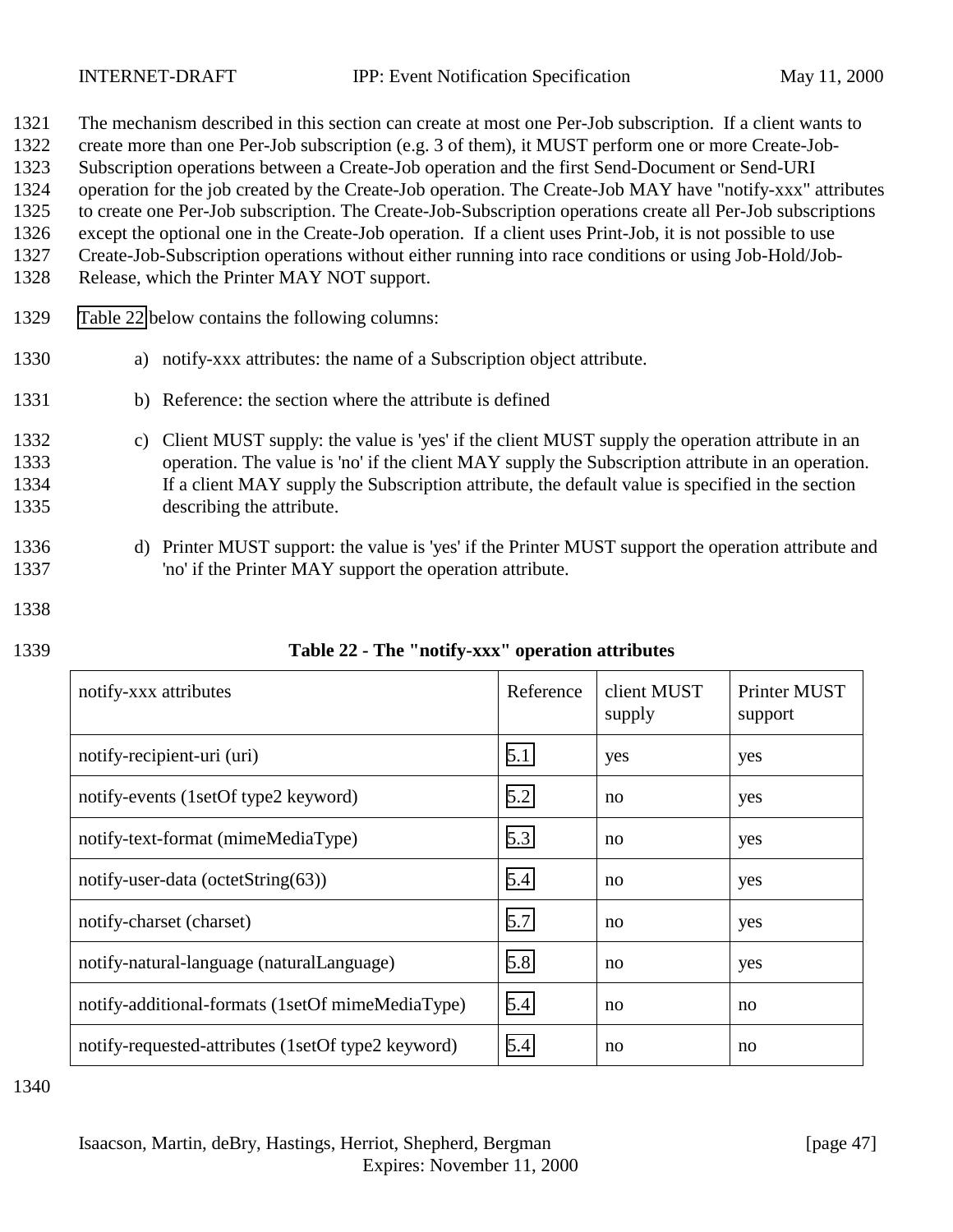1341 Table 23 shows the "notify-xxx" attributes with their corresponding "xxx-default" and "xxx-supported"

1342 attributes. The Printer uses the "xxx-default" values if the client omits the attribute in the request. The

1343 "xxx-supported" attributes are used by the Printer to validate the request. The client can query to determine 1344 supported values.

#### 1345 **Table 23 – The "notify-xxx" supported and default attributes**

| "notify-xxx" member attribute                         | "xxx-default", if any                            | "xxx-supported"                                                                                      |
|-------------------------------------------------------|--------------------------------------------------|------------------------------------------------------------------------------------------------------|
| notify-recipient-uri (uri)                            | none                                             | notify-schemes-supported (1setOf<br>uriScheme)                                                       |
| notify-events (1setOf type2<br>keyword)               | notify-events-default (1setOf<br>type2 keyword)  | notify-events-supported (1setOf type2<br>keyword)<br>notify-max-events-supported<br>interger(5:MAX)) |
| notify-text-format<br>(mimeMediaType)                 | none                                             | notify-text-format-supported (1setOf<br>mimeMediaType)                                               |
| notify-additional-formats<br>(1setOf mimeMediaType)   | none                                             | notify-additional-formats-supported<br>(1setOf mimeMediaType)                                        |
| notify-user-data<br>$-octetString(63)$                | none                                             | none                                                                                                 |
| notify-charset (charset)                              | charset-configured (charset)                     | charset-supported (1setOf charset)                                                                   |
| notify-natural-language<br>(naturalLanguage)          | natural-language-configured<br>(naturalLanguage) | generated-natural-language-supported<br>(1setOf naturalLanguage)                                     |
| notify-requested-attributes<br>(1setOf type2 keyword) | none                                             | notify-requested-attributes-supported<br>(1setOf type2 keyword)                                      |

1346 See the referenced sections for a definition of these operation attributes, since they are copied to the

1347 Subscription object as the Subscription Description attributes described in section [5.](#page-18-0)

- 1348 The following rules apply to Per-Job subscriptions created as part of the Job Creation operations:
- 1349 1. Any subscription can contain job events, printer events, or both.
- 1350 2. The Job Submission Subscription is only valid while the job is "not-completed". The job is "not-1351 completed" while it is in the 'pending', 'pending-held', 'processing', and 'processing-stopped' states. 1352 The job changes from being "not-completed" to "retained" when it is done processing and enters any 1353 of the 'completed', 'canceled', or 'aborted' states. The job becomes "not-completed" again when it is 1354 restarted using the Restart-Job operation (see [ipp-mod]).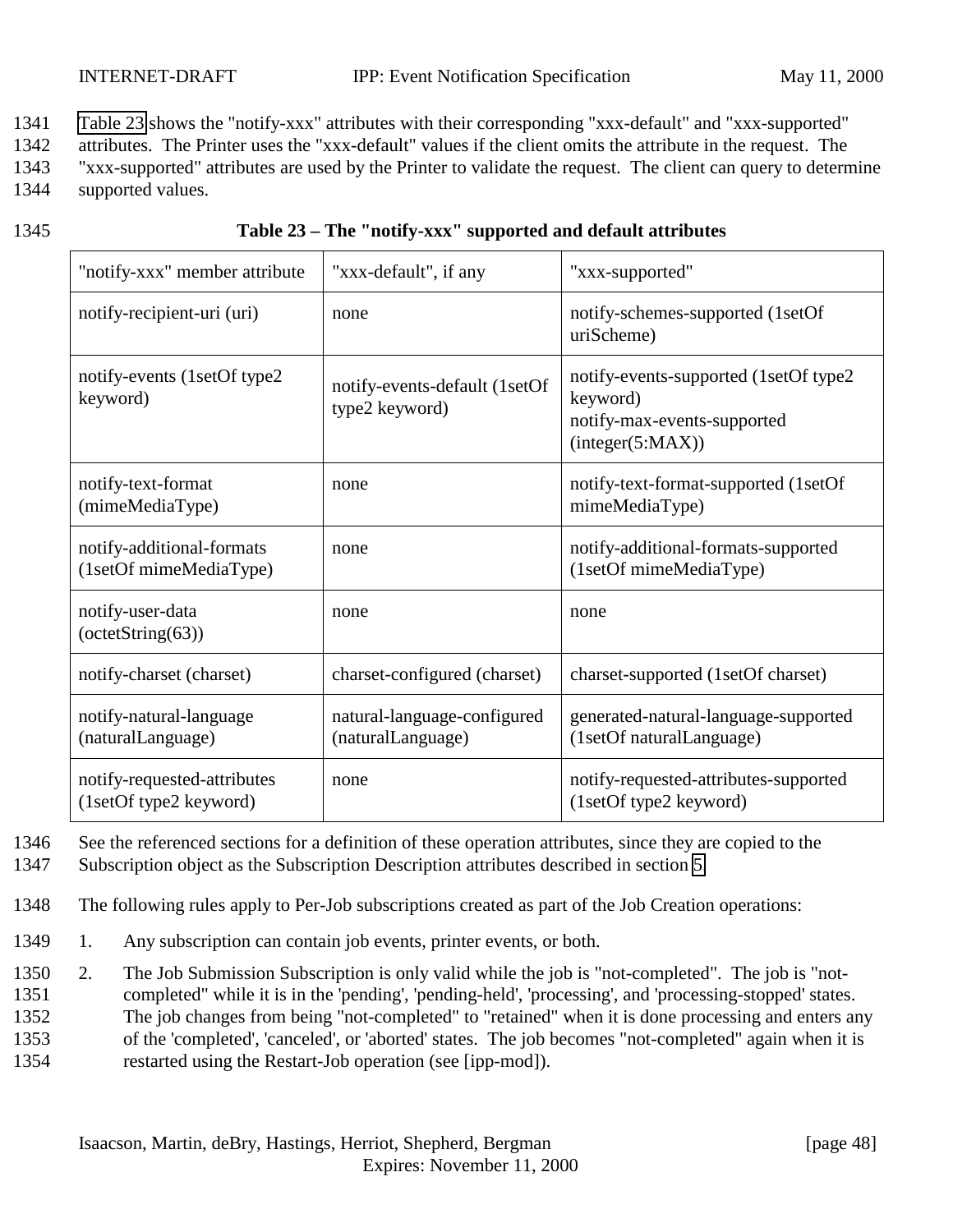- 3. Since no job is created for the Validate-Job operation, the only purpose of supplying the subscription operation attributes in the Validate-Job operation is to validate that the values are supported; the Printer object does not establish a notification subscription as a result of the Validate-Job operation.
- 4. Since a Job Submission Subscription is included within a job submission operation, any interest in 1359 job events is limited to "this job" only (the Job object created because of this job creation operation). There is no mechanism to subscribe to events for all jobs or specifically some job other than this job in a create operation. But see the Create-Printer-Subscription operation (section [9.2.1\)](#page-52-0) for an explicit operation to subscribe for job and/or printer events independently of any particular job submission, i.e., Per-Printer subscriptions.
- 5. Event reporting only occurs when a Notification Recipient has specified a subscription to any event(s).
- 6. The notification implementation MAY allow an administrator to configure a policy on what events may be dropped.
- 7. \*\* The client MUST supply the "notify-user-data" (octetString(63)) attribute, if the definition of the delivery method specified in the "notify-recipient-uri" attribute REQUIRES the client to supply it.
- 8. If the supplied value of "notify-charset" attribute is not supported, the IPP Printer MUST return the attribute in the Unsupported Attributes Group but still accept the operation, as with all Job create operations. In this case, the Printer MUST use the natural language supplied in the "attributes- charset" Job creation operation attribute, if that natural language value is supported by the Printer, else the Printer object MUST use the Printer's "charset-configured" value. See the Print-Job operation in [ipp-mod].
- 9. If the supplied value of "notify-natural-language" attribute is not supported, the IPP Printer MUST return the attribute in the Unsupported Attributes Group but still accept the operation, as with all Job create operations. In this case, the Printer MUST use the natural language supplied in the "attributes- natural-language" Job creation operation attribute, if that natural language value is supported by the Printer, else the Printer object MUST use the Printer's "natural-language-configured" value. See the Print-Job operation in [ipp-mod].
- 10. If the IPP Printer does not support the OPTIONAL "notify-requested-attributes" or does not support is for the specified delivery method (e.g. it is a Human Consumable delivery method), it MUST return the attribute in the Unsupported Attributes Group. If IPP Printer supports the OPTIONAL "notify- requested-attributes" attribute, but does not support some of the supplied values, the IPP Printer MUST return the attribute with its unsupported values in the Unsupported Attributes Group. In either case, the Printer MUST still accept the Job creation operation and create a Per-Job subscription without the attributes that are unsupported.
- 11. If the number of events supplied in the "notify-events" attribute exceeds the Printer's "notify-max- events-supported" attribute, the Printer MUST accept the request with the status code 'successful-ok- ignored-or-substituted-attributes' and return the "notify-xxx" attributes in the Unsupported Attributes Group with only the "job-events" member attribute containing the events that exceed the maximum.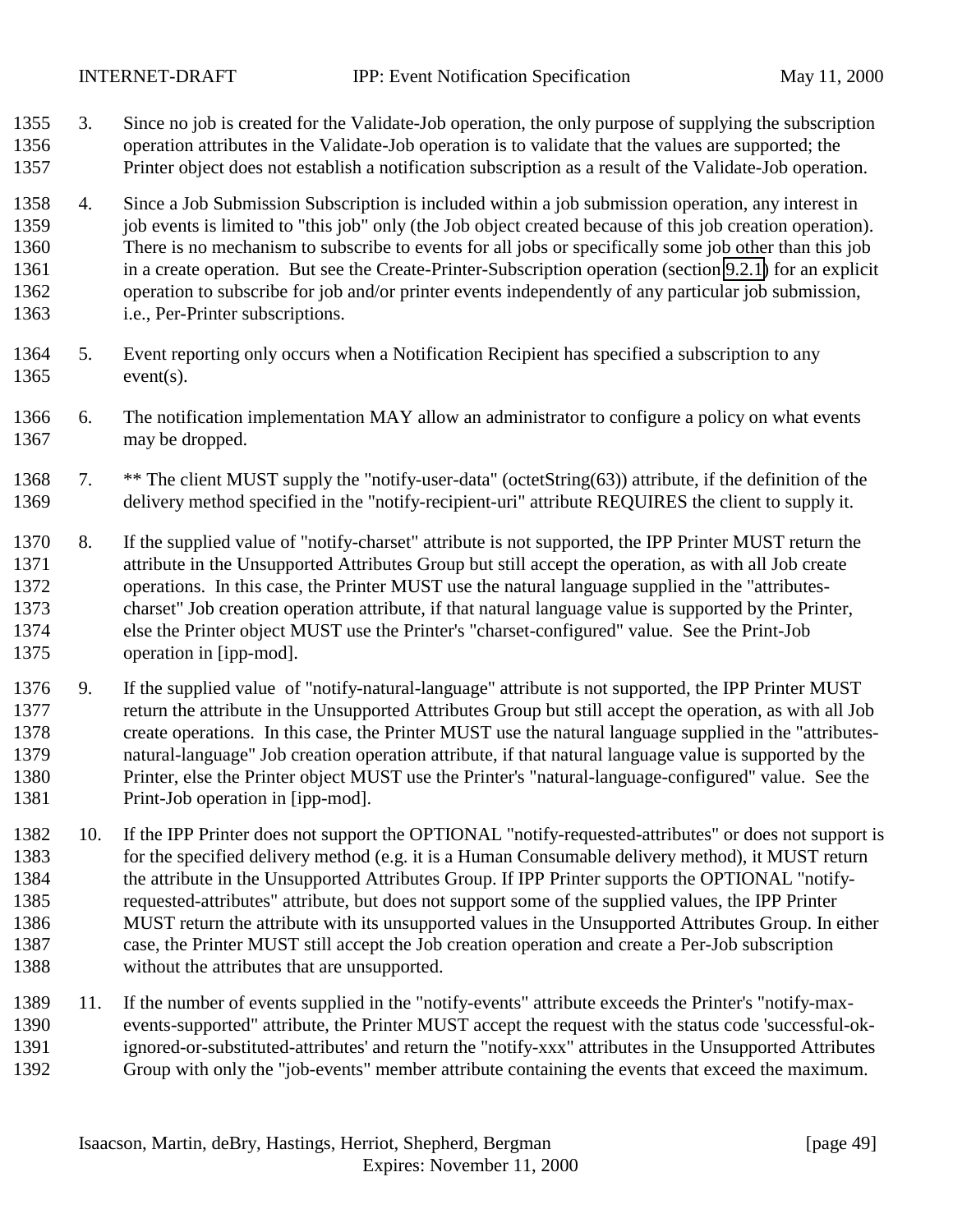- <span id="page-49-0"></span> 12. If the Per-Job subscriptions would exceed some implementation-defined limit on the total number of Per-Job subscriptions for the Printer (if any), the Printer MUST accept the request with the status code 'successful-ok-ignored-subscriptions', MUST return the all submitted "notify-xxx" attributes in the Unsupported Attributes Group with their values, and MUST perform the Job Creation operation (see section [9.1.1\)](#page-45-0), since the job can still be printed.
- 13. If the job is accepted the subscription is ignored, the status code returned is 'successful-ok-ignored- subscriptions. This status code is returned even if other job attributes are unsupported or in conflict. That is, if an IPP Printer finds a warning that would allow it to return 'successful-ok-ignored- subscriptions' and either 'successful-ok-ignored-or-substituted-attributes' and/or 'successful-ok- conflicting-attributes', it must return 'successful-ok-ignored-subscriptions'. In other words, the precedence for returning success codes is: 'successful-ok-ignored-subscriptions', 'successful-ok-conflicting-attributes', and 'successful-ok-ignored-or-substituted-attributes'.

## **9.1.2 Create-Job-Subscription operation**

 The OPTIONNAL Create-Job-Subscription operation creates a Per-Job Subscription object. The client can specify one or more job and/or printer events to be delivered as Event Notifications to one Notification Recipient. For the Per-Job subscription objects, the Job events are for this job only. The printer events are any events generated by that Printer for any job or when no job is involved at all (same as for Per-Job Subscriptions).

- The Printer returns a subscription id and the length of time for which it has granted a lease for the subscription.
- A client can unsubscribe using the Cancel-Subscription operation (section [9.3.4\)](#page-59-0) and the subscription id.

Two Create-Job-Subscription operations with the same events and same Notification Recipient MUST be

kept as distinct subscriptions and be assigned distinct subscription ids. A Printer MUST allow such

duplicate subscriptions such that Cancel-Subscription doesn't unsubscribe both subscriptions and MUST

- send the Event Notifications twice to the Notification Recipient, since the "request-id" is supposed to count
- monotonically for each Subscription object.
- If the Printer has a bounded set of concurrent Per-Job subscriptions and the request would exceed that
- bound, the Printer MUST reject the operation and returns the 'client-error-too-many-subscriptions' status code. The client SHOULD try again later.
- Access Rights: To create Per-Job subscription objects, the authenticated user (see [IPP-MOD] section 8.3) performing this operation MUST either be the job owner or have operator or administrator access rights for the Printer object (see [IPP-MOD] sections 1 and 8.5). Otherwise the IPP object MUST reject the operation and return: the 'client-error-forbidden', 'client-error-not-authenticated', or 'client-error-not-authorized' status code as appropriate.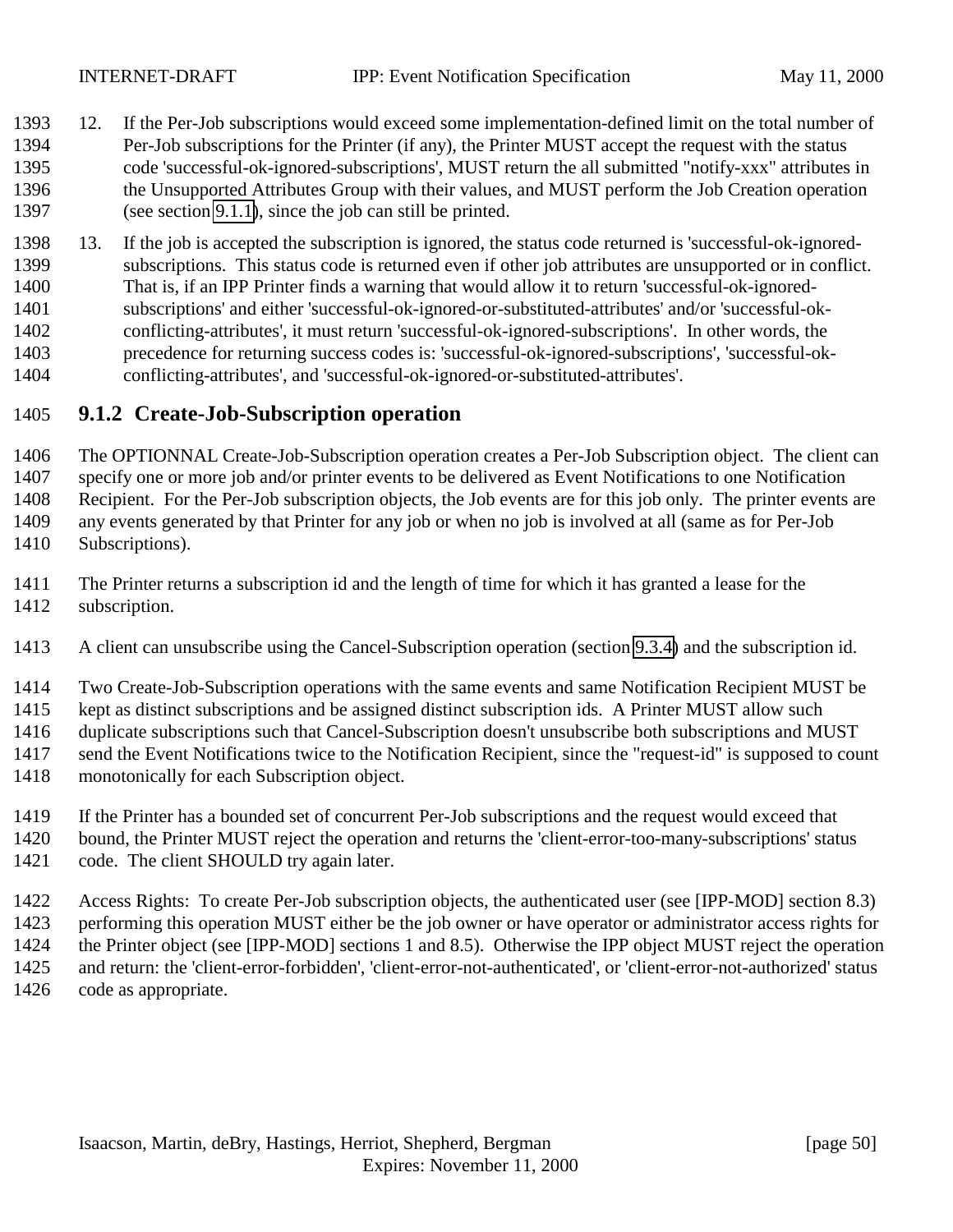#### 1427 Request:

| Group 1: Operation Attributes                 | Reference | client MUST       | Printer         |
|-----------------------------------------------|-----------|-------------------|-----------------|
|                                               | [ipp-mod] | supply            | support         |
| attributes-charset (charset)                  | 3.1.4.1   | yes               | <b>REQUIRED</b> |
| attributes-natural-language (naturalLanguage) | 3.1.4.1   | yes               | <b>REQUIRED</b> |
| printer-uri (uri)                             | 3.1.5     | yes               | <b>REQUIRED</b> |
| job-id (integer(1:MAX))                       | 3.1.5     | yes               | <b>REQUIRED</b> |
| job-uri (uri)                                 | 3.1.5     | if not "printer-  | <b>REQUIRED</b> |
|                                               |           | uri" and "job-id" |                 |
| requesting-user-name (name(MAX))              | 8.3       | <b>RECOMMEND</b>  | <b>REQUIRED</b> |
|                                               |           | ED                |                 |

1428

| Reference | client MUST     | Printer         |
|-----------|-----------------|-----------------|
|           | supply          | support         |
| 5.1       | yes             | <b>REQUIRED</b> |
| 5.2       | no              | <b>REQUIRED</b> |
| 5.3       | no              | <b>REQUIRED</b> |
| 5.3       | no              | <b>OPTIONAL</b> |
|           |                 |                 |
| 5.4       | no              | <b>OPTIONAL</b> |
|           |                 |                 |
| 5.4       | depends on      | <b>REQUIRED</b> |
|           | delivery method |                 |
| 5.7       | no              | <b>REQUIRED</b> |
| 5.8       | no              | <b>REQUIRED</b> |
| see below | no              | <b>OPTIONAL</b> |
|           |                 |                 |

#### 1429 Response:

| Group 1: Operation Attributes |                                               | Reference [ipp- | <b>REQUIRED</b> |
|-------------------------------|-----------------------------------------------|-----------------|-----------------|
|                               |                                               | mod]            | in response     |
|                               | status-code (type2 enum)                      | 3.1.6.1         | <b>REQUIRED</b> |
|                               | attributes-charset (charset)                  | 3.1.4.2         | <b>REQUIRED</b> |
|                               | attributes-natural-language (naturalLanguage) | 3.1.4.2         | <b>REQUIRED</b> |
|                               | status-message $(text(255))$                  | 3.1.6.2         | <b>OPTIONAL</b> |
|                               | detailed-status-message (text(MAX))           | 3.1.6.3         | <b>OPTIONAL</b> |

#### 1430

| Group 2: Unsupported Attributes (see [ipp-mod] section 3.1.7) | <b>REQUIRED</b>  |
|---------------------------------------------------------------|------------------|
|                                                               | I if unsupported |
|                                                               | attributes       |

1431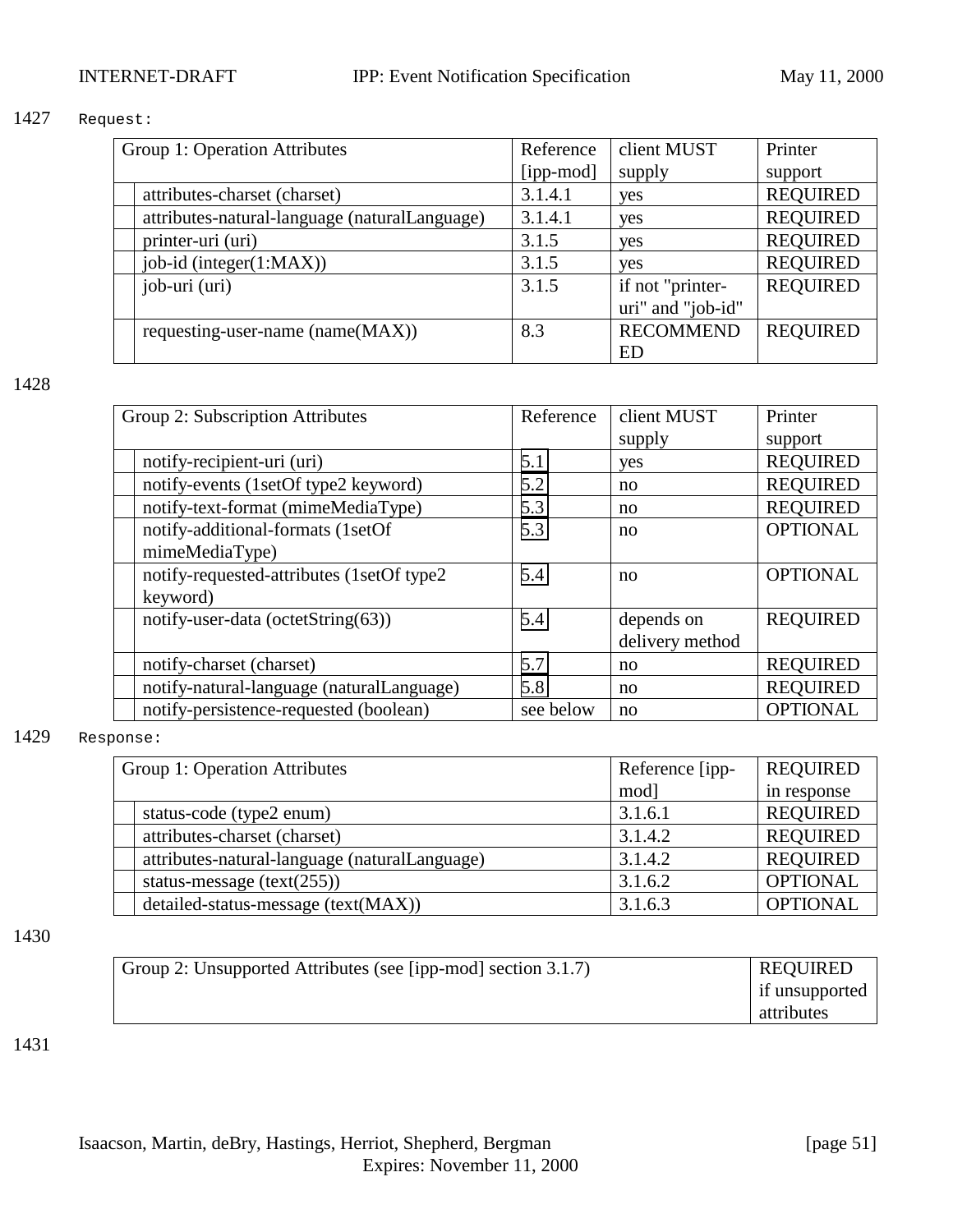| Group 3: Subscriptions Attributes           | Reference | <b>REQUIRED</b> |
|---------------------------------------------|-----------|-----------------|
|                                             |           | in response     |
| notify-subscription-id (integer $(1:MAX)$ ) | 5.10      | <b>REQUIRED</b> |
| notify-persistence-granted (boolean)        | 5.15      | REQUIRED        |

#### Attribute Notes:

 "job-id" (integer(1:MAX)) - the client MUST either (1) supply this attribute, in combination with the "printer-uri" attribute, in order to create a Per-Job subscription for the Job identified by the "job-id" value or supply the "job-uri" instead, as with any Job operation:

- "job-uri" (uri) the client MUST supply this attribute, if the "printer-uri" and "job-id" are not supplied, in order to identify the Job to which the Per-Job Subscription is being created.
- "notify-recipient-uri" (uri) the client MUST supply this attribute in order to have a subscription.
- "notify-event" (1setOf type2 keyword) if the client does not supply this attribute, the Printer populates the "notify-events" Subscription Description attribute from its "notify-events-default" Printer Description attribute.
- "notify-text-format" (mimeMediaType) if the client supplies this attribute and the delivery method specifies a Human Consumable form, this attribute indicates the format of the Event Notification content. If the client supplies this attribute and the delivery method specifies a Machine Consumable form, this attribute indicates the format of the "notify-text" attribute. If the client does not supply this attribute, the Printer behaves has if this attribute were submitted with the value of 'text/plain'.
- "notify-additional-formats" (1setOf mimeMediaType) if the client supplies this attribute and the delivery method supports additional formats in the Event Notification content, this attribute indicates the additional formats to include in the Event Notification content. If the client does not supply this attribute, the Printer includes only the delivery method's default format in the Event Notification content.
- "notify-requested-attributes" (1setOf type2 keyword) if the client supplies this OPTIONAL attribute, the value indicates which additional attributes to include in each Event Notification associated with this subscription beyond those attributes specified in Section [7.](#page-37-0)
- "notify-user-data" (octetString(63)) the client MUST supply this attribute, if the definition of the delivery method specified in the "notify-recipient-uri" attribute REQUIRES the client to supply it.
- "notify-persistence-requested" (boolean) whether or not the Per-Job Subscription is to be persistent, i.e., saved across power cycles. Note: Persistent trap registrations is a client option in SNMPv3 [RFC2573].
- "notify-persistence-granted" (boolean) whether or not this Subscription object instance is persistent. This attribute MUST be returned whether "notify-persistence-requested" is supported or not, so that the client knows which.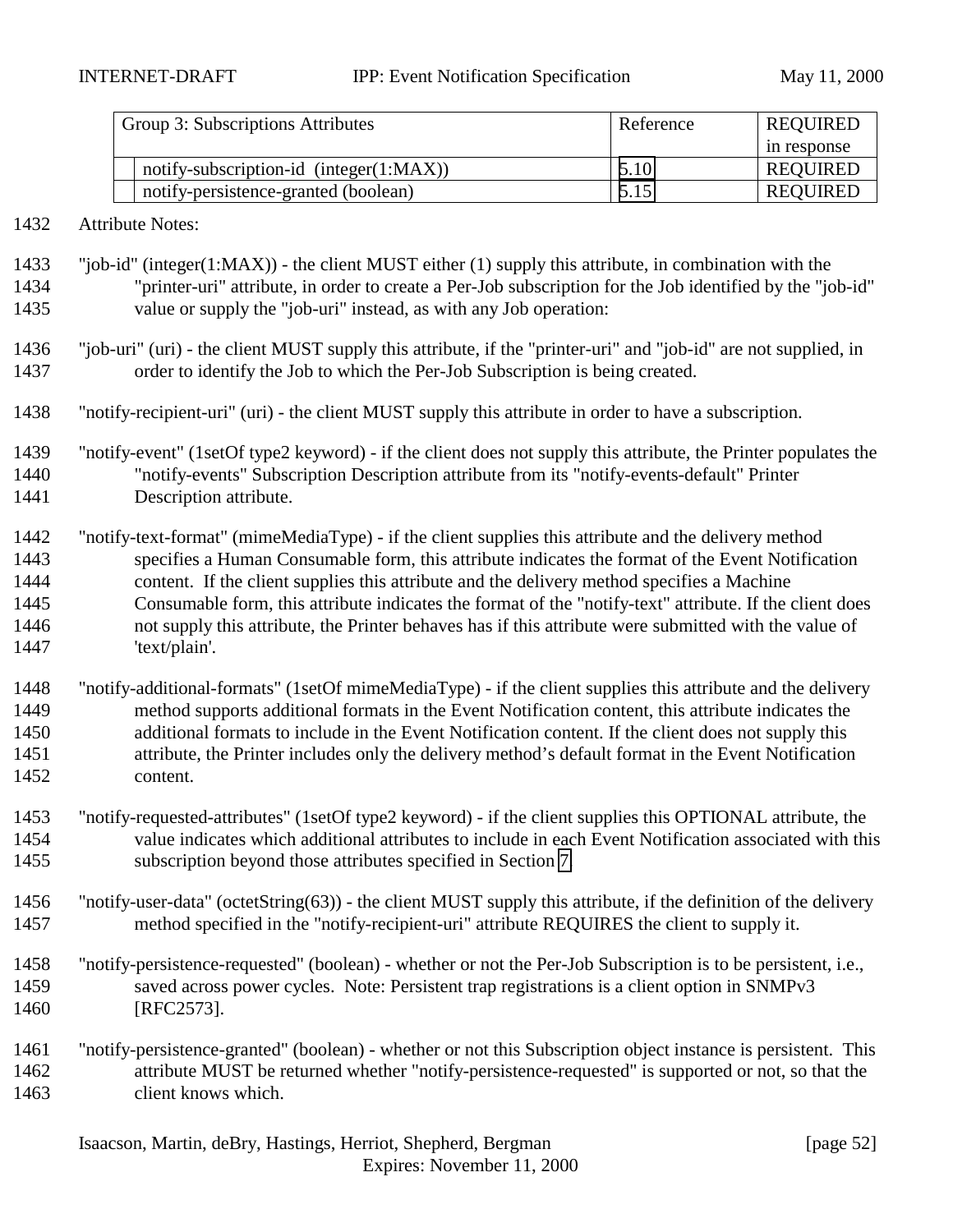## <span id="page-52-0"></span>*9.2* **Operations for Per-Printer Subscriptions** *only*

 This section defines the operation requests and responses associated with the Per-Printer subscription and its Subscription object.

## **9.2.1 Create-Printer-Subscription operation**

 The REQUIRED Create-Printer-Subscription operation creates a Per-Printer Subscription object . The client can specify one or more job and/or printer events to be delivered as Event Notifications to one Notification Recipient. For the Per-Printer subscription objects, the job events are for any job submitted to the Printer. The printer events are any events generated by that Printer for any job or when no job is involved at all.

 The Printer returns a subscription id and the time at which the subscription lease expires (which may be earlier or later than the client requested).

 The client MUST renew the Per-Printer subscription using the Renew-Subscription operation (see section [9.3.3\)](#page-58-0) before the lease runs out in order to maintain the subscription. A client can unsubscribe using the Cancel-Subscription operation (section [9.3.4\)](#page-59-0) and the subscription id.

Two Create-Printer-Subscription operations with the same events and same Notification Recipient MUST

be kept as distinct subscriptions and be assigned distinct subscription ids. A Printer MUST allow such

duplicate subscriptions such that Cancel-Subscription doesn't unsubscribe both subscriptions and MUST

1481 send the Event Notifications twice to the Notification Recipient, since the "request-id" is supposed to count

monotonically for each subscription.

 If the Printer has a bounded set of concurrent Per-Printer subscriptions and the request would exceed that bound, the Printer rejects the operation and returns the 'client-error-too-many-subscriptions' status code. 1485 The client SHOULD try again later.

Access Rights: To create Per-Printer subscription objects, the authenticated user performing this operation

MUST have Per-Printer subscription rights for this Printer. Otherwise the IPP object MUST reject the

printer-uri (uri)  $3.1.5$  yes REQUIRED

operation and return: the 'client-error-forbidden', 'client-error-not-authenticated', or 'client-error-not-

requesting-user-name (name( $MAX$ ))  $\begin{array}{|l|l|} \hline 8.3 \end{array}$  RECOMME

authorized' status code as appropriate.

| Group 1: Operation Attributes                 | Reference |
|-----------------------------------------------|-----------|
|                                               | [ipp-mod] |
| attributes-charset (charset)                  | 3.1.4.1   |
| attributes-natural-language (naturalLanguage) | 3.1.4.1   |

Request:

client MUST

Printer support

REQUIRED

ves REQUIRED  $\vee$  res REQUIRED

supply

NDED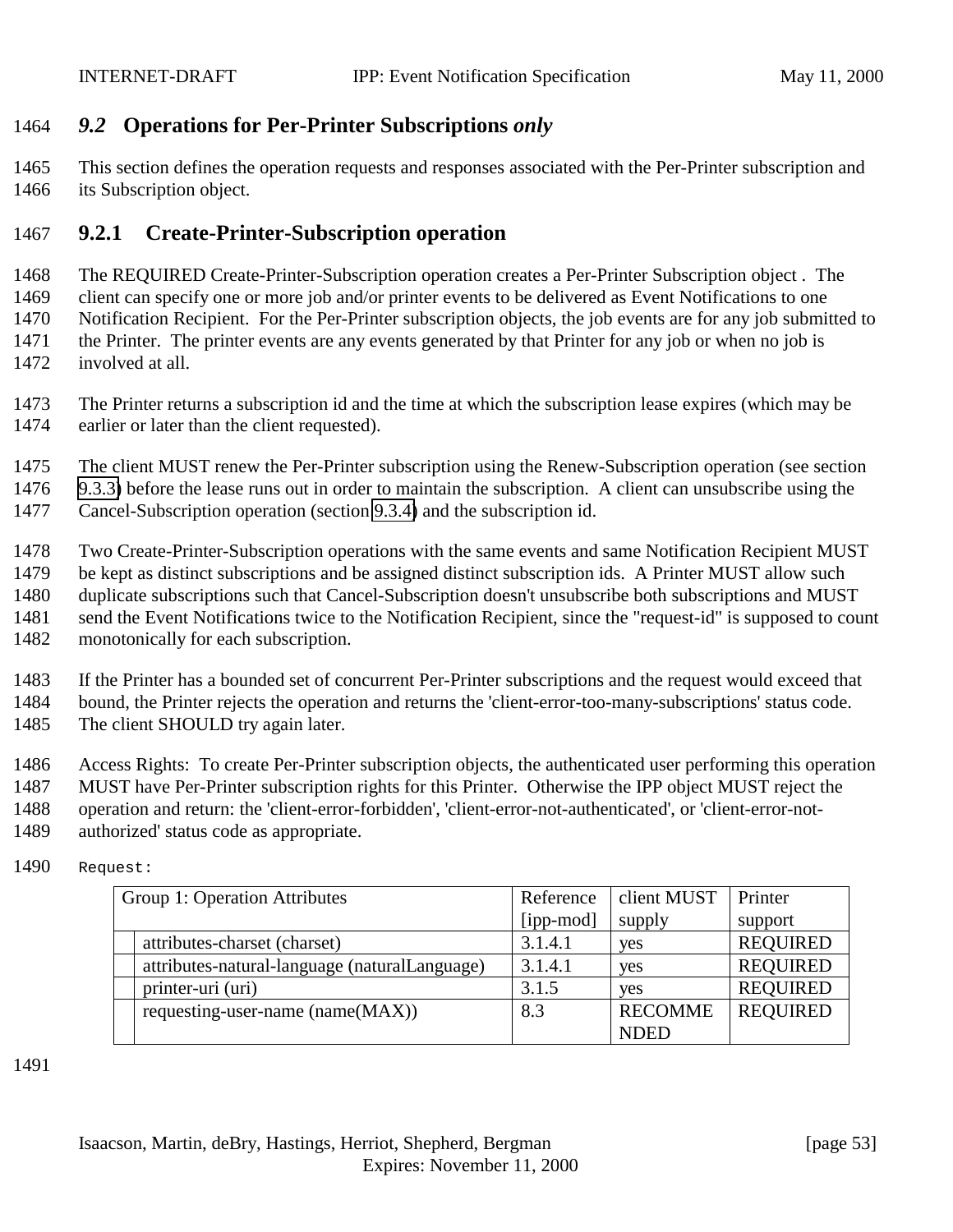| Group 2: Subscription Attributes |                                              | Reference | client MUST  | Printer         |
|----------------------------------|----------------------------------------------|-----------|--------------|-----------------|
|                                  |                                              |           | supply       | support         |
|                                  | notify-recipient-uri (uri)                   | 5.1       | yes          | <b>REQUIRED</b> |
|                                  | notify-events (1setOf type2 keyword)         | 5.2       | no           | <b>REQUIRED</b> |
|                                  | notify-text-format (mimeMediaType)           | 5.3       | no           | <b>REQUIRED</b> |
|                                  | notify-additional-formats (1setOf            | 5.4       | no           | <b>OPTIONAL</b> |
|                                  | mimeMediaType)                               |           |              |                 |
|                                  | notify-requested-attributes (1setOf type2)   | 5.4       | no           | <b>OPTIONAL</b> |
|                                  | keyword)                                     |           |              |                 |
|                                  | notify-user-data (octetString(63))           | 5.4       | depends on   | <b>REQUIRED</b> |
|                                  |                                              |           | the delivery |                 |
|                                  |                                              |           | method       |                 |
|                                  | notify-charset (charset)                     | 5.7       | no           | <b>REQUIRED</b> |
|                                  | notify-natural-language (naturalLanguage)    | 5.8       | no           | <b>REQUIRED</b> |
|                                  | notify-lease-time-requested (integer(0:MAX)) | see below | no           | <b>REQUIRED</b> |
|                                  | notify-persistence-requested (boolean)       | see below | no           | <b>OPTIONAL</b> |

#### 1492 Response:

| Group 1: Operation Attributes                 | Reference | <b>REQUIRED</b> |
|-----------------------------------------------|-----------|-----------------|
|                                               |           | in response     |
| status-code (type2 enum)                      | 3.1.6.1   | <b>REQUIRED</b> |
| attributes-charset (charset)                  | 3.1.4.2   | <b>REQUIRED</b> |
| attributes-natural-language (naturalLanguage) | 3.1.4.2   | <b>REQUIRED</b> |
| status-message $(text(255))$                  | 3.1.6.2   | <b>OPTIONAL</b> |
| detailed-status-message (text(MAX))           | 3.1.6.3   | <b>OPTIONAL</b> |

#### 1493

| Group 2: Unsupported Attributes (see [ipp-mod] section 3.1.7) | <b>REQUIRED</b> |
|---------------------------------------------------------------|-----------------|
|                                                               | if unsupported  |
|                                                               | attributes      |

#### 1494

| Group 3: Subscription Attributes |                                               | Reference | <b>REQUIRED</b> |
|----------------------------------|-----------------------------------------------|-----------|-----------------|
|                                  |                                               |           | in response     |
|                                  | notify-subscription-id (integer(1:MAX))       | 5.10      | <b>REQUIRED</b> |
|                                  | notify-lease-expiration-time (integer(0:MAX)) | 5.11      | <b>REQUIRED</b> |
|                                  | notify-server-up-time (integer(1:MAX))        | 5.14      | <b>REQUIRED</b> |
|                                  | notify-persistence-granted (boolean)          | 5.15      | <b>REQUIRED</b> |

1495 Attribute Notes:

1496 "notify-recipient-uri" (uri) - the client MUST supply this attribute in order to have a subscription.

1497 "notify-lease-time-requested" (integer(0:MAX) - the number of seconds requested for the subscription 1498 lease. A value of 0 indicates a request that the Per-Printer Subscription lease never expire.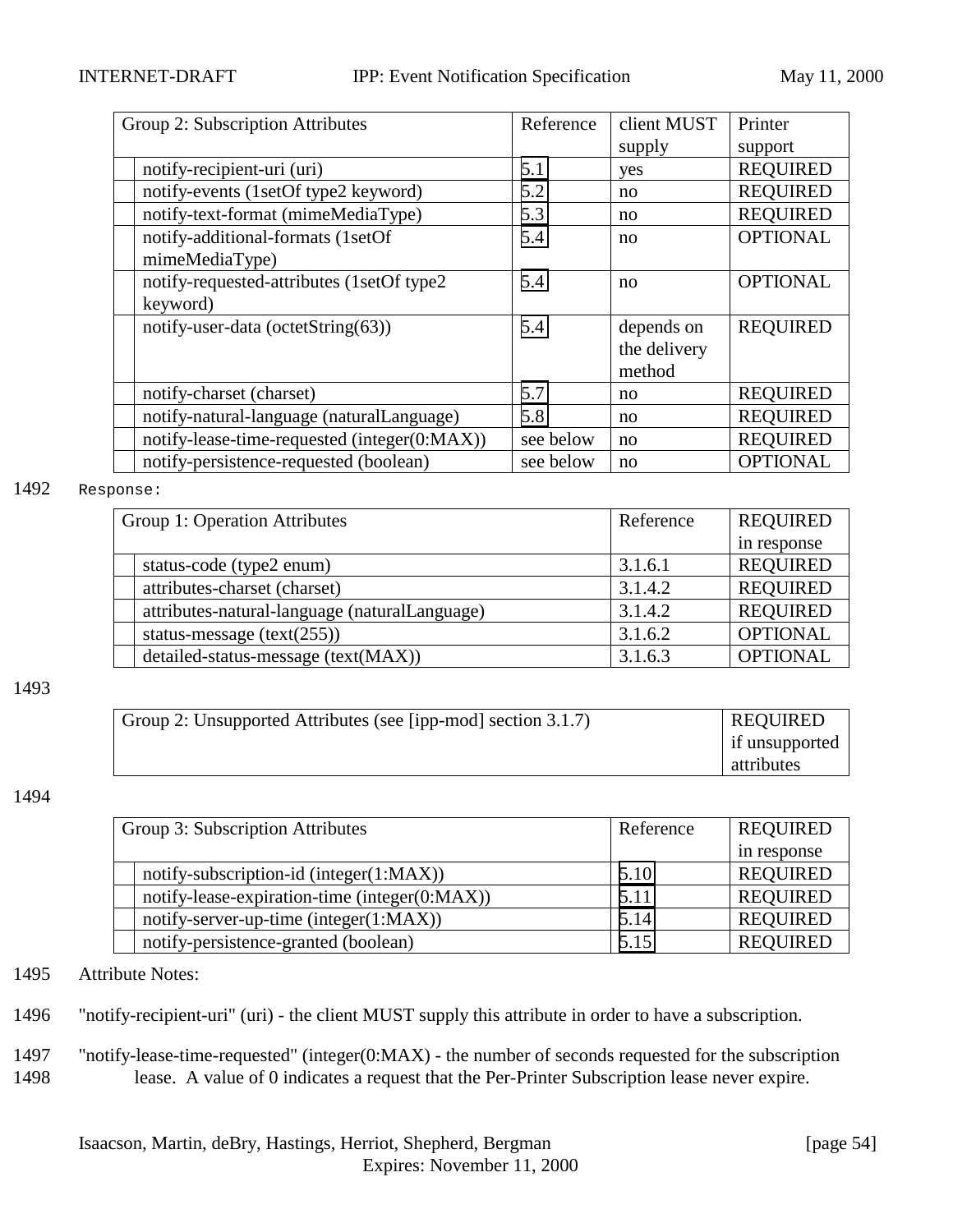- Supplying a 0 value MAY require authentication in order to be used, if 0 is supported at all. If the client does not supply this attribute, the Printer uses its "notify-lease-time-default" Printer Description attribute value (see section [6.8\)](#page-36-0).
- "notify-event" (1setOf type2 keyword) if the client does not supply this attribute, the Printer populates the "notify-events" Subscription Description attribute from its "notify-events-default" Printer Description attribute.
- "notify-text-format" (mimeMediaType) if the client supplies this attribute and the delivery method specifies a Human Consumable form, this attribute indicates for format of the Event Notification content. If the client supplies this attribute and the delivery method specifies a Machine Consumable form, this attribute indicates format of the "notify-text" attribute. If the client does not supply this attribute, the Printer behaves has if this attribute were submitted with the value of 'text/plain'."notify-additional-formats" (1setOf mimeMediaType) - if the client supplies this attribute and the delivery method supports additional formats in the Event Notification content, this attribute indicates the additional formats to include in the Event Notification content. If the client does not supply this attribute, the Printer includes only the delivery method's default format in the Event Notification content.
- "notify-requested-attributes" (1setOf type2 keyword) if the client supplies this OPTIONAL attribute, the value indicates which additional attributes to include in each Event Notification associated with this subscription beyond those attributes specified in Section [7.](#page-37-0)
- "notify-user-data" (octetString(63)) the client MUST supply this attribute, if the definition of the delivery method specified in the "notify-recipient-uri" attribute REQUIRES the client to supply it.
- "notify-persistence-requested" (boolean) whether or not the Per-Printer Subscription is to be persistent, i.e., saved across power cycles. Note: Persistent trap registrations is a client option in SNMPv3 [RFC2573].
- "notify-lease-expiration-time" (integer(0:MAX)) The Printer object MUST return this attribute which is the time in the future at which the subscription lease will expire, i.e., the "printer-up-time" value (in 1525 time ticks - see [ipp-mod] section 4.4.29) at which the Printer will delete the Subscription. A value of 0 indicates that the lease subscription will never expire.
- "notify-server-up-time" (integer(1:MAX)) The Printer object MUST return this attribute which is an alias for the Printer's "printer-up-time" Printer Description attribute. The client subtracts this value from the "notify-lease-expiration-time" value returned in order to determine the number of second in the future that the subscription will expire. This computed value may be less than the requester requested in the "notify-lease-time-requested" if it was greater than the MAX supported or more than the requester requested if it was less than the MIN supported, as indicated in the Printer's "notify-lease-time-supported" (rangeOfInteger(0:MAX)) attribute (see section [6.7\)](#page-36-0).
- "notify-persistence-granted" whether or not this Subscription object instance is persistent. This attribute MUST be returned whether "notify-persistence-requested" is supported or not, so that the client knows which.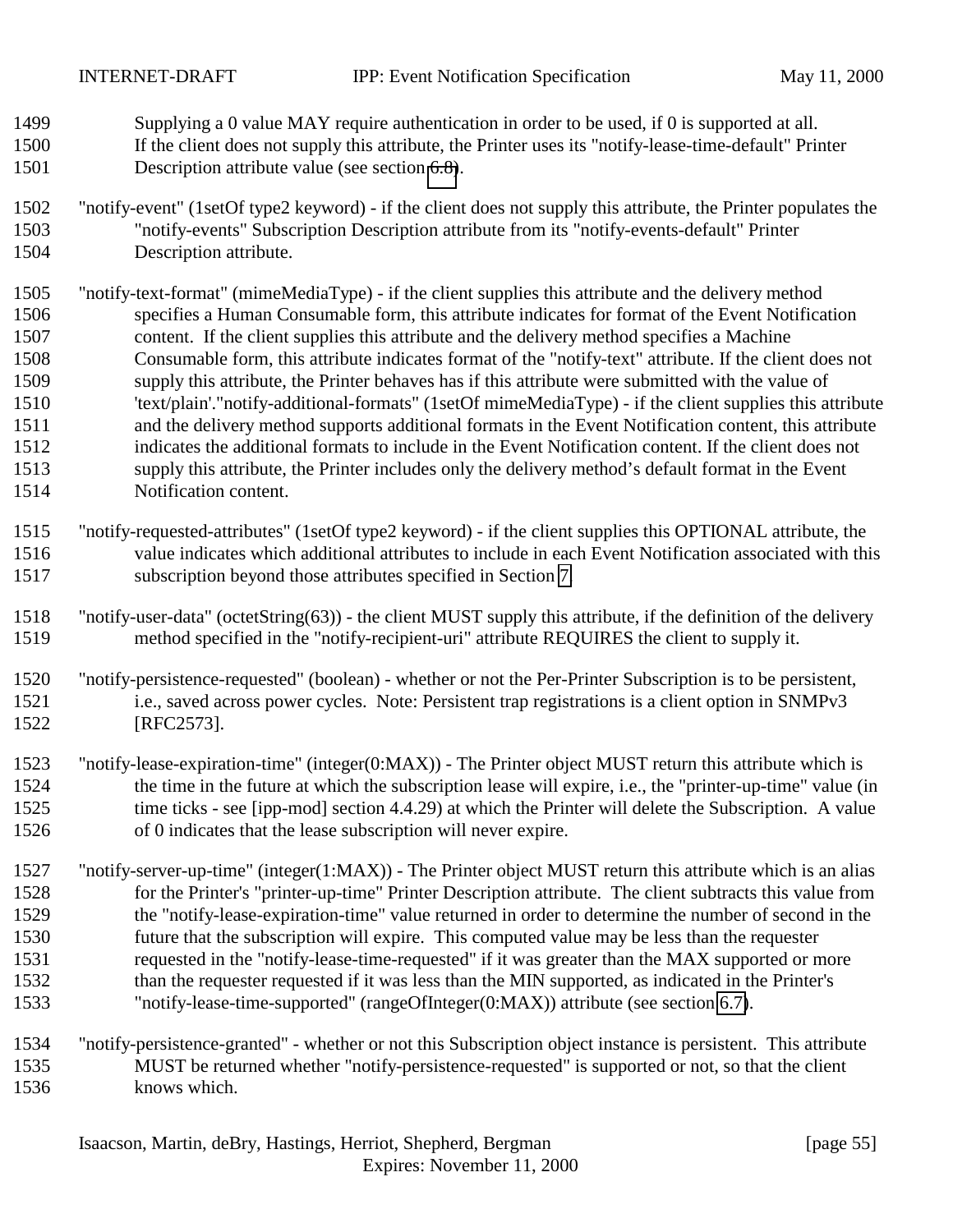## <span id="page-55-0"></span>1538 **9.3 Common Operations for Per-Job and Per-Printer Subscriptions**

1539 This section defines the operations that are common to both Per-Job and Per-Printer subscriptions.

## 1540 **9.3.1 Get-Subscription-Attributes operation**

1541 The REQUIRED Get-Subscription-Attributes returns the requested attributes of the identified Subscription

- 1542 object. See section [5.](#page-18-0)
- 1543 Request:

| Group 1: Operation Attributes                 | Reference | client MUST    | Printer         |
|-----------------------------------------------|-----------|----------------|-----------------|
|                                               | [ipp-mod] | supply         | support         |
| attributes-charset (charset)                  | 3.1.4.1   | yes            | <b>REQUIRED</b> |
| attributes-natural-language (naturalLanguage) | 3.1.4.1   | yes            | <b>REQUIRED</b> |
| printer-uri (uri)                             | 3.1.5     | yes            | <b>REQUIRED</b> |
| requesting-user-name (name(MAX))              | 8.3       | <b>RECOMME</b> | <b>RECOMME</b>  |
|                                               |           | <b>NDED</b>    | <b>NDED</b>     |

#### 1544

|  | Group 2: Subscription Attributes            | Reference | client MUST<br>supply | Printer<br>support |
|--|---------------------------------------------|-----------|-----------------------|--------------------|
|  | notify-subscription-id $(integer(1:MAX))$   | 5.10      | <b>ves</b>            | <b>REQUIRED</b>    |
|  | requested-attributes (1setOf type2 keyword) | see below | $\overline{p}$        | <b>REQUIRED</b>    |
|  |                                             |           |                       |                    |

#### 1545 Response:

| Group 1: Operation Attributes |                                               | Reference | <b>REQUIRED</b> |  |  |
|-------------------------------|-----------------------------------------------|-----------|-----------------|--|--|
|                               |                                               | [ipp-mod] | in response     |  |  |
|                               | status-code (type2 enum)                      | 3.1.6.1   | <b>REQUIRED</b> |  |  |
|                               | attributes-charset (charset)                  | 3.1.4.2   | <b>REQUIRED</b> |  |  |
|                               | attributes-natural-language (naturalLanguage) | 3.1.4.2   | <b>REQUIRED</b> |  |  |
|                               | status-message $(text(255))$                  | 3.1.6.2   | <b>OPTIONAL</b> |  |  |
|                               | detailed-status-message (text(MAX))           | 3.1.6.3   | <b>OPTIONAL</b> |  |  |

#### 1546

| Group 2: Unsupported Attributes (see [ipp-mod] section 3.1.7) | <b>REQUIRED</b> |
|---------------------------------------------------------------|-----------------|
|                                                               | if unsupported  |
|                                                               | attributes      |

#### 1547

| $\vert$ Group 3: <the attributes="" object="" requested="" subscription=""></the> | <b>REQUIRED</b> |
|-----------------------------------------------------------------------------------|-----------------|
|-----------------------------------------------------------------------------------|-----------------|

#### 1548 This operation is similar to the Get-Printer-Attributes operation.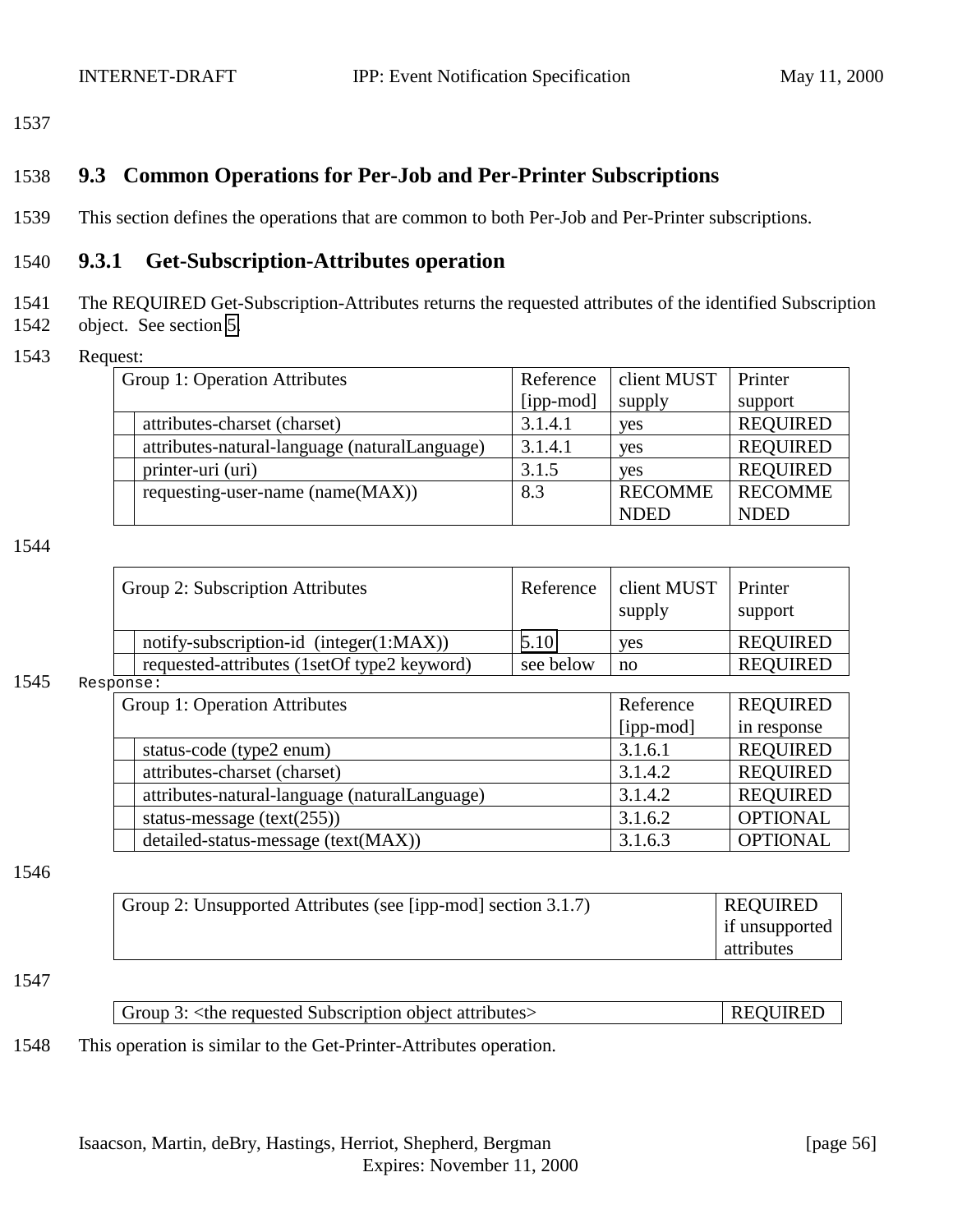<span id="page-56-0"></span> "requested-attributes" (1setOf keyword): The client OPTIONALLY supplies this attribute. The Printer object MUST support this attribute. It is a set of Subscription attribute names and/or the 'all' attribute group name in whose values the requester is interested. This set of attributes is returned for each Job object that is returned. If the client does not supply this attribute, the Printer MUST respond as if the client had supplied this attribute with the value: 'all'.

#### 1554 **9.3.2 Get-Subscriptions operation**

1555 The REQUIRED Get-Subscriptions operation returns the requested attributes of the Subscription objects

- 1556 (see section [5\)](#page-18-0).
- 1557 Request:

| Printer         |
|-----------------|
| support         |
| <b>REQUIRED</b> |
| <b>REQUIRED</b> |
| <b>REQUIRED</b> |
| <b>REQUIRED</b> |
|                 |
|                 |
| <b>RECOMME</b>  |
| <b>NDED</b>     |
| <b>REQUIRED</b> |
| <b>REQUIRED</b> |
| <b>REQUIRED</b> |
|                 |

1558 Response:

| Group 1: Operation Attributes                 | Reference | <b>REQUIRED</b> |
|-----------------------------------------------|-----------|-----------------|
|                                               | [ipp-mod] | in response     |
| status-code (type2 enum)                      | 3.1.6.1   | <b>REQUIRED</b> |
| attributes-charset (charset)                  | 3.1.4.2   | <b>REQUIRED</b> |
| attributes-natural-language (naturalLanguage) | 3.1.4.2   | <b>REQUIRED</b> |
| status-message (text)                         | 3.1.6.2   | <b>OPTIONAL</b> |
| detailed-status-message (text(MAX))           | 3.1.6.3   | <b>OPTIONAL</b> |

1559

| Group 2: Unsupported Attributes (see [ipp-mod] section 3.1.7) | <b>REQUIRED</b> |
|---------------------------------------------------------------|-----------------|
|                                                               | if unsupported  |
|                                                               | attributes      |

#### 1560

1561

| Group 3 to N: < the requested Subscription Attributes for each | see below | <b>REQUIRED</b> |
|----------------------------------------------------------------|-----------|-----------------|
| Subscription object in a separate group                        |           |                 |

1562 Attribute Notes: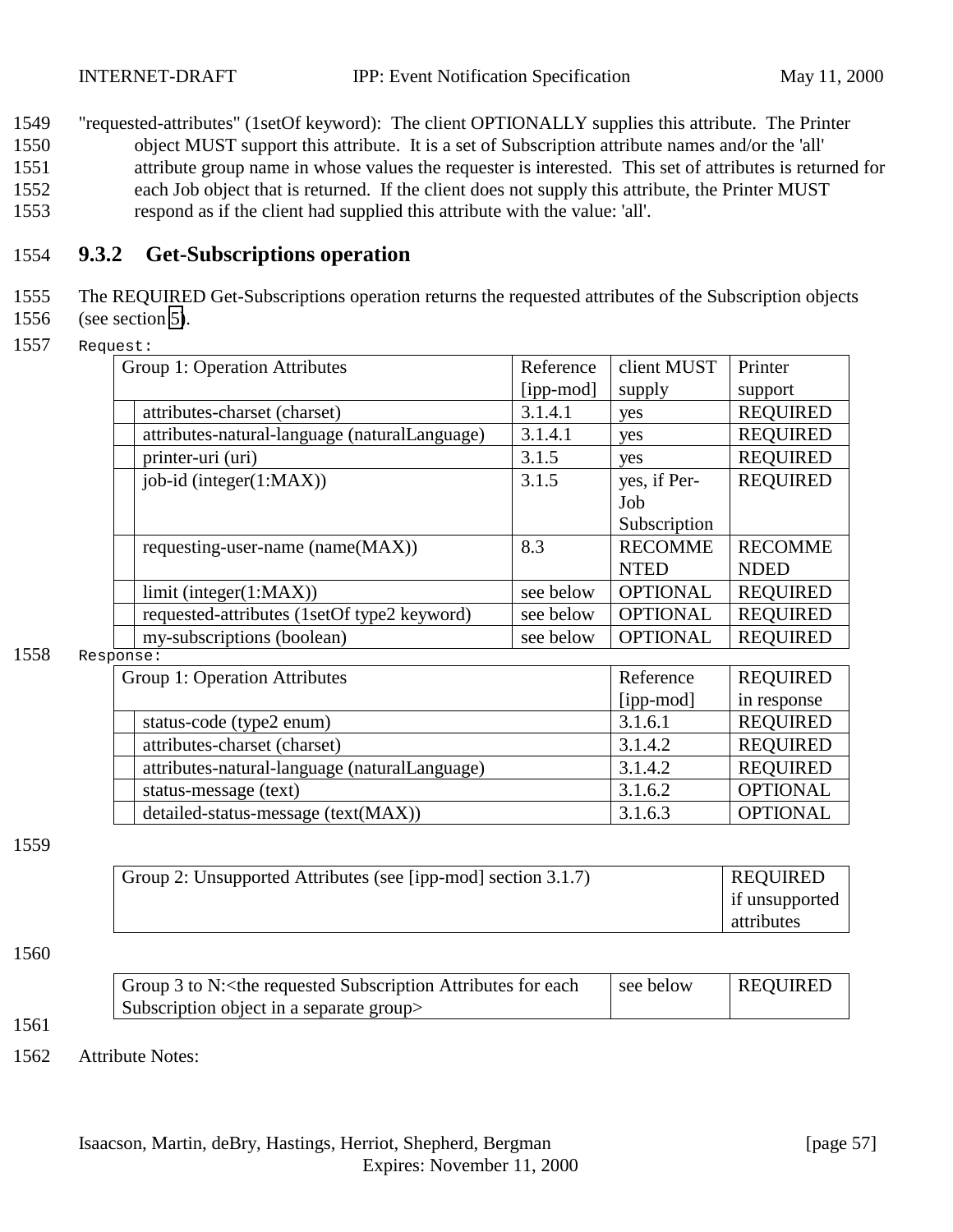- This operation is similar to the Get-Jobs operation (see [ipp-mod]). If the client wants any attributes
- returned, including the "notify-subscription-id", it must include the attribute keyword name in the
- "requested-attributes" operation attribute. If the "requested-attributes" operation attribute is omitted, the
- Printer MUST respond as if the client supplied the value: 'notify-subscription-id'.
- "job-id" (integer(1:MAX)) If the client supplies this attribute, all of the Per-Job Subscription objects for the identified job are candidates for return. It this attribute is omitted, all of the Per-Printer Subscription objects are candidates for return.
- "limit" (integer(1:MAX)): The client OPTIONALLY supplies this attribute. The Printer object MUST support this attribute. It is an integer value that determines the maximum number of Subscription objects that a client will receive from the Printer even if "my-subscriptions" constrain which subscriptions are returned. The limit is a "stateless limit" in that if the value supplied by the client is 'N', then only the first 'N' Subscriptions are returned in the Get-Subscriptions Response. There is no mechanism to allow for the next 'M' Subscriptions after the first 'N' Subscriptions. If the client does not supply this attribute, the Printer object responds with all applicable Subscriptions.
- "requested-attributes" (1setOf keyword): The client OPTIONALLY supplies this attribute. The Printer object MUST support this attribute. It is a set of Subscription attribute names and/or the 'all' attribute group name in whose values the requester is interested. This set of attributes is returned for each Job object that is returned. If the client does not supply this attribute, the Printer MUST respond as if the client had supplied this attribute with the value: 'all'.
- "my-subscriptions" (boolean): The client OPTIONALLY supplies this attribute. The Printer object MUST support this attribute. It indicates whether Subscriptions from all users or just the Subscriptions submitted by the requesting user of this request MUST be returned by the Printer object. If the client does not supply this attribute, the Printer object MUST respond as if the client had supplied the attribute with a value of 'false', i.e., Subscriptions from all users. The means for authenticating the requesting user and matching the Subscription objects is the same as for jobs as described in [ipp-mod] section 8.
- Groups 3 to N: Subscription Object Attributes: The Printer object responds with one set of Subscription Object Attributes for each returned Subscription object. The Printer object ignores (does not respond with) any requested attribute or value which is not supported or which is restricted by the security policy in force, including whether the requesting user is the user that created the Subscription object (subscribing user) or not (see [ipp-mod] section 8).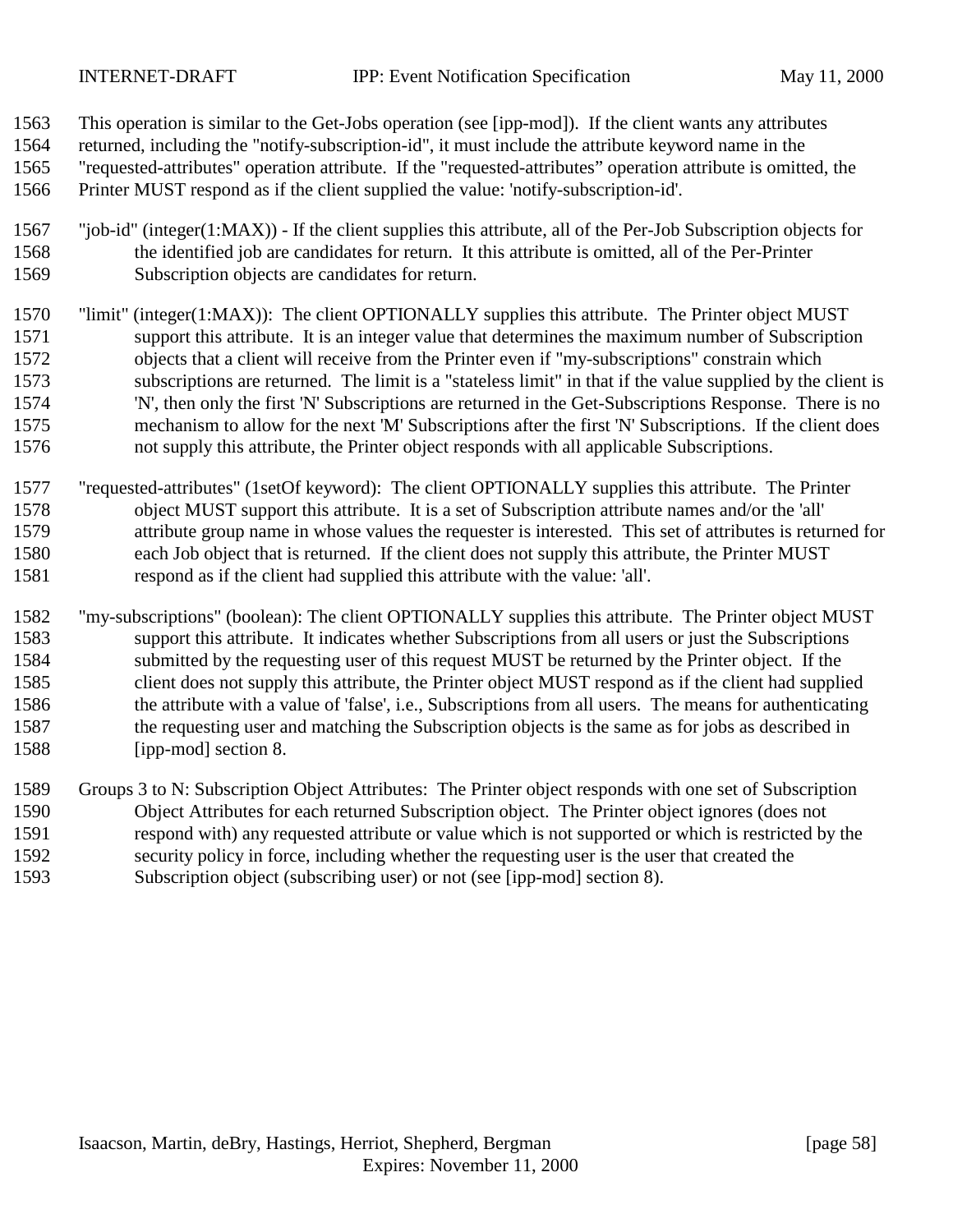#### <span id="page-58-0"></span>1594 **9.3.3 Renew-Subscription operation**

1595 The REQUIRED Renew-Subscription operation permits a client to request the IPP Printer to extend the

1596 lease on a Subscription object instance. There is no way to renew a Per-Job subscription, since they are

1597 automatically canceled after the job completes and no longer has any documents, i.e., the job is no longer 1598 retained (see [ipp-mod] section 4.3.7.2). If the requested subscription object is a Per-Job subscription, the

1599 Printer MUST grant an infinite lease by returning a 0 value for the "notify-lease-expiration-time".

 *Access Rights*: The authenticated user (see [IPP-MOD] section 8.3) performing this operation MUST either be the owner of the Subscription object or have operator or administrator access rights for the Printer object (see [IPP-MOD] sections 1 and 8.5). Otherwise the IPP object MUST reject the operation and return: the 'client-error-forbidden', 'client-error-not-authenticated', or 'client-error-not-authorized' status code as appropriate.

| Group 1: Operation Attributes                   | Reference | client MUST    | Printer         |
|-------------------------------------------------|-----------|----------------|-----------------|
|                                                 | [ipp-mod] | supply         | support         |
| "attributes-charset" (charset)                  | 3.1.4.1   | yes            | <b>REQUIRED</b> |
| "attributes-natural-language" (naturalLanguage) | 3.1.4.1   | yes            | <b>REQUIRED</b> |
| "printer-uri" (uri)                             | 3.1.5     | <b>ves</b>     | <b>REQUIRED</b> |
| "requesting-user-name" $(name(MAX))$            | 8.3       | <b>RECOMME</b> | <b>RECOMME</b>  |
|                                                 |           | <b>NDED</b>    | <b>NDED</b>     |

1606

| Group 2: Subscription Attributes                   | Reference | client MUST   Printer |                 |
|----------------------------------------------------|-----------|-----------------------|-----------------|
|                                                    |           | supply                | support         |
| "notify-subscription-id" (integer $(1:MAX)$ )      | 5.10      | <b>ves</b>            | <b>REQUIRED</b> |
| "notify-lease-time-requested" (integer $(0:MAX)$ ) | see below | no                    | <b>REQUIRED</b> |

#### 1607 Response:

| Group 1: Operation Attributes |                                                 | Reference | <b>REQUIRED</b> |
|-------------------------------|-------------------------------------------------|-----------|-----------------|
|                               |                                                 | [ipp-mod] | in response     |
|                               | "status-code" (type2 enum)                      | 3.1.6.1   | <b>REQUIRED</b> |
|                               | "attributes-charset" (charset)                  | 3.1.4.2   | <b>REQUIRED</b> |
|                               | "attributes-natural-language" (naturalLanguage) | 3.1.4.2   | <b>REQUIRED</b> |
|                               | "status-message" $(text(255))$                  | 3.1.6.2   | <b>OPTIONAL</b> |
|                               | "detailed-status-message" (text(MAX))           | 3.1.6.3   | <b>OPTIONAL</b> |

#### 1608

| Group 2: Unsupported Attributes (see [ipp-mod] section 3.1.7) | <b>REQUIRED</b> |
|---------------------------------------------------------------|-----------------|
|                                                               | if unsupported  |
|                                                               | attributes      |

1609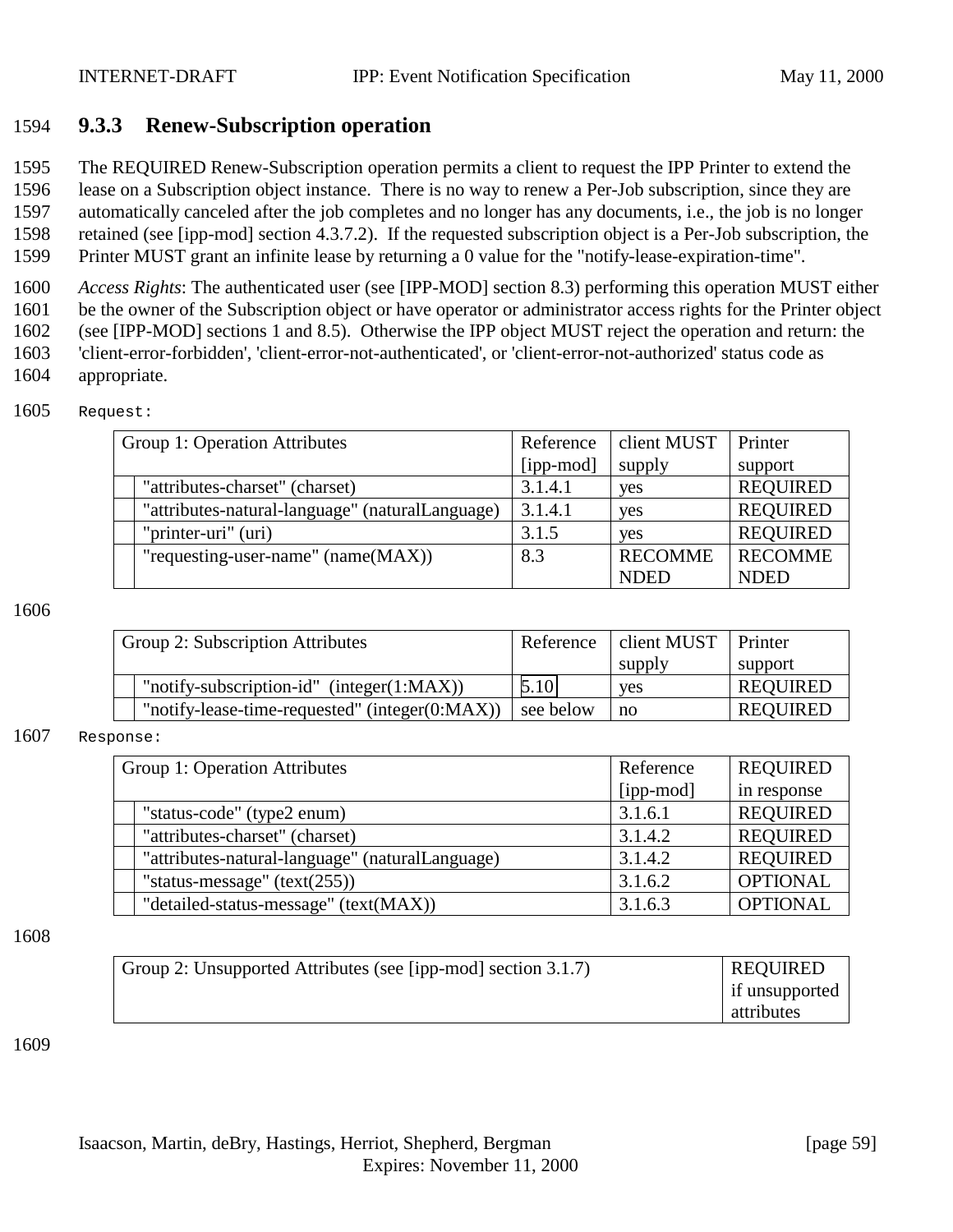<span id="page-59-0"></span>

| Group 3: Subscriptions Attributes                   | Reference | <b>REQUIRED</b> |
|-----------------------------------------------------|-----------|-----------------|
|                                                     |           | in response     |
| "notify-lease-expiration-time" (integer $(0:MAX)$ ) | 5.11      | <b>REQUIRED</b> |
| "notify-server-up-time" (integer $(1:MAX)$ )        | 5.14      | <b>REQUIRED</b> |

- Attribute Notes:
- "notify-lease-time-requested" (integer(0:MAX) the number of seconds requested for the Per-Printer subscription lease. Same as Create-Printer-Subscriptions (see section [9.2.1\)](#page-52-0).
- "notify-lease-expiration-time" the time in the future when the subscription will expire. Same as for the Create-Printer-Subscription operation (see section [9.2.1\)](#page-52-0).
- "notify-server-up-time" the Printer object MUST return this attribute which is an alias for the Printer's "printer-up-time" Printer Description attribute. The client subtracts this value from the "notify- lease-expiration-time" value returned in order to determine the number of second in the future that 1619 the subscription will expire (see further explanation in section [9.2.1\)](#page-52-0).
- Note: There is no way to change any of the Subscription object attributes, except the "notify-lease-
- expiration-time" attribute (using the Renew-Subscription operation). In order to change other attributes, a client can create a new Subscription object and then use the Cancel-Subscription operation to cancel the old
- one (or do this in the other order, in case there is a limit on the number of Subscription object instances, as
- long as a short window with no Notifications is ok).
- Note: There is no need to renew a Per-Job Subscription, since it is effectively the time that the Job is active (see section [9.1\)](#page-45-0).

## **9.3.4 Cancel-Subscription operation**

- The REQUIRED Cancel- Subscription operation allows a client to remove a Subscription object. No more Event Notifications are delivered for that Subscription. Once performed, there is no way to use that Subscription in the future. Notify-subscription-ids should not be reused immediately, so that a stale reference situation is not created. Same as for Cancel-Job and job-ids.
- *Access Rights*: The authenticated user (see [IPP-MOD] section 8.3) performing this operation MUST either be the owner of the Subscription object or have operator or administrator access rights for the Printer object (see [IPP-MOD] sections 1 and 8.5). Otherwise the IPP object MUST reject the operation and return: the 'client-error-forbidden', 'client-error-not-authenticated', or 'client-error-not-authorized' status code as
- appropriate.
- Request: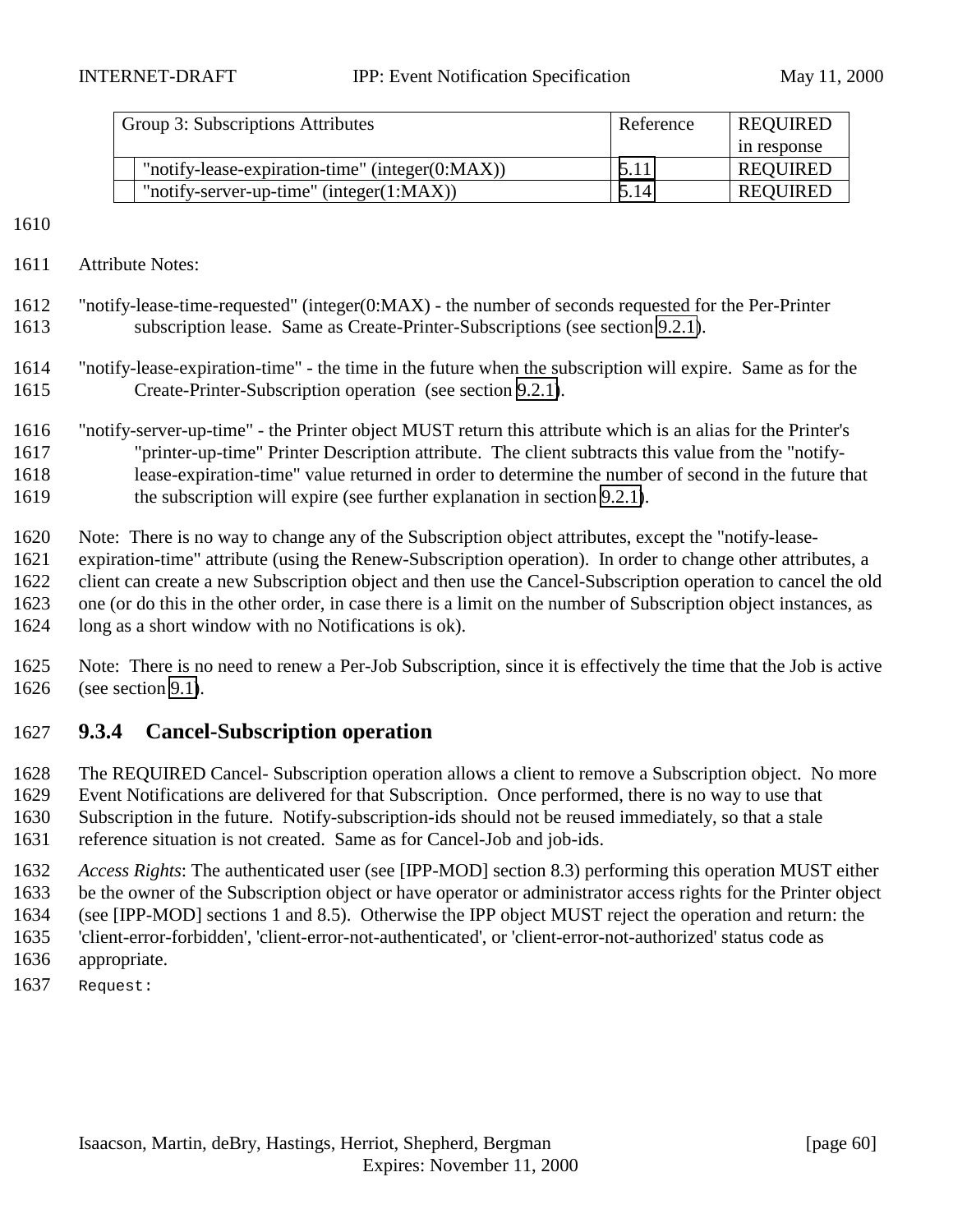INTERNET-DRAFT IPP: Event Notification Specification May 11, 2000

| Group 1: Operation Attributes                   | Reference | client MUST    | Printer         |
|-------------------------------------------------|-----------|----------------|-----------------|
|                                                 | [ipp-mod] | supply         | support         |
| "attributes-charset" (charset)                  | 3.1.4.1   | yes            | <b>REQUIRED</b> |
| "attributes-natural-language" (naturalLanguage) | 3.1.4.1   | yes            | <b>REQUIRED</b> |
| "printer-uri" (uri)                             | 3.1.5     | <b>ves</b>     | <b>REQUIRED</b> |
| "requesting-user-name" (name(MAX))              | 8.3       | <b>RECOMME</b> | <b>RECOMME</b>  |
|                                                 |           | <b>NDED</b>    | <b>NDED</b>     |

#### 1638

|      | Group 2: Subscription Attributes                                                                                     | client MUST | Printer     |                 |  |  |  |
|------|----------------------------------------------------------------------------------------------------------------------|-------------|-------------|-----------------|--|--|--|
|      |                                                                                                                      |             | supply      | support         |  |  |  |
|      | "notify-subscription-id" (integer $(1:MAX)$ )                                                                        | 5.10        | yes         | <b>REQUIRED</b> |  |  |  |
| 1639 |                                                                                                                      |             |             |                 |  |  |  |
|      | Group 1: Operation Attributes                                                                                        |             | Reference   | <b>REQUIRED</b> |  |  |  |
|      |                                                                                                                      |             | $[ipp-mod]$ | in response     |  |  |  |
|      | "status-code" (type2 enum)                                                                                           |             | 3.1.6.1     | <b>REQUIRED</b> |  |  |  |
|      | "attributes-charset" (charset)                                                                                       |             | 3.1.4.2     | <b>REQUIRED</b> |  |  |  |
|      | Response:<br>"attributes-natural-language" (naturalLanguage)<br>3.1.4.2<br>"status-message" $(text(255))$<br>3.1.6.2 |             |             |                 |  |  |  |
|      |                                                                                                                      |             |             | <b>OPTIONAL</b> |  |  |  |
|      | "detailed-status-message" (text(MAX))                                                                                |             | 3.1.6.3     | <b>OPTIONAL</b> |  |  |  |

1640

| Group 2: Unsupported Attributes (see [ipp-mod] section 3.1.7) | <b>REQUIRED</b> |
|---------------------------------------------------------------|-----------------|
|                                                               | if unsupported  |
|                                                               | attributes      |

1641

# 1642 **10 Comparison of Per-Job versus Per-Printer Subscriptions**

 Per-Job and Per-Printer subscriptions are quite similar. Either type of subscription can subscribe to Job events, Printer events, or both. Both types of subscriptions can be queried using the Get-Subscriptions and Get-Subscription-Attributes operations and canceled using the Cancel-Subscription operation. Both types of subscriptions create Subscription objects which have the same attributes defined. However, there are some semantic differences between Per-Job subscriptions and Per-Printer subscriptions. A Per-Job Submission Subscription is established by the client when submitting a job and after creating the job using the Create-Job-Subscription operation by specifying the "job-id" of the job. A Per-Printer Subscription is established between a client and a Printer using the Create-Printer-Subscription operation. Some specific differences are:

1652 1. A client usually creates a Per-Job subscription as part of the Job Creation operations (Create-Job, Print-

1653 Job, and Print-URI), rather than using the OPTIONAL Create-Job-Subscription operation, especially 1654 since Printer implementations NEED NOT support the Create-Job-Subscription operation, since it is

1655 OPTIONAL.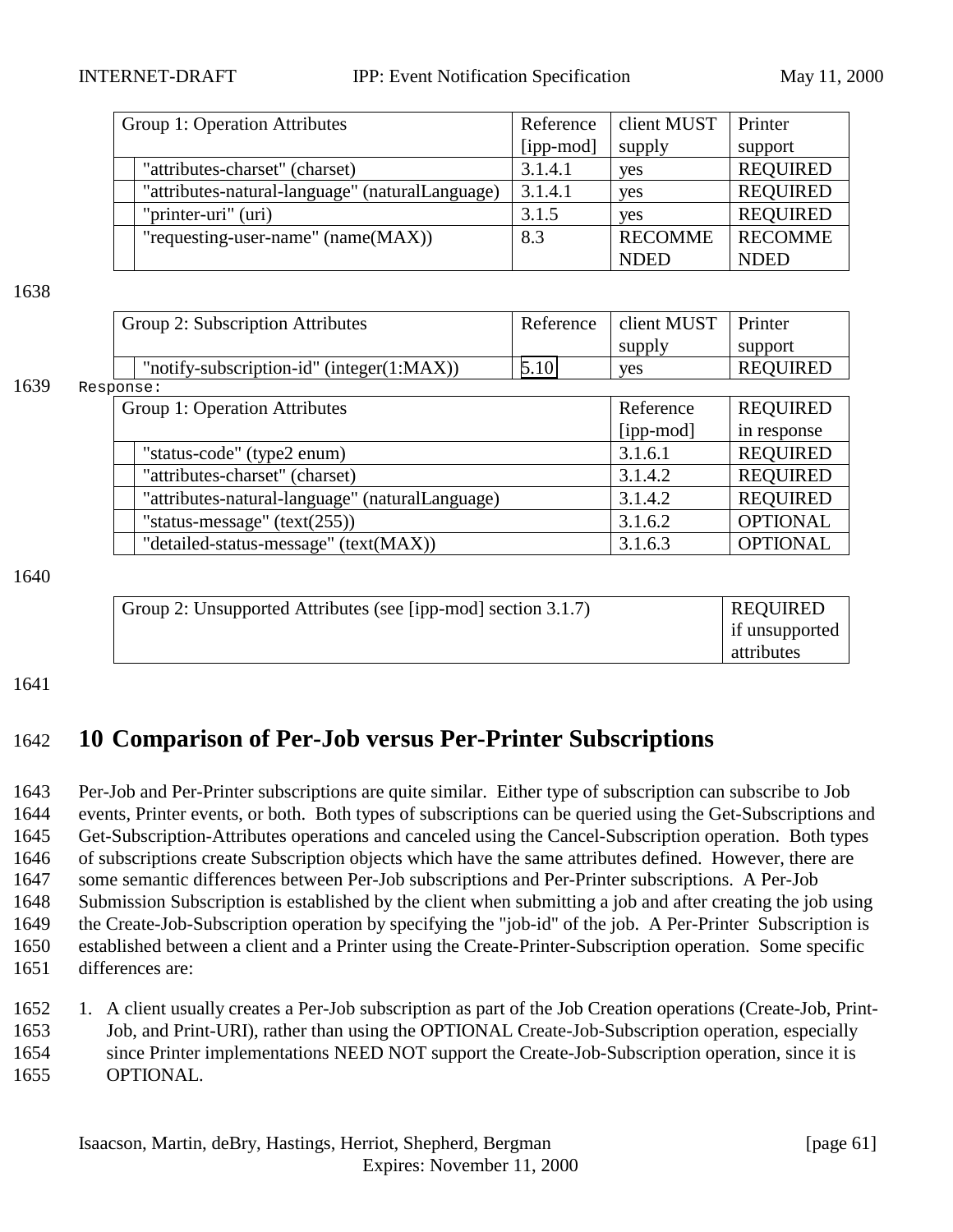2. For Per-Job subscriptions, the subscription is only valid while the job is "not-complete" (see sections

- [7.1.1](#page-39-0) and [7.1.2\)](#page-40-0) while for the Per-Printer subscriptions, the subscription is valid until the time (in
- seconds) that the Printer returned in the "notify-lease-expiration-time" operation attribute expires.
- 3. Job Events in a Per-Job subscription apply only to "one job" (the Job created by the job creation operation or references by the Create-Job-Subscription operation) while Job Events in a Per-Printer
- subscription apply to ALL jobs contained in the IPP Printer object.

# **11 Conformance Requirements**

 It is OPTIONAL to implement this Event Notification specification. An implementation conforming to this specification MUST also meet the Conformance Requirements detailed in [IPP-MOD] section 5. If this Event Notification specification is implemented, IPP objects MUST support all of the REQUIRED object attributes as defined in this document in the indicated sections:

- 1667 1. REQUIRED Subscription object attributes in section [5.](#page-18-0)
- 2. REQUIRED Printer Description object attributes in section [6.](#page-32-0)
- 3. REQUIRED attributes in Event Notification content in section [7.](#page-37-0)

 Extensions made to the events herein must be made such that new events or event attributes are backward compatible to clients who implemented early versions of this notification specification.

- If this Event Notification specification is implemented, the operations described in section [8](#page-45-0) MUST be supported as described in Table 24:
- 

#### **Table 24 - Conformance Requirements for Operations**

| Attribute                                   | Conformance requirements |
|---------------------------------------------|--------------------------|
| "notify-xxx"                                | <b>REQUIRED</b>          |
| Create-Printer-Subscription (section 9.2.1) | <b>REQUIRED</b>          |
| Create-Job-Subscription (section 9.1.2)     | <b>OPTIONAL</b>          |
| Get-Subscription-Attributes (section 9.3.1) | <b>REQUIRED</b>          |
| Get-Subscriptions (section 9.3.2)           | <b>REQUIRED</b>          |
| Renew-Subscription (section 9.3.3)          | <b>REQUIRED</b>          |
| Cancel-Subscription (section 9.3.4)         | <b>REQUIRED</b>          |

# **12 IANA Considerations**

- IANA will be called on to register URL schemes for notification delivery methods, such as 'snmpnotify', for use in the "notify-recipient-uri" attribute, using the same procedures outlined in [ipp-mod].
- ISSUE: we need to work out the details on the registration procedure.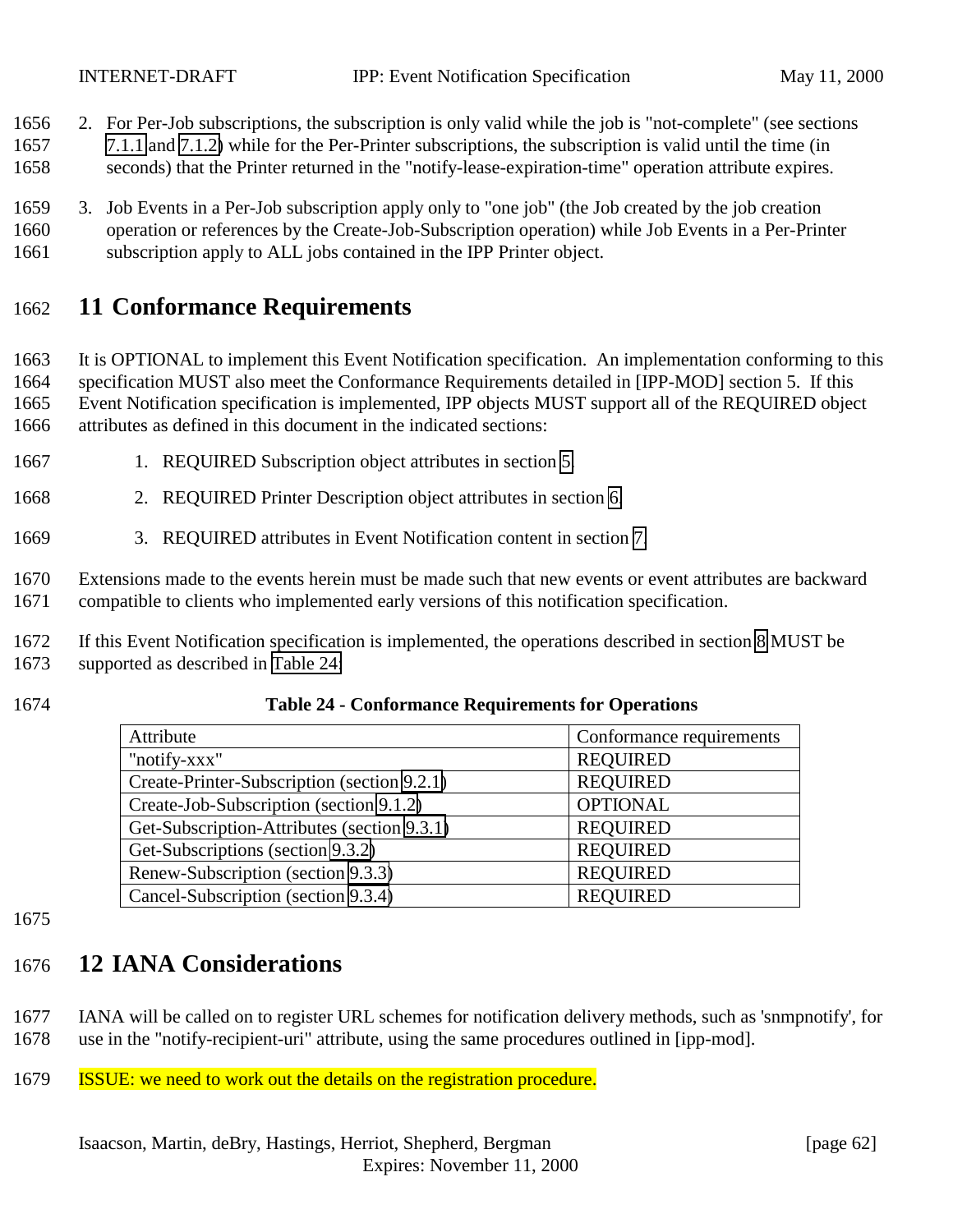## **13 Internationalization Considerations**

 This IPP notification specification continues the internationalization of [ipp-mod] for attributes containing text strings and names. A subscribing client can specify a different natural language and charset for each Event Notification content delivered to a Notification Recipient.

 The Human Consumable Event Notification content is a 'text/plain; charset=utf-8' by default where the Notification Sender has localized the text message as requested by the subscriber for the intended Notification Recipient.

## **14 Security Considerations**

By far the biggest security concern is the abuse of notification: sending unwanted Event Notifications to

 third parties (i.e., spam). The problem is made worse by notification addresses that may be redistributed to multiple parties (e.g. mailing lists). There exist scenarios where third party notification is required (see

Scenario #2 and #3 in [ipp-not-req]). The fully secure solution would require active agreement of all

recipients before sending out anything. However, requirement #9 in [ipp-req] ("There is no requirement for

IPP Printer receiving the print request to validate the identity of an event recipient") argues against this.

Certain systems may decide to disallow third party Event Notifications (a traditional fax model).

Clients submitting notification requests to the IPP Printer has the same security issues as submitting an

IPP/1.1 print job request. The same mechanisms used by IPP/1.1 can therefore be used by the client

notification submission. Operations that require authentication can use the HTTP authentication.

Operations that require privacy can use the HTTP/TLS privacy.

 The notification access control model should be similar to the IPP access control model for Jobs. Creating a Per-Printer Notification Subscription object is associated with a user. Only the creator or an operator can cancel the subscription. The system may limit the listing of items to only those items owned by the user. Some subscriptions (e.g. those that have a lifetime longer than a job) can be done only by privileged users

(users having operator and/or administrator access rights), if that is the authorization policy.

 The standard security concerns (delivery to the right user, privacy of content, tamper proof content) apply to the notification delivery. IPP should use the security mechanism of the delivery method used. Some

delivery mechanisms are more secure than others. Therefore, sensitive notifications should use the delivery

method that has the strongest security.

# **15 Status Codes**

The following status codes are defined as extensions for notification: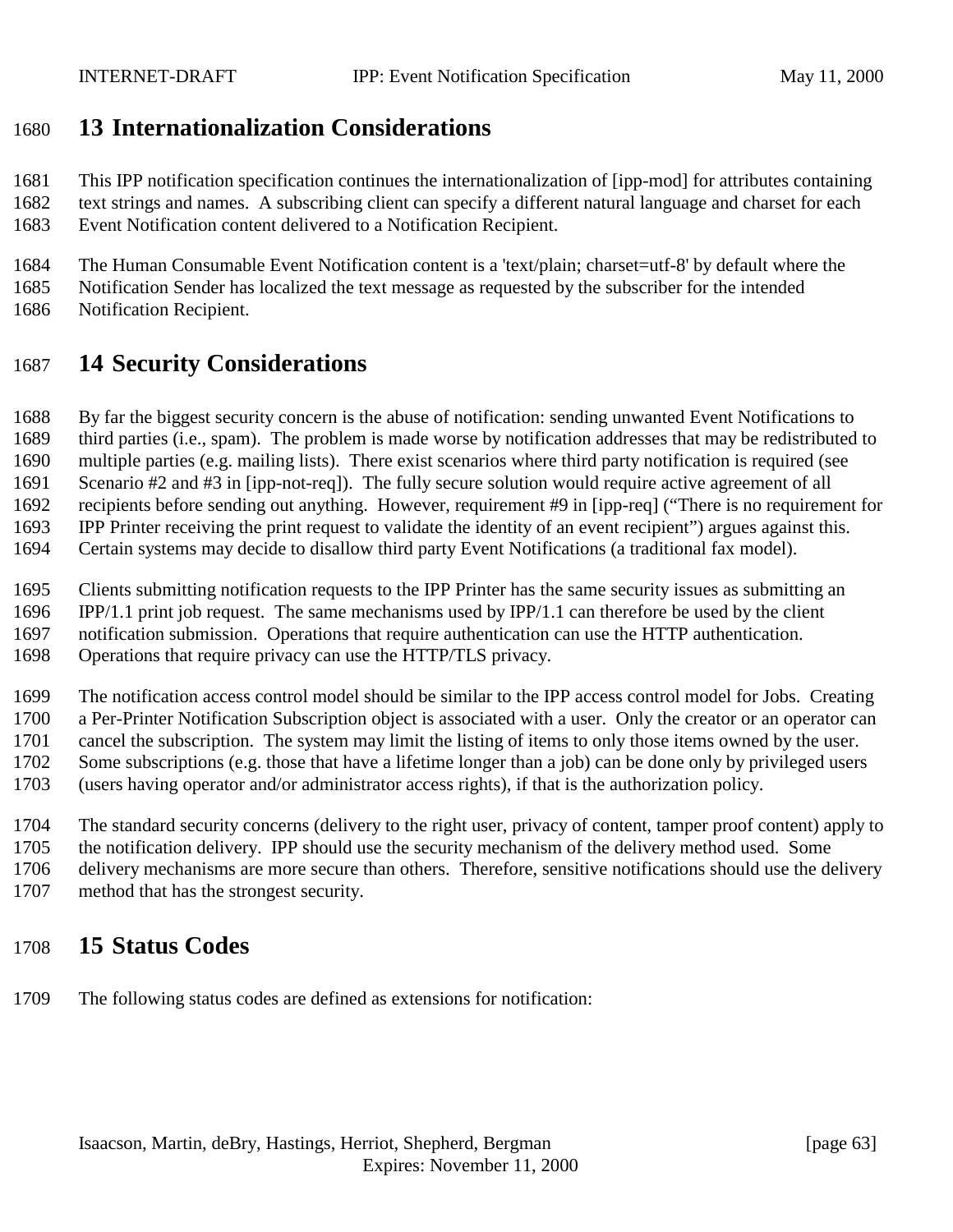## <span id="page-63-0"></span>**15.1 'successful-ok-ignored-subscriptions' (0x0003)**

- The subscription supplied in a Job Creation operation (Create-Job, Print-Job, Print-URI) exceeds some
- implementation-defined limit on the total number of Per-Job subscriptions for the Printer (if any). The
- Printer MUST accept the request with this status code, MUST NOT return the "notify-xxx" attributes in the
- Unsupported Attributes Group (unless they are unsupported for some other reason),, and MUST perform
- the Job Creation operation (see section [9.1.1\)](#page-45-0), since the job can still be printed.

This status code is returned even if other job attributes are unsupported or in conflict. That is, if an IPP

- Printer finds a warning that would allow it to return 'successful-ok-ignored-subscriptions' and either
- 'successful-ok-ignored-or-substituted-attributes' and/or 'successful-ok-conflicting-attributes', it must return
- 'successful-ok-ignored-subscriptions'. In other words, the precedence for returning success codes is:
- 'successful-ok-ignored-subscriptions', 'successful-ok-conflicting-attributes', and 'successful-ok-ignored-or-
- substituted-attributes'.

# **15.2 client-error-uri-notification-scheme-not-supported (0x0414)**

The scheme of the client-supplied URI in a "notify-recipient-uri" operation attribute in a Create-Printer-

Subscription or Create-Printer-Subscription operation is not supported. See [ipp-mod] section 3.1.7.

There is no corresponding Per-Job subscription error for a Job Creation operation, since the Printer object

MUST ignore any errors in the "notify-xxx" operation attribute, MUST return the "notify-recipient-uri"

1727 attribute in the Unsupported Attributes Group, and perform the Job Creation operation (see section [9.1.1\)](#page-45-0),

1728 since the job can still be printed.

## **15.3 client-error-too-many-subscriptions (0x0415)**

The bounded set of concurrent Per-Printer subscriptions supported by the Printer object would be exceeded

if this Create-Printer-Subscription request were accepted or the bounded set of concurrent Per-Job

- subscriptions supported by the Printer object would be exceeded if this Create-Job-Subscriptions request
- were accepted.
- Note: There is no corresponding Per-Job subscription error on a Job Creation operation, since the Printer
- object MUST ignore any errors in the "notify-xxx" operation attribute and perform the Job Creation
- operation (see section [9.1.1\)](#page-45-0), since the job can still be printed.

# **15.4 client-error-too-many-events (0x0416)**

# The client supplied more events in the "notify-events" operation attribute in a Create-Job-Subscription or

Create-Printer-Subscription operation than the Printer supports, as indicated in its "notify-max-events-

- supported" attribute (see section [6.4\)](#page-35-0).
- There is no corresponding Per-Job subscription error for a Job Creation operation, since the Printer object MUST ignore any errors in the "notify-xxx" operation attribute, MUST return the "notify-events" attribute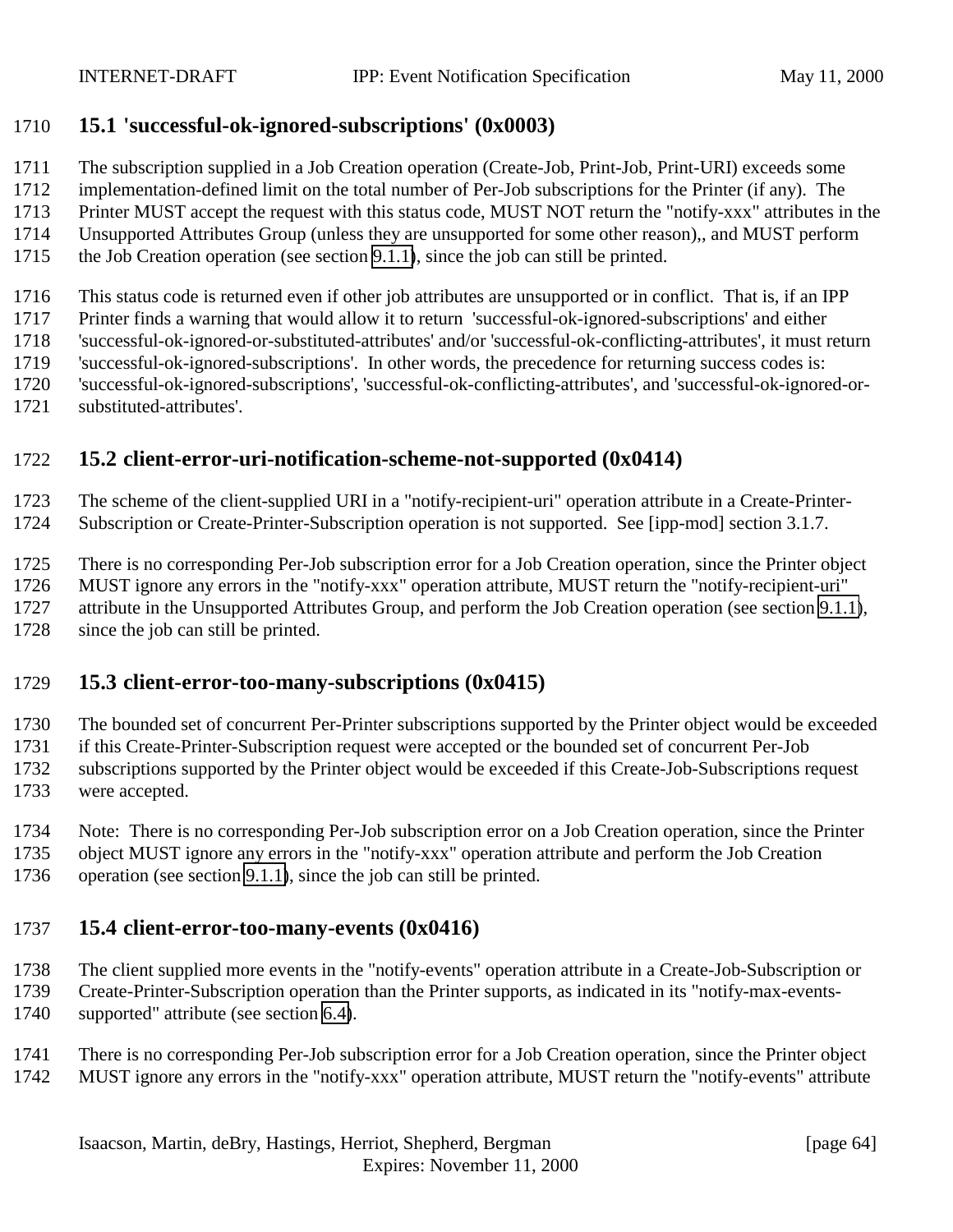in the Unsupported Attributes Group with only the excess events that are being ignored, and perform the

Job Creation operation (see section [9.1.1\)](#page-45-0), since the job can still be printed.

# **16 Encodings of Additional Attribute Tags**

 The Subscription attributes tag and the Event Notification attributes tag are assigned the following delimiter tag values as extensions to the encoding defined in [ipp-pro]) for use in requests and responses to delimit

Subscription object attribute Groups and Event Notification Content attribute Groups:

| Tag Value (Hex) | <b>Delimiter</b>                  |  |  |  |  |
|-----------------|-----------------------------------|--|--|--|--|
| 0x06            | subscription-attributes-tag       |  |  |  |  |
| 0x07            | event-notification-attributes-tag |  |  |  |  |

# **17 References**

| 1750 | [ipp-mod]                                                                                                                                  |
|------|--------------------------------------------------------------------------------------------------------------------------------------------|
| 1751 | deBry, R., , Hastings, T., Herriot, R., Isaacson, S., Powell, P., "Internet Printing Protocol/1.1: Model                                   |
| 1752 | and Semantics", < draft-ietf-ipp-model-v11-06.txt>, work in progress, March 1, 2000.                                                       |
| 1753 | [ipp-not-hist]                                                                                                                             |
| 1754 | deBry, R., Lewis, H., Hastings, T., "Internet Printing Protocol/1.1: Change History for IPP                                                |
| 1755 | Notifications", <draft-ietf-ipp-not-change-history-00.txt>, work in progress, August 22, 1999.</draft-ietf-ipp-not-change-history-00.txt>  |
| 1756 | [ipp-not-req]                                                                                                                              |
| 1757 | deBry, R., Lewis, H., Hastings, T., "Internet Printing Protocol/1.1: Requirements for IPP                                                  |
| 1758 | Notifications", <draft-ietf-ipp-not-03.txt>, work in progress, August 11, 1999.</draft-ietf-ipp-not-03.txt>                                |
| 1759 | [ipp-pro]                                                                                                                                  |
| 1760 | Herriot, R., Butler, S., Moore, P., Tuner, R., "Internet Printing Protocol/1.1: Encoding and                                               |
| 1761 | Transport", <draft-ietf-ipp-protocol-v11-05.txt>, work in progress, March 1, 2000.</draft-ietf-ipp-protocol-v11-05.txt>                    |
| 1762 | [ipp-prog]                                                                                                                                 |
| 1763 | Hastings, T., Bergman, R., Lewis, H., "Proposed Job Progress Attributes for IPP", <draft-ietf-ipp-< td=""></draft-ietf-ipp-<>              |
| 1764 | job-prog.txt> work in progress, February 2, 2000.                                                                                          |
| 1765 | [ipp-set]                                                                                                                                  |
| 1766 | Kugler, C., , Hastings, T., Herriot, R., Lewis, H. "Internet Printing Protocol (IPP): Job and Printer                                      |
| 1767 | Set Operations", <draft-ietf-ipp-job-printer-set-ops-01.txt>, work in progress, March 8, 2000.</draft-ietf-ipp-job-printer-set-ops-01.txt> |
| 1768 | $[ipp-set2]$                                                                                                                               |
| 1769 | Kugler, C., , Hastings, T., Lewis, H. "Internet Printing Protocol (IPP): Additional Operations, Set                                        |
| 1770 | 2", <draft-ietf-ipp-ops-set2.txt>, work in progress, February 3, 2000.</draft-ietf-ipp-ops-set2.txt>                                       |
| 1771 | [RFC1866]                                                                                                                                  |
| 1772 | Berners-Lee, T., Connolly, D., "Hypertext Markup Language - 2.0", RFC 1866, November 1995.                                                 |
|      |                                                                                                                                            |

#### Isaacson, Martin, deBry, Hastings, Herriot, Shepherd, Bergman [page 65] Expires: November 11, 2000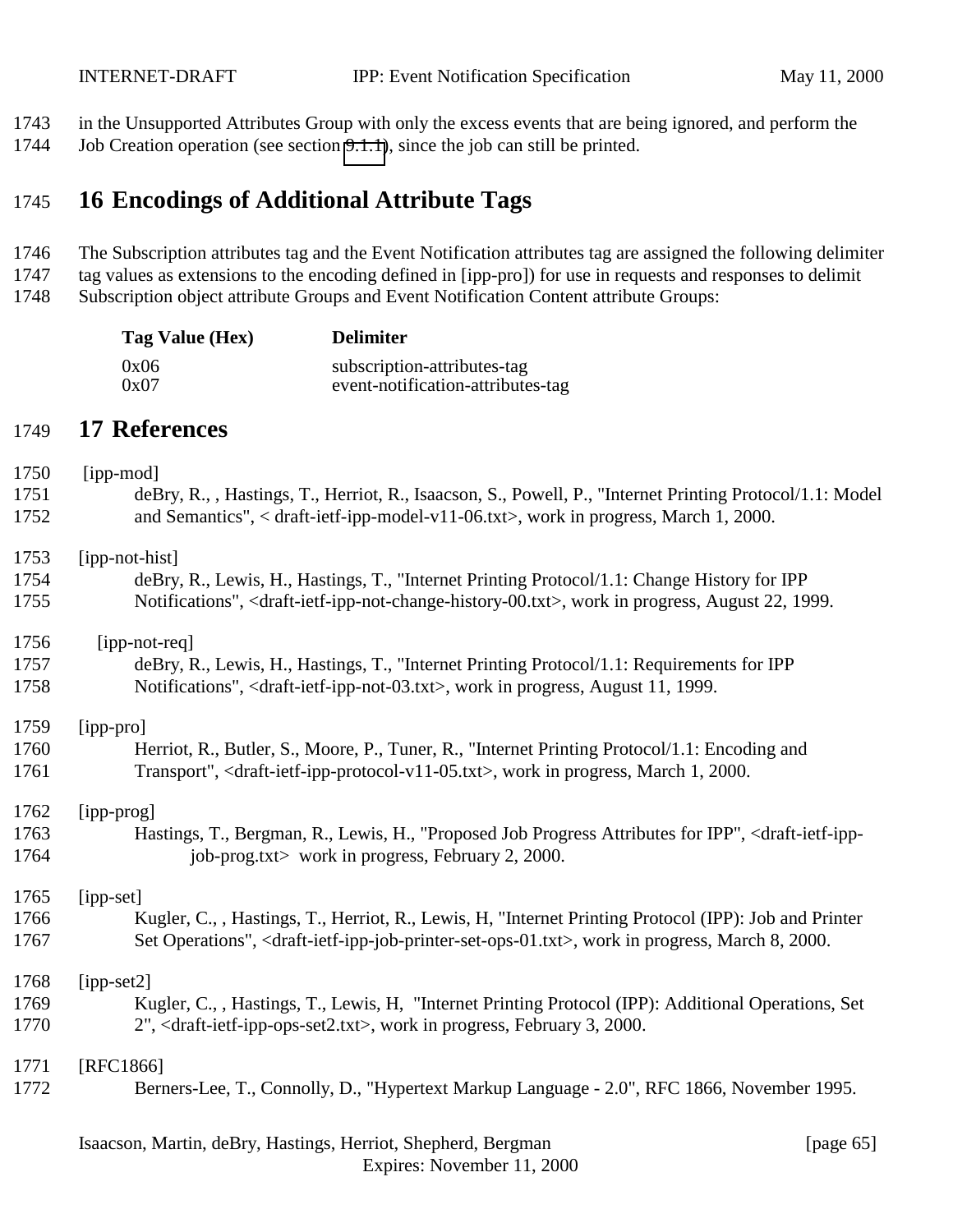| 1773 | [RFC2046]                                                                                                |
|------|----------------------------------------------------------------------------------------------------------|
| 1774 | Multipurpose Internet Mail Extensions (MIME) Part Two: Media Types. N. Freed & N. Borenstein.            |
| 1775 | November 1996. (Obsoletes RFC1521, RFC1522, RFC1590), RFC 2046.                                          |
| 1776 | [RFC2119]                                                                                                |
| 1777 | S. Bradner, "Key words for use in RFCs to Indicate Requirement Levels", RFC 2119, March 1997             |
| 1778 | [RFC2279]                                                                                                |
| 1779 | F. Yergeau, "UTF-8, a transformation format of ISO 10646", RFC 2279. January 1998.                       |
| 1780 | [RFC2302]                                                                                                |
| 1781 | Parsons, G., et. al., "Tag Image File Format (TIFF) - image/tiff", RFC 2302, March 1998.                 |
| 1782 | [RFC2376]                                                                                                |
| 1783 | Whitehead, E., Murata, M., "XML Media Types", RFC 2376, July 1998.                                       |
| 1784 | $[RFC2566]$                                                                                              |
| 1785 | deBry, R., , Hastings, T., Herriot, R., Isaacson, S., Powell, P., "Internet Printing Protocol/1.0: Model |
| 1786 | and Semantics", RFC 2566, April 1999.                                                                    |
| 1787 | $[RFC2567]$                                                                                              |
| 1788 | Wright, D., "Design Goals for an Internet Printing Protocol", RFC 2567, April 1999.                      |
| 1789 | [RFC2568]                                                                                                |
| 1790 | Zilles, S., "Rationale for the Structure and Model and Protocol for the Internet Printing Protocol",     |
| 1791 | RFC 2568, April 1999.                                                                                    |
| 1792 | [RFC2569]                                                                                                |
| 1793 | Herriot, R., Hastings, T., Jacobs, N., Martin, J., "Mapping between LPD and IPP Protocols", RFC          |
| 1794 | 2569, April 1999.                                                                                        |
| 1795 | <b>18 Author's Addresses</b>                                                                             |
| 1796 | Scott A. Isaacson (Editor)                                                                               |

- Novell, Inc.
- 1798 122 E 1700 S
- Provo, UT 84606
- Phone: 801-861-7366
- Fax: 801-861-2517
- e-mail: [sisaacson@novell.com](mailto:sisaacson@novell.com)
- Tom Hastings
- Xerox Corporation
- 737 Hawaii St. ESAE 231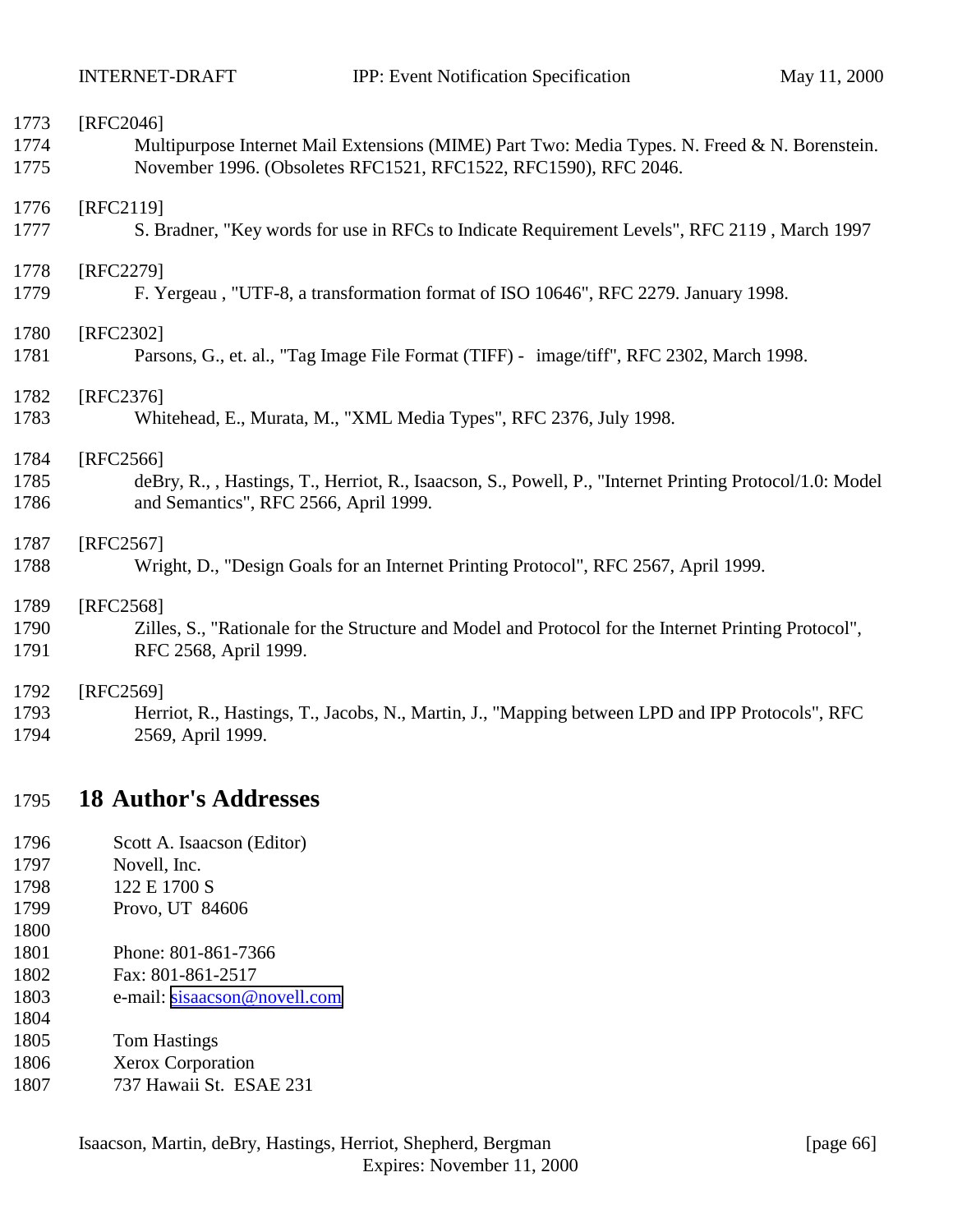| 1808         | El Segundo, CA 90245                               |
|--------------|----------------------------------------------------|
| 1809         |                                                    |
| 1810         | Phone: 310-333-6413                                |
| 1811         | Fax: 310-333-5514                                  |
| 1812         | e-mail: hastings@cp10.es.xerox.com                 |
| 1813         |                                                    |
| 1814         | <b>Robert Herriot</b>                              |
| 1815         | <b>Xerox Corporation</b>                           |
| 1816<br>1817 | 3400 Hillview Ave., Bldg #1<br>Palo Alto, CA 94304 |
| 1818         |                                                    |
| 1819         | Phone: 650-813-7696                                |
| 1820         | Fax: 650-813-6860                                  |
| 1821         | Email: robert.herriot@pahv.xerox.com               |
| 1822         |                                                    |
| 1823         | Roger deBry                                        |
| 1824         | <b>Utah Valley State College</b>                   |
| 1825         | Orem, UT 84058                                     |
| 1826         |                                                    |
| 1827         | Phone: (801) 222-8000                              |
| 1828         | EMail: debryro@uvsc.edu                            |
| 1829         |                                                    |
| 1830         | <b>Jay Martin</b>                                  |
| 1831         | e-mail: jkm@underscore.com                         |
| 1832         |                                                    |
| 1833         | Michael Shepherd                                   |
| 1834         | Xerox Corporation                                  |
| 1835         | 800 Phillips Road MS 128-51E                       |
| 1836         | Webster, NY 14450                                  |
| 1837         |                                                    |
| 1838         | Phone: 716-422-2338                                |
| 1839         | Fax: 716-265-8871                                  |
| 1840         | e-mail: mshepherd@crt.xerox.com                    |
| 1841         |                                                    |
| 1842         | Ron Bergman (Editor)                               |
| 1843         | Hitachi Koki Imaging Solutions                     |
| 1844         | 1757 Tapo Canyon Road                              |
| 1845         | Simi Valley, CA 93063-3394                         |
| 1846         |                                                    |
| 1847         | Phone: 805-578-4421                                |
| 1848         | Fax: 805-578-4001                                  |
| 1849         | Email: rbergma@hitachi-hkis.com                    |
| 1850         |                                                    |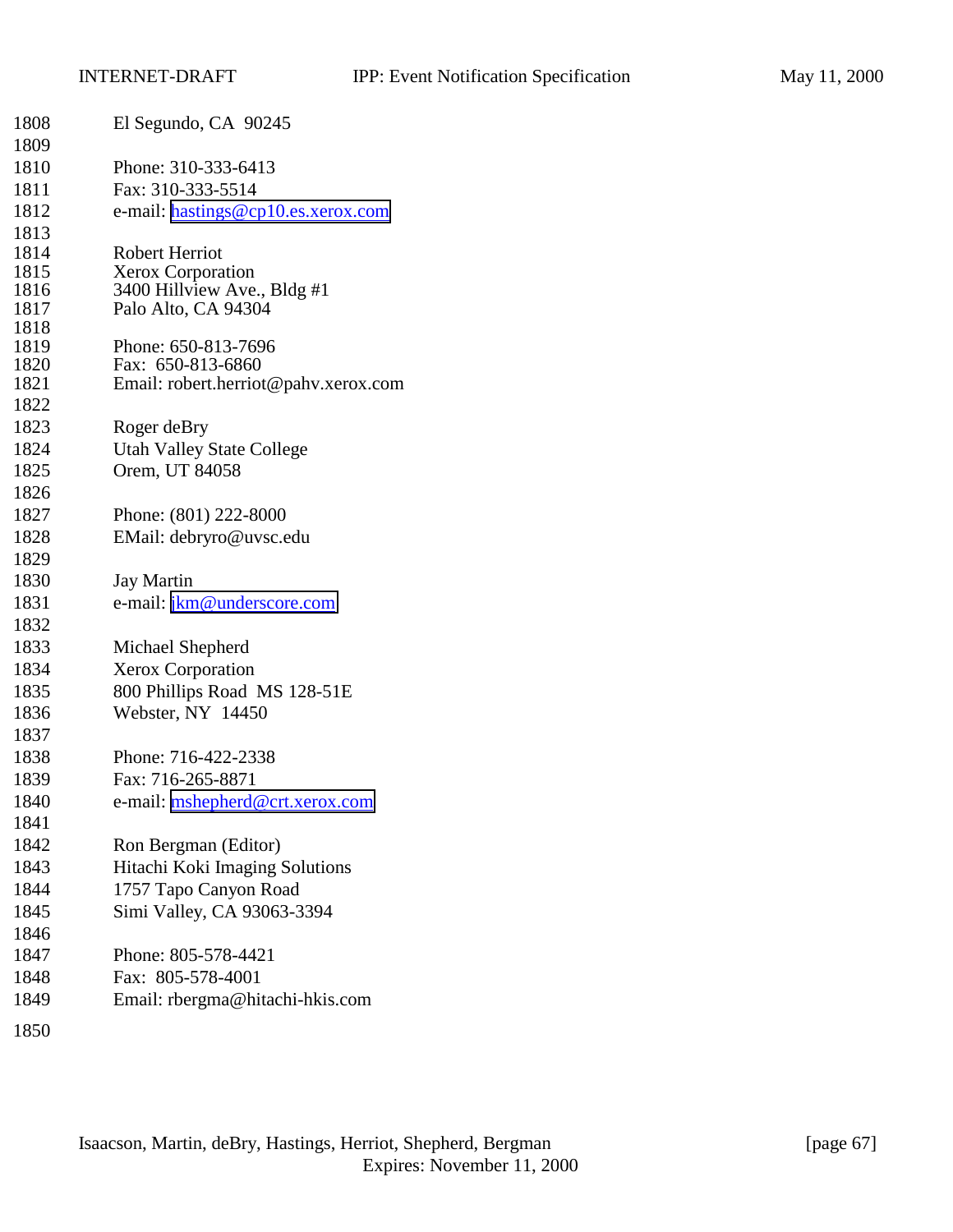# 1851 **A. Appendix - Summary of Notification Attribute Usage**

1852 This appendix summarizes the usage of Notification attributes in the Job operation attributes, Job object,

1853 Subscription object, Event Notification content, Job operations, and Subscriptions operations. The legend 1854 for the notation used in the tables is given following each table.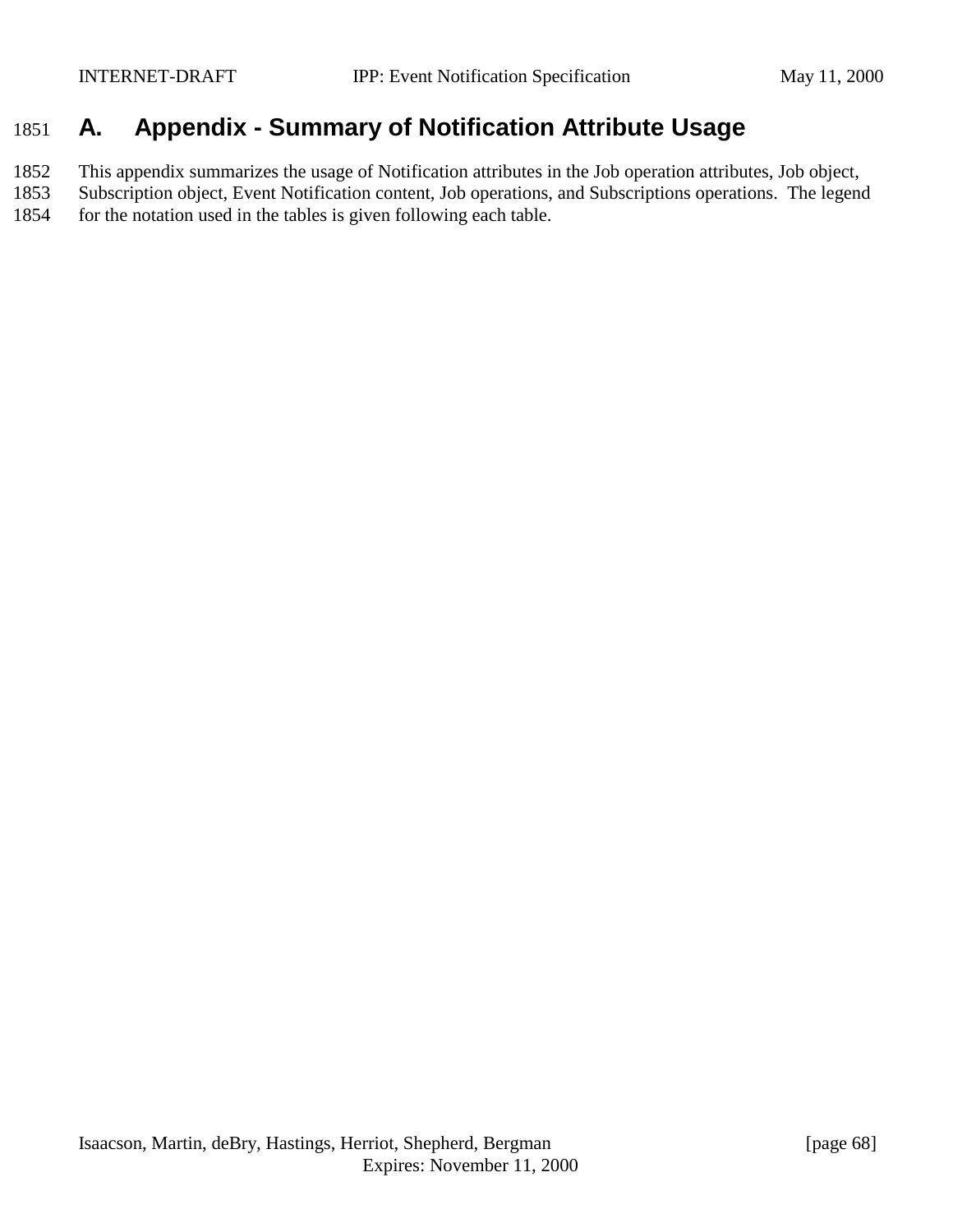| <b>INTERNET-DRAFT</b>    | <b>IPP:</b> Event Notification Specification |                  |                                             |                                                 | May 11, 2000                          |                                     |                                         |                           |                                                        |  |
|--------------------------|----------------------------------------------|------------------|---------------------------------------------|-------------------------------------------------|---------------------------------------|-------------------------------------|-----------------------------------------|---------------------------|--------------------------------------------------------|--|
|                          |                                              | Objects          | <b>Event Notification</b><br>content        |                                                 | Job operations                        |                                     | Subscription operations                 |                           |                                                        |  |
| Job<br><b>Attributes</b> |                                              | Subscr<br>iption | Job<br>Event<br>Notificat<br>ion<br>Content | Printer<br>Event<br>Notificat<br>ion<br>Content | Job<br>Creation<br>Validate<br>$-Job$ | Create-<br>Job-<br>Subscri<br>ption | Create-<br>Printer-<br>Subscri<br>ption | Renew<br>Subscr<br>iption | Cancel<br>$\overline{\phantom{0}}$<br>Subscr<br>iption |  |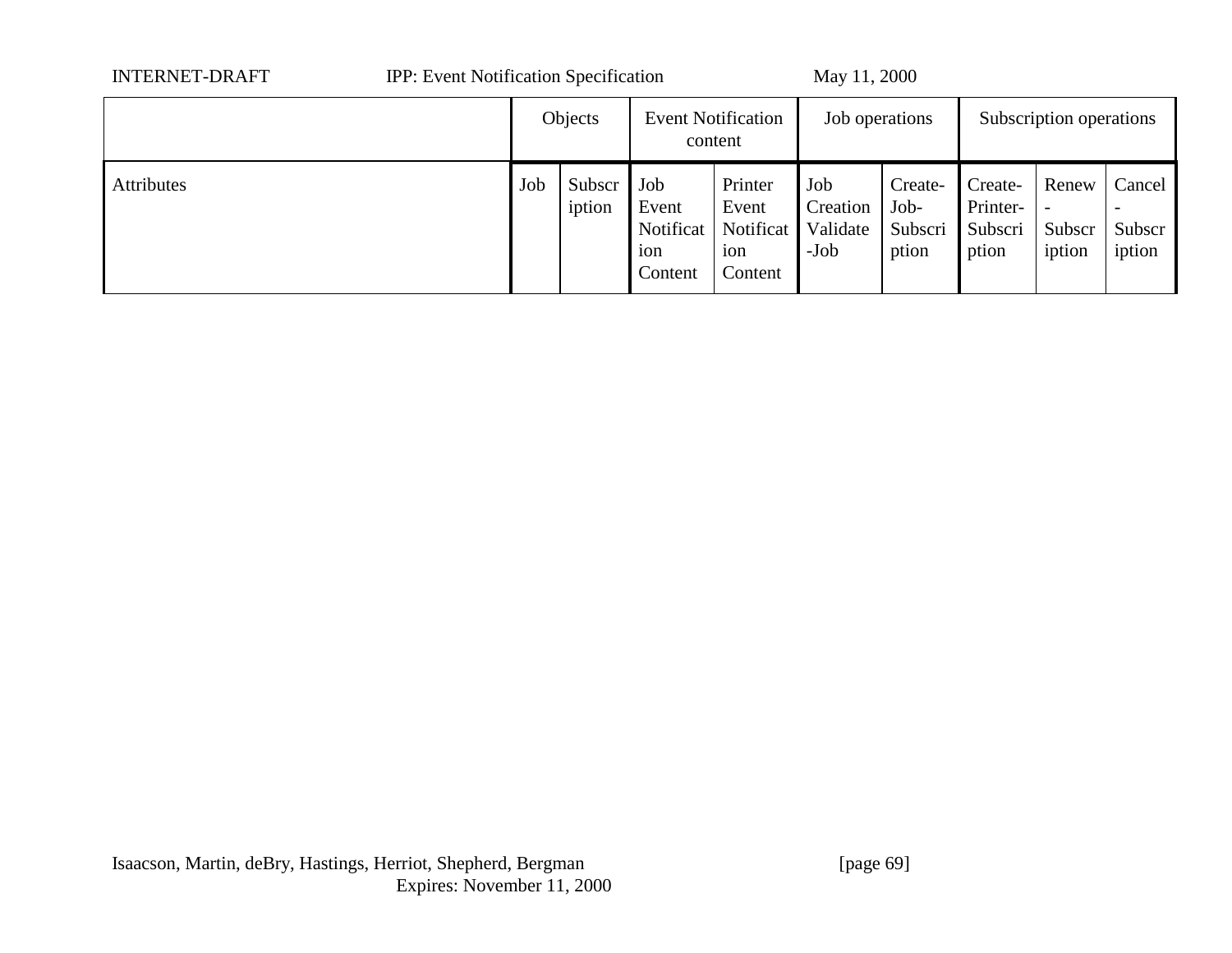INTERNET-DRAFT IPP: Event Notification Specification May 11, 2000

|                                                         |             | Objects          | <b>Event Notification</b><br>content        |                                                 | Job operations                      |                                     | Subscription operations                 |                           |                            |
|---------------------------------------------------------|-------------|------------------|---------------------------------------------|-------------------------------------------------|-------------------------------------|-------------------------------------|-----------------------------------------|---------------------------|----------------------------|
| Attributes                                              | Job         | Subscr<br>iption | Job<br>Event<br>Notificat<br>ion<br>Content | Printer<br>Event<br>Notificat<br>ion<br>Content | Job<br>Creation<br>Validate<br>-Job | Create-<br>Job-<br>Subscri<br>ption | Create-<br>Printer-<br>Subscri<br>ption | Renew<br>Subscr<br>iption | Cancel<br>Subscr<br>iption |
| 1. notify-recipient-uri (uri)                           |             | $\mathbf R$      |                                             |                                                 | $\overline{R}$                      | $\overline{R}$                      | $\overline{R}$                          |                           |                            |
| 2. notify-events (1setOf type2 keyword)                 |             | $\overline{R}$   |                                             |                                                 | [R]                                 | [R]                                 | [R]                                     |                           |                            |
| 3. notify-text-format (mimeMediaType)                   |             | $\mathbf R$      | [O]                                         | [O]                                             | [O]                                 | [O]                                 | [O]                                     |                           |                            |
| 4. notify-additional-formats (1 setOf<br>mimeMediaType) |             | $\overline{O}$   | [O]                                         | [O]                                             | [O]                                 | [O]                                 | [O]                                     |                           |                            |
| 5. notify-text (text(MAX))                              |             |                  | [O]                                         | [O]                                             |                                     |                                     |                                         |                           |                            |
| 6. notify-user-data (octetString(63))                   |             | $\mathbf R$      | $\overline{R}$                              | $\overline{R}$                                  | $[R]^*$                             | $[R]^*$                             | $[R]^*$                                 |                           |                            |
| 7. attributes-charset (charset)                         | $\mathbf R$ |                  | R(8)                                        | R(8)                                            | $\overline{\mathbf{R}}$             | $\overline{R}$                      | $\overline{R}$                          | $\mathbf R$               | $\mathbf R$                |
| 8. notify-charset (charset)                             |             | $\mathbf R$      |                                             |                                                 | [O]                                 | [O]                                 | [O]                                     |                           |                            |
| attributes-natural-language (naturalLanguage)<br>9.     | $\mathbf R$ |                  | R(10)                                       | R(10)                                           | $\mathbf R$                         | $\mathbf R$                         | $\mathbf R$                             | $\mathbf R$               | $\mathbf R$                |
| 10. notify-natural-language (naturalLanguage)           |             | $\mathbf R$      |                                             |                                                 | [O]                                 | [O]                                 | [O]                                     |                           |                            |
| 11. notify-lease-time-requested (integer(0:MAX))        |             |                  |                                             |                                                 |                                     |                                     | [R]                                     | [R]                       |                            |
| 12. notify-lease-expiration-time (integer(0:MAX))       |             | $R^{**}$         |                                             |                                                 |                                     |                                     | Return                                  | Return                    |                            |
| 13. notify-persistence-requested (boolean)              |             |                  |                                             |                                                 |                                     | [O]                                 | [O]                                     |                           |                            |
| 14. notify-persistence-granted (boolean)                |             | ${\bf R}$        |                                             |                                                 |                                     | Return                              | Return                                  |                           |                            |
| 15. trigger-event (type2 keyword)                       |             |                  | R(2)                                        | R(2)                                            |                                     |                                     |                                         |                           |                            |
| 16. trigger-time (integer(MIN:MAX))                     |             |                  | $\overline{\mathrm{R}}$                     | $\mathbf R$                                     |                                     |                                     |                                         |                           |                            |
| 17. trigger-date-time (dateTime)                        |             |                  | [O]                                         | [O]                                             |                                     |                                     |                                         |                           |                            |
| 18. notify-sequence-id(integer (0:MAX))                 |             | $\mathbf R$      |                                             |                                                 |                                     |                                     |                                         |                           |                            |
| 19. notify-subscription-id (integer(1:MAX))             |             | $\mathbf R$      |                                             |                                                 |                                     |                                     | Return                                  | $\mathbf R$               | $\mathbf R$                |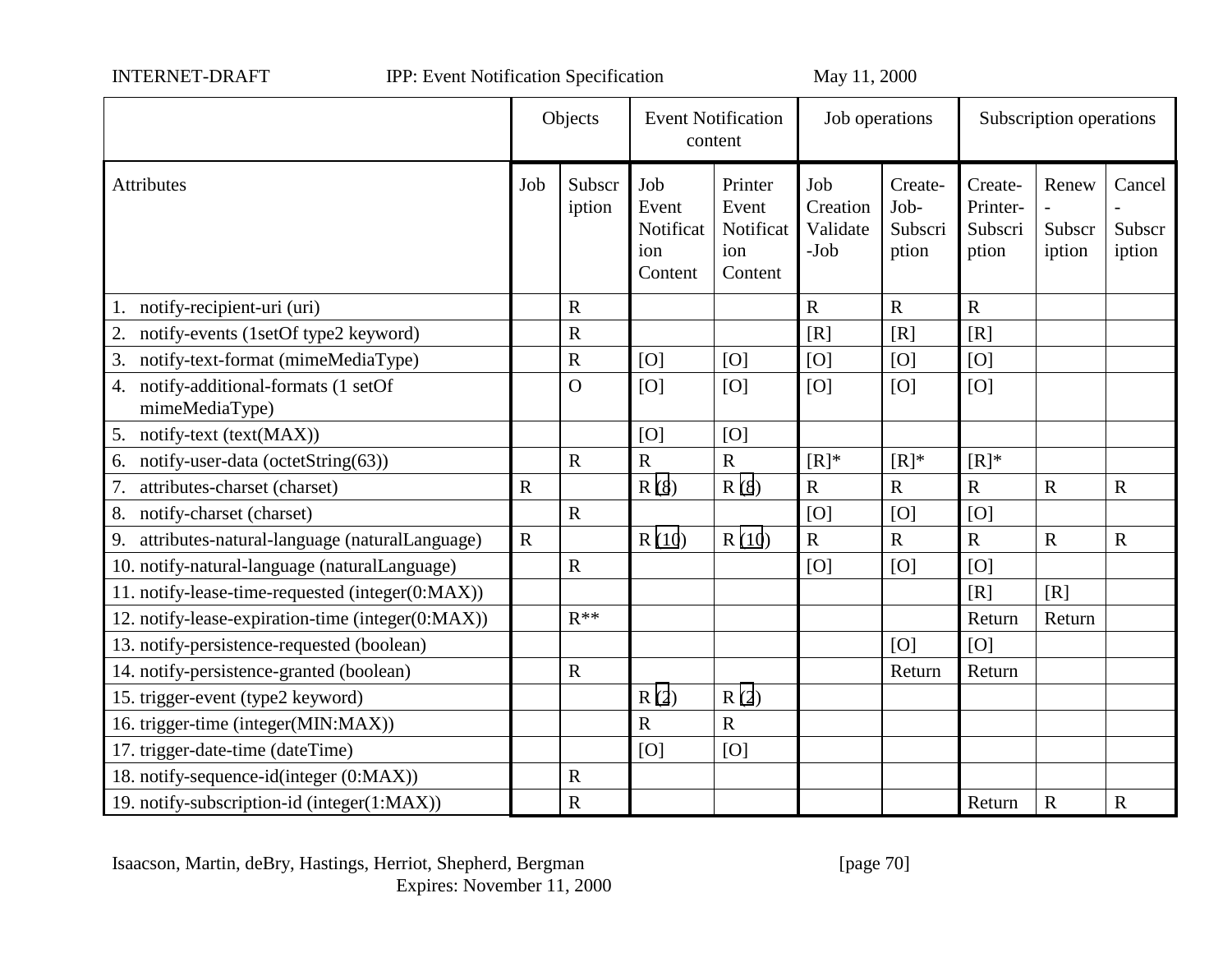INTERNET-DRAFT IPP: Event Notification Specification May 11, 2000

- 1855 Legend: "R" REQUIRED for Printer to support; "O" OPTIONAL for Printer to support; "[ ]" OPTIONAL for sender to send;
- 1856 Return Printer MUST return; \* the client MUST supply for some delivery methods; \*\* MUST be 0 for Per-Job Subscription
- 1857 objects; (n) means the value comes from the indicated Subscription Attribute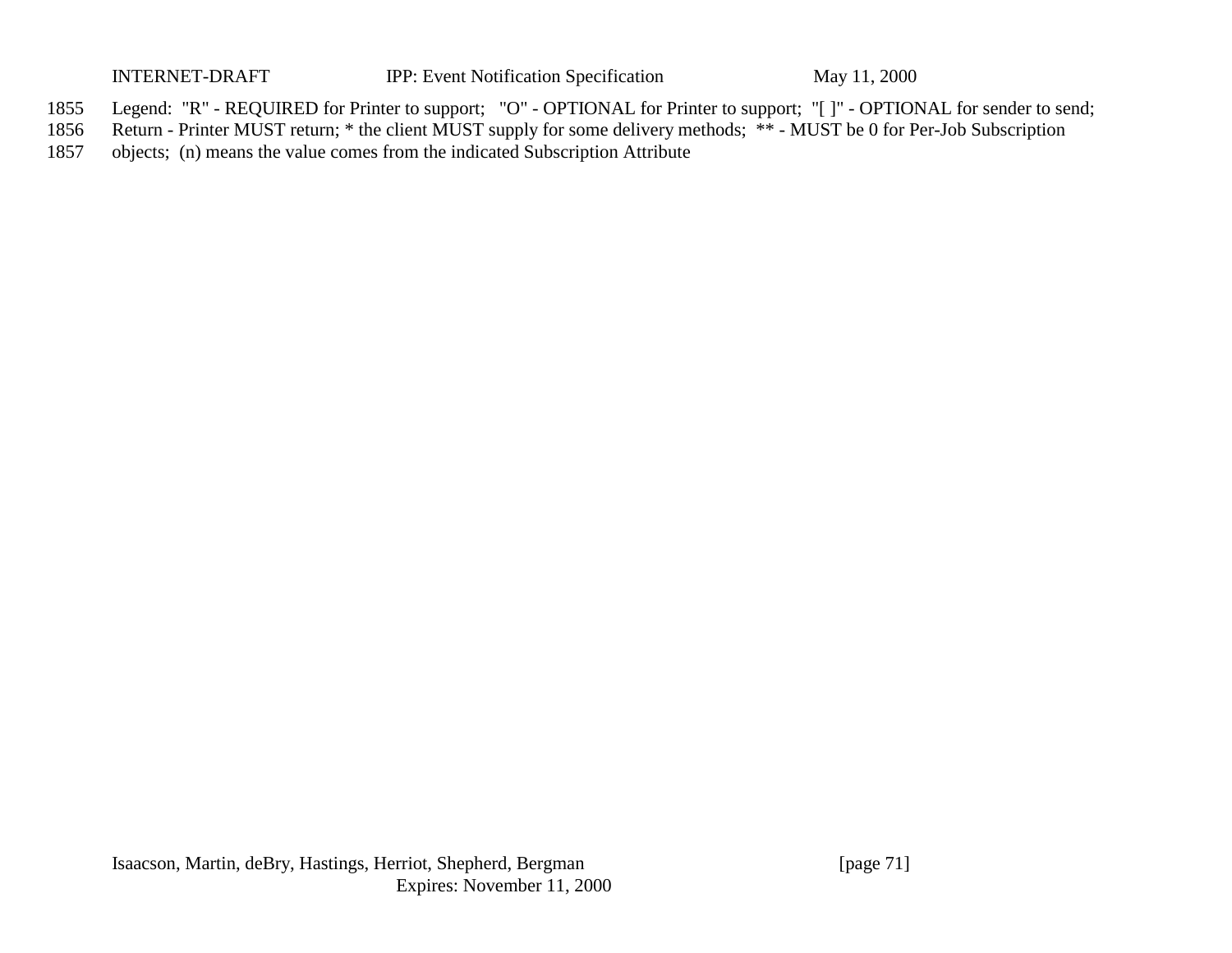INTERNET-DRAFT IPP: Event Notification Specification May 11, 2000

|                                                |             | Objects                        | Notification                     | Event                                | Job operations                      |                                       | Subscription operations                 |                           |                            |
|------------------------------------------------|-------------|--------------------------------|----------------------------------|--------------------------------------|-------------------------------------|---------------------------------------|-----------------------------------------|---------------------------|----------------------------|
| Job<br><b>Attributes</b>                       |             | Subsc<br>riptio<br>$\mathbf n$ | Job<br>Event<br>Notific<br>ation | Printer<br>Event<br>Notific<br>ation | Job<br>Creation<br>Validate<br>-Job | Create<br>$-Job-$<br>Subscr<br>iption | Create-<br>Printer-<br>Subscri<br>ption | Renew<br>Subscr<br>iption | Cancel<br>Subscr<br>iption |
| 20. printer-uri (uri)                          |             | $\mathbf{R}$                   | $\mathbf R$                      | $\mathbf R$                          | $\mathbf R$                         | $\mathbf R$                           | $\mathbf R$                             | $\mathbf R$               | $\mathbf R$                |
| 21. printer-name (name( $127$ ))               |             |                                | Humn                             | Huma<br>n                            |                                     |                                       |                                         |                           |                            |
| 22. job-id (integer(1:MAX))                    | $\mathbf R$ |                                | $\mathbf R$                      | Per-Jb                               |                                     | $\mathbf R$                           |                                         |                           |                            |
| 23. job-name (name(MAX)) [SNMP can truncate]   |             |                                | Humn                             | Huma<br>n                            |                                     |                                       |                                         |                           |                            |
| 24. requesting-user-name (name(MAX))           | $\mathbf R$ |                                |                                  |                                      |                                     |                                       |                                         |                           |                            |
| 25. subscriber-user-name (name(MAX))           |             | $\mathbf R$                    |                                  |                                      |                                     |                                       |                                         |                           |                            |
| 26. job-state (type1 enum)                     |             |                                | $\mathbf R$                      | Per Jb                               |                                     |                                       |                                         |                           |                            |
| 27. job-state-reasons (1setOf type2 keyword)   |             |                                | $\mathbf R$                      | Per Jb                               |                                     |                                       |                                         |                           |                            |
| 28. notify-server-up-time (integer(1:MAX))     |             | $\mathbf R$                    |                                  |                                      |                                     | Return                                | Return                                  |                           |                            |
| 29. job-impressions-completed (integer(0:MAX)) | $\mathbf O$ |                                | $\mathbf R$                      |                                      |                                     |                                       |                                         |                           |                            |

1859 Legend: "R" - REQUIRED for Printer to support; "O" - OPTIONAL for Printer to support; "[ ]" - OPTIONAL for sender to send;

1860 "[pg/cp]" - REQUIRED in a 'job-progress' or 'job-completed' notification if the corresponding Job attributes are supported ; (nn) - an

1861 alternate source of the data in an Event Notification.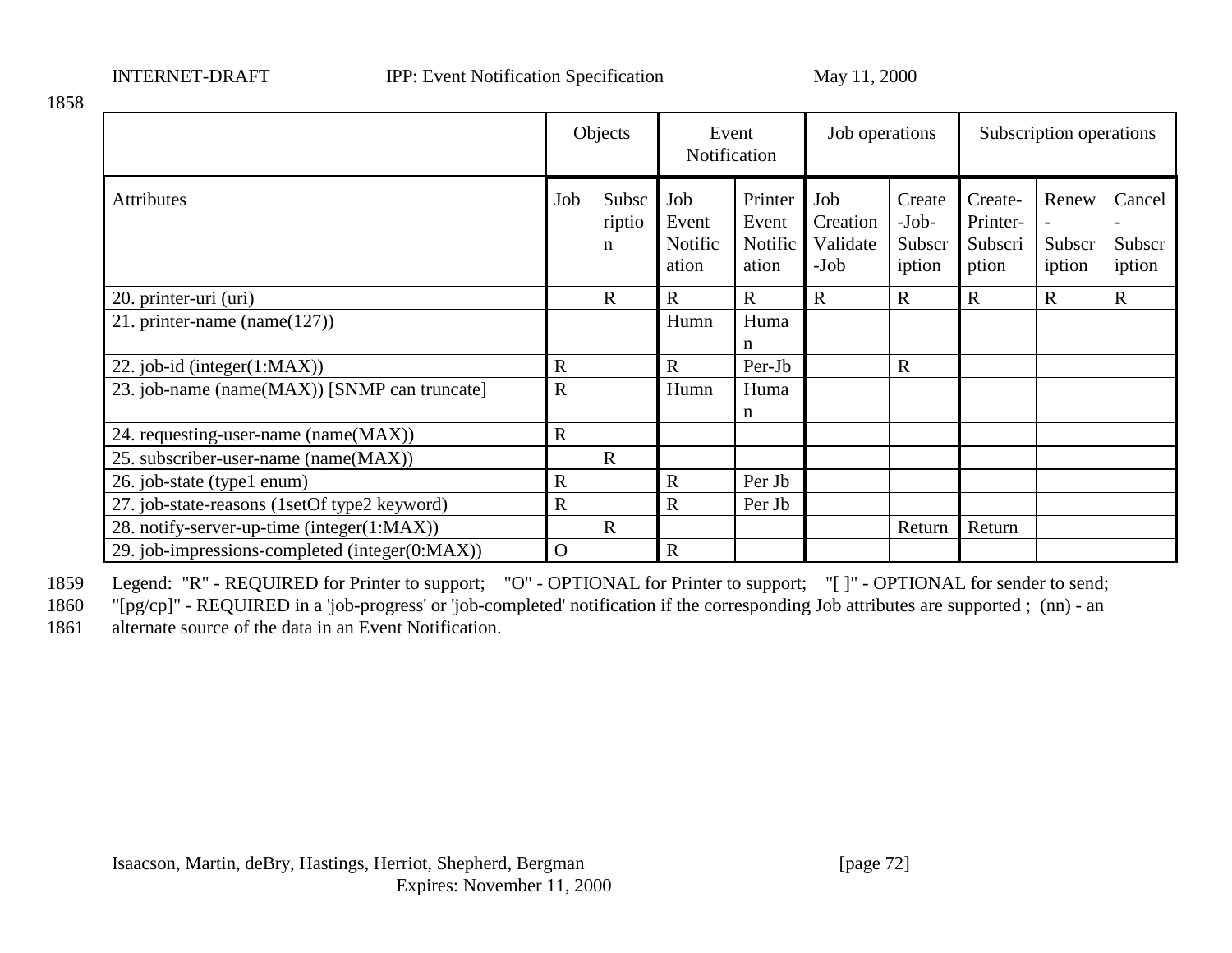1862

|                                                                    | Objects                          |                                  | Event<br>Notification                | Job operations                        |                                       |                                         | Subscription operations   |                            |
|--------------------------------------------------------------------|----------------------------------|----------------------------------|--------------------------------------|---------------------------------------|---------------------------------------|-----------------------------------------|---------------------------|----------------------------|
| <b>Attributes</b>                                                  | Printe<br>$\mathbf{r}$<br>object | Job<br>Event<br>Notific<br>ation | Printer<br>Event<br>Notific<br>ation | Job<br>Creation<br>Validate<br>$-Job$ | Create<br>$-Job-$<br>Subscr<br>iption | Create-<br>Printer-<br>Subscri<br>ption | Renew<br>Subscr<br>iption | Cancel<br>Subscr<br>iption |
| 30. printer-state (type1 enum)                                     | $\mathbf R$                      |                                  | $\mathbf R$                          |                                       |                                       |                                         |                           |                            |
| 31. printer-state-reasons (1setOf type2 keyword)                   | $\overline{R}$                   |                                  | $\mathbf R$                          |                                       |                                       |                                         |                           |                            |
| 32. printer-is-accepting-jobs (boolean)                            | $\overline{\text{R}}$            |                                  | $\overline{\text{R}}$                |                                       |                                       |                                         |                           |                            |
| 33. notify-schemes-supported (1setOf uriScheme)                    | $\mathbf R$                      |                                  |                                      |                                       |                                       |                                         |                           |                            |
| 34. notify-events-default (1setOf type2 keyword)                   | $\overline{\text{R}}$            |                                  |                                      |                                       |                                       |                                         |                           |                            |
| 35. notify-events-supported (1setOf type2 keyword)                 | $\overline{R}$                   |                                  |                                      |                                       |                                       |                                         |                           |                            |
| 36. notify-max-events-supported (integer(5:MAX))                   | $\overline{R}$                   |                                  |                                      |                                       |                                       |                                         |                           |                            |
| 37. notify-text-format-supported (1setOf<br>mimeMediaType)         | $\Omega$                         |                                  |                                      |                                       |                                       |                                         |                           |                            |
| 38. notify-additional-formats-supported (1setOf<br>mimeMediaType)  | $\Omega$                         |                                  |                                      |                                       |                                       |                                         |                           |                            |
| 39. notify-max-job-subscriptions-supported<br>interger(1:MAX)      | <b>CR</b>                        |                                  |                                      |                                       |                                       |                                         |                           |                            |
| 40. notify-max-printer-subscriptions-supported<br>interger(0:MAX)) | $\overline{R}$                   |                                  |                                      |                                       |                                       |                                         |                           |                            |
| 41. notify-lease-time-supported<br>(rangeOfInteger(0:MAX))         | $\overline{R}$                   |                                  |                                      |                                       |                                       |                                         |                           |                            |
| 42. notify-lease-time-default (integer(0:MAX))                     | $\overline{R}$                   |                                  |                                      |                                       |                                       |                                         |                           |                            |
| 43. persistent-jobs-supported (boolean)                            | $\Omega$                         |                                  |                                      |                                       |                                       |                                         |                           |                            |
| 44. persistent-subscriptions-supported (boolean)                   | $\Omega$                         |                                  |                                      |                                       |                                       |                                         |                           |                            |
| 45. printer-state-change-time (integer(1:MAX))                     | $\mathbf O$                      |                                  |                                      |                                       |                                       |                                         |                           |                            |
| 46. printer-state-change-date-time (dateTime)                      | $\overline{O}$                   |                                  |                                      |                                       |                                       |                                         |                           |                            |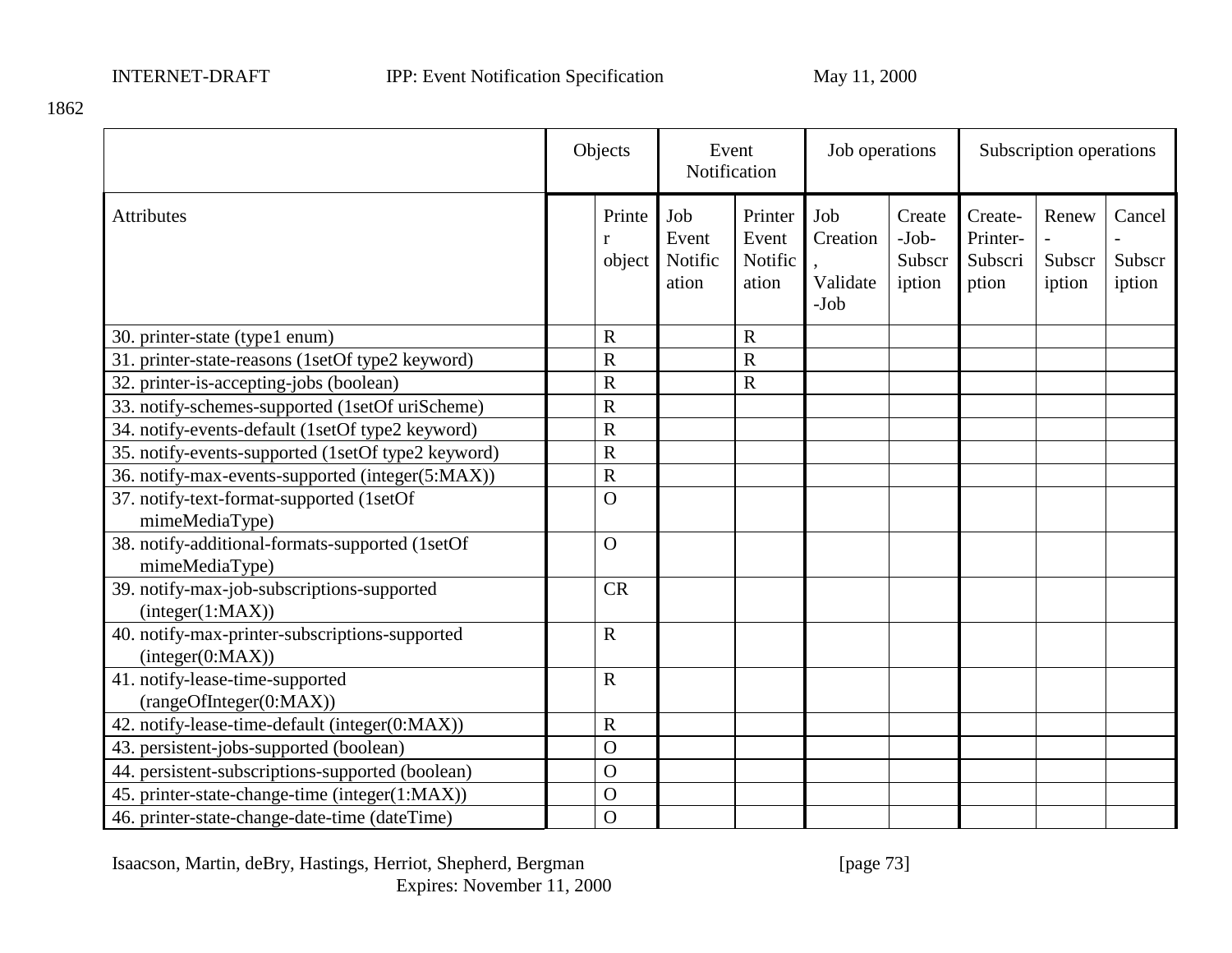| <b>INTERNET-DRAFT</b> | <b>IPP:</b> Event Notification Specification                                                                                   | May 11, 2000 |  |
|-----------------------|--------------------------------------------------------------------------------------------------------------------------------|--------------|--|
|                       | 1863 Legend: "R" - REQUIRED for Printer to support; "O" - OPTIONAL for Printer to support; "[]" - OPTIONAL for sender to send; |              |  |

1864 "CR" - CONDITIONALLY REQUIRED, i.e., REQUIRED if Human Consumable format supported;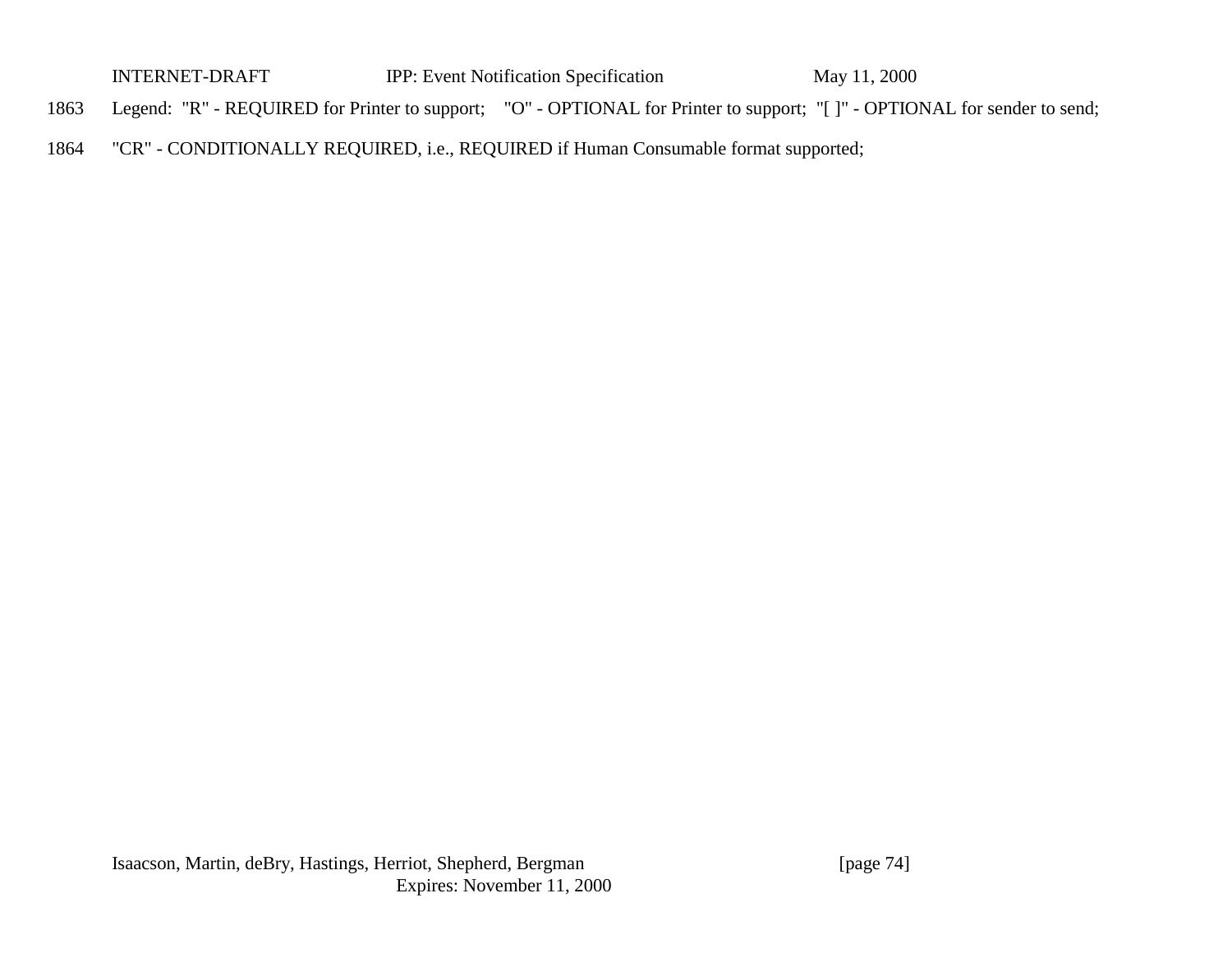# **B. Appendix: Change History**

 This section summarizes the changes to the document. Each sub-section is in reverse chronological order. Adding or removing ISSUES that don't change the document are not listed here.

## **18.1 Changes to the March 6, 2000 version to create the March 8, 2000 version**

- The following changes were made to the March 6, 2000 version to create the March 8, 2000 version based on the agreements reached on the mailing list:
- 1. Changed the name of the SNMP delivery method from 'snmp' to 'snmpnotify', since the Notification Recipient isn't an SNMP agent.
- 2. Clarified that an implementation with only a single value for persistent-jobs-supported (boolean) or persistent-subscriptions-supported (boolean) MAY make it settable to the single value or make it not-settable.

#### **18.2 Changes to the February 2, 2000 version to create the March 6, 2000 version**

- The following changes were made to the February 2, 2000 version to create the March 6, 2000 version based on the agreements reached on the mailing list, at the February IPP WG meetings, and reflected in the minutes:
- 1. Clarified that this extension is intended as an extension to IPP/1.0, IPP/1.1, and future versions.
- 2. Allocated the operation-id 0x0016 to 0x001B values for the Notification operations defined in the document.
- 3. Pre-pended the word "subscription-" on the front of the "request-id" Subscription object attribute to distinguish it from the "request-id" parameter that is sent in every request and response.
- 4. Added the term "settable" for describing attributes that are not READ-ONLY.
- 5. Added the term "Subscription Creation operation" to stand for any operation that can create a Subscription object: Job Creation operations (Create-Job, Print-Job, and Print-URI), Create-Job-Subscription, and Create-Printer-Subscription.
- 6. Changed the "subscriber-user-name" (name(MAX)) Subscription object attribute from OPTIONAL to REQUIRED.
- 7. Changed the name and semantics of "notify-printer-up-time(integer(1:MAX)) to notify-server-up-time so that it can be either the Printer's uptime or a Notification Delivery Service uptime.
- 8. Added the 'ipp:', 'indp:', 'mailto:, and 'snmp:' notification delivery schemes to the definition of the "notify-recipients" to indicate possible schemes.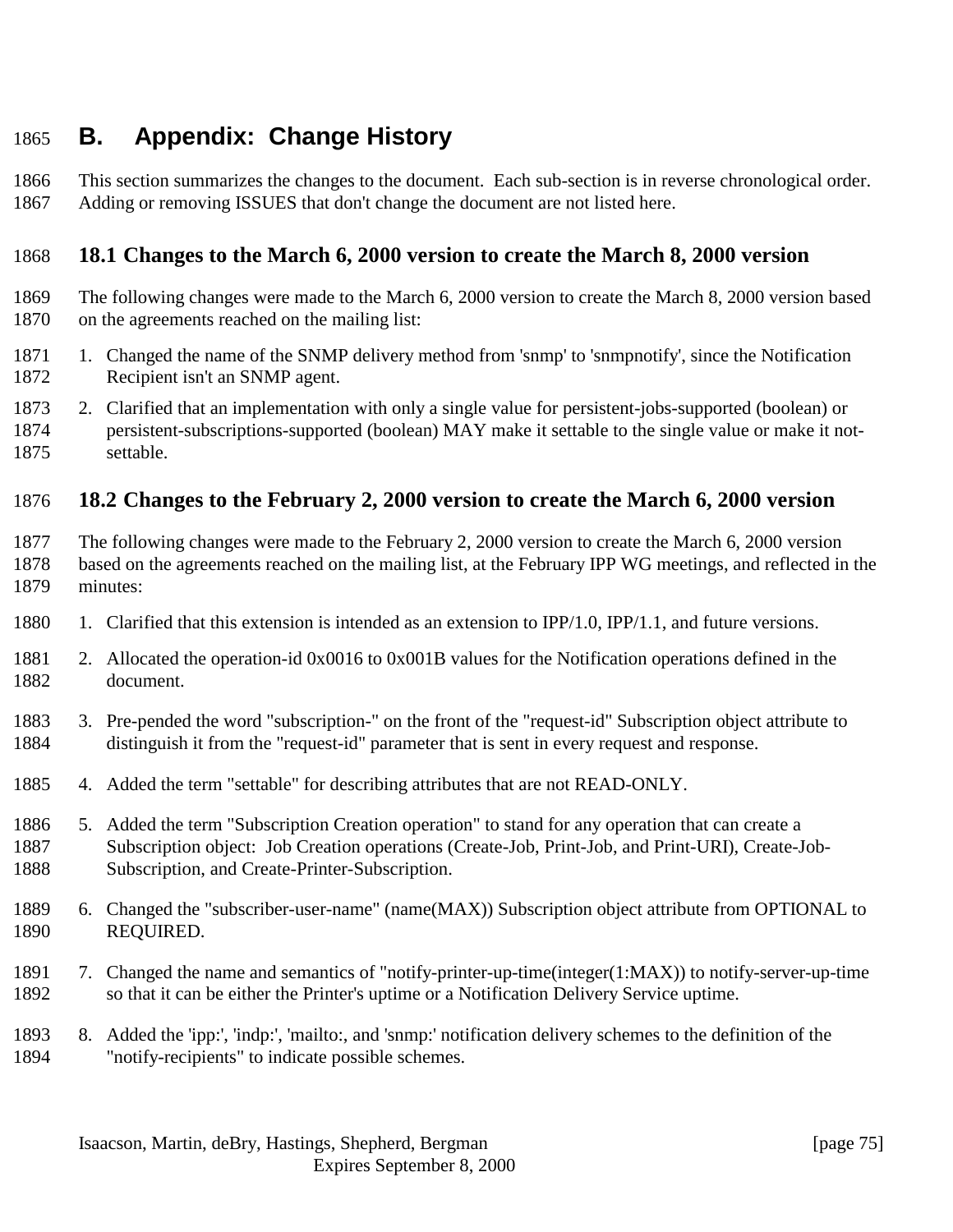- 9. Changed the name and semantics of "notify-text-format" (mimeMediaType) to "notify-format" so that it can be used to specify either Human Consumable or Machine Consumable formats where the implementation supports both. Clarified that this attribute controls whatever variable Notification Content that the implementation supports, which may be an attachment to the fixed content format or the contents of the "human-readable-report" (text(MAX)) attribute. Clarified that an implementation NEED NOT support all of its supported Notification Content formats with all of its supported delivery methods. 10. Added 'text/xml', 'application/ipp', 'application/postscript', and 'image/tiff' and additional example MIME media types for "notify-format" (mimeMediaType). 11. Clarified that the recommend way for a client to determine whether or not a Printer supports Per-Job Subscriptions is to query the Printer's "notify-max-job-subscriptions-supported" attribute, since Create- Job-Subscriptions is an OPTIONAL operation. 12. Clarified that the recommend way for a client to determine whether or not a Printer supports Per-Printer Subscriptions is to query the Printer's "operations-supported" attribute to see if the Create-Printer- Subscriptions operations is supported, since this is the usual way to determine a Printer's capabilities. 13. Clarified that if "persistent-jobs-supported" (boolean) and "persistent-subscriptions-supported" (boolean) are settable, then setting them must affect whether or not jobs and subscriptions are persistent. 14. Allowed delivery methods to send operations with or without a response, depending on the definition of the delivery method. 15. Indicated that a deliver method definition is free to REQUIRE that the client supply the "notify-user- data" attribute. 16. Required that the Printer support the "job-uri" operation attribute as a target, in addition to "printer- uri"&"job-id", i.e., keep consistent with all Job operations. 17. Changed the 'none' out-of-band value to be a reference to the collection document [ipp-coll], since the use for it in this document is with the 'collection' attribute syntax. 18. Clarified that a conforming implementation MUST support the 'collection' attribute syntax, since that is required in Job Creation operations. 19. Allocated the values to the new status codes defined in this document. 20. Allocated the [ipp-pro] subscription-attributes-tag and notification-attributes-tag delimiter tags to delimit Subscription attributes and Notification Content attributes in requests and responses. 21. Changed the 'server-error-too-many-subscriptions' and 'server-error-too-many-events' to be client errors,
- i.e., 'client-error-too-many-subscriptions' and 'client-error-too-many-events', since other errors of this type are client errors.

Isaacson, Martin, deBry, Hastings, Shepherd, Bergman [page 76]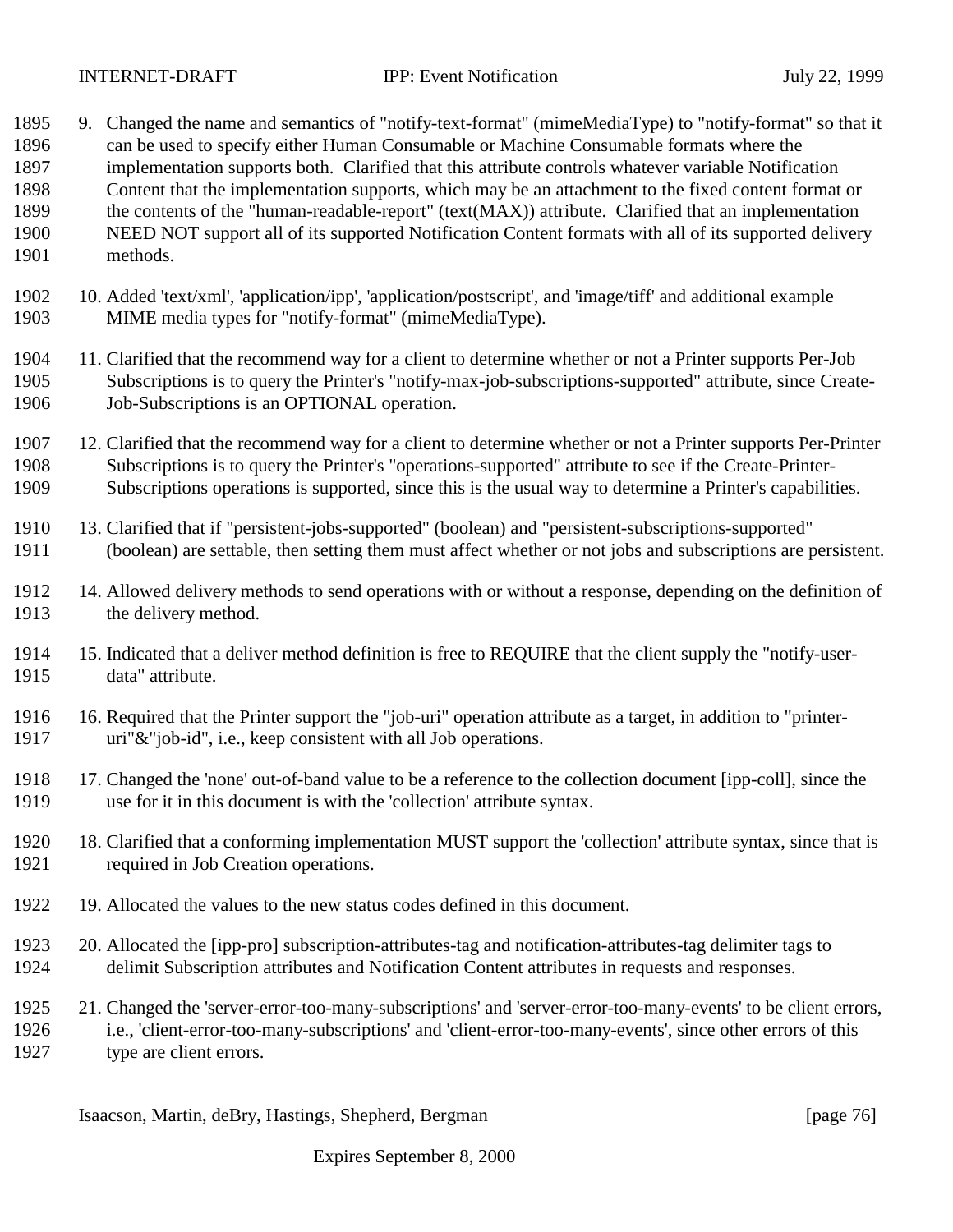#### **18.3 Changes to the October 14, 1999 version to create the February 2, 2000 version**

 The following changes were made to the October 14, 1999 version to create the February 2, 2000 version based on the agreements reached at the October and December IPP WG meetings and reflected in the minutes:

- 1. Added a Java Listener as an example of a Notification Recipient.
- 2. Clarified the object relationships in section [4.1.](#page-18-0)
- 3. Clarified how job events differ for Per-Job versus Per-Printer Subscriptions.
- 4. Added the ability for the Machine Consumable form to contain a Human Readable "human-readable-report" (text) attribute so that both forms could be sent in the same Notification.
- 5. Clarified that the 'none' value for notify-text-format (mimeMediaType) has to be out-of-band, not the text string 'none' as a mimeMediaType.
- 6. Clarified that 'none' means send the Machine Consumable form without the "human-readable-report" (text) attribute, if it is defined.
- 7. Clarified that Notification Recipients MUST be able to accept unrecognized attributes.
- 8. Allowed the notification delivery method definition to be modeled as (1) a request with an operation code without a response, (2) a request with a operation code with a response or (3) a response with a status code.
- 9. Added "notify-text-format" (mimeMediaType) and "human-readable-report" (text(MAX)) to be able to be sent in a Notification content, if the notification delivery method document permits it.
- 10. Added "job-k-octets" (integer(0:MAX)), "job-impressions" (integer(0:MAX)), and "job-media-sheets" (integer(0:MAX)) as OPTIONAL for Notification content for use in job-progress events to show the target values so that the Notification Recipient can show a thermometer.
- 11. Added a Subscription Attributes group (and subscription-attributes tag) the Create-Job-Subscription and Create-Printer-Subscription requests and responses.
- 12. Added the 'none' out-of-band value for use with "notify-text-format" (mimeMediaType) attribute.
- 13. Changed the job progress attributes from using -2 to mean 'unknown' as in the PWG Job Monitoring MIB, to use the 'unknown' out-of-band value.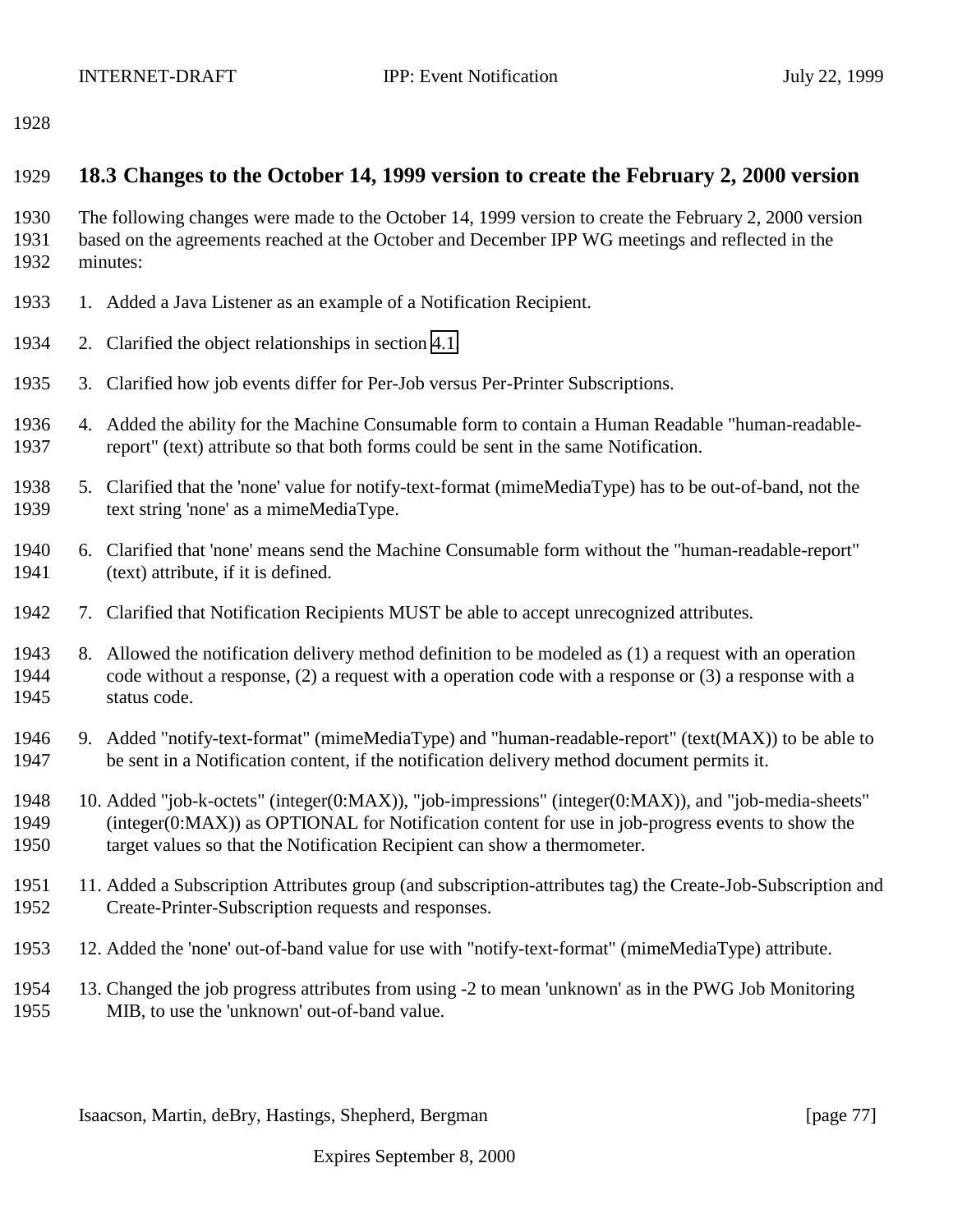### **18.4 Changes to the February 2, 2000 version to create the May 10, 2000 version**

 The following changes were made to the February 2, 2000 version to create the May 10, 2000 version based on the agreements reached at the April IPP WG meetings and subsequent teleconferences:

 1. Change "notify-format" to "notify-text-format" and made it apply only to the format of the "notify-text" (formerly called "human-readable-report") and Human Consumable form. A new attribute "notify- additional-formats" specifies the formats for the Machine Consumable contents of delivery methods that support multiple formats.

- 2. Change the "job-notify" collection attribute in Job Creation operations to be multiple "notify-xxx" attributes. This change eliminates the need for collection values. It also means that a Job Creation operation can create only one Subscription object.
- 3. Change the Machine Consumable form to be transport independent.
- 4. Reduce the set of REQUIRED attributes in the Machine Consumable form and add the OPTIONAL "notify-requested-attributes" attribute that allows a client to request additional attributes.
- 5. Specify the information that SHOULD be in the Human Consumable form